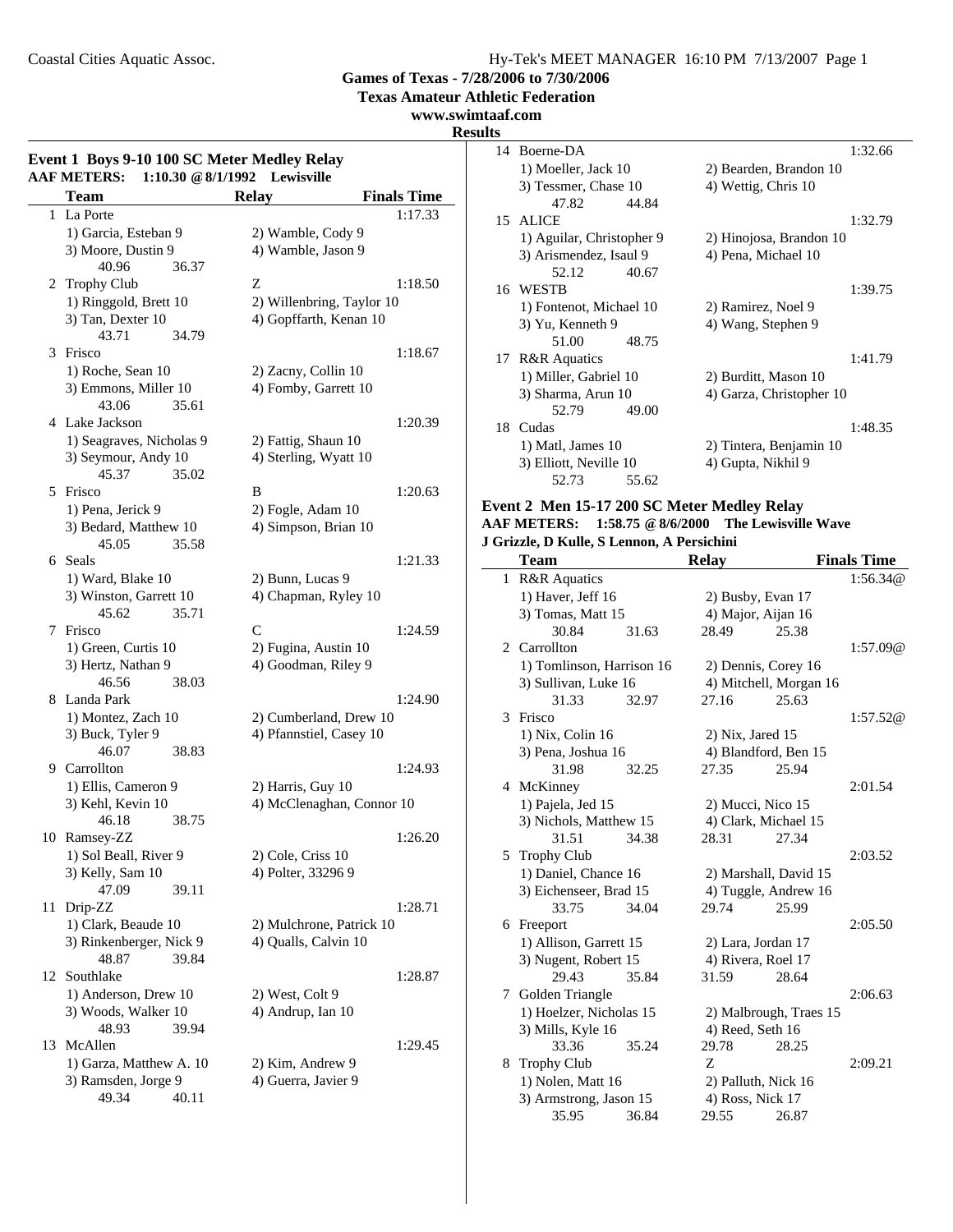**Texas Amateur Athletic Federation**

**www.swimtaaf.com**

**Results**

| (Event 2 Men 15-17 200 SC Meter Medley Relay) |                              |                          |                    |  |
|-----------------------------------------------|------------------------------|--------------------------|--------------------|--|
|                                               | <b>Team</b>                  | <b>Relay</b>             | <b>Finals Time</b> |  |
| 9                                             | <b>ALICE</b>                 |                          | 2:10.44            |  |
|                                               | 1) Garza, Matthew 16         | 2) Gutierrez, Ernie 17   |                    |  |
|                                               | 3) Haggerton, Holden 17      | 4) Munoz, Kevin 17       |                    |  |
|                                               | 34.59<br>37.43               | 28.55<br>29.87           |                    |  |
|                                               | 10 Southlake                 |                          | 2:13.96            |  |
|                                               | 1) Pichler, Michael 15       | 2) Smith, Charles 15     |                    |  |
|                                               | 3) Dix, Michael 16           | 4) Clark, Hayden 16      |                    |  |
|                                               | 34.59<br>38.58               | 31.51<br>29.28           |                    |  |
| 11                                            | Landa Park                   |                          | 2:14.24            |  |
|                                               | 1) Lucas, Neal 16            | 2) Fernandes, Rikky 15   |                    |  |
|                                               | 3) Mueller, Kyle 17          | 4) Konomos, Donald 16    |                    |  |
|                                               | 36.35<br>35.13               | 32.60<br>30.16           |                    |  |
|                                               | 12 Tuloso-Midway             |                          | 2:16.84            |  |
|                                               | 1) O'Connell, Kody 15        | 2) Williams, Trevor 17   |                    |  |
|                                               | 3) Trevino, Patrick 15       | 4) Pacheco, Rey 17       |                    |  |
|                                               | 32.70<br>39.58               | 32.82<br>31.74           |                    |  |
| 13                                            | Rockport-DA                  |                          | 2:17.02            |  |
|                                               | 1) Cobb, Brian 17            | 2) Strough, Shane 16     |                    |  |
|                                               | 3) Montgomery, Joshua 16     | 4) Clark, Tyler 15       |                    |  |
|                                               | 34.69<br>38.22               | 35.79<br>28.32           |                    |  |
|                                               | 14 R&R Aquatics              | B                        | 2:17.43            |  |
|                                               | 1) McDonnell, Tyler 15       | 2) Moreno, Richard 16    |                    |  |
|                                               | 3) Marroquin, Christopher 15 | 4) Arnold, Jason 15      |                    |  |
|                                               | 33.90<br>39.49               | 32.40<br>31.64           |                    |  |
| 15                                            | Lewisville                   |                          | 2:19.75            |  |
|                                               | 1) Murdock, Mark 16          | 2) Bowling, Justin 16    |                    |  |
|                                               | 3) Wat, Chris 16             | 4) Hottenstein, Kevin 15 |                    |  |
|                                               | 35.61<br>38.44               | 34.38<br>31.32           |                    |  |
| 16                                            | <b>ALICE</b>                 | B                        | 2:23.58            |  |
|                                               | 1) Navarro, Jeremy 15        | 2) DeLaune, Tyler 16     |                    |  |
|                                               | 3) Saenz, Matthew 15         | 4) Lopez, Augie 15       |                    |  |
|                                               | 36.41<br>43.97               | 32.48<br>30.72           |                    |  |
| 17                                            | Hubbard-DA                   |                          | 2:34.31            |  |
|                                               | 1) Lenox, Dylan 15           | 2) Martin, Garrett 15    |                    |  |
|                                               | 3) Wetsel, Cody 15           | 4) Wilkins, Nathan 15    |                    |  |
|                                               | 1:20.39                      | 30.47                    |                    |  |
| ---                                           | Drip-ZZ                      |                          | DQ                 |  |
|                                               | 1) Andrews, Aaron 17         | 2) Belury, Nicolas 16    |                    |  |
|                                               | 3) Nelson Smith, John 16     | 4) Volpe, Nick 16        |                    |  |
|                                               | 47.30<br>42.13               | 35.56<br>30.73           |                    |  |

### **Event 3 Boys 9-10 50 SC Meter Freestyle**

| <b>AAF METERS:</b> | 30.59 @ 8/1/1992 John Zimmerman/Grapevine |
|--------------------|-------------------------------------------|
|--------------------|-------------------------------------------|

|   | <b>Name</b>        |    | <b>Age Team</b>       | <b>Finals Time</b> |
|---|--------------------|----|-----------------------|--------------------|
|   | 1 Fannin, Wyatt    |    | 10 Denison            | 34.88              |
|   | 2 Zivney, Daniel   | 10 | <b>COLST</b>          | 35.13              |
|   | 3 Leung, Peter     |    | 10 WHALE              | 36.24              |
|   | 4 Vidal, Jorge E.  | 9  | McAllen               | 37.58              |
|   | 5 Stahl, Chris     |    | 10 Commerce           | 37.64              |
|   | 6 Hiebert, Jared   | 10 | Allen                 | 37.78              |
|   | Baker, Justin      |    | 10 Dick Nich Black-ZZ | 37.82              |
|   | 8 Corbett, Raymond | 10 | <b>COLST</b>          | 37.88              |
| 9 | Arnold, Cody       | 10 | <b>UNATT</b>          | 38.14              |
|   | 10 Montez, Zach    |    | 10 Landa Park         | 38.33              |
|   | Qualls, Calvin     | 10 | Drip-ZZ               | 38.61              |

| 12 Mangel, Sean       |    | 10 R&R Aquatics | 38.70   |
|-----------------------|----|-----------------|---------|
| 13 Peterson, Dillon   |    | 10 Boerne-DA    | 39.49   |
| 14 Chapman, Ryley     |    | 10 Seals        | 40.31   |
| 15 Caceres, Christian | 9  | Wave            | 40.57   |
| 16 Jordan, Drew       | 9  | Grapevine       | 40.65   |
| 17 Fogle, Adam        |    | 10 Frisco       | 40.68   |
| 18 Apel, Austin       |    | 10 La Porte     | 42.10   |
| 19 Padgett, Max       |    | 10 Collier      | 43.69   |
| 20 Pena, Aaron        |    | 10 SAPAR        | 44.21   |
| 21 DeLaPena, Octavio  | 10 | <b>SAPAR</b>    | 44.41   |
| 22 Martin, Ethan      | 9  | El Campo        | 45.85   |
| 23 Yu, Kenneth        | 9  | WESTB           | 1:02.42 |
|                       |    |                 |         |

### **Event 4 Men 15-17 50 SC Meter Freestyle**

| <b>AAF METERS:</b> |  |  | 24.47 @ 8/6/2000 Matt Broussard |
|--------------------|--|--|---------------------------------|
|--------------------|--|--|---------------------------------|

|       | <b>Name</b>            | <b>Age Team</b>    | <b>Finals Time</b> |
|-------|------------------------|--------------------|--------------------|
|       | 1 Pena, Joshua         | 16 Frisco          | 24.62              |
|       | 2 Smith, Randal        | 15 WHALE           | 25.22              |
|       | 3 Haver, Jeff          | 16 R&R Aquatics    | 25.90              |
|       | 4 Major, Aijan         | 16 R&R Aquatics    | 25.97              |
|       | 5 Clark, Michael       | 15 McKinney        | 26.16              |
|       | 6 Tuggle, Andrew       | 16 Trophy Club     | 26.43              |
| 7     | Robinson, Jaryd        | 17 La Porte        | 26.44              |
|       | 8 Armstrong, Jason     | 15 Trophy Club     | 26.57              |
|       | 9 Fowler, Ryan         | 17 Trophy Club     | 26.61              |
|       | 10 Williams, Matthew   | 15 Victoria-DA     | 26.65              |
|       | 11 Teague, Austin      | 16 Carrollton      | 26.67              |
|       | 12 Loutfy, Adam        | 15 Frisco          | 26.70              |
|       | 13 Barkley, Blake      | 16 Burleson        | 26.87              |
|       | 14 Larralde, Nicolas   | 16 Texas City      | 27.10              |
|       | 15 Peets, Nathan       | 17 Burleson        | 27.12              |
|       | 16 Hoelzer, Nicholas   | 15 Golden Triangle | 27.19              |
|       | 17 Tomlinson, Harrison | 16 Carrollton      | 27.37              |
|       | 18 Evans, Trey         | 15 McKinney        | 27.46              |
|       | 19 Ross, Nick          | 17 Trophy Club     | 27.52              |
|       | 20 Ewton, Ryan         | 16 Bay City        | 27.72              |
|       | 21 Bustos, Mario       | 17 La Porte        | 27.80              |
|       | 22 Barnes, Joseph      | 16 Alvin           | 27.99              |
|       | 23 Espinoza, Kyle      | 16 Bay City        | 28.01              |
|       | 24 Jones, Matthew      | 15 Cedar Park      | 28.04              |
|       | 25 Sikorski, Jason     | 17 Grand Prairie   | 28.16              |
|       | 26 Konomos, Donald     | 16 Landa Park      | 28.35              |
|       | 27 Harness, Michael    | 17 La Porte        | 28.41              |
|       | 28 Williams, Trevor    | 17 Tuloso-Midway   | 28.50              |
|       | 29 Bathory, Travis     | 16 Carrollton      | 28.61              |
|       | 30 Sikorski, Kevin     | 15 Grand Prairie   | 28.81              |
|       | 31 Palluth, Nick       | 16 Trophy Club     | 28.82              |
|       | 32 Tibbs, Cody         | 15 La Porte        | 28.83              |
| 33    | Nolen, Matt            | 16 Trophy Club     | 28.91              |
|       | 34 Murdock, Mark       | 16 Lewisville      | 28.99              |
|       | 35 Tappan, Jacob       | 15 Dittmar-ZZ      | 29.06              |
|       | 36 Jones, Edwin        | 15 MIST            | 29.09              |
|       | 37 Malbrough, Traes    | 15 Golden Triangle | 29.16              |
|       | 38 Francis, Kyle       | 15 La Porte        | 29.23              |
|       | *39 Ferina, Chris      | 16 Bay City        | 29.24              |
| $*39$ | Nugent, Robert         | 15 Freeport        | 29.24              |
| $*41$ | Wat, Chris             | 16 Lewisville      | 29.50              |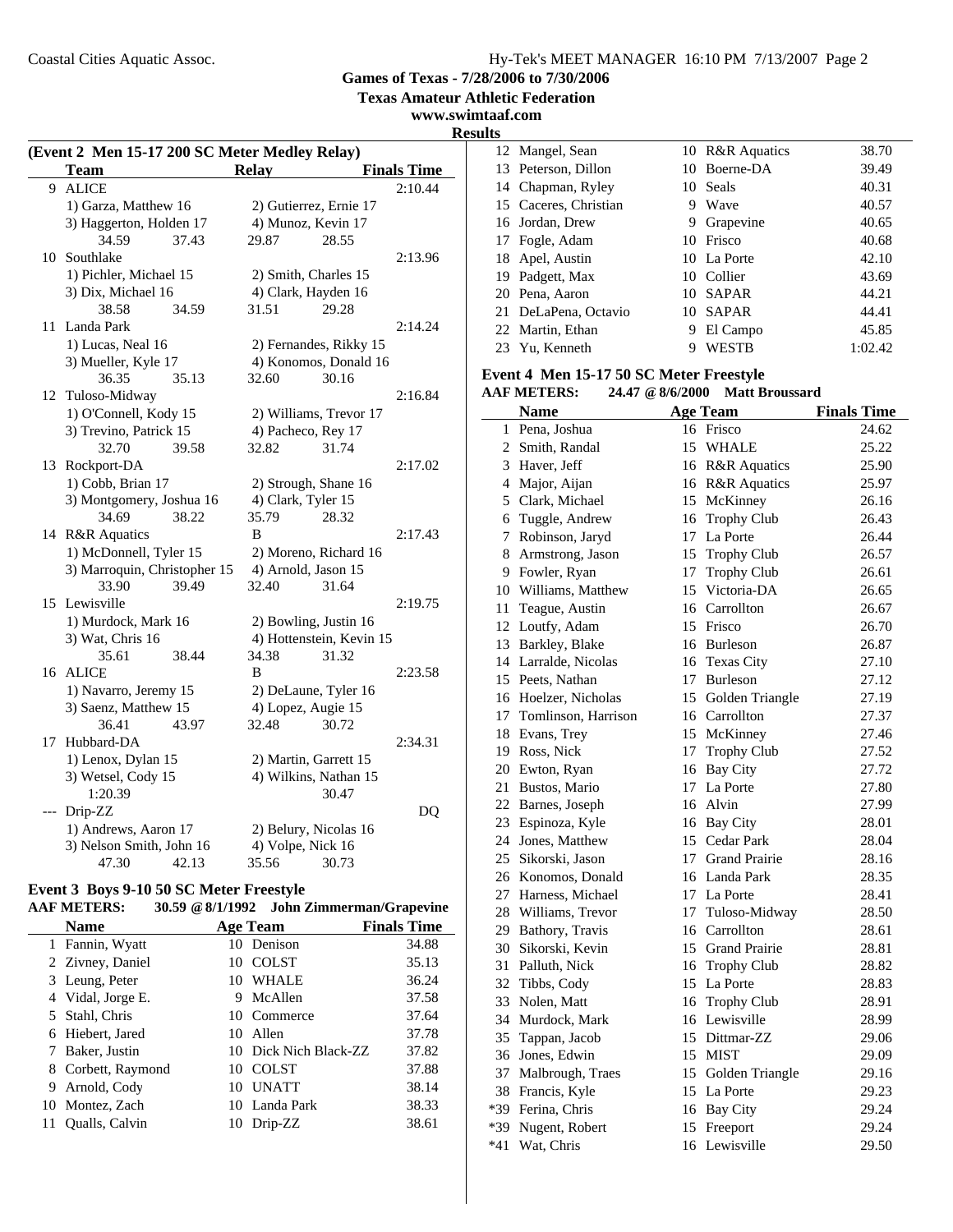**Texas Amateur Athletic Federation**

**www.swimtaaf.com Results**

| (Event 4 Men 15-17 50 SC Meter Freestyle) |                       |    |                    |                    |  |
|-------------------------------------------|-----------------------|----|--------------------|--------------------|--|
|                                           | <b>Name</b>           |    | <b>Age Team</b>    | <b>Finals Time</b> |  |
| *41                                       | Prinslow, Eric        |    | 15 McKinney        | 29.50              |  |
|                                           | *43 McKowen, Jacob    | 16 | <b>Trophy Club</b> | 29.86              |  |
|                                           | *43 Clark, Hayden     |    | 16 Southlake       | 29.86              |  |
| 45                                        | Marshall, David       |    | 15 Trophy Club     | 29.87              |  |
| 46                                        | Mueller, Kyle         |    | 17 Landa Park      | 29.97              |  |
| 47                                        | Clark, Tyler          |    | 15 Rockport-DA     | 30.16              |  |
| 48                                        | Laurion, Michael      |    | 16 Trophy Club     | 30.36              |  |
| 49                                        | Euresti, Gilbert      |    | 15 SAPAR           | 30.39              |  |
| 50                                        | Navarro, Jeremy       |    | 15 ALICE           | 30.44              |  |
| 51                                        | Slaughter, Ryan       |    | 16 Victoria-DA     | 30.48              |  |
| $*52$                                     | Wilkins, Nathan       |    | 15 Hubbard-DA      | 30.72              |  |
| $*52$                                     | Montes, Enzo          |    | 15 McAllen         | 30.72              |  |
| 54                                        | Belury, Nicolas       |    | 16 Drip-ZZ         | 30.86              |  |
| $*55$                                     | Becerra, Phillip      |    | 15 R&R Aquatics    | 31.02              |  |
| $*55$                                     | Snow, Tyler           |    | 15 Trophy Club     | 31.02              |  |
| $*57$                                     | Miranda, Robert       |    | 15 Paris           | 31.03              |  |
| $*57$                                     | Hottenstein, Kevin    |    | 15 Lewisville      | 31.03              |  |
| $*59$                                     | Johnston, Colton      |    | 15 Trophy Club     | 31.33              |  |
| $*59$                                     | Rice, James           |    | 16 Texas City      | 31.33              |  |
| 61                                        | Ponce, Trey           |    | 15 Cedar Park      | 31.39              |  |
| 62                                        | Donnell, David        |    | 17 WESTB           | 31.43              |  |
| 63                                        | Saliaj, Klejdi        |    | 16 WESTB           | 31.44              |  |
| 64                                        | Haynes, Alex          |    | 15 Canyon Vista-ZZ | 31.54              |  |
| $*65$                                     | Gohmert, Brent        |    | 15 Victoria-DA     | 31.69              |  |
| $*65$                                     | Turney, Kaleb         |    | 15 Seals           | 31.69              |  |
| 67                                        | Al-Aya, Mark          |    | 15 Mesquite        | 31.71              |  |
| 68                                        | Hart, Trevor          |    | 15 Trophy Club     | 31.72              |  |
| 69                                        | Bowling, Justin       |    | 16 Lewisville      | 31.93              |  |
|                                           | 70 Garza, Ricky       |    | 15 McAllen         | 32.72              |  |
| 71                                        | Wawrzynial, Caribbean |    | 15 R&R Aquatics    | 32.73              |  |
| 72                                        | Wetsel, Cody          |    | 15 Hubbard-DA      | 32.83              |  |
| 73                                        | Barnett, Garin        |    | 15 Victoria-DA     | 33.05              |  |
| $*74$                                     | Tarlton, Michael      |    | 15 Denison         | 35.41              |  |
|                                           | *74 Glay, Trevor      |    | 15 Plano           | 35.41              |  |
|                                           | 76 Ruestow, Paul      |    | 15 Southlake       | 35.62              |  |
| 77                                        | Engel, Steven         |    | 17 Plano           | 37.05              |  |
| 78                                        | Engel, Andrew         |    | 15 Plano           | 38.67              |  |
| 79                                        | Martin, Garrett       |    | 15 Hubbard-DA      | 39.29              |  |
| 80                                        | McNulty, Melvin       | 16 | Mesquite           | 41.45              |  |

### **Event 5 Boys 9-10 25 SC Meter Backstroke**

### **AAF METERS: 17.63 @8/1/1989 Brandon Moore**

|   | <b>Name</b>           |    | <b>Age Team</b>   | <b>Finals Time</b> |
|---|-----------------------|----|-------------------|--------------------|
|   | 1 Leung, Peter        | 10 | WHALE             | 18.70              |
|   | 2 Powell, Jake        |    | 10 Surf           | 18.86              |
|   | 3 Garcia, Esteban     | 9  | La Porte          | 19.94              |
|   | 4 Shi, Kensen         |    | 10 COLST          | 19.99              |
|   | 5 Wallace, Carter     |    | 10 West of Brazos | 20.38              |
|   | 6 Rinkenberger, Nick  | 9  | Drip-ZZ           | 20.44              |
|   | 7 Hiebert, Jared      | 10 | Allen             | 20.48              |
|   | 8 Winston, Garrett    |    | 10 Seals          | 20.61              |
| 9 | Charles, Chris        | 10 | <b>ALICE</b>      | 20.65              |
|   | 10 Matherne, Harrison | 9  | South Belt        | 20.84              |
|   | 11 Oliver, Josiah     | 10 | Denison           | 21.16              |
|   | 12 Corbett, Raymond   | 10 | <b>COLST</b>      | 21.30              |

|  | 13 Fasolino, Mark    | 9  | Allen          | 21.33 |
|--|----------------------|----|----------------|-------|
|  | 14 Kelly, Sam        |    | 10 Ramsey-ZZ   | 21.63 |
|  | 15 White, Colby      |    | 9 Trophy Club  | 21.84 |
|  | 16 Effren, Mitchel   |    | 10 Plano       | 22.06 |
|  | 17 Fontenot, Michael |    | 10 WESTB       | 22.33 |
|  | 18 Morris, Clay      |    | 10 Victoria-DA | 22.59 |
|  | 19 Moeller, Jack     |    | 10 Boerne-DA   | 23.62 |
|  | 20 Padgett, Nick     |    | 10 Collier     | 23.95 |
|  | 21 Orozco, Diego     |    | 10 El Pas0     | 24.01 |
|  | 22 Pena, Aaron       |    | 10 SAPAR       | 24.58 |
|  | 23 Padgett, Max      |    | 10 Collier     | 27.08 |
|  | 24 Lopez, James      | 10 | <b>SAPAR</b>   | 27.17 |
|  |                      |    |                |       |

### **Event 6 Men 15-17 50 SC Meter Backstroke**

# **AAF METERS: 29.18 @8/6/2000 William Reufle**

|    | <b>Name</b>              |    | <b>Age Team</b>    | <b>Finals Time</b> |
|----|--------------------------|----|--------------------|--------------------|
| 1  | Rivera, Roel             | 17 | Freeport           | 29.53              |
|    | 2 Pichler, Michael       | 15 | Southlake          | 30.73              |
|    | 3 Pajela, Jed            |    | 15 McKinney        | 31.24              |
|    | 4 Johnson, Clayton       |    | 15 Cudas           | 31.74              |
|    | 5 Tomlinson, Harrison    |    | 16 Carrollton      | 31.78              |
|    | 6 Teague, Austin         |    | 16 Carrollton      | 31.97              |
|    | 7 O'Connell, Kody        |    | 15 Tuloso-Midway   | 32.03              |
|    | 8 Peets, Nathan          |    | 17 Burleson        | 32.51              |
|    | 9 Larralde, Nicolas      |    | 16 Texas City      | 32.65              |
|    | 10 Primm, Aaron          | 15 | Drip-ZZ            | 32.89              |
|    | *11 Daniel, Chance       | 16 | <b>Trophy Club</b> | 32.91              |
|    | *11 Williams, Matthew    |    | 15 Victoria-DA     | 32.91              |
|    | 13 Garza, Matthew        |    | 16 ALICE           | 33.61              |
|    | 14 Jones, Matthew        |    | 15 Cedar Park      | 34.17              |
|    | 15 McDonnell, Tyler      | 15 | R&R Aquatics       | 34.35              |
|    | 16 Hinson, Will          | 16 | Cleburne           | 34.54              |
|    | 17 Simmons, Kevin        |    | 15 COLST           | 34.55              |
|    | 18 Nichols, Matthew      |    | 15 McKinney        | 34.69              |
|    | 19 Reed, Seth            |    | 16 Golden Triangle | 35.14              |
|    | 20 Ferina, Chris         | 16 | <b>Bay City</b>    | 35.67              |
|    | 21 Clark, Hayden         |    | 16 Southlake       | 35.92              |
|    | 22 Howe, Joshua          |    | 15 Ingleside-DA    | 36.12              |
|    | 23 Marthiljohni, Justin  |    | 16 Edna-DA         | 36.13              |
|    | 24 Bustos, Mario         |    | 17 La Porte        | 36.21              |
|    | *25 Prinslow, Eric       | 15 | McKinney           | 36.50              |
|    | *25 Navarro, Jeremy      |    | 15 ALICE           | 36.50              |
|    | 27 Allison, Garrett      |    | 15 Freeport        | 36.66              |
|    | 28 Macphee, Jordan       |    | 15 Plano           | 36.88              |
|    | 29 Richter, Hayden       | 15 | Cleburne           | 37.03              |
|    | 30 Pacheco, Rey          | 17 | Tuloso-Midway      | 37.11              |
| 31 | Jones, Edwin             | 15 | MIST               | 37.33              |
|    | 32 Vickers, Bobby        |    | 15 Cleburne        | 37.96              |
|    | 33 Francis, Kyle         |    | 15 La Porte        | 38.32              |
|    | 34 DeLaune, Tyler        |    | 16 ALICE           | 44.11              |
|    | 35 Wawrzynial, Caribbean |    | 15 R&R Aquatics    | 45.12              |
|    | 36 Martin, Garrett       |    | 15 Hubbard-DA      | 45.84              |
|    | 37 Volpe, Nick           |    | 16 Drip-ZZ         | 47.85              |
|    | 38 Engel, Steven         | 17 | Plano              | 48.45              |
|    | 39 Engel, Andrew         |    | 15 Plano           | 52.60              |
|    | 40 Barnett, Garin        |    | 15 Victoria-DA     | 52.74              |
|    | --- Tarlton, Michael     | 15 | Denison            | D <sub>O</sub>     |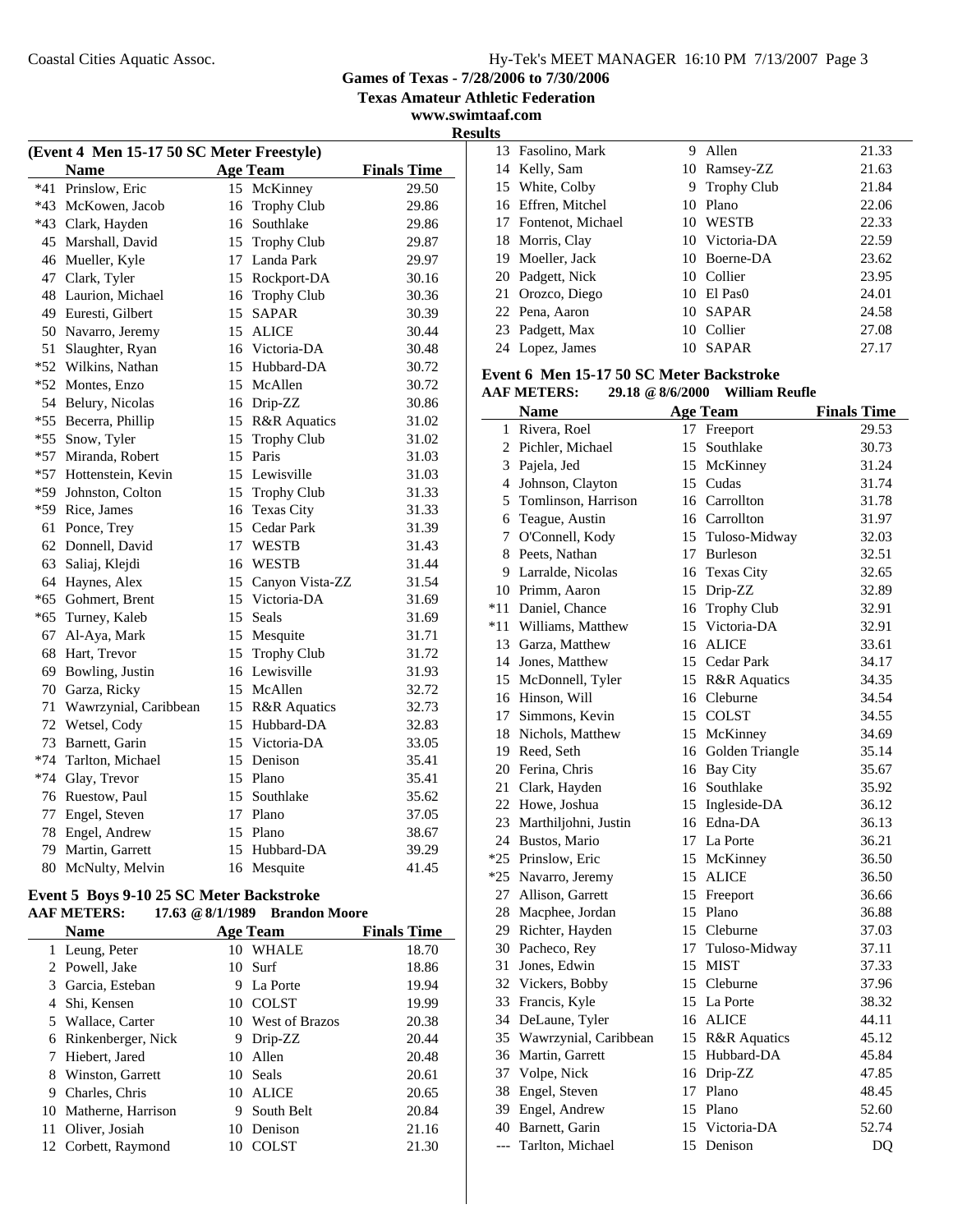**Texas Amateur Athletic Federation**

**www.swimtaaf.com**

| <b>AAF METERS:</b><br>18.29 @ 8/1/1992 Jordon Kramer/Lewisville |                     |    |                     |                    |  |
|-----------------------------------------------------------------|---------------------|----|---------------------|--------------------|--|
|                                                                 | <b>Name</b>         |    | <b>Age Team</b>     | <b>Finals Time</b> |  |
|                                                                 | 1 Zacny, Collin     |    | 10 Frisco           | 20.88              |  |
| 2                                                               | Fannin, Wyatt       | 10 | Denison             | 21.33              |  |
| 3                                                               | Harris, Guy         |    | 10 Carrollton       | 21.40              |  |
| $\overline{4}$                                                  | Willenbring, Taylor | 10 | <b>Trophy Club</b>  | 22.01              |  |
| 5                                                               | Bunn, Lucas         | 9  | <b>Seals</b>        | 22.08              |  |
| 6                                                               | Cumberland, Drew    |    | 10 Landa Park       | 22.43              |  |
| 7                                                               | Chen, Michael       |    | 10 MIST             | 22.80              |  |
| 8                                                               | Adair, Jake         |    | 10 The Woodlands    | 22.83              |  |
| 9                                                               | Wallace, Carter     |    | 10 West of Brazos   | 22.96              |  |
| 10                                                              | Wamble, Cody        | 9  | La Porte            | 23.22              |  |
| 11                                                              | Bays, Adam          |    | 10 Landa Park       | 23.39              |  |
| 12                                                              | Tony, Chris         | 10 | Surf                | 23.64              |  |
| 13                                                              | Fugina, Austin      | 10 | Frisco              | 23.73              |  |
| 14                                                              | Austin, Alex        | 10 | El Pas <sub>0</sub> | 24.34              |  |
| 15                                                              | Tintera, Benjamin   | 10 | Cudas               | 25.89              |  |
| 16                                                              | Orozco, Diego       | 10 | El Pas <sub>0</sub> | 26.18              |  |
| 17                                                              | Mantia, Jeremy      | 10 | Stacy-ZZ            | 26.62              |  |
| 18                                                              | Hinojosa, Brandon   | 10 | <b>ALICE</b>        | 28.66              |  |
| 19                                                              | Ramirez, Noel       | 9  | <b>WESTB</b>        | 29.18              |  |
| 20                                                              | Aleman, Justin      | 9  | Rats                | 29.26              |  |
| 21                                                              | Kehlenbeck, Seth    | 9  | Navasota-DA         | 30.53              |  |

### **Event 8 Men 15-17 50 SC Meter Breaststroke**

|              | 31.77 @ 8/6/2000<br><b>AAF METERS:</b><br><b>Joe Salinas</b> |                    |                         |       |  |  |  |
|--------------|--------------------------------------------------------------|--------------------|-------------------------|-------|--|--|--|
|              | <b>Name</b>                                                  | <b>Finals Time</b> |                         |       |  |  |  |
| $\mathbf{1}$ | Busby, Evan                                                  |                    | 17 R&R Aquatics         | 32.07 |  |  |  |
| 2            | Nix, Colin                                                   | 16                 | Frisco                  | 32.74 |  |  |  |
| 3            | Dennis, Corey                                                |                    | 16 Carrollton           | 33.01 |  |  |  |
| $*4$         | Nix, Jared                                                   | 15                 | Frisco                  | 33.50 |  |  |  |
| $*4$         | Tappan, Jacob                                                |                    | 15 Dittmar-ZZ           | 33.50 |  |  |  |
| 6            | Neumann, Peter                                               | 17                 | <b>WHALE</b>            | 33.84 |  |  |  |
| 7            | Swallow, Brannon                                             | 16                 | Wave                    | 34.20 |  |  |  |
| 8            | Robinson, Jaryd                                              | 17                 | La Porte                | 34.43 |  |  |  |
| 9            | Shaw, Ian                                                    |                    | 15 Cedar Park           | 34.63 |  |  |  |
| 10           | Harber, Daniel                                               | 16                 | Seals                   | 34.66 |  |  |  |
| 11           | Marshall, David                                              | 15                 | <b>Trophy Club</b>      | 34.86 |  |  |  |
| 12           | Mucci, Nico                                                  | 15                 | McKinney                | 35.05 |  |  |  |
| 13           | Fernandes, Rikky                                             |                    | 15 Landa Park           | 35.19 |  |  |  |
| 14           | Reed, Seth                                                   | 16                 | Golden Triangle         | 35.37 |  |  |  |
| 15           | Pajela, Jed                                                  | 15                 | McKinney                | 35.43 |  |  |  |
| 16           | Garza, Matthew                                               | 16                 | <b>ALICE</b>            | 35.76 |  |  |  |
| 17           | Bilder, Eric                                                 | 15                 | Mesquite                | 35.95 |  |  |  |
| 18           | McDonnell, Tyler                                             | 15                 | <b>R&amp;R</b> Aquatics | 35.98 |  |  |  |
| 19           | Espinoza, Kyle                                               | 16                 | <b>Bay City</b>         | 36.05 |  |  |  |
| 20           | Ostrom, Jacob                                                | 15                 | Ingleside-DA            | 36.50 |  |  |  |
| 21           | Tibbs, Cody                                                  | 15                 | La Porte                | 36.64 |  |  |  |
| 22           | Lara, Jordan                                                 | 17                 | Freeport                | 36.85 |  |  |  |
| 23           | Marthiljohni, Justin                                         | 16                 | Edna-DA                 | 37.39 |  |  |  |
| 24           | Palluth, Nick                                                | 16                 | <b>Trophy Club</b>      | 37.46 |  |  |  |
| 25           | Ponce, Trey                                                  | 15                 | Cedar Park              | 37.63 |  |  |  |
| 26           | Montgomery, Joshua                                           | 16                 | Rockport-DA             | 37.92 |  |  |  |
| 27           | Barnes, Joseph                                               | 16                 | Alvin                   | 38.20 |  |  |  |
| 28           | Malbrough, Traes                                             | 15                 | Golden Triangle         | 38.70 |  |  |  |
|              |                                                              |                    |                         |       |  |  |  |

|    | 29 Ferina, Chris         | 16 | <b>Bay City</b>         | 38.79          |
|----|--------------------------|----|-------------------------|----------------|
| 30 | Slaughter, Ryan          | 16 | Victoria-DA             | 38.85          |
| 31 | Vickers, Bobby           |    | 15 Cleburne             | 38.99          |
| 32 | Torres, Christian        | 17 | <b>Barracudas</b>       | 39.09          |
|    | 33 Laurion, Michael      |    | 16 Trophy Club          | 39.17          |
| 34 | Nugent, Robert           | 15 | Freeport                | 39.24          |
| 35 | Moreno, Richard          | 16 | <b>R&amp;R</b> Aquatics | 39.29          |
|    | 36 Bathory, Travis       |    | 16 Carrollton           | 39.32          |
| 37 | Mueller, Kyle            |    | 17 Landa Park           | 40.11          |
| 38 | Williams, Trevor         | 17 | Tuloso-Midway           | 40.14          |
| 39 | Bowling, Justin          |    | 16 Lewisville           | 40.16          |
|    | 40 Finkernagel, Kyle     |    | 15 Drip-ZZ              | 40.19          |
| 41 | Saliaj, Klejdi           | 16 | <b>WESTB</b>            | 40.39          |
| 42 | Hart, Trevor             |    | 15 Trophy Club          | 41.28          |
|    | 43 Wetsel, Cody          |    | 15 Hubbard-DA           | 41.30          |
| 44 | Simmons, Kevin           | 15 | <b>COLST</b>            | 41.64          |
|    | 45 Montes, Enzo          |    | 15 McAllen              | 42.23          |
|    | 46 Shumway, JD           |    | 15 McAllen              | 42.59          |
| 47 | Gohmert, Brent           |    | 15 Victoria-DA          | 42.92          |
|    | 48 Engel, Steven         |    | 17 Plano                | 43.00          |
| 49 | Turney, Kaleb            |    | 15 Seals                | 43.08          |
| 50 | Smith, Rushed            | 15 | <b>WESTB</b>            | 43.93          |
| 51 | DeLaune, Tyler           |    | 16 ALICE                | 44.43          |
|    | 52 Lynch, Dalton         |    | 15 Victoria-DA          | 44.76          |
| 53 | Hottenstein, Kevin       |    | 15 Lewisville           | 47.08          |
|    | 54 Tarlton, Michael      |    | 15 Denison              | 48.45          |
| 55 | Engel, Andrew            |    | 15 Plano                | 49.18          |
| 56 | Ruestow, Paul            | 15 | Southlake               | 50.35          |
| 57 | McNulty, Melvin          |    | 16 Mesquite             | 50.99          |
|    | 58 Lejarzar, Christopher | 16 | <b>SAPAR</b>            | 51.72          |
| 59 | Glay, Trevor             | 15 | Plano                   | 55.34          |
|    | --- Nelson Smith, John   | 16 | Drip-ZZ                 | D <sub>O</sub> |

### **Event 9 Boys 9-10 25 SC Meter Butterfly**

### **AAF METERS: 16.11 @7/1/1994 Blake Bryant/Rosenberg**

|    | Name              |    | <b>Age Team</b>     | <b>Finals Time</b> |
|----|-------------------|----|---------------------|--------------------|
| 1  | Powell, Jake      |    | 10 Surf             | 17.62              |
| 2  | Gu, Brett         | 9  | WESTB               | 18.53              |
| 3  | Sheffield, Logan  | 10 | Alvin               | 18.64              |
| 4  | Buck, Tyler       | 9  | Landa Park          | 18.79              |
| 5  | Emmons, Miller    | 10 | Frisco              | 19.20              |
| 6  | Winston, Garrett  | 10 | Seals               | 19.25              |
| 7  | Zivney, Daniel    | 10 | <b>COLST</b>        | 19.43              |
| 8  | Moore, Dustin     | 9  | La Porte            | 19.44              |
| 9  | Seymour, Andy     | 10 | Lake Jackson        | 19.90              |
| 10 | Shi, Kensen       | 10 | <b>COLST</b>        | 20.06              |
| 11 | Bedard, Matthew   | 10 | Frisco              | 20.09              |
| 12 | Chen, Michael     | 10 | <b>MIST</b>         | 20.61              |
| 13 | Stahl, Chris      | 10 | Commerce            | 20.75              |
| 14 | Effren, Mitchel   | 10 | Plano               | 20.80              |
| 15 | Cook, Brian       | 9  | Boerne-DA           | 20.87              |
| 16 | Stevens, Will     | 10 | Dick Nich Black-ZZ  | 21.54              |
| 17 | Martinez, Nicolas | 9  | <b>WHALE</b>        | 21.70              |
| 18 | Arismendez, Isaul | 9  | <b>ALICE</b>        | 22.60              |
| 19 | Austin, Alex      | 10 | El Pas <sub>0</sub> | 22.70              |
| 20 | Avalos, Matthew   | 10 | <b>SAPAR</b>        | 23.82              |
| 21 | Reed, Zack        | 10 | <b>SAPAR</b>        | 24.02              |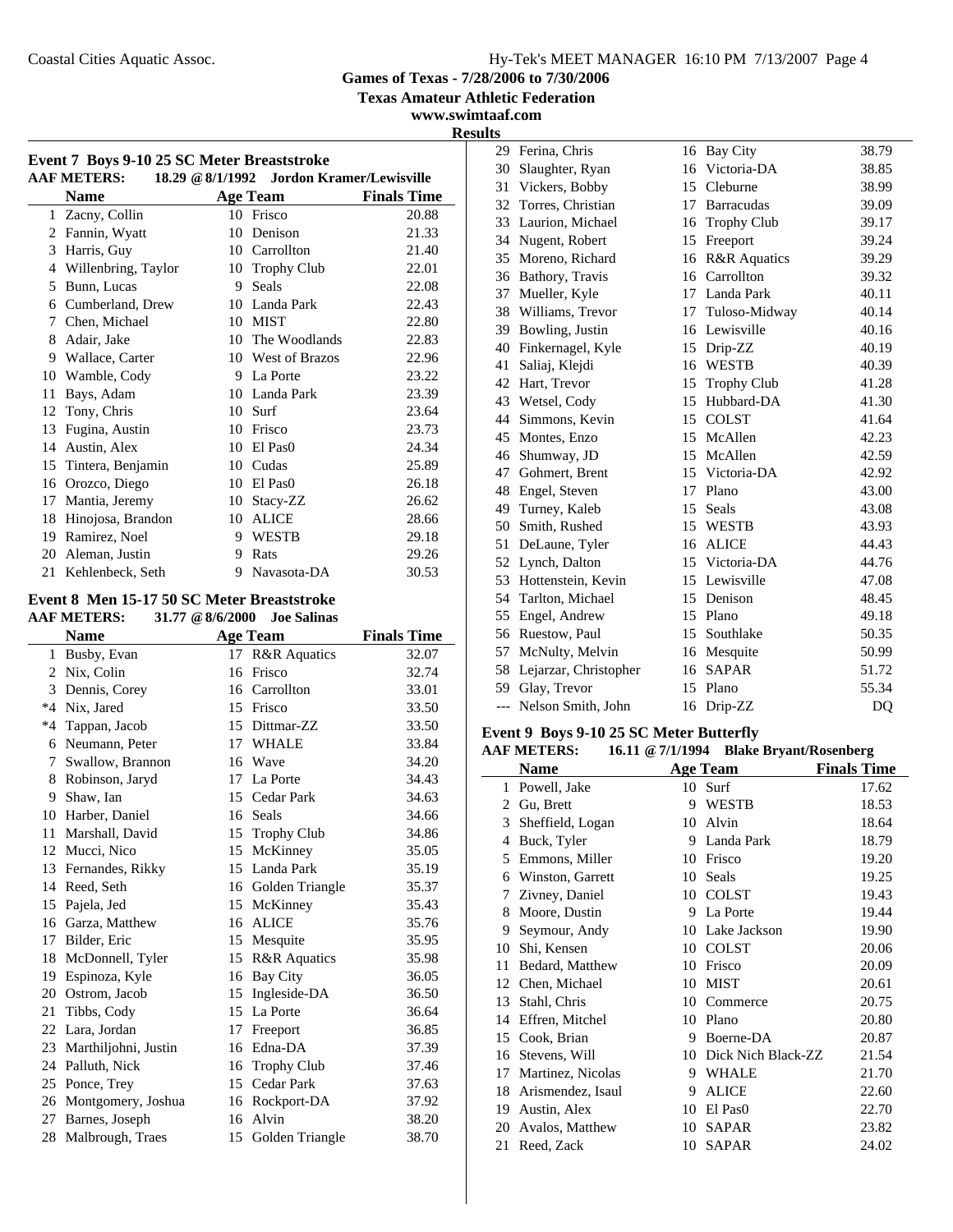**Texas Amateur Athletic Federation**

**www.swimtaaf.com**

**Results**

| (Event 9 Boys 9-10 25 SC Meter Butterfly) |                                          |                 |                                 |                    |  |
|-------------------------------------------|------------------------------------------|-----------------|---------------------------------|--------------------|--|
|                                           | <b>Name</b>                              | <b>Age Team</b> |                                 | <b>Finals Time</b> |  |
| 22                                        | Etherington, Colin                       |                 | 10 Canyon Vista-ZZ              | 24.40              |  |
|                                           | 23 Elliott, Neville                      |                 | 10 Cudas                        | 29.51              |  |
|                                           | --- Tan, Dexter                          | 10              | <b>Trophy Club</b>              | DQ                 |  |
|                                           | Event 10 Men 15-17 50 SC Meter Butterfly |                 |                                 |                    |  |
|                                           | <b>AAF METERS:</b>                       |                 | 26.96 @ 8/6/2000 Matt Broussard |                    |  |
|                                           | <b>Name</b>                              |                 | <b>Age Team</b>                 | <b>Finals Time</b> |  |
|                                           | 1 Sullivan, Luke                         |                 | 16 Carrollton                   | 27.71              |  |
|                                           | 2 Busby, Evan                            |                 | 17 R&R Aquatics                 | 28.04              |  |
|                                           | 3 Smith, Randal                          |                 | 15 WHALE                        | 28.07              |  |
|                                           | 4 Rivera, Roel                           |                 | 17 Freeport                     | 28.22              |  |
|                                           | 5 Clark, Michael                         |                 | 15 McKinney                     | 28.54              |  |
|                                           | 6 O'Connell, Kody                        |                 | 15 Tuloso-Midway                | 28.94              |  |
|                                           | 7 Williams, Matthew                      |                 | 15 Victoria-DA                  | 29.09              |  |
|                                           | 8 Eichenseer, Brad                       |                 | 15 Trophy Club                  | 29.12              |  |
|                                           | 9 Major, Aijan                           |                 | 16 R&R Aquatics                 | 29.23              |  |
|                                           | 10 Evans, Trey                           |                 | 15 McKinney                     | 29.31              |  |
|                                           | 11 Nix, Jared                            |                 | 15 Frisco                       | 29.48              |  |
|                                           | 12 Jones, Matthew                        |                 | 15 Cedar Park                   | 29.50              |  |
|                                           | 13 Pichler, Michael                      |                 | 15 Southlake                    | 29.53              |  |
|                                           | 14 Mills, Kyle                           |                 | 16 Golden Triangle              | 29.62              |  |
|                                           | 15 Primm, Aaron                          |                 | 15 Drip-ZZ                      | 29.65              |  |
|                                           | 16 Haggerton, Holden                     |                 | 17 ALICE                        | 29.82              |  |
|                                           | 17 Moran, Shane                          |                 | 17 La Porte                     | 30.01              |  |
|                                           | 18 Interrante, Zach                      |                 | 15 Cleburne                     | 30.18              |  |
|                                           | 19 Sikorski, Jason                       |                 | 17 Grand Prairie                | 30.23              |  |
|                                           | 20 Armstrong, Jason                      |                 | 15 Trophy Club                  | 30.39              |  |
|                                           | 21 Harber, Daniel                        |                 | 16 Seals                        | 30.43              |  |
|                                           | 22 Pease, Zeph                           |                 | 15 Portland-DA                  | 30.49              |  |
|                                           | 23 Loutfy, Adam                          |                 | 15 Frisco                       | 30.59              |  |
|                                           | 24 Allison, Garrett                      |                 | 15 Freeport                     | 30.68              |  |
|                                           | 25 Lara, Jordan                          |                 | 17 Freeport                     | 31.53              |  |
|                                           | 26 Dix, Michael                          |                 | 16 Southlake                    | 31.60              |  |
|                                           | 27 Tuggle, Andrew                        |                 | 16 Trophy Club                  | 31.68              |  |
|                                           | 28 Barkley, Blake                        |                 | 16 Burleson                     | 31.98              |  |
|                                           | 29 Larralde, Nicolas                     |                 | 16 Texas City                   | 32.06              |  |
|                                           | 30 Francis, Kyle                         |                 | 15 La Porte                     | 32.20              |  |
| 31                                        | Arnold, Jason                            | 15              | <b>R&amp;R</b> Aquatics         | 32.47              |  |
| 32                                        | Bathory, Travis                          | 16              | Carrollton                      | 32.48              |  |
| 33                                        | Trevino, Patrick                         | 15              | Tuloso-Midway                   | 32.54              |  |
| 34                                        | Saenz, Matthew                           | 15              | <b>ALICE</b>                    | 32.64              |  |
| 35                                        | Miranda, Robert                          |                 | 15 Paris                        | 32.77              |  |
| 36                                        | Tamplen, Tyler                           | 15              | Decatur                         | 32.78              |  |
| 37                                        | Cobb, Bryan                              | 17              | La Porte                        | 34.52              |  |
| 38                                        | Cobb, Brian                              | 17              | Rockport-DA                     | 34.90              |  |
| 39                                        | Al-Aya, Mark                             | 15              | Mesquite                        | 34.94              |  |
| 40                                        | Clark, Hayden                            | 16              | Southlake                       | 34.95              |  |
| 41                                        | Lopez, Augie                             | 15              | <b>ALICE</b>                    | 35.84              |  |
| 42                                        | Haynes, Alex                             | 15              | Canyon Vista-ZZ                 | 36.23              |  |
| 43                                        | Strough, Shane                           | 16              | Rockport-DA                     | 36.51              |  |
| 44                                        | DeLaune, Tyler                           | 16              | <b>ALICE</b>                    | 37.41              |  |
| 45                                        | Montes, Enzo                             | 15              | McAllen                         | 38.67              |  |
| 46                                        | Rice, James                              | 16              | <b>Texas City</b>               | 39.34              |  |
| 47                                        | Lenox, Dylan                             | 15              | Hubbard-DA                      | 1:03.07            |  |

| Event 11 Boys 9-10 25 SC Meter Freestyle |                        |                  |                     |                                 |  |  |
|------------------------------------------|------------------------|------------------|---------------------|---------------------------------|--|--|
|                                          | <b>AAF METERS:</b>     | 14.23 @ 8/1/1992 |                     | <b>John Zimmerman/Grapevine</b> |  |  |
|                                          | <b>Name</b>            |                  | <b>Age Team</b>     | <b>Finals Time</b>              |  |  |
| $\mathbf{1}$                             | Ringgold, Brett        |                  | 10 Trophy Club      | 15.66                           |  |  |
| 2                                        | Sterling, Wyatt        | 10               | Lake Jackson        | 16.23                           |  |  |
| 3                                        | Arnold, Cody           |                  | 10 UNATT            | 16.53                           |  |  |
| 4                                        | Fasolino, Mark         | 9                | Allen               | 16.78                           |  |  |
| 5                                        | Hiebert, Jared         | 10               | Allen               | 17.09                           |  |  |
| 6                                        | Gu, Brett              | 9                | WESTB               | 17.10                           |  |  |
| 7                                        | Martin, Casen          | 10               | Hubbard-DA          | 17.13                           |  |  |
| $*8$                                     | Stahl, Chris           | 10               | Commerce            | 17.15                           |  |  |
|                                          | *8 Vidal, Jorge E.     | 9                | McAllen             | 17.15                           |  |  |
|                                          | 10 Adair, Jake         |                  | 10 The Woodlands    | 17.40                           |  |  |
| $*11$                                    | <b>Oualls</b> , Calvin | 10               | Drip-ZZ             | 17.44                           |  |  |
| $*11$                                    | Matherne, Harrison     | 9                | South Belt          | 17.44                           |  |  |
| 13                                       | Peterson, Dillon       | 10               | Boerne-DA           | 17.45                           |  |  |
|                                          | 14 Cole, Criss         | 10               | Ramsey-ZZ           | 17.63                           |  |  |
|                                          | 15 Shi, Kensen         |                  | 10 COLST            | 17.82                           |  |  |
| 16                                       | Chapman, Ryley         | 10               | <b>Seals</b>        | 17.89                           |  |  |
| 17                                       | Price, Ryan            | 10               | <b>Sst</b>          | 17.94                           |  |  |
| 18                                       | Cook, Brian            | 9                | Boerne-DA           | 18.02                           |  |  |
| 19                                       | Simpson, Brian         | 10               | Frisco              | 18.35                           |  |  |
| 20                                       | DeLaPena, Octavio      | 10               | <b>SAPAR</b>        | 19.05                           |  |  |
| 21                                       | Austin, Alex           | 10               | El Pas <sub>0</sub> | 19.12                           |  |  |
|                                          | 22 Caceres, Christian  | 9                | Wave                | 19.18                           |  |  |
|                                          | 23 Ouintes, Paul Jason | 10               | <b>SAPAR</b>        | 19.57                           |  |  |
| 24                                       | Orozco, Diego          | 10               | El Pas <sub>0</sub> | 19.97                           |  |  |
|                                          | 25 Cardenas, Gabriel   | 9                | Calallen            | 23.42                           |  |  |

#### **Event 12 Men 15-17 100 SC Meter Freestyle AAF METERS: 56.46 @8/6/2000 Dan Kulle**

| AAF MEILING. |                    | $50.40 \times 0.02000$ Dan Kune |  |                  |                      |
|--------------|--------------------|---------------------------------|--|------------------|----------------------|
|              | <b>Name</b>        |                                 |  | <b>Age Team</b>  | <b>Finals Time</b>   |
|              | 1 Pena, Joshua     |                                 |  | 16 Frisco        | 55.16@               |
|              | 26.01              | 29.15                           |  |                  |                      |
|              | 2 Haver, Jeff      |                                 |  | 16 R&R Aquatics  | 56.21 <sup>(a)</sup> |
|              | 26.60              | 29.61                           |  |                  |                      |
|              | 3 O'Connell, Kody  |                                 |  | 15 Tuloso-Midway | 56.67                |
|              | 26.96              | 29.71                           |  |                  |                      |
|              | 4 Smith, Randal    |                                 |  | 15 WHALE         | 56.69                |
|              | 27.79              | 28.90                           |  |                  |                      |
|              | 5 Mitchell, Morgan |                                 |  | 16 Carrollton    | 57.12                |
|              | 27.72              | 29.40                           |  |                  |                      |
|              | 6 Eichenseer, Brad |                                 |  | 15 Trophy Club   | 58.72                |
|              | 28.38              | 30.34                           |  |                  |                      |
|              | 7 Tomas, Matt      |                                 |  | 15 R&R Aquatics  | 58.81                |
|              | 27.85              | 30.96                           |  |                  |                      |
|              | 8 Robinson, Jaryd  |                                 |  | 17 La Porte      | 59.30                |
|              | 16.63              | 42.67                           |  |                  |                      |
|              | 9 Daniel, Chance   |                                 |  | 16 Trophy Club   | 59.38                |
|              | 28.02              | 31.36                           |  |                  |                      |
|              | 10 Loutfy, Adam    |                                 |  | 15 Frisco        | 59.46                |
|              | 27.99              | 31.47                           |  |                  |                      |
|              | 11 Ross, Nick      |                                 |  | 17 Trophy Club   | 59.49                |
|              | 28.36              | 31.13                           |  |                  |                      |
|              | 12 Clark, Michael  |                                 |  | 15 McKinney      | 59.62                |
|              | 29.33              | 30.29                           |  |                  |                      |
|              |                    |                                 |  |                  |                      |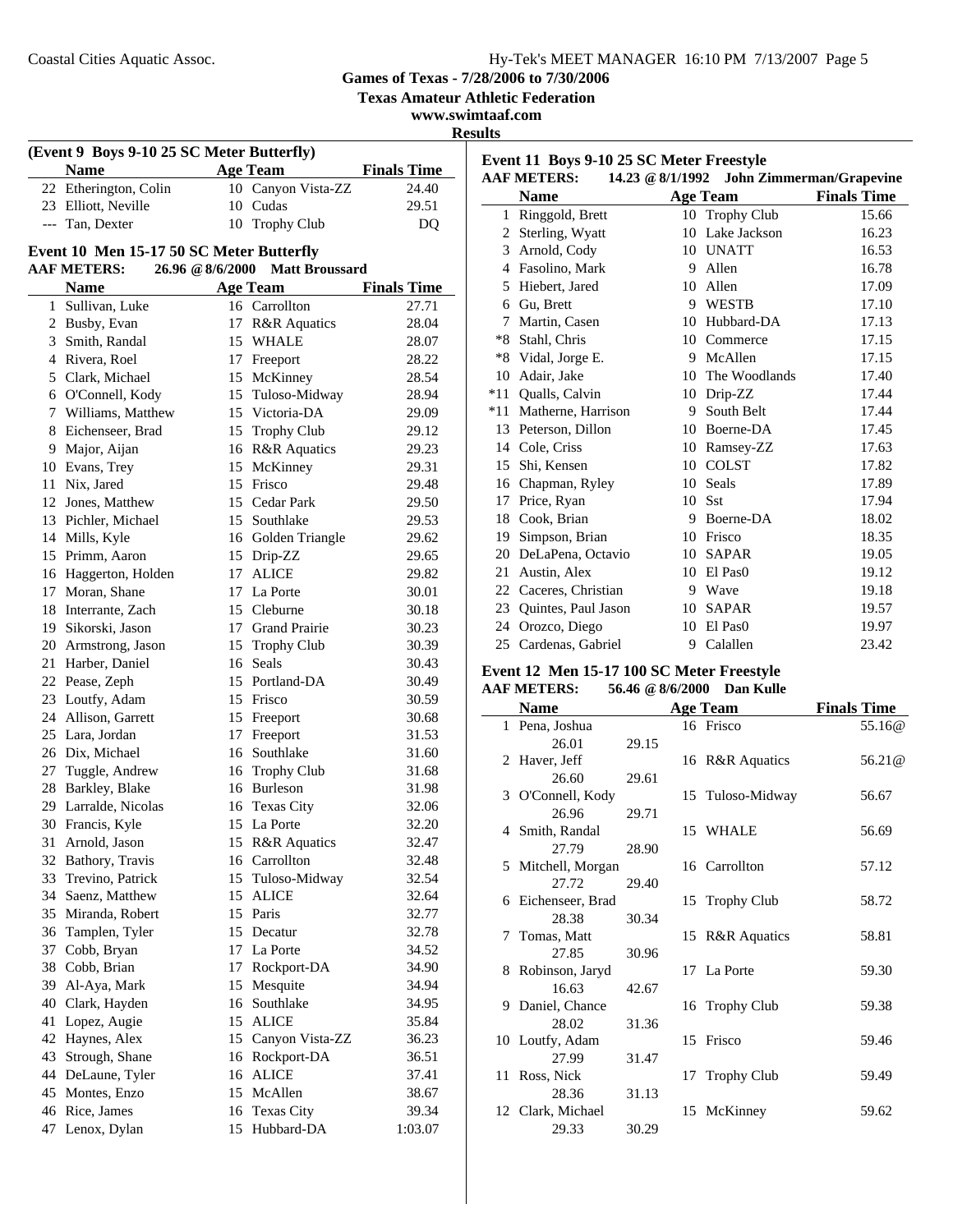**Texas Amateur Athletic Federation**

### **www.swimtaaf.com**

| (Event 12 Men 15-17 100 SC Meter Freestyle) |                               |       |    |                         |                    |  |
|---------------------------------------------|-------------------------------|-------|----|-------------------------|--------------------|--|
|                                             |                               |       |    | <b>Age Team</b>         |                    |  |
|                                             | Name                          |       |    |                         | <b>Finals Time</b> |  |
|                                             | 13 Neumann, Peter<br>28.12    | 31.68 |    | 17 WHALE                | 59.80              |  |
|                                             | 14 Teague, Austin<br>28.99    |       |    | 16 Carrollton           | 1:00.38            |  |
|                                             | 15 Fowler, Ryan               | 31.39 | 17 | <b>Trophy Club</b>      | 1:00.85            |  |
|                                             | 29.61<br>16 Ewton, Ryan       | 31.24 | 16 | <b>Bay City</b>         | 1:01.27            |  |
|                                             | 28.86<br>17 Peets, Nathan     | 32.41 | 17 | <b>Burleson</b>         | 1:01.28            |  |
|                                             | 28.37                         | 32.91 |    |                         |                    |  |
|                                             | 18 Moran, Shane<br>29.33      | 32.01 |    | 17 La Porte             | 1:01.34            |  |
|                                             | 19 Barnes, Joseph<br>30.54    | 31.17 |    | 16 Alvin                | 1:01.71            |  |
|                                             | 20 Harness, Michael<br>29.37  | 32.81 |    | 17 La Porte             | 1:02.18            |  |
| 21                                          | Barkley, Blake                |       |    | 16 Burleson             | 1:02.69            |  |
|                                             | 29.92<br>22 Hoelzer, Nicholas | 32.77 | 15 | Golden Triangle         | 1:02.73            |  |
|                                             | 18.68<br>23 Harber, Daniel    | 44.05 |    | 16 Seals                | 1:02.95            |  |
|                                             | 30.23<br>24 Bustos, Mario     | 32.72 | 17 | La Porte                | 1:03.65            |  |
|                                             | 30.60                         | 33.05 |    |                         |                    |  |
|                                             | 25 Konomos, Donald<br>29.70   | 34.29 |    | 16 Landa Park           | 1:03.99            |  |
|                                             | 26 Williams, Trevor<br>29.79  | 34.51 | 17 | Tuloso-Midway           | 1:04.30            |  |
| 27                                          | Sikorski, Kevin<br>31.55      | 32.77 | 15 | <b>Grand Prairie</b>    | 1:04.32            |  |
| 28                                          | Munoz, Kevin                  |       | 17 | ALICE                   | 1:04.63            |  |
| 29                                          | 30.41<br>Tamplen, Tyler       | 34.22 | 15 | Decatur                 | 1:04.92            |  |
|                                             | 31.07<br>30 Bilder, Eric      | 33.85 | 15 | Mesquite                | 1:05.08            |  |
| 31                                          | 30.72<br>Jones, Edwin         | 34.36 |    | 15 MIST                 | 1:05.60            |  |
|                                             | 30.89                         | 34.71 |    |                         |                    |  |
|                                             | 32 Moreno, Richard<br>30.41   | 35.24 |    | 16 R&R Aquatics         | 1:05.65            |  |
|                                             | 33 Gutierrez, Ernie<br>30.86  | 35.06 | 17 | <b>ALICE</b>            | 1:05.92            |  |
|                                             | 34 Arnold, Jason<br>31.08     | 35.64 | 15 | <b>R&amp;R</b> Aquatics | 1:06.72            |  |
|                                             | 35 Prinslow, Eric             |       | 15 | McKinney                | 1:06.88            |  |
| 36                                          | 31.36<br>Snow, Tyler          | 35.52 | 15 | <b>Trophy Club</b>      | 1:07.06            |  |
| 37                                          | 31.78<br>Cobb, Bryan          | 35.28 | 17 | La Porte                | 1:07.86            |  |
| 38                                          | 31.80<br>Slaughter, Ryan      | 36.06 |    | 16 Victoria-DA          | 1:08.57            |  |
| 39                                          | 31.38<br>Macphee, Jordan      | 37.19 |    | 15 Plano                | 1:08.82            |  |
|                                             | 31.65                         | 37.17 |    |                         |                    |  |

| 15 R&R Aquatics<br>40 Gregston, Nolan<br>31.89<br>37.31<br>41 Torres, Christian<br>17 Barracudas<br>32.29<br>37.15<br>42 Hart, Trevor<br>15 Trophy Club<br>32.88<br>37.04<br>43 Sosa, Joseph<br>Dittmar-ZZ<br>15<br>32.69<br>37.96<br>44 Andrews, Aaron<br>17 Drip-ZZ<br>33.27<br>38.19<br>45 Gohmert, Brent<br>15 Victoria-DA<br>34.12<br>39.82<br>46 Finkernagel, Kyle<br>1:15.35<br>15 Drip-ZZ<br>36.96<br>38.39<br>47 Becerra, Phillip<br>15 R&R Aquatics<br>1:16.54<br>42.34<br>34.20<br>48 Lynch, Dalton<br>15 Victoria-DA<br>1:17.22<br>35.40<br>41.82<br>49 Donnell, David<br>1:19.29<br>17 WESTB<br>22.48<br>56.81<br>50 Ramirez, Vincent<br>15 SAPAR<br>1:21.37<br>35.57<br>45.80<br>51 Glay, Trevor<br>1:21.44<br>15 Plano<br>52 Smith, Rushed<br>1:21.90<br>15<br>WESTB<br>36.42<br>45.48<br>15 Victoria-DA<br>53 Barnett, Garin<br>1:23.77<br>38.50<br>45.27<br>54 Ruestow, Paul<br>15 Southlake<br>1:28.12<br>40.59<br>47.53<br>55 Lejarzar, Christopher<br>16 SAPAR<br>1:28.31<br>30.83<br>57.48 | <b>Results</b> |  |  |         |
|-----------------------------------------------------------------------------------------------------------------------------------------------------------------------------------------------------------------------------------------------------------------------------------------------------------------------------------------------------------------------------------------------------------------------------------------------------------------------------------------------------------------------------------------------------------------------------------------------------------------------------------------------------------------------------------------------------------------------------------------------------------------------------------------------------------------------------------------------------------------------------------------------------------------------------------------------------------------------------------------------------------------|----------------|--|--|---------|
|                                                                                                                                                                                                                                                                                                                                                                                                                                                                                                                                                                                                                                                                                                                                                                                                                                                                                                                                                                                                                 |                |  |  | 1:09.20 |
|                                                                                                                                                                                                                                                                                                                                                                                                                                                                                                                                                                                                                                                                                                                                                                                                                                                                                                                                                                                                                 |                |  |  |         |
|                                                                                                                                                                                                                                                                                                                                                                                                                                                                                                                                                                                                                                                                                                                                                                                                                                                                                                                                                                                                                 |                |  |  | 1:09.44 |
|                                                                                                                                                                                                                                                                                                                                                                                                                                                                                                                                                                                                                                                                                                                                                                                                                                                                                                                                                                                                                 |                |  |  |         |
|                                                                                                                                                                                                                                                                                                                                                                                                                                                                                                                                                                                                                                                                                                                                                                                                                                                                                                                                                                                                                 |                |  |  | 1:09.92 |
|                                                                                                                                                                                                                                                                                                                                                                                                                                                                                                                                                                                                                                                                                                                                                                                                                                                                                                                                                                                                                 |                |  |  |         |
|                                                                                                                                                                                                                                                                                                                                                                                                                                                                                                                                                                                                                                                                                                                                                                                                                                                                                                                                                                                                                 |                |  |  | 1:10.65 |
|                                                                                                                                                                                                                                                                                                                                                                                                                                                                                                                                                                                                                                                                                                                                                                                                                                                                                                                                                                                                                 |                |  |  |         |
|                                                                                                                                                                                                                                                                                                                                                                                                                                                                                                                                                                                                                                                                                                                                                                                                                                                                                                                                                                                                                 |                |  |  | 1:11.46 |
|                                                                                                                                                                                                                                                                                                                                                                                                                                                                                                                                                                                                                                                                                                                                                                                                                                                                                                                                                                                                                 |                |  |  |         |
|                                                                                                                                                                                                                                                                                                                                                                                                                                                                                                                                                                                                                                                                                                                                                                                                                                                                                                                                                                                                                 |                |  |  | 1:13.94 |
|                                                                                                                                                                                                                                                                                                                                                                                                                                                                                                                                                                                                                                                                                                                                                                                                                                                                                                                                                                                                                 |                |  |  |         |
|                                                                                                                                                                                                                                                                                                                                                                                                                                                                                                                                                                                                                                                                                                                                                                                                                                                                                                                                                                                                                 |                |  |  |         |
|                                                                                                                                                                                                                                                                                                                                                                                                                                                                                                                                                                                                                                                                                                                                                                                                                                                                                                                                                                                                                 |                |  |  |         |
|                                                                                                                                                                                                                                                                                                                                                                                                                                                                                                                                                                                                                                                                                                                                                                                                                                                                                                                                                                                                                 |                |  |  |         |
|                                                                                                                                                                                                                                                                                                                                                                                                                                                                                                                                                                                                                                                                                                                                                                                                                                                                                                                                                                                                                 |                |  |  |         |
|                                                                                                                                                                                                                                                                                                                                                                                                                                                                                                                                                                                                                                                                                                                                                                                                                                                                                                                                                                                                                 |                |  |  |         |
|                                                                                                                                                                                                                                                                                                                                                                                                                                                                                                                                                                                                                                                                                                                                                                                                                                                                                                                                                                                                                 |                |  |  |         |
|                                                                                                                                                                                                                                                                                                                                                                                                                                                                                                                                                                                                                                                                                                                                                                                                                                                                                                                                                                                                                 |                |  |  |         |
|                                                                                                                                                                                                                                                                                                                                                                                                                                                                                                                                                                                                                                                                                                                                                                                                                                                                                                                                                                                                                 |                |  |  |         |
|                                                                                                                                                                                                                                                                                                                                                                                                                                                                                                                                                                                                                                                                                                                                                                                                                                                                                                                                                                                                                 |                |  |  |         |
|                                                                                                                                                                                                                                                                                                                                                                                                                                                                                                                                                                                                                                                                                                                                                                                                                                                                                                                                                                                                                 |                |  |  |         |
|                                                                                                                                                                                                                                                                                                                                                                                                                                                                                                                                                                                                                                                                                                                                                                                                                                                                                                                                                                                                                 |                |  |  |         |
|                                                                                                                                                                                                                                                                                                                                                                                                                                                                                                                                                                                                                                                                                                                                                                                                                                                                                                                                                                                                                 |                |  |  |         |
|                                                                                                                                                                                                                                                                                                                                                                                                                                                                                                                                                                                                                                                                                                                                                                                                                                                                                                                                                                                                                 |                |  |  |         |
|                                                                                                                                                                                                                                                                                                                                                                                                                                                                                                                                                                                                                                                                                                                                                                                                                                                                                                                                                                                                                 |                |  |  |         |
|                                                                                                                                                                                                                                                                                                                                                                                                                                                                                                                                                                                                                                                                                                                                                                                                                                                                                                                                                                                                                 |                |  |  |         |
|                                                                                                                                                                                                                                                                                                                                                                                                                                                                                                                                                                                                                                                                                                                                                                                                                                                                                                                                                                                                                 |                |  |  |         |
|                                                                                                                                                                                                                                                                                                                                                                                                                                                                                                                                                                                                                                                                                                                                                                                                                                                                                                                                                                                                                 |                |  |  |         |
|                                                                                                                                                                                                                                                                                                                                                                                                                                                                                                                                                                                                                                                                                                                                                                                                                                                                                                                                                                                                                 |                |  |  |         |
| 56 McNulty, Melvin<br>16 Mesquite                                                                                                                                                                                                                                                                                                                                                                                                                                                                                                                                                                                                                                                                                                                                                                                                                                                                                                                                                                               |                |  |  | 1:39.54 |
| 34.48<br>1:05.06                                                                                                                                                                                                                                                                                                                                                                                                                                                                                                                                                                                                                                                                                                                                                                                                                                                                                                                                                                                                |                |  |  |         |

### **Event 13 Boys 9-10 100 SC Meter IM**

```
AAF METERS: 1:22.35 @8/1/1988 Nate Boyle
```

|    | Name                 |       |   | <b>Age Team</b>   | <b>Finals Time</b> |
|----|----------------------|-------|---|-------------------|--------------------|
|    | 1 Fannin, Wyatt      |       |   | 10 Denison        | 1:30.80            |
|    | 44.37                | 46.43 |   |                   |                    |
|    | 2 Powell, Jake       |       |   | $10$ Surf         | 1:31.41            |
|    | 43.21                | 48.20 |   |                   |                    |
|    | 3 Sheffield, Logan   |       |   | 10 Alvin          | 1:33.93            |
|    | 44.05                | 49.88 |   |                   |                    |
|    | 4 Zivney, Daniel     |       |   | 10 COLST          | 1:35.20            |
|    | 45.33                | 49.87 |   |                   |                    |
|    | 5 Corbett, Raymond   |       |   | 10 COLST          | 1:35.70            |
|    | 44.23                | 51.47 |   |                   |                    |
|    | 6 Leung, Peter       |       |   | 10 WHALE          | 1:35.82            |
|    | 43.01                | 52.81 |   |                   |                    |
|    | 7 Rinkenberger, Nick |       | 9 | Drip-ZZ           | 1:38.28            |
|    | 45.62                | 52.66 |   |                   |                    |
|    | 8 Chen, Michael      |       |   | 10 MIST           | 1:38.77            |
|    | 48.16                | 50.61 |   |                   |                    |
| 9. | Buck, Tyler          |       | 9 | Landa Park        | 1:39.06            |
|    | 45.92                | 53.14 |   |                   |                    |
|    | 10 Wallace, Carter   |       |   | 10 West of Brazos | 1:39.29            |
|    | 47.36                | 51.93 |   |                   |                    |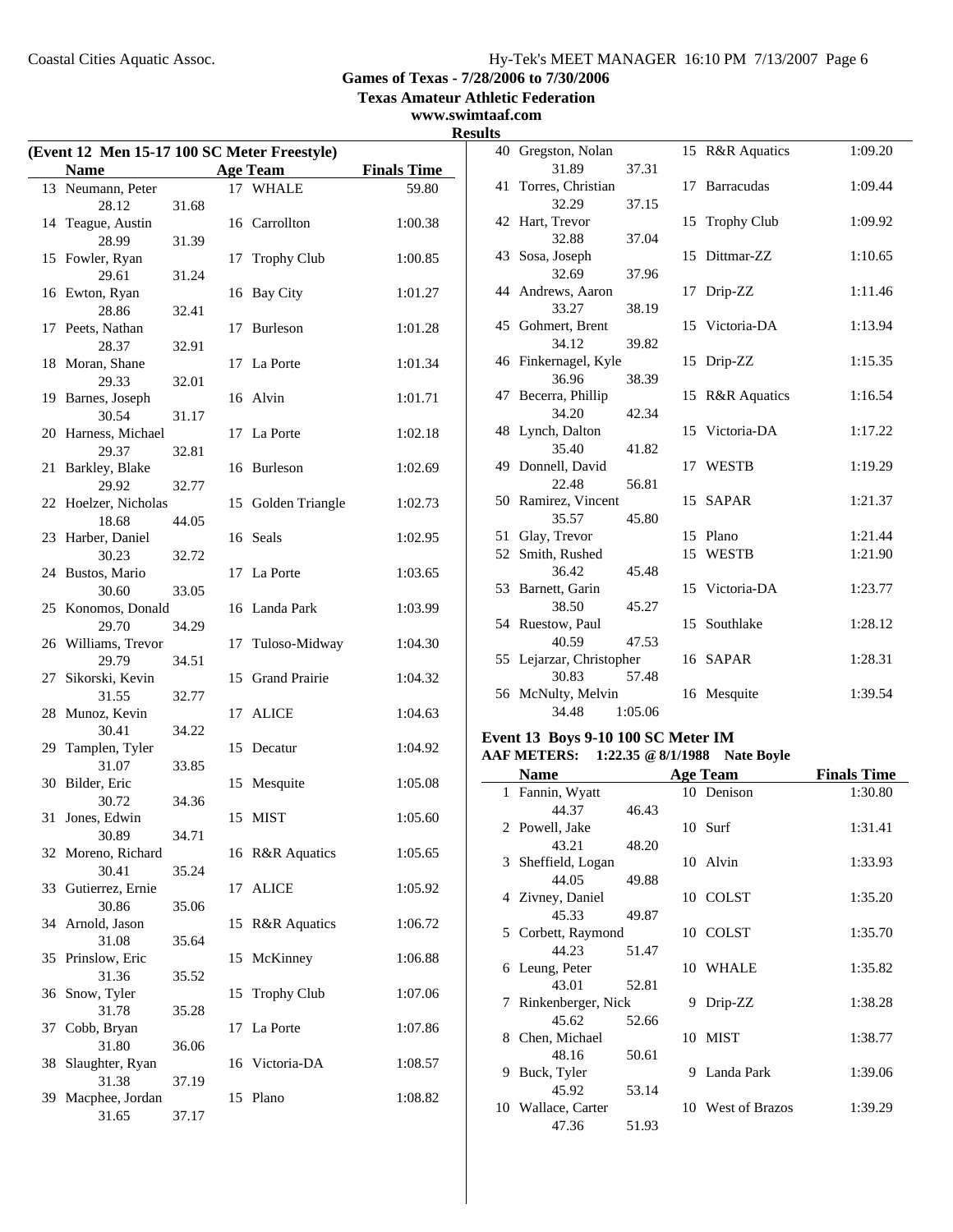**Texas Amateur Athletic Federation**

**www.swimtaaf.com**

|    | (Event 13 Boys 9-10 100 SC Meter IM) |       |   |                       |                    |  |
|----|--------------------------------------|-------|---|-----------------------|--------------------|--|
|    | <b>Name</b>                          |       |   | <b>Age Team</b>       | <b>Finals Time</b> |  |
|    | 11 Tony, Chris                       |       |   | $10$ Surf             | 1:40.02            |  |
|    | 47.26                                | 52.76 |   |                       |                    |  |
|    | 12 Garcia, Esteban                   |       | 9 | La Porte              | 1:40.53            |  |
|    | 43.96                                | 56.57 |   |                       |                    |  |
|    | 13 Fomby, Garrett                    |       |   | 10 Frisco             | 1:40.80            |  |
|    | 47.36                                | 53.44 |   |                       |                    |  |
|    | 14 Roche, Sean                       |       |   | 10 Frisco             | 1:43.38            |  |
|    | 49.87                                | 53.51 |   |                       |                    |  |
|    | 15 Baker, Justin                     |       |   | 10 Dick Nich Black-ZZ | 1:43.51            |  |
|    | 46.04                                | 57.47 |   |                       |                    |  |
|    | 16 Gu, Brett                         |       | 9 | WESTB                 | 1:45.63            |  |
|    | 48.92                                | 56.71 |   |                       |                    |  |
|    | 17 Charles, Chris                    |       |   | 10 ALICE              | 1:46.23            |  |
|    | 49.45                                | 56.78 |   |                       |                    |  |
|    | 18 Montez, Zach                      |       |   | 10 Landa Park         | 1:49.53            |  |
|    | 53.34                                | 56.19 |   |                       |                    |  |
| 19 | Price, Ryan                          |       |   | $10$ Sst              | 1:53.56            |  |
| 20 | Caceres, Christian                   |       | 9 | Wave                  | 2:02.42            |  |
|    | Fasolino, Mark                       |       | 9 | Allen                 | DO                 |  |
|    | 50.33                                | 49.66 |   |                       |                    |  |

### **Event 14 Men 15-17 100 SC Meter IM AAF METERS: 1:05.41 @8/6/2000 Chris Donnan**

|    | <b>Name</b>            |       | <b>Age Team</b>    | <b>Finals Time</b> |
|----|------------------------|-------|--------------------|--------------------|
|    | 1 Rivera, Roel         |       | 17 Freeport        | 1:03.84@           |
|    | 29.11                  | 34.73 |                    |                    |
|    | 2 Sullivan, Luke       |       | 16 Carrollton      | 1:05.81            |
|    | 28.93                  | 36.88 |                    |                    |
|    | 3 Dennis, Corey        |       | 16 Carrollton      | 1:07.17            |
|    | 30.95                  | 36.22 |                    |                    |
|    | 4 Neumann, Peter       |       | 17 WHALE           | 1:07.48            |
|    | 31.91                  | 35.57 |                    |                    |
|    | 5 Swallow, Brannon     |       | 16 Wave            | 1:07.67            |
|    | 31.76                  | 35.91 |                    |                    |
|    | 6 Pichler, Michael     |       | 15 Southlake       | 1:08.80            |
|    | 30.96                  | 37.84 |                    |                    |
| 7  | Johnson, Clayton       |       | 15 Cudas           | 1:09.30            |
|    | 31.65                  | 37.65 |                    |                    |
|    | 8 Harber, Daniel       |       | 16 Seals           | 1:09.64            |
|    | 32.84                  | 36.80 |                    |                    |
|    | 9 Garza, Matthew       |       | 16 ALICE           | 1:10.07            |
|    | 34.11                  | 35.96 |                    |                    |
|    | 10 Nix, Colin          |       | 16 Frisco          | 1:10.10            |
|    | 33.14                  | 36.96 |                    |                    |
|    | 11 Mills, Kyle         |       | 16 Golden Triangle | 1:10.89            |
|    | 31.41                  | 39.48 |                    |                    |
|    | 12 Moran, Shane        |       | 17 La Porte        | 1:11.16            |
|    | 33.38                  | 37.78 |                    |                    |
|    | 13 McDonnell, Tyler    |       | 15 R&R Aquatics    | 1:11.38            |
|    | 32.77                  | 38.61 |                    |                    |
|    | 14 Tomlinson, Harrison |       | 16 Carrollton      | 1:12.67            |
|    | 31.88                  | 40.79 |                    |                    |
| 15 | Interrante, Zach       |       | 15 Cleburne        | 1:12.93            |
|    | 35.63                  | 37.30 |                    |                    |

| <b>Results</b> |                               |         |    |                  |         |
|----------------|-------------------------------|---------|----|------------------|---------|
|                | 16 Fernandes, Rikky           |         |    | 15 Landa Park    | 1:13.20 |
|                | 36.09                         | 37.11   |    |                  |         |
|                | 17 Pease, Zeph                |         |    | 15 Portland-DA   | 1:13.26 |
|                | 32.76                         | 40.50   |    |                  |         |
|                | 18 Tibbs, Cody                |         |    | 15 La Porte      | 1:13.36 |
|                | 34.57                         | 38.79   |    |                  |         |
|                | 19 Bilder, Eric               |         |    | 15 Mesquite      | 1:13.67 |
|                | 34.76<br>20 Nugent, Robert    | 38.91   |    | 15 Freeport      | 1:13.74 |
|                | 33.58                         | 40.16   |    |                  |         |
|                | 21 Tappan, Jacob              |         |    | 15 Dittmar-ZZ    | 1:14.34 |
|                | 36.60                         | 37.74   |    |                  |         |
|                | 22 Konomos, Donald            |         |    | 16 Landa Park    | 1:16.75 |
|                | 35.81                         | 40.94   |    |                  |         |
|                | 23 Moreno, Richard            |         |    | 16 R&R Aquatics  | 1:17.07 |
|                | 34.84                         | 42.23   |    |                  |         |
|                | 24 Barnes, Joseph             |         |    | 16 Alvin         | 1:17.12 |
|                | 34.95                         | 42.17   |    |                  |         |
|                | 25 Nolen, Matt                |         |    | 16 Trophy Club   | 1:17.24 |
|                | 35.01<br>26 McKowen, Jacob    | 42.23   |    | 16 Trophy Club   | 1:17.44 |
|                | 36.68                         | 40.76   |    |                  |         |
|                | 27 Francis, Kyle              |         |    | 15 La Porte      | 1:17.71 |
|                | 35.71                         | 42.00   |    |                  |         |
|                | 28 Dix, Michael               |         |    | 16 Southlake     | 1:18.44 |
|                | 34.99                         | 43.45   |    |                  |         |
|                | 29 Vickers, Bobby             |         |    | 15 Cleburne      | 1:18.48 |
|                | 35.39                         | 43.09   |    |                  |         |
|                | 30 Murdock, Mark              |         |    | 16 Lewisville    | 1:18.56 |
|                | 34.62<br>31 Allison, Garrett  | 43.94   |    | 15 Freeport      | 1:18.78 |
|                | 35.26                         | 43.52   |    |                  |         |
|                | 32 Simmons, Kevin             |         |    | 15 COLST         | 1:19.51 |
|                | 36.73                         | 42.78   |    |                  |         |
|                | 33 Trevino, Patrick           |         |    | 15 Tuloso-Midway | 1:19.64 |
|                | 37.49                         | 42.15   |    |                  |         |
|                | 34 Al-Aya, Mark               |         |    | 15 Mesquite      | 1:19.65 |
|                | 37.45                         | 42.20   |    |                  |         |
|                | 35 Ponce, Trey                |         |    | 15 Cedar Park    | 1:21.31 |
|                | 37.83                         | 43.48   |    | 17 Barracudas    |         |
|                | 36 Torres, Christian<br>38.34 | 43.13   |    |                  | 1:21.47 |
| 37             | Gregston, Nolan               |         |    | 15 R&R Aquatics  | 1:21.89 |
|                | 39.18                         | 42.71   |    |                  |         |
|                | 38 Richter, Hayden            |         |    | 15 Cleburne      | 1:21.98 |
|                | 37.91                         | 44.07   |    |                  |         |
| 39             | Saliaj, Klejdi                |         |    | 16 WESTB         | 1:21.99 |
|                | 38.59                         | 43.40   |    |                  |         |
|                | 40 Finkernagel, Kyle          |         |    | 15 Drip-ZZ       | 1:25.18 |
|                | 38.89                         | 46.29   |    |                  |         |
|                | --- Lara, Jordan<br>34.01     |         | 17 | Freeport         | DQ      |
|                |                               | 1:03.72 |    |                  |         |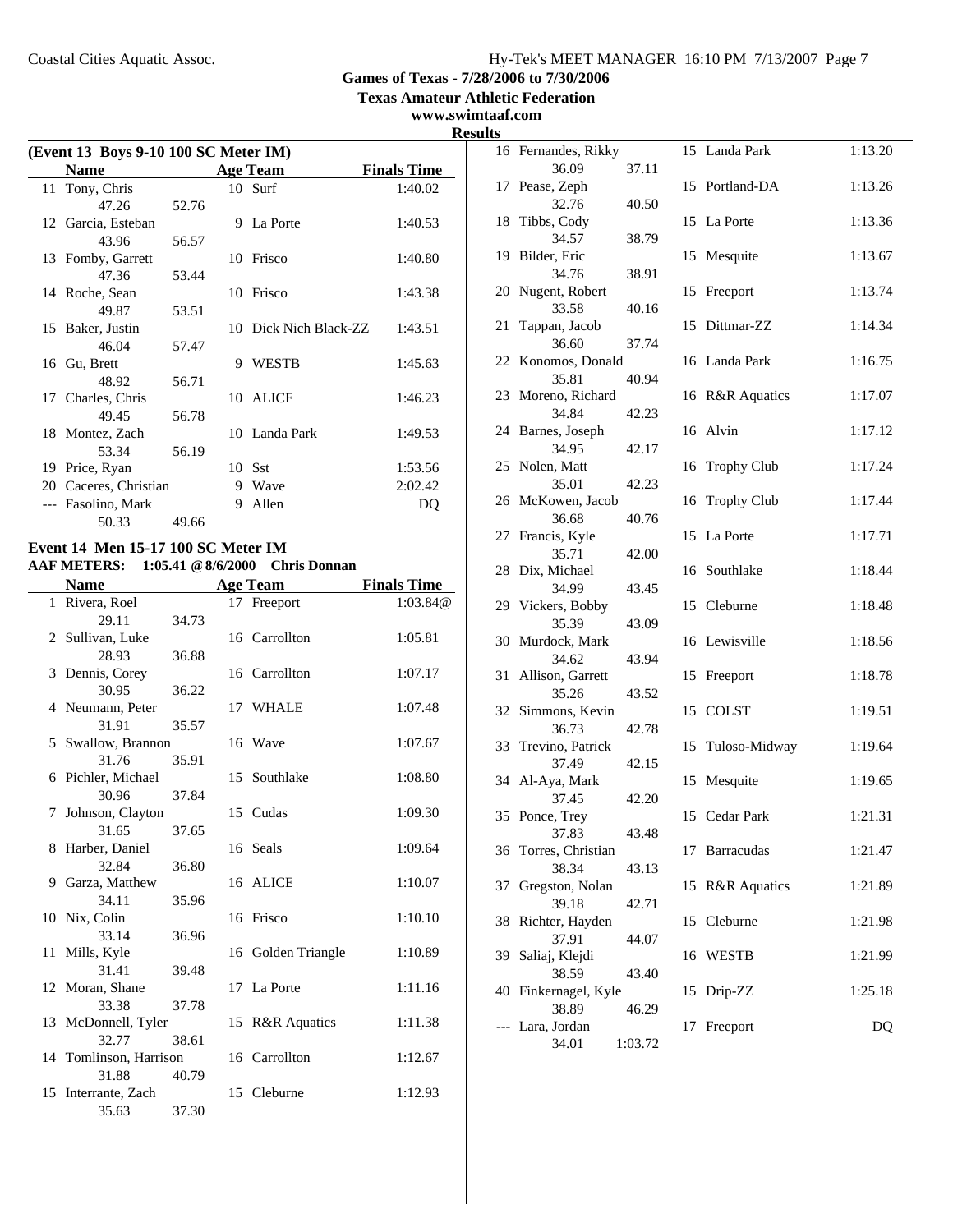**Texas Amateur Athletic Federation**

**www.swimtaaf.com**

**Results**<br>27

| Event 15 Men 15-17 200 SC Meter Freestyle<br>AAF METERS: 2:07.82 @ 8/6/2000 Stephen Prather |                              |       |                 |                      |       |                    |
|---------------------------------------------------------------------------------------------|------------------------------|-------|-----------------|----------------------|-------|--------------------|
|                                                                                             | <b>Name</b>                  |       | <b>Age Team</b> |                      |       | <b>Finals Time</b> |
|                                                                                             | 1 O'Connell, Kody            |       |                 | 15 Tuloso-Midway     |       | 2:04.15@           |
|                                                                                             | 28.34                        | 30.85 |                 | 32.25                | 32.71 |                    |
|                                                                                             | 2 Mitchell, Morgan           |       |                 | 16 Carrollton        |       | 2:07.57@           |
|                                                                                             | 29.55                        | 31.15 |                 | 32.75                | 34.12 |                    |
| 3                                                                                           | Tomas, Matt                  |       |                 | 15 R&R Aquatics      |       | 2:10.44            |
|                                                                                             | 28.98                        | 32.51 |                 | 34.40                | 34.55 |                    |
|                                                                                             | 4 Blandford, Ben             |       |                 | 15 Frisco            |       | 2:14.66            |
|                                                                                             | 30.61                        | 33.99 |                 | 35.69                | 34.37 |                    |
|                                                                                             | 5 Daniel, Chance             |       |                 | 16 Trophy Club       |       | 2:14.93            |
|                                                                                             | 29.72                        | 33.28 |                 | 35.55                | 36.38 |                    |
|                                                                                             | 6 Primm, Aaron               |       |                 | 15 Drip-ZZ           |       | 2:18.18            |
|                                                                                             | 32.64                        | 36.37 |                 | 35.78                | 33.39 |                    |
| 7                                                                                           | Mucci, Nico                  |       |                 | 15 McKinney          |       | 2:18.47            |
|                                                                                             | 30.92                        | 35.55 |                 | 37.34                | 34.66 |                    |
| 8                                                                                           | Interrante, Zach             |       |                 | 15 Cleburne          |       | 2:19.47            |
|                                                                                             | 33.00                        | 36.27 |                 | 36.89                | 33.31 |                    |
| 9                                                                                           | Munoz, Kevin                 |       |                 | 17 ALICE             |       | 2:21.44            |
|                                                                                             | 31.35                        | 36.42 |                 | 37.24                | 36.43 |                    |
|                                                                                             | 10 Nichols, Matthew          |       |                 | 15 McKinney          |       | 2:21.65            |
|                                                                                             | 30.46                        | 34.20 |                 | 37.92                | 39.07 |                    |
| 11                                                                                          | Tamplen, Tyler               |       |                 | 15 Decatur           |       | 2:26.38            |
|                                                                                             | 33.33                        | 37.43 |                 | 38.55                | 37.07 |                    |
|                                                                                             | 12 McKowen, Jacob            |       |                 | 16 Trophy Club       |       | 2:26.66            |
|                                                                                             | 33.78                        | 37.49 |                 | 38.57                | 36.82 |                    |
|                                                                                             | 13 Saenz, Matthew            |       |                 | 15 ALICE             |       | 2:29.16            |
|                                                                                             | 32.62                        | 37.14 |                 | 39.55                | 39.85 |                    |
|                                                                                             | 14 Arnold, Jason             |       |                 | 15 R&R Aquatics      |       | 2:29.57            |
|                                                                                             | 31.72                        | 37.90 |                 | 41.63                | 38.32 |                    |
|                                                                                             | 15 Snow, Tyler               |       |                 | 15 Trophy Club       |       | 2:29.63            |
|                                                                                             | 32.95                        | 37.37 |                 | 39.71<br>17 La Porte | 39.60 |                    |
|                                                                                             | 16 Harness, Michael<br>33.70 |       |                 |                      |       | 2:29.85            |
|                                                                                             |                              | 38.49 |                 | 41.21<br>15 Paris    | 36.45 |                    |
|                                                                                             | 17 Miranda, Robert<br>34.56  | 38.13 |                 | 40.71                | 37.57 | 2:30.97            |
|                                                                                             | 18 Ostrom, Jacob             |       |                 | 15 Ingleside-DA      |       | 2:32.58            |
|                                                                                             | 32.86                        | 37.70 |                 | 40.68                | 41.34 |                    |
|                                                                                             | 19 Prinslow, Eric            |       |                 | 15 McKinney          |       | 2:32.68            |
|                                                                                             | 33.74                        | 39.44 |                 | 40.69                | 38.81 |                    |
|                                                                                             | 20 Richter, Hayden           |       |                 | 15 Cleburne          |       | 2:32.92            |
|                                                                                             | 35.44                        | 40.58 |                 | 40.04                | 36.86 |                    |
| 21                                                                                          | Marthiljohni, Justin         |       |                 | 16 Edna-DA           |       | 2:33.54            |
|                                                                                             | 33.50                        | 38.68 |                 | 41.59                | 39.77 |                    |
| 22                                                                                          | Turney, Kaleb                |       |                 | 15 Seals             |       | 2:37.37            |
|                                                                                             | 36.15                        | 40.87 |                 | 41.46                | 38.89 |                    |
| 23                                                                                          | Hart, Trevor                 |       |                 | 15 Trophy Club       |       | 2:37.86            |
|                                                                                             | 35.58                        | 40.61 |                 | 41.86                | 39.81 |                    |
|                                                                                             | 24 Cobb, Bryan               |       |                 | 17 La Porte          |       | 2:40.75            |
|                                                                                             | 35.02                        | 41.46 |                 | 44.49                | 39.78 |                    |
|                                                                                             | 25 Macphee, Jordan           |       |                 | 15 Plano             |       | 2:42.83            |
|                                                                                             | 35.88                        | 41.31 |                 | 45.43                | 40.21 |                    |
|                                                                                             | 26 Lynch, Dalton             |       |                 | 15 Victoria-DA       |       | 2:46.95            |
|                                                                                             | 37.77                        | 45.39 |                 | 43.41                | 40.38 |                    |
|                                                                                             |                              |       |                 |                      |       |                    |

| 27 | Euresti, Gilbert                                |                    | 15 SAPAR             |                         | 2:56.38            |
|----|-------------------------------------------------|--------------------|----------------------|-------------------------|--------------------|
|    | 37.26                                           | 44.74              | 48.98                | 45.40                   |                    |
|    | 28 Smith, Rushed                                |                    | 15 WESTB             |                         | 3:19.65            |
|    | 41.51                                           | 51.59              | 53.27                | 53.28                   |                    |
|    | Event 16 Boys 9-10 100 SC Meter Freestyle Relay |                    |                      |                         |                    |
|    | <b>AAF METERS:</b>                              | 1:02.41 @ 8/1/1991 | Lewisville           |                         |                    |
|    | <b>Team</b>                                     |                    | <b>Relay</b>         |                         | <b>Finals Time</b> |
| 1  | <b>Trophy Club</b>                              |                    | Z                    |                         | 1:08.42            |
|    | 1) Tan, Dexter 10                               |                    |                      | 2) Gopffarth, Kenan 10  |                    |
|    | 3) Willenbring, Taylor 10                       |                    |                      | 4) Ringgold, Brett 10   |                    |
|    | 37.30                                           | 31.12              |                      |                         |                    |
| 2  | Frisco                                          |                    |                      |                         | 1:09.01            |
|    | 1) Fomby, Garrett 10                            |                    | 2) Fogle, Adam 10    |                         |                    |
|    | 3) Roche, Sean 10                               |                    |                      | 4) Emmons, Miller 10    |                    |
|    | 34.28                                           | 34.73              |                      |                         |                    |
| 3  | McAllen                                         |                    |                      |                         | 1:10.76            |
|    | 1) Guerra, Javier 9                             |                    |                      | 2) Garza, Matthew A. 10 |                    |
|    | 3) Ramsden, Jorge 9                             |                    | 4) Vidal, Jorge E. 9 |                         |                    |
|    | 39.57<br>4 Lake Jackson                         | 31.19              |                      |                         |                    |
|    |                                                 |                    |                      |                         | 1:11.56            |
|    | 1) Seymour, Andy 10<br>3) Seagraves, Nicholas 9 |                    | 2) Fattig, Shaun 10  | 4) Sterling, Wyatt 10   |                    |
|    | 37.75                                           | 33.81              |                      |                         |                    |
| 5  | Alvin                                           |                    |                      |                         | 1:11.99            |
|    | 1) Sheffield, Logan 10                          |                    |                      | 2) O'Sullivan, Timmy 10 |                    |
|    | 3) Alderman, Gavin 10                           |                    |                      | 4) Alderman, Grayson 10 |                    |
|    | 35.36                                           | 36.63              |                      |                         |                    |
|    | 6 Carrollton                                    |                    |                      |                         | 1:12.02            |
|    | 1) McClenaghan, Connor 10                       |                    |                      | 2) Madden, Connor 10    |                    |
|    | 3) Harris, Guy 10                               |                    |                      | 4) Mayfield, Travis 9   |                    |
|    | 37.53                                           | 34.49              |                      |                         |                    |
| 7  | Boerne-DA                                       |                    |                      |                         | 1:12.33            |
|    | 1) Bearden, Brandon 10                          |                    |                      | 2) Tessmer, Chase 10    |                    |
|    | 3) Cook, Brian 9                                |                    |                      | 4) Peterson, Dillon 10  |                    |
| 8  | 37.27<br>Frisco                                 | 35.06              | B                    |                         | 1:12.88            |
|    | 1) Simpson, Brian 10                            |                    | 2) Fugina, Austin 10 |                         |                    |
|    | 3) Goodman, Riley 9                             |                    | 4) Pena, Jerick 9    |                         |                    |
|    | 36.94                                           | 35.94              |                      |                         |                    |
|    | 9 Grapevine                                     |                    |                      |                         | 1:13.38            |
|    | 1) Bowen, Joseph 9                              |                    | 2) Eckels, Tucker 10 |                         |                    |
|    | 3) Jordan, Drew 9                               |                    | 4) Lewis, Carson 10  |                         |                    |
|    | 36.88                                           | 36.50              |                      |                         |                    |
|    | 10 Victoria-DA                                  |                    |                      |                         | 1:13.56            |
|    | 1) Ferrell, Alex 10                             |                    | 2) Carroll, Mason 9  |                         |                    |
|    | 3) Lauer, Hunter 9                              |                    | 4) Morris, Clay 10   |                         |                    |
|    | 36.64                                           | 36.92              |                      |                         |                    |
| 11 | El Campo                                        |                    |                      |                         | 1:14.46            |
|    | 1) Nielsen, Ryan 10                             |                    | 2) DuBroc, Colt 9    |                         |                    |
|    | 3) Farrar, Tyler 10<br>38.41                    | 36.05              | 4) Martin, Colton 10 |                         |                    |
| 12 | Southlake                                       |                    |                      |                         | 1:14.75            |
|    | 1) Anderson, Drew 10                            |                    | 2) Andrup, Ian 10    |                         |                    |
|    | 3) West, Colt 9                                 |                    |                      | 4) Woods, Walker 10     |                    |

37.06 37.69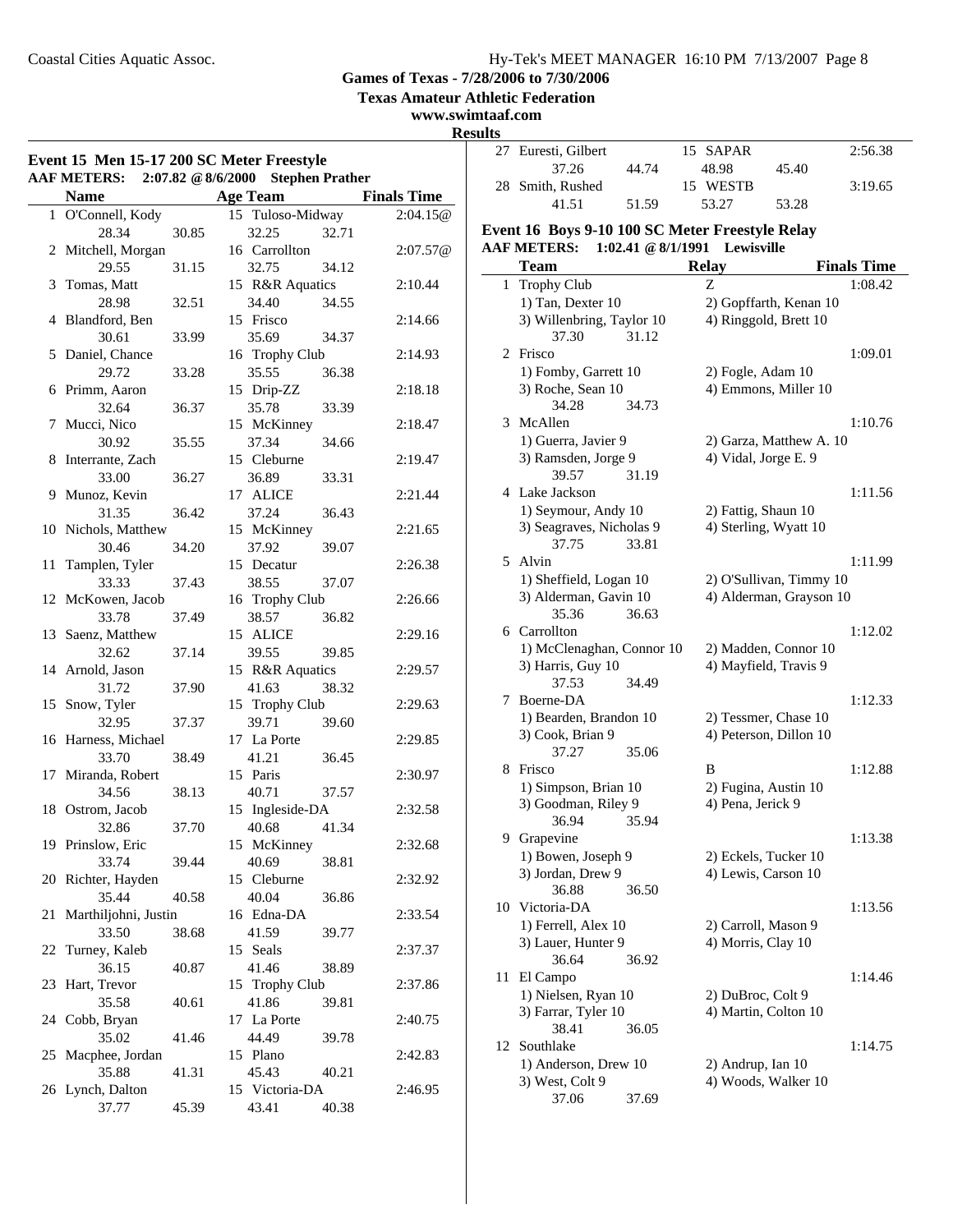Coastal Cities Aquatic Assoc.

**Games of Texas - 7/28/2006 to 7/30/2006**

**Texas Amateur Athletic Federation**

### **www.swimtaaf.com**

#### **Results**

|    | (Event 16 Boys 9-10 100 SC Meter Freestyle Relay) |                           |                    |  |  |  |
|----|---------------------------------------------------|---------------------------|--------------------|--|--|--|
|    | Team                                              | <b>Relay</b>              | <b>Finals Time</b> |  |  |  |
| 13 | <b>ALICE</b>                                      |                           | 1:15.36            |  |  |  |
|    | 1) Arismendez, Isaul 9                            | 2) Aguilar, Christopher 9 |                    |  |  |  |
|    | 3) Pena, Michael 10                               | 4) Charles, Chris 10      |                    |  |  |  |
|    | 45.20<br>30.16                                    |                           |                    |  |  |  |
|    | 14 Frisco                                         | $\mathcal{C}$             | 1:16.35            |  |  |  |
|    | 1) Zacny, Collin 10                               | 2) Green, Curtis 10       |                    |  |  |  |
|    | 3) Weldon, Jonathan 10                            | 4) Bishop, Jacob 10       |                    |  |  |  |
|    | 36.97<br>39.38                                    |                           |                    |  |  |  |
|    | 15 Navasota-DA                                    |                           | 1:21.87            |  |  |  |
|    | 1) Kehlenbeck, Seth 9                             | 2) Cerre, Brent 10        |                    |  |  |  |
|    | 3) Coffey, Michael 9                              | 4) Smith, William 9       |                    |  |  |  |
|    | 42.59<br>39.28                                    |                           |                    |  |  |  |
|    | 16 SAPAR                                          |                           | 1:22.92            |  |  |  |
|    | 1) Rodriguez, Jesus 9                             | 2) Lopez, James 10        |                    |  |  |  |
|    | 3) Reed, Zack 10                                  | 4) DeLaPena, Octavio 10   |                    |  |  |  |
|    | 47.32<br>35.60                                    |                           |                    |  |  |  |
| 17 | Dick Nick Red-ZZ                                  |                           | 1:23.86            |  |  |  |
|    | 1) DO, Leim 10                                    | 2) McKeefer, Eric 10      |                    |  |  |  |
|    | 3) Huddleston, Kyle 9                             | 4) Warling, Zachary 10    |                    |  |  |  |
|    | 42.19<br>41.67                                    |                           |                    |  |  |  |
| 18 | Drip-ZZ                                           |                           | 1:23.97            |  |  |  |
|    | 1) Bergh, Christian 9                             | 2) Primm, Joshua 9        |                    |  |  |  |
|    | 3) Johnson, Harrison 10                           | 4) Mulchrone, Patrick 10  |                    |  |  |  |
|    | 43.51<br>40.46                                    |                           |                    |  |  |  |
| 19 | WESTB                                             |                           | 1:27.95            |  |  |  |
|    | 1) Ramirez, Noel 9                                | 2) Fontenot, Michael 10   |                    |  |  |  |
|    | 3) Wang, Stephen 9                                | 4) Yu, Kenneth 9          |                    |  |  |  |
|    | 42.26<br>45.69                                    |                           |                    |  |  |  |
|    | 20 Cudas                                          |                           | 1:30.31            |  |  |  |
|    | 1) Elliott, Neville 10                            | 2) Tintera, Benjamin 10   |                    |  |  |  |
|    | 3) Gupta, Nikhil 9                                | 4) Matl, James 10         |                    |  |  |  |
|    | 44.08<br>46.23                                    |                           |                    |  |  |  |

#### **Event 17 Men 15-17 200 SC Meter Freestyle Relay AAF METERS: 1:46.47 @7/1/1994 Trophy Club**

|   | Team                    |       | <b>Relav</b>          |                        | <b>Finals Time</b> |
|---|-------------------------|-------|-----------------------|------------------------|--------------------|
| 1 | <b>R&amp;R</b> Aquatics |       |                       |                        | 1:42.18@           |
|   | 1) Busby, Evan 17       |       | 2) Tomas, Matt 15     |                        |                    |
|   | 3) Major, Aijan 16      |       | 4) Haver, Jeff $16$   |                        |                    |
|   | 26.04                   | 26.03 | 25.09                 | 25.02                  |                    |
|   | 2 Frisco                |       |                       |                        | 1:43.93@           |
|   | 1) Nix, Colin 16        |       | 2) Blandford, Ben 15  |                        |                    |
|   | 3) Loutfy, Adam 15      |       | 4) Pena, Joshua 16    |                        |                    |
|   | 26.28                   | 26.90 | 26.48                 | 24.27                  |                    |
|   | 3 Carrollton            |       |                       |                        | 1:44.29@           |
|   | 1) Sullivan, Luke 16    |       |                       | 2) Mitchell, Morgan 16 |                    |
|   | 3) Dennis, Corey 16     |       | 4) Teague, Austin 16  |                        |                    |
|   | 26.24                   | 26.01 | 25.92                 | 26.12                  |                    |
|   | 4 La Porte              |       |                       |                        | 1:48.73            |
|   | 1) Harness, Michael 17  |       | 2) Bustos, Mario 17   |                        |                    |
|   | 3) Moran, Shane 17      |       | 4) Robinson, Jaryd 17 |                        |                    |
|   | 27.65                   | 27.06 | 27.88                 | 26.14                  |                    |
|   |                         |       |                       |                        |                    |

| 5  | McKinney                    | 1:51.31                      |
|----|-----------------------------|------------------------------|
|    | 1) Pajela, Jed 15           | 2) Evans, Trey 15            |
|    | 3) Mucci, Nico 15           | 4) Nichols, Matthew 15       |
|    | 28.18<br>27.39              | 29.10<br>26.64               |
| 6  | <b>Trophy Club</b>          | 1:51.41<br>Ζ                 |
|    | 1) Ross, Nick 17            | 2) Nolen, Matt 16            |
|    | 3) Palluth, Nick 16         | 4) Armstrong, Jason 15       |
|    | 27.39<br>29.31              | 28.70<br>26.01               |
| 7  | Trophy Club                 | 1:51.48                      |
|    | 1) Fowler, Ryan 17          | 2) Tuggle, Andrew 16         |
|    | 3) Laurion, Michael 16      | 4) Johnston, Colton 15       |
|    | 26.89<br>29.57              | 26.10<br>28.92               |
| 8  | Landa Park                  | 1:55.00                      |
|    | 1) Mueller, Kyle 17         | 2) Lucas, Neal 16            |
|    | 3) Fernandes, Rikky 15      | 4) Konomos, Donald 16        |
|    | 28.60<br>28.22              | 28.33<br>29.85               |
|    | 9 Tuloso-Midway             | 1:55.14                      |
|    | 1) Williams, Trevor 17      | 2) Trevino, Patrick 15       |
|    | 3) Pacheco, Rey 17          | 4) O'Connell, Kody 15        |
|    | 30.75<br>27.53              | 30.85<br>26.01               |
| 10 | <b>ALICE</b>                | 1:55.31                      |
|    | 1) Saenz, Matthew 15        | 2) Gutierrez, Ernie 17       |
|    | 3) Haggerton, Holden 17     | 4) Munoz, Kevin 17           |
|    | 28.05<br>30.14              | 28.35<br>28.77               |
| 11 | Victoria-DA                 | 1:56.11                      |
|    | 1) Slaughter, Ryan 16       | 2) Gohmert, Brent 15         |
|    | 3) Lynch, Dalton 15         | 4) Williams, Matthew 15      |
|    | 29.96<br>28.97              | 25.39<br>31.79               |
| 12 | Rockport-DA                 | 1:59.01                      |
|    | 1) Strough, Shane 16        | 2) Montgomery, Joshua 16     |
|    | 3) Cobb, Brian 17           | 4) Clark, Tyler 15           |
|    | 28.53<br>32.58              | 28.60<br>29.30               |
| 13 | Lewisville                  | 2:01.48                      |
|    | 1) Wat, Chris 16            | 2) Hottenstein, Kevin 15     |
|    | 3) Bowling, Justin 16       | 4) Murdock, Mark 16          |
|    | 32.16<br>28.88              | 32.22<br>28.22               |
| 14 | <b>R&amp;R</b> Aquatics     | B<br>2:06.47                 |
|    | 1) Becerra, Phillip 15      | 2) Gregston, Nolan 15        |
|    | 3) Wawrzynial, Caribbean 15 | 4) Marroquin, Christopher 15 |
|    | 32.12<br>31.96              | 31.83<br>30.56               |
| 15 | Drip-ZZ                     | 2:13.20                      |
|    | 1) Andrews, Aaron 17        | 2) Belury, Nicolas 16        |
|    | 3) Nelson Smith, John 16    | 4) Volpe, Nick 16            |
|    | 30.21<br>37.82              | 36.05<br>29.12               |
| 16 | Hubbard-DA                  | 2:32.00                      |
|    | 1) Wetsel, Cody 15          | 2) Martin, Garrett 15        |
|    | 3) Lenox, Dylan 15          | 4) Wilkins, Nathan 15        |
|    | 32.85<br>33.25              | 54.75<br>31.15               |

#### **Event 18 Girls 9-10 100 SC Meter Medley Relay AAF METERS: 1:11.82 @8/1/1986 Grapevine**

| <b>Team</b>          | <b>Relav</b>         | <b>Finals Time</b> |
|----------------------|----------------------|--------------------|
| 1 Southlake          |                      | 1:12.44            |
| 1) Vassios, Haley 10 | 2) Landers, Elise 10 |                    |
| 3) Hayes, Madison 10 | 4) Privett, Abby 10  |                    |
| 39.35<br>33.09       |                      |                    |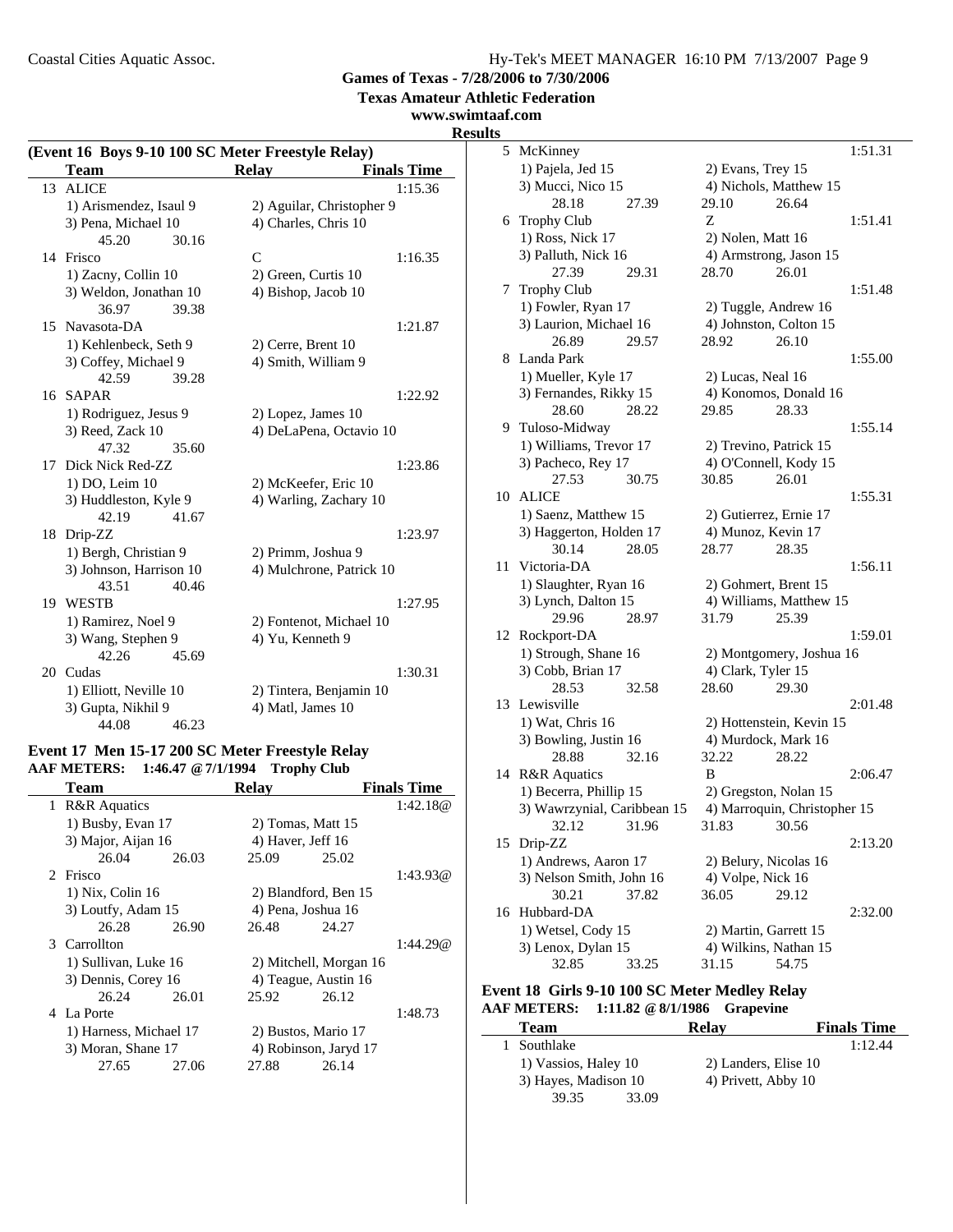**Texas Amateur Athletic Federation**

### **www.swimtaaf.com**

#### **Results**

| (Event 18 Girls 9-10 100 SC Meter Medley Relay) |                                         |                                    |  |  |  |
|-------------------------------------------------|-----------------------------------------|------------------------------------|--|--|--|
|                                                 | <b>Team</b>                             | <b>Relay</b><br><b>Finals Time</b> |  |  |  |
| $\overline{2}$                                  | Lake Jackson                            | 1:16.49                            |  |  |  |
|                                                 | 1) Zhou, Nijia 10                       | 2) Vavra, Sidney 10                |  |  |  |
|                                                 | 3) Fritz, Rebecca 10                    | 4) Kuettel, Megan 10               |  |  |  |
|                                                 | 41.71<br>34.78                          |                                    |  |  |  |
|                                                 | 3 R&R Aquatics                          | 1:16.56                            |  |  |  |
|                                                 | 1) Green, Maggie 10                     | 2) Haman, Taylor 10                |  |  |  |
|                                                 | 3) Hartensteiner, Ashley 10             | 4) Przybilla, Hannah 10            |  |  |  |
|                                                 | 43.04<br>33.52                          |                                    |  |  |  |
|                                                 | 4 Plano                                 | 1:18.34                            |  |  |  |
|                                                 | 1) Yienger, Maria 9                     | 2) Morrison, Marisa 10             |  |  |  |
|                                                 | 3) Adams, Frances 10                    | 4) Princehouse, Jennifer 10        |  |  |  |
|                                                 | 43.02<br>35.32                          |                                    |  |  |  |
|                                                 | 5 Boerne-DA                             | 1:18.65                            |  |  |  |
|                                                 | 1) Poston, Cheyenne 10                  | 2) Parrott, Jessica 10             |  |  |  |
|                                                 | 3) Lemmons, Kelsey 10                   | 4) Gray, Kendall 9                 |  |  |  |
|                                                 | 43.88<br>34.77                          |                                    |  |  |  |
|                                                 | 6 Frisco                                | 1:19.97                            |  |  |  |
|                                                 | 1) Gray, Meredith 10                    | 2) Williams, Caroline 10           |  |  |  |
|                                                 | 3) Bruton, Samantha 9                   | 4) Rankin, Nicole 10               |  |  |  |
|                                                 | 44.33<br>35.64                          |                                    |  |  |  |
| 7                                               | Southlake                               | B<br>1:20.71                       |  |  |  |
|                                                 | 1) Nauwelaers, Savannah 10              | 2) Stockton, Madeleine 10          |  |  |  |
|                                                 | 3) Pollard, Ariel 9                     | 4) Cummings, Erin 9                |  |  |  |
|                                                 | 44.82<br>35.89                          |                                    |  |  |  |
|                                                 | 8 Carrollton                            | 1:21.44                            |  |  |  |
|                                                 | 1) Whitaker, McKenna 10                 | 2) Yahwak, Tatiana 9               |  |  |  |
|                                                 | 3) Chrisman, Julie 10<br>48.64<br>32.80 | 4) Sands, Alyssa 10                |  |  |  |
|                                                 | 9 Southlake                             | C<br>1:22.65                       |  |  |  |
|                                                 | 1) Martin, Katie 9                      | 2) Tovey, Laura 9                  |  |  |  |
|                                                 | 3) Sloan, Nicole 9                      | 4) Pollard, Ali 9                  |  |  |  |
|                                                 | 45.40<br>37.25                          |                                    |  |  |  |
| 10                                              | Victoria-DA                             | 1:24.16                            |  |  |  |
|                                                 | 1) Garza, Samantha 10                   | 2) Barker, Morgan 10               |  |  |  |
|                                                 | 3) Hoerig, Karly Rae 10                 | 4) Shay, Heidi 10                  |  |  |  |
| 11                                              | Frisco                                  | B<br>1:24.80                       |  |  |  |
|                                                 | 1) Pace, Emily 9                        | 2) Palsson, Alyssa 9               |  |  |  |
|                                                 | 3) Campbell, Heather 10                 | 4) Fogle, Brianna 9                |  |  |  |
|                                                 | 44.97<br>39.83                          |                                    |  |  |  |
| 12                                              | El Campo                                | 1:26.40                            |  |  |  |
|                                                 | 1) Nielsen, Cayla 10                    | 2) Rodriguez, Angel 10             |  |  |  |
|                                                 | 3) Anderson, Audrey 9                   | 4) Shimek, Alannah 9               |  |  |  |
|                                                 | 49.07<br>37.33                          |                                    |  |  |  |
| 13                                              | <b>COLST</b>                            | 1:27.06                            |  |  |  |
|                                                 | 1) Hickson, Cayla 10                    | 2) Simmons, Claire 10              |  |  |  |
|                                                 | 3) Richter, Stephanie 10                | 4) Burley, Elizabeth 9             |  |  |  |
|                                                 | 47.52<br>39.54                          |                                    |  |  |  |
| 14                                              | <b>ALICE</b>                            | 1:28.76                            |  |  |  |
|                                                 | 1) Moralez, Christina 10                | 2) Beltran, Madison 10             |  |  |  |
|                                                 | 3) Adams, Kalee 10                      | 4) Salazar, Larissa 10             |  |  |  |
|                                                 | 48.21<br>40.55                          |                                    |  |  |  |
| 15                                              | McAllen                                 | 1:29.83                            |  |  |  |
|                                                 | 1) Montes, Lucia 10                     | 2) Shumway, Emmaline 9             |  |  |  |
|                                                 | 3) Pena, Sabina 10                      | 4) Hernandez, Annie 9              |  |  |  |
|                                                 | 50.30<br>39.53                          |                                    |  |  |  |

| S  |                           |                        |         |
|----|---------------------------|------------------------|---------|
|    | 16 Tuloso-Midway          |                        | 1:40.43 |
|    | 1) Baldwin, Alexandria 10 | 2) Smith, Ashlan 10    |         |
|    | 3) Lange, Kelsey 9        | 4) Ritter, Taylor 9    |         |
|    | 49.75<br>50.68            |                        |         |
| 17 | <b>SAPAR</b>              |                        | 1:46.89 |
|    | 1) Wilson, Destinee 11    | 2) Reyes, Jessica 10   |         |
|    | 3) Rosales, Brisa 9       | 4) Garcia, Victoria 10 |         |
|    | 49.90<br>56.99            |                        |         |
| 18 | WESTB                     |                        | 2:00.09 |
|    | 1) Lyles, Lyla 9          | 2) Fontenot, Lauren 9  |         |
|    | 3) Yu, Katharine 9        | 4) Moon, Gabrielle 9   |         |
|    | 1:06.09<br>54.00          |                        |         |

#### **Event 19 Women 15-17 200 SC Meter Medley Relay AAF METERS: 2:19.35 @8/6/2000 Rosenberg M Odom, C Grosser, K Atkinson, A Tyler**

|    | <b>Team</b>                 |         | <b>Relay</b>          |                           | <b>Finals Time</b> |
|----|-----------------------------|---------|-----------------------|---------------------------|--------------------|
| 1  | Frisco                      |         |                       |                           | 2:13.02@           |
|    | 1) Miller, Jennifer 16      |         |                       | 2) Johnson, Amanda 17     |                    |
|    | 3) Blizzard, Heather 17     |         | 4) Akin, Aryn 16      |                           |                    |
|    | 33.33                       | 1:09.45 | 30.24                 |                           |                    |
| 2  | Seals                       |         |                       |                           | 2:13.67@           |
|    | 1) Hidalgo, Mary 17         |         | 2) Greene, Carrie 16  |                           |                    |
|    | 3) Hidalgo, Christin 17     |         | 4) Pope, Seabre 15    |                           |                    |
|    | 36.70                       | 35.36   | 29.80                 | 31.81                     |                    |
| 3  | <b>Trophy Club</b>          |         |                       |                           | 2:16.61@           |
|    | 1) Hensy, Jaclyn 15         |         | 2) Orred, Kelsey 16   |                           |                    |
|    | 3) Barrilleaux, Brittany 16 |         | 4) Haitz, Kelly 15    |                           |                    |
|    | 34.17                       | 37.71   | 35.23                 | 29.50                     |                    |
| 4  | Southlake                   |         |                       |                           | 2:16.83@           |
|    | 1) Meinz, Alicia 15         |         |                       | 2) Hitchcock, Katie 15    |                    |
|    | 3) Hayes, Arrington 15      |         | 4) Morris, Brooke 15  |                           |                    |
|    | 35.68                       | 39.01   | 32.62                 | 29.52                     |                    |
| 5  | Southlake                   |         | B                     |                           | 2:20.57            |
|    | 1) Anderson, Brooke 15      |         | 2) Munch, Vicki 16    |                           |                    |
|    | 3) Anderson, Erica 16       |         | 4) Taylor, Sammi 15   |                           |                    |
|    | 35.77                       | 40.40   | 33.40                 | 31.00                     |                    |
| 6  | Boerne-DA                   |         |                       |                           | 2:20.80            |
|    | 1) Guidry, Danielle 16      |         |                       | 2) O'Brien, Delany 15     |                    |
|    | 3) Houde, Audrya 15         |         |                       | 4) Jennings, Rebekah 15   |                    |
|    | 35.23                       | 40.11   | 32.50                 | 32.96                     |                    |
| 7  | R&R Aquatics                |         |                       |                           | 2:22.38            |
|    | 1) Martin, Kelly 15         |         |                       | 2) Esposito, Chelsea 15   |                    |
|    | 3) Summers, Kristin 16      |         |                       | 4) Hlavaty, Lyndey 15     |                    |
|    | 36.18                       | 41.59   | 34.33                 | 30.28                     |                    |
| 8  | Lewisville                  |         |                       |                           | 2:23.42            |
|    | 1) Wood, Courtney 15        |         | 2) Chu, Erin 15       |                           |                    |
|    |                             |         |                       |                           |                    |
|    | 3) Bosma, Megan 15          |         | 4) Coon, Caitlin 15   |                           |                    |
|    | 38.64                       | 39.38   | 35.55                 | 29.85                     |                    |
| 9  | <b>ALICE</b>                |         |                       |                           | 2:24.96            |
|    | 1) Moreno, Adriana 15       |         | 2) Munoz, Ivanna 15   |                           |                    |
|    | 3) Villarreal, MiReina 17   |         |                       | 4) Keliehor, Christine 15 |                    |
|    |                             |         | 33.72                 | 33.67                     |                    |
| 10 | Frisco                      |         | B                     |                           | 2:25.55            |
|    | 1) Sowell, Caitlin 17       |         | 2) Pettus, Chelsie 16 |                           |                    |
|    | 3) Hall, Tiffani 16         |         |                       | 4) Blizzard, Haley 16     |                    |
|    | 36.06                       | 41.57   | 36.44                 | 31.48                     |                    |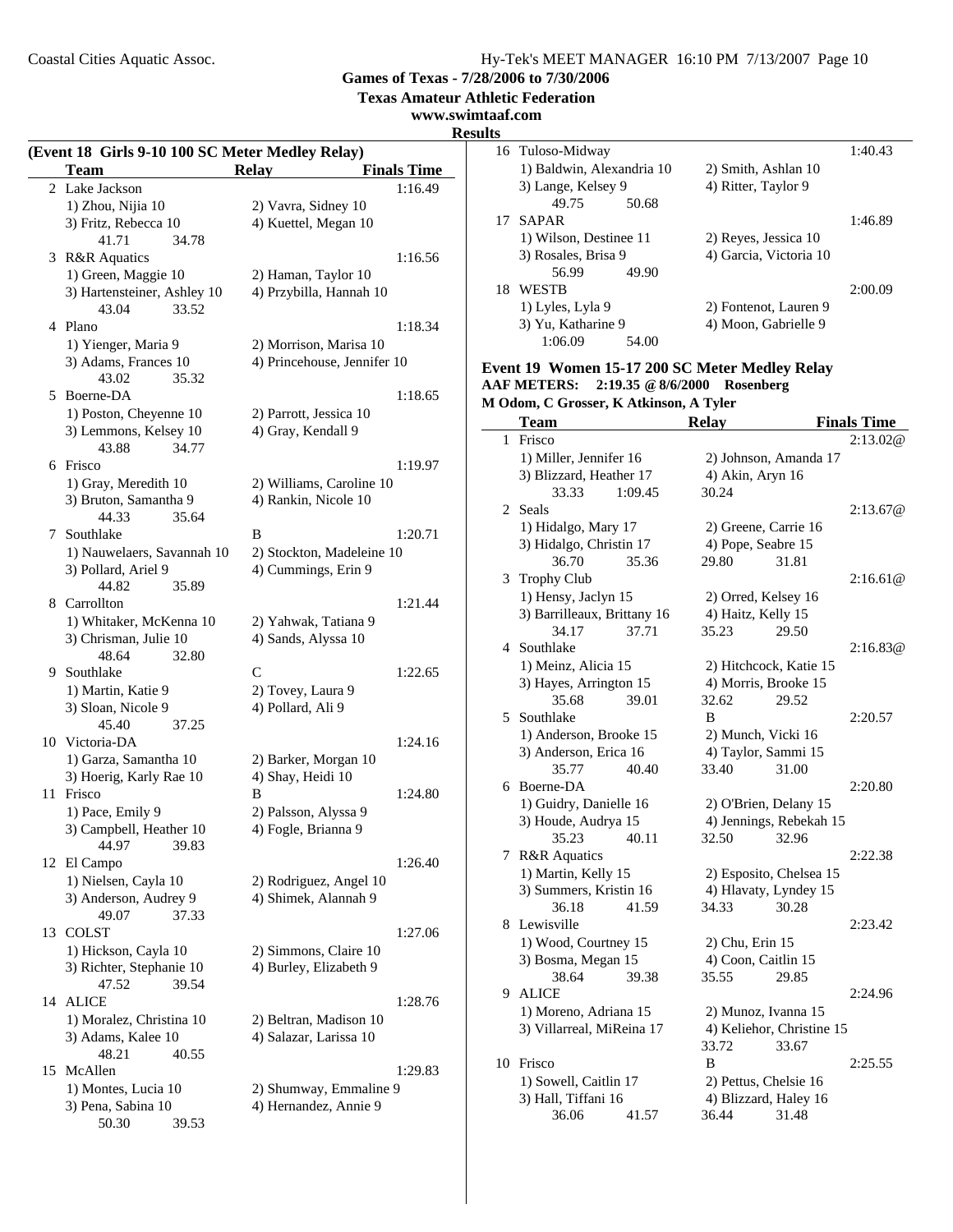**Texas Amateur Athletic Federation**

**www.swimtaaf.com**

**Results**

| (Event 19 Women 15-17 200 SC Meter Medley Relay) |       |              |                            |                    |  |
|--------------------------------------------------|-------|--------------|----------------------------|--------------------|--|
| Team                                             |       | <b>Relay</b> |                            | <b>Finals Time</b> |  |
| 11 Victoria-DA                                   |       |              |                            | 2:26.25            |  |
| 1) Walden, Leah 15                               |       |              | 2) Machacek, Ariel 15      |                    |  |
| 3) Bland, Deedra 17                              |       |              | 4) Howell, Lauren 17       |                    |  |
| 37.41                                            | 41.28 | 1:07.56      |                            |                    |  |
| 12 R&R Aquatics                                  |       | B            |                            | 2:30.56            |  |
| 1) Jones, Lauren 15                              |       |              | 2) Kacal, Lacey 17         |                    |  |
| 3) Fedderke, Caitlin 15                          |       |              | 4) Boxleitner, Kristin 17  |                    |  |
| 38.34                                            | 43.28 | 36.29        | 32.65                      |                    |  |
| 13 La Porte                                      |       |              |                            | 2:32.02            |  |
| 1) Haw, Sarah 15                                 |       |              | 2) Brink, Tiffany 15       |                    |  |
| 3) Gadberry, Sarah 15                            |       |              | 4) Gomez, Samantha 15      |                    |  |
| 40.46                                            | 41.16 | 38.29        | 32.11                      |                    |  |
| 14 MIST                                          |       |              |                            | 2:37.23            |  |
| 1) Garcia, Amber 16                              |       |              | 2) Carrizales, Kristina 16 |                    |  |
| 3) Cardenas, Lorena 16                           |       |              | 4) Robles, Priscilla 15    |                    |  |
| 41.38                                            | 45.32 | 35.04        | 35.49                      |                    |  |
| 15 Rockport-DA                                   |       |              |                            | 2:48.81            |  |
| 1) Meador, Shelley 15                            |       |              | 2) Harrington, Jenny 15    |                    |  |
| 3) Jolley, Journey 15                            |       |              | 4) Gaskamp, Jillian 15     |                    |  |
| 46.07                                            | 46.79 | 36.12        | 39.83                      |                    |  |

#### **Event 20 Girls 9-10 50 SC Meter Freestyle AAF METERS: 31.86 @8/1/1991 A. Broussard**

| <b>Name</b>           |    |                         | <b>Finals Time</b>                                              |
|-----------------------|----|-------------------------|-----------------------------------------------------------------|
| Dennard, Haley        |    |                         | 33.93                                                           |
| Kristynik, Angela     | 10 | Bay City                | 34.27                                                           |
| Green, Maggie         | 10 | <b>R&amp;R</b> Aquatics | 35.94                                                           |
| Rankin, Nicole        | 10 | Frisco                  | 35.99                                                           |
| Monteagudo, Destiny   | 10 | Huntsville-DA           | 36.44                                                           |
| Sands, Alyssa         | 10 | Carrollton              | 36.48                                                           |
| Taylor, Aila          | 9  | <b>WHALE</b>            | 36.57                                                           |
| Faught, Cassidy       | 10 | Collier                 | 36.71                                                           |
| Kacko, Sierra         | 10 | <b>Bay City</b>         | 36.78                                                           |
| Ward, Jenna           |    |                         | 36.94                                                           |
| Teague, Michaela      | 10 | Dick Nich Black-ZZ      | 36.95                                                           |
| Nauwelaers, Savannah  | 10 | Southlake               | 37.29                                                           |
| Parrott, Jessica      | 10 | Boerne-DA               | 37.53                                                           |
| Hayes, Martha         | 9  | Denison                 | 37.76                                                           |
| Coon, Christina       | 10 | Denton                  | 37.89                                                           |
| Scott, Sarah          | 11 | Brnt-ZZ                 | 38.95                                                           |
| Allsopp-shiner, Clare | 10 | Farmers Branch          | 39.49                                                           |
| Pena, Sabina          | 10 | McAllen                 | 40.27                                                           |
| Flack, Robbi          | 10 | Huntsville-DA           | 40.51                                                           |
| Salazar, Larissa      | 10 | <b>ALICE</b>            | 41.93                                                           |
| Watkins, Danielle     | 10 |                         | 43.99                                                           |
| Reyes, Jessica        | 10 | <b>SAPAR</b>            | 47.91                                                           |
| Longoria, Brielle     | 10 | <b>SAPAR</b>            | 51.62                                                           |
|                       |    |                         | <b>Age Team</b><br>10 Decatur<br>10 Port Aransas-DA<br>Calallen |

### **Event 21 Women 15-17 50 SC Meter Freestyle AAF METERS: 28.37 @8/6/2000 Kelly Parent**

| <b>Name</b>          | Age Team        | <b>Finals Time</b> |
|----------------------|-----------------|--------------------|
| 1 Greene, Carrie     | 16 Seals        | 28.22@             |
| 2 Martinez, Michelle | 17 Trophy Club  | 28.79              |
| 3 Snider, Valerie    | 15 R&R Aquatics | 29.05              |
| *4 Davidson, Kalyn   | 16 Portland-DA  | 29.11              |

| τs |                                        |    |                            |                |
|----|----------------------------------------|----|----------------------------|----------------|
|    | *4 Miller, Jennifer                    |    | 16 Frisco                  | 29.11          |
|    | 6 Gale, Marissa                        |    | 15 R&R Aquatics            | 29.44          |
|    | 7 Morris, Brooke                       |    | 15 Southlake               | 29.72          |
|    | 8 Houde, Audrya                        |    | 15 Boerne-DA               | 29.88          |
|    | 9 Haitz, Kelly                         |    | 15 Trophy Club             | 30.17          |
|    | 10 Teague, Jordan                      |    | 15 R&R Aquatics            | 30.18          |
|    | 11 Hensy, Jaclyn                       |    | 15 Trophy Club             | 30.29          |
|    | 12 Weise, Hannah                       | 15 | McKinney                   | 30.53          |
|    | 13 Howell, Lauren                      |    | 17 Victoria-DA             | 30.57          |
|    | *14 Traver, Pat                        |    | 16 Surf                    | 30.74          |
|    | *14 Gil, Jennifer                      |    | 15 Tuloso-Midway           | 30.74          |
|    | 16 Coon, Caitlin                       |    | 15 Lewisville              | 31.07          |
|    | 17 Norrell, Jessica                    |    | 17 Wharton                 | 31.13          |
|    | 18 Hendricks, Brook                    |    | 15 Southlake               | 31.21          |
|    | 19 Hlavaty, Lyndey                     |    | 15 R&R Aquatics            | 31.22          |
|    | 20 Appel, Ashley                       |    | 15 Brenha                  | 31.30          |
|    | 21 Owens, Rylee                        |    | 15 Drip-ZZ                 | 31.51          |
|    | 22 Cardenas, Lorena                    |    | 16 MIST                    | 31.52          |
|    | 23 Mozisek, Shelby                     |    | 16 Victoria-DA             | 31.54          |
|    | 24 Bosma, Megan                        |    | 15 Lewisville              | 31.59          |
|    | 25 Dwulet, JaeAnn                      |    | 17 Landa Park              | 31.62          |
|    | 26 Johnson, Torie                      |    | 16 Denison                 | 31.68          |
|    | 27 Barrilleaux, Brittany               |    | 16 Trophy Club             | 31.78          |
|    | 28 Morgan, Megan                       |    | 15 Plano                   | 32.11          |
|    | 29 Wood, Courtney                      |    | 15 Lewisville              | 32.15          |
|    | 30 Ward, Alexa                         |    | 15 Seals                   | 32.16          |
|    | 31 Magan, Jenna                        |    | 15 Trophy Club             | 32.26          |
|    | 32 Tobosa, Kirsten                     |    | 15 Trophy Club             | 32.36          |
|    | 33 Coston, Candace                     |    | 15 Paris                   | 32.89          |
|    | 34 Primm, Molly                        |    | 15 Drip-ZZ                 | 33.00          |
|    | 35 Pettus, Devanie                     |    | 15 Frisco                  | 33.02          |
|    | 36 Hidalgo, Christin                   |    | 17 Seals                   | 33.08          |
|    | 37 Dalton, Dara<br>*38 Gomez, Samantha |    | 16 Freeport<br>15 La Porte | 33.20          |
|    | *38 Ramirez, Megan                     |    | 16 WESTB                   | 33.53<br>33.53 |
|    | 40 Simpson, Rachel                     |    | 17 Frisco                  | 33.60          |
|    | 41 Jones, Lauren                       |    | 15 R&R Aquatics            | 33.65          |
|    | *42 Wright, Rachel                     |    | 16 Grand Prairie           | 33.70          |
|    | *42 Jones, Meagan                      |    | 16 Port Aransas-DA         | 33.70          |
|    | 44 Schroeder, Jory                     |    | 15 Victoria-DA             | 33.82          |
|    | 45 Walden, Leah                        |    | 15 Victoria-DA             | 33.95          |
|    | 46 Marriotti, Michelle                 |    | 16 Frisco                  | 34.06          |
|    | 47 Pettus, Chelsie                     |    | 16 Frisco                  | 34.16          |
|    | 48 Lassiter, Emily                     | 16 | <b>COLST</b>               | 34.30          |
|    | 49 Black, Linsey                       | 15 | Denison                    | 34.40          |
|    | 50 Holt, Lindsay                       |    | 15 La Porte                | 34.56          |
| 51 | Bland, Deedra                          |    | 17 Victoria-DA             | 34.78          |
|    | 52 Sands, Sophia                       | 15 | Carrollton                 | 34.89          |
|    | 53 Haw, Sarah                          |    | 15 La Porte                | 34.93          |
|    | 54 Fitch, Brittany                     | 15 | <b>MW</b>                  | 35.12          |
|    | 55 Gandara, Ribekah                    | 16 | McAllen                    | 35.20          |
|    | 56 Keliehor, Christine                 | 15 | <b>ALICE</b>               | 35.32          |
|    | 57 Bursell, Elizabeth                  |    | 16 Bonham                  | 35.50          |
|    | 58 Hewitt, Ally                        | 15 | Seals                      | 35.69          |
|    | 59 Fleming, Kelsey                     | 15 | <b>Trophy Club</b>         | 35.77          |
| 60 | Hipp, Morgan                           | 16 | Tuloso-Midway              | 35.98          |
| 61 | Ragan, Jennifer                        | 17 | Alvin                      | 35.99          |
|    |                                        |    |                            |                |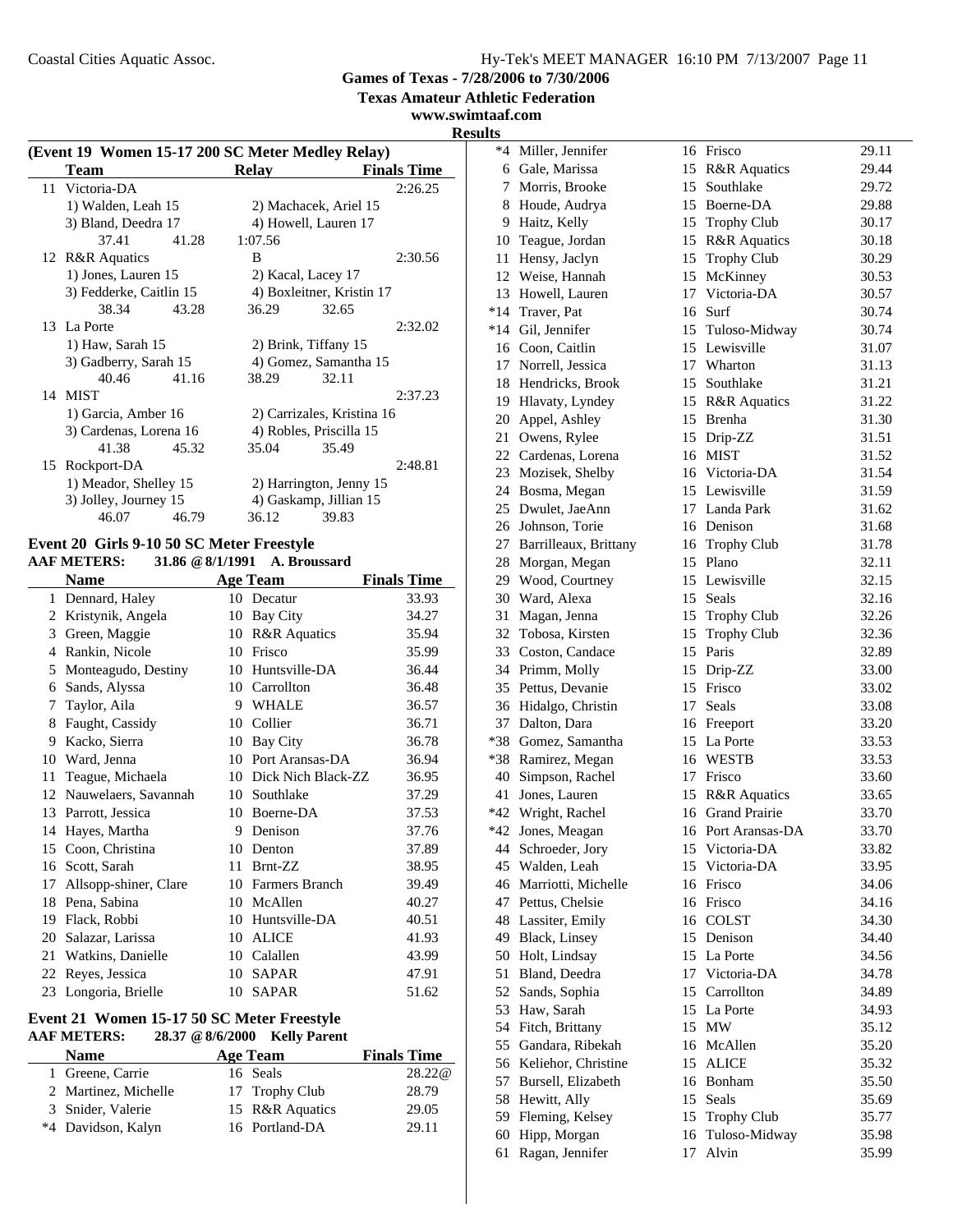**Texas Amateur Athletic Federation**

**www.swimtaaf.com Results**

J.

| (Event 21 Women 15-17 50 SC Meter Freestyle) |  |                |                    |  |  |
|----------------------------------------------|--|----------------|--------------------|--|--|
| <b>Name</b>                                  |  | Age Team       | <b>Finals Time</b> |  |  |
| 62 Munoz, Ivanna                             |  | 15 ALICE       | 36.06              |  |  |
| 63 Villarreal, Julianne                      |  | 15 ALICE       | 36.96              |  |  |
| 64 Gobert, Carrie                            |  | 16 Eagle Lake  | 37.10              |  |  |
| 65 Johnson, Maggie                           |  | 15 Victoria-DA | 37.72              |  |  |
| 66 Yorek, Averi                              |  | 15 Navasota-DA | 40.39              |  |  |
| Waggoner, Bonnie                             |  | 15 Coppell     | 40.46              |  |  |
|                                              |  |                |                    |  |  |

#### **Event 22 Girls 9-10 25 SC Meter Backstroke**<br>AAE METERS: 1770 @ 8/1/1991 Aimee Mo **AAF METERS: 17.70 @8/1/1991 Aimee Morton**

|              | AAF MEIEND.         |    | $17.70 \& 0/1/1991$ Allitec Morton |                    |
|--------------|---------------------|----|------------------------------------|--------------------|
|              | <b>Name</b>         |    | <b>Age Team</b>                    | <b>Finals Time</b> |
| $\mathbf{1}$ | Vassios, Haley      | 10 | Southlake                          | 18.63              |
| 2            | Herbert, Tori       | 10 | Unattached                         | 18.68              |
| 3            | Wilkins, Kari       | 10 | El Campo                           | 19.16              |
| 4            | Dennard, Haley      | 10 | Decatur                            | 19.48              |
| 5            | Przybilla, Hannah   | 10 | <b>R&amp;R</b> Aquatics            | 19.75              |
| 6            | Evans, Natasha      | 10 | Edna-DA                            | 20.75              |
| 7            | Nielsen, Cayla      | 10 | El Campo                           | 20.79              |
| 8            | Burnett, Corina     | 10 | Ramsey-ZZ                          | 20.84              |
| 9            | Lopez, Kellie       | 10 | Ingleside-DA                       | 21.07              |
| 10           | Smallwood, Sydney   | 9  | <b>Trophy Club</b>                 | 21.09              |
| 11           | Pierce, Kacy        | 10 | Mesquite                           | 21.56              |
| 12           | Moreland, Celia     | 10 | Rats                               | 21.68              |
| 13           | Jauregui, Jacquelyn | 10 | Plano                              | 21.70              |
| 14           | Nichols, Melissa    | 10 | McKinney                           | 21.77              |
| 15           | Whitaker, McKenna   | 10 | Carrollton                         | 21.78              |
| 16           | Sigmon, Wes         | 10 | WE-ZZ                              | 22.38              |
| 17           | Kubelka, Kirby      | 10 | Bryan-DA                           | 22.49              |
| 18           | Mosavi, Pegga       | 9  | <b>COLST</b>                       | 22.83              |
| 19           | Trevino, Idalis     | 10 | <b>ALICE</b>                       | 23.62              |
| 20           | Austin, Kate        | 9  | El Pas <sub>0</sub>                | 23.86              |
| 21           | Moralez, Christina  | 10 | <b>ALICE</b>                       | 24.53              |
| 22           | McFatridge, Audrey  | 9  | Parker                             | 24.98              |
| 23           | Mann, Sarah         | 10 | Paris                              | 25.41              |
| 24           | Miranda, Kimberly   | 9  | Paris                              | 26.75              |
| 25           | Garza, Deedra       | 10 | <b>SAPAR</b>                       | 31.48              |
|              |                     |    |                                    |                    |

#### **Event 23 Women 15-17 50 SC Meter Backstroke AAF METERS: 33.82 @8/6/2000 Jennifer Holyfield**

|       | <b>Name</b>         |    | <b>Age Team</b>         | <b>Finals Time</b> |
|-------|---------------------|----|-------------------------|--------------------|
| 1     | Pope, Seabre        |    | 15 Seals                | 32.62@             |
| 2     | Miller, Jennifer    |    | 16 Frisco               | 33.12@             |
| 3     | Littleton, Laura    | 17 | <b>R&amp;R</b> Aquatics | 33.27@             |
| 4     | Hensy, Jaclyn       |    | 15 Trophy Club          | 34.32              |
| 5     | Haitz, Kelly        |    | 15 Trophy Club          | 34.60              |
| 6     | Guidry, Danielle    |    | 16 Boerne-DA            | 35.11              |
| 7     | Meinz, Alicia       |    | 15 Southlake            | 35.31              |
| 8     | Hayes, Arrington    |    | 15 Southlake            | 35.76              |
| 9     | Anderson, Brooke    |    | 15 Southlake            | 35.78              |
|       | *10 Martin, Kelly   |    | 15 R&R Aquatics         | 35.98              |
| $*10$ | Taylor, Sammi       |    | 15 Southlake            | 35.98              |
|       | 12 Hidalgo, Mary    | 17 | Seals                   | 36.07              |
|       | 13 Hendricks, Brook |    | 15 Southlake            | 36.17              |
| 14    | Hall, Tiffani       | 16 | Frisco                  | 36.21              |
|       | 15 Weise, Hannah    |    | 15 McKinney             | 36.38              |
|       | 16 Moreno, Adriana  | 15 | <b>ALICE</b>            | 36.41              |
|       |                     |    |                         |                    |

| 17 | Mowell, Taylir        |    | 16 Bonham            | 36.90   |
|----|-----------------------|----|----------------------|---------|
| 18 | Johnson, Amanda       |    | 17 Frisco            | 37.00   |
|    | 19 Norrell, Jessica   |    | 17 Wharton           | 37.36   |
|    | 20 Helser, Dehlia     | 16 | Drip-ZZ              | 37.80   |
| 21 | Gil, Jennifer         | 15 | Tuloso-Midway        | 37.86   |
|    | 22 Aschenbeck, Kelsey | 16 | <b>WHALE</b>         | 38.06   |
|    | 23 Coston, Candace    |    | 15 Paris             | 38.42   |
| 24 | Magan, Jenna          | 15 | <b>Trophy Club</b>   | 38.58   |
| 25 | Wright, Rachel        | 16 | <b>Grand Prairie</b> | 38.75   |
| 26 | Caetano, Stephanie    | 15 | <b>Trophy Club</b>   | 38.76   |
| 27 | Sublett, Krystal      |    | 17 Deer Park         | 38.87   |
| 28 | Huffman, Katelyn      |    | 15 West of Brazos    | 39.14   |
|    | 29 Ward, Alexa        | 15 | Seals                | 39.21   |
|    | 30 Orlando, Shannon   |    | 16 La Porte          | 39.33   |
| 31 | Gadberry, Sarah       |    | 15 La Porte          | 39.46   |
| 32 | Birney, Lauren        |    | 15 Trophy Club       | 39.63   |
| 33 | Jones, Lauren         |    | 15 R&R Aquatics      | 39.66   |
|    | 34 Walden, Leah       |    | 15 Victoria-DA       | 39.67   |
| 35 | Marriotti, Michelle   | 16 | Frisco               | 41.39   |
| 36 | Blue, Sarah           | 15 | Carrollton           | 41.66   |
| 37 | Haw, Sarah            |    | 15 La Porte          | 41.73   |
| 38 | Jones, Meagan         |    | 16 Port Aransas-DA   | 42.07   |
|    | 39 Foulkrod, Leah     |    | 15 Dittmar-ZZ        | 42.30   |
|    | 40 Garcia, Amber      |    | 16 MIST              | 42.44   |
| 41 | Sands, Sophia         | 15 | Carrollton           | 42.66   |
| 42 | Hewitt, Ally          | 15 | Seals                | 43.43   |
|    | 43 Gandara, Ribekah   |    | 16 McAllen           | 44.37   |
|    | 44 Fleming, Kelsey    |    | 15 Trophy Club       | 45.28   |
|    | 45 Schroeder, Jory    | 15 | Victoria-DA          | 46.09   |
|    | 46 Fitch, Brittany    | 15 | MW                   | 46.58   |
| 47 | Waggoner, Bonnie      | 15 | Coppell              | 48.68   |
| 48 | Bruce, Katie          |    | 16 SAPAR             | 51.72   |
| 49 | Sowell, Caitlin       |    | 17 Frisco            | 1:02.11 |
| 50 | Jones, Chelsea        | 15 | Farmers Branch       | 1:02.17 |

#### **Event 24 Girls 9-10 25 SC Meter Breaststroke**

#### **AAF METERS: 19.52 @8/5/2000 Lindsay Sudderth**

|    | <b>Name</b>           |    | <b>Age Team</b>       | <b>Finals Time</b> |
|----|-----------------------|----|-----------------------|--------------------|
| 1  | Kmiecik, Riley        | 10 | Seabrook              | 19.28@             |
| 2  | Vavra, Sidney         | 10 | Lake Jackson          | 20.88              |
| 3  | Wilkins, Kari         | 10 | El Campo              | 21.32              |
| 4  | Montgomery, Macaul    | 10 | <b>Seals</b>          | 21.63              |
| 5  | Ji, Chelsea           | 10 | WESTB                 | 21.68              |
| 6  | Watson, Emily         | 10 | Lewisville            | 21.73              |
| 7  | Landers, Elise        | 10 | Southlake             | 21.75              |
| 8  | Morrison, Marisa      | 10 | Plano                 | 22.10              |
| 9  | Barker, Morgan        | 10 | Victoria-DA           | 22.20              |
| 10 | Parrott, Jessica      | 10 | Boerne-DA             | 22.30              |
| 11 | Garrison, Cayman      | 10 | McKinney              | 22.31              |
| 12 | Gray, Meredith        | 10 | Frisco                | 22.61              |
| 13 | Allsopp-shiner, Clare | 10 | <b>Farmers Branch</b> | 22.78              |
| 14 | Taylor, Aila          | 9  | <b>WHALE</b>          | 22.87              |
| 15 | Morgan, Kayli         | 10 | Dick Nich Black-ZZ    | 23.11              |
| 16 | Flack, Robbi          | 10 | Huntsville-DA         | 23.20              |
| 17 | Coston, Kaley         | 10 | Paris                 | 24.18              |
| 18 | Wilkins, Courtney     | 9  | Dick Nich Black-ZZ    | 24.65              |
| 19 | Reyes, Shani          | 9  | McAllen               | 24.81              |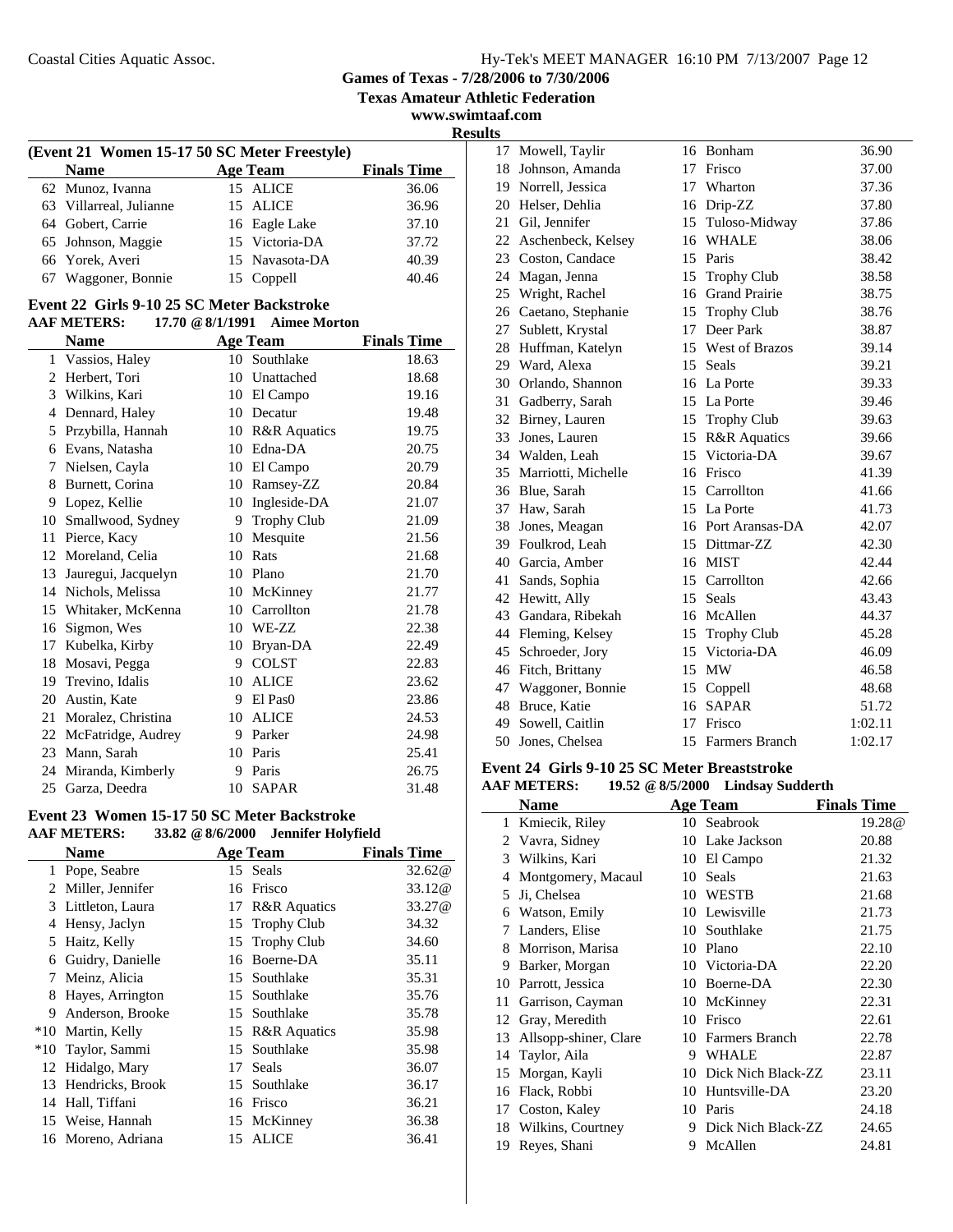**Games of Texas - 7/28/2006 to 7/30/2006**

**Texas Amateur Athletic Federation**

**www.swimtaaf.com Results**

| (Event 24 Girls 9-10 25 SC Meter Breaststroke) |  |                  |                    |  |  |  |
|------------------------------------------------|--|------------------|--------------------|--|--|--|
| <b>Name</b>                                    |  | Age Team         | <b>Finals Time</b> |  |  |  |
| 20 Smith, Ashlan                               |  | 10 Tuloso-Midway | 25.34              |  |  |  |
| 21 Simmons, Claire                             |  | 10 COLST         | 25.35              |  |  |  |
| 22 Shumway, Emmaline                           |  | 9 McAllen        | 25.60              |  |  |  |
| 23 Darnauer, Erin                              |  | 10 SAPAR         | 25.90              |  |  |  |
| 24 Miranda, Kimberly                           |  | 9 Paris          | 29.15              |  |  |  |
| --- Alfaro, Maria Ester                        |  | 10 SAPAR         | DU                 |  |  |  |

#### **Event 25 Women 15-17 50 SC Meter Breaststroke AAF METERS: 36.85 @8/6/2000 Chandra Grosser**

|             | <b>Name</b>             |    | <b>Age Team</b>    | <b>Finals Time</b> |
|-------------|-------------------------|----|--------------------|--------------------|
|             | 1 Martinez, Michelle    | 17 | <b>Trophy Club</b> | 35.47@             |
|             | 2 Greene, Carrie        | 16 | Seals              | 35.90@             |
|             | 3 Orred, Kelsey         | 16 | <b>Trophy Club</b> | 36.20@             |
|             | 4 Johnson, Amanda       | 17 | Frisco             | 38.01              |
| 5           | Alaniz, Alyssa          | 16 | Tuloso-Midway      | 38.57              |
| 6           | Snider, Valerie         |    | 15 R&R Aquatics    | 38.77              |
| $7^{\circ}$ | Zahn, Blaire            | 16 | Wharton            | 40.30              |
|             | *8 Owens, Rylee         | 15 | Drip-ZZ            | 40.39              |
|             | *8 Simpson, Rachel      | 17 | Frisco             | 40.39              |
|             | 10 Pettus, Devanie      | 15 | Frisco             | 40.54              |
|             | 11 Hitchcock, Katie     |    | 15 Southlake       | 40.58              |
|             | 12 Munch, Vicki         |    | 16 Southlake       | 40.71              |
|             | 13 Howell, Lauren       |    | 17 Victoria-DA     | 40.84              |
|             | 14 Helser, Dehlia       | 16 | Drip-ZZ            | 40.93              |
|             | 15 O'Brien, Delany      |    | 15 Boerne-DA       | 41.05              |
|             | 16 Machacek, Ariel      | 15 | Victoria-DA        | 41.25              |
|             | 17 Keliehor, Christine  | 15 | <b>ALICE</b>       | 41.38              |
|             | 18 Brink, Tiffany       | 15 | La Porte           | 41.61              |
|             | 19 Esposito, Chelsea    |    | 15 R&R Aquatics    | 41.90              |
|             | 20 Caetano, Stephanie   | 15 | <b>Trophy Club</b> | 42.37              |
| 21          | Orlando, Shannon        |    | 16 La Porte        | 42.39              |
|             | 22 Gupton, Gretchen     |    | 15 McKinney        | 42.72              |
|             | 23 Appel, Ashley        | 15 | Brenha             | 42.87              |
|             | 24 Pettus, Chelsie      |    | 16 Frisco          | 43.37              |
|             | 25 Holt, Lindsay        |    | 15 La Porte        | 44.34              |
|             | 26 Tobosa, Kirsten      | 15 | <b>Trophy Club</b> | 44.76              |
|             | 27 Wells, Raygen        | 15 | Livingston         | 44.78              |
|             | 28 Harrington, Jenny    | 15 | Rockport-DA        | 45.05              |
|             | 29 Birney, Lauren       | 15 | <b>Trophy Club</b> | 45.25              |
|             | 30 Bursell, Elizabeth   | 16 | Bonham             | 45.58              |
| 31          | Sands, Sophia           | 15 | Carrollton         | 45.86              |
|             | 32 Munoz, Ivanna        | 15 | <b>ALICE</b>       | 45.93              |
|             | 33 Blue, Sarah          | 15 | Carrollton         | 46.73              |
|             | 34 Carrizales, Kristina |    | 16 MIST            | 46.75              |
|             | 35 Fitch, Brittany      | 15 | MW                 | 48.36              |
|             | 36 Gaskamp, Jillian     |    | 15 Rockport-DA     | 48.40              |
|             | 37 Fleming, Kelsey      | 15 | <b>Trophy Club</b> | 48.51              |
|             | 38 Killebrew, Lisa      |    | 15 Victoria-DA     | 49.32              |
|             | 39 Baker, Felicia       | 17 | Mesquite           | 51.29              |
| 40          | Yorek, Averi            | 15 | Navasota-DA        | 52.65              |
| 41          | Anderson, Amy           | 16 | Cleburne           | 52.89              |
| 42          | Waggoner, Bonnie        | 15 | Coppell            | 53.54              |
| 43          | Ramon, Ashley           | 15 | <b>ALICE</b>       | 57.84              |
| $---$       | Dalton, Dara            | 16 | Freeport           | DQ                 |
| ---         | Hewitt, Ally            | 15 | Seals              | DQ                 |

| Event 26 Girls 9-10 25 SC Meter Butterfly |                     |    |                                |                    |  |  |
|-------------------------------------------|---------------------|----|--------------------------------|--------------------|--|--|
|                                           | <b>AAF METERS:</b>  |    | 16.10 @ 8/1/1991 Amy Broussard |                    |  |  |
|                                           | Name                |    | <b>Age Team</b>                | <b>Finals Time</b> |  |  |
| 1                                         | Herbert, Tori       |    | 10 Unattached                  | 16.18              |  |  |
| 2                                         | Kmiecik, Riley      | 10 | Seabrook                       | 16.48              |  |  |
| 3                                         | Haves, Madison      | 10 | Southlake                      | 17.39              |  |  |
| 4                                         | Przybilla, Hannah   | 10 | <b>R&amp;R</b> Aquatics        | 18.08              |  |  |
| 5                                         | Yarborough, Taylor  | 10 | Odem-DA                        | 18.24              |  |  |
| 6                                         | Goode, Maria        | 9  | <b>Trophy Club</b>             | 18.43              |  |  |
| 7                                         | Lemmons, Kelsey     | 10 | Boerne-DA                      | 18.73              |  |  |
| 8                                         | Jauregui, Jacquelyn | 10 | Plano                          | 18.88              |  |  |
| *9                                        | Moreland, Celia     | 10 | Rats                           | 19.04              |  |  |
| *9                                        | Sigmon, Wes         | 10 | WE-ZZ                          | 19.04              |  |  |
| 11                                        | Monteagudo, Destiny | 10 | Huntsville-DA                  | 19.28              |  |  |
| 12                                        | Manley, Brittany    |    | 10 West of Brazos              | 19.40              |  |  |
| 13                                        | Gaines, Maddie      | 10 | <b>COLST</b>                   | 19.45              |  |  |
| 14                                        | Hendrieth, Julia    | 10 | McKinney                       | 19.52              |  |  |
|                                           | 15 Rucker, Emma     | 10 | WHALE                          | 19.93              |  |  |
|                                           | 16 Coon, Christina  | 10 | Denton                         | 20.22              |  |  |
| 17                                        | Donaho, Madason     | 10 | Rowlett                        | 20.23              |  |  |
| 18                                        | Faught, Cassidy     | 10 | Collier                        | 20.37              |  |  |
| 19                                        | Pena, Sabina        | 10 | McAllen                        | 20.67              |  |  |
| 20                                        | Chrisman, Julie     | 10 | Carrollton                     | 20.69              |  |  |
| 21                                        | Coston, Kaley       | 10 | Paris                          | 20.89              |  |  |
| 22                                        | Stites, Mary        | 9  | Mur-ZZ                         | 21.06              |  |  |
| 23                                        | Perez, Danielle     | 10 | El Pas <sub>0</sub>            | 23.42              |  |  |
| 24                                        | Adams, Kalee        | 10 | <b>ALICE</b>                   | 23.49              |  |  |
| 25                                        | Mann, Sarah         | 10 | Paris                          | 26.24              |  |  |
|                                           | 26 Garcia, Victoria | 10 | <b>SAPAR</b>                   | 32.72              |  |  |

### **Event 27 Women 15-17 50 SC Meter Butterfly**

### **AAF METERS: 31.71 @8/6/2000 Eaves Kristin**

| <b>Name</b> |                     |    | <b>Age Team</b>         | <b>Finals Time</b> |
|-------------|---------------------|----|-------------------------|--------------------|
| 1           | Pope, Seabre        |    | 15 Seals                | 30.54@             |
| 2           | Weise, Hannah       | 15 | McKinney                | 32.12              |
| 3           | Littleton, Laura    | 17 | <b>R&amp;R</b> Aquatics | 32.75              |
| 4           | Miller, Jennifer    | 16 | Frisco                  | 32.81              |
| 5           | Traver, Pat         | 16 | Surf                    | 32.93              |
| 6           | Norrell, Jessica    | 17 | Wharton                 | 33.06              |
| 7           | Hayes, Arrington    | 15 | Southlake               | 33.39              |
| 8           | O'Brien, Maggie     | 15 | Plano                   | 33.64              |
| 9           | Anderson, Erica     | 16 | Southlake               | 33.87              |
| 10          | Blizzard, Heather   | 17 | Frisco                  | 33.95              |
| 11          | Summers, Kristin    | 16 | <b>R&amp;R</b> Aquatics | 34.01              |
| 12          | Chu, Erin           | 15 | Lewisville              | 34.02              |
| 13          | Villarreal, MiReina | 17 | <b>ALICE</b>            | 34.03              |
| 14          | Martin, Kelly       | 15 | <b>R&amp;R</b> Aquatics | 34.44              |
| 15          | Minks, Madison      | 15 | <b>West of Brazos</b>   | 34.73              |
| 16          | Meador, Shelley     | 15 | Rockport-DA             | 35.04              |
| 17          | Bosma, Megan        | 15 | Lewisville              | 35.45              |
| 18          | Hidalgo, Mary       | 17 | Seals                   | 36.20              |
| 19          | Fedderke, Caitlin   | 15 | <b>R&amp;R</b> Aquatics | 36.33              |
| 20          | Hall, Tiffani       | 16 | Frisco                  | 36.39              |
| 21          | Bishop, Francheska  | 15 | Frisco                  | 36.80              |
| 22          | Hoglund, Brittney   | 17 | Frisco                  | 36.99              |
| 23          | Sublett, Krystal    | 17 | Deer Park               | 37.09              |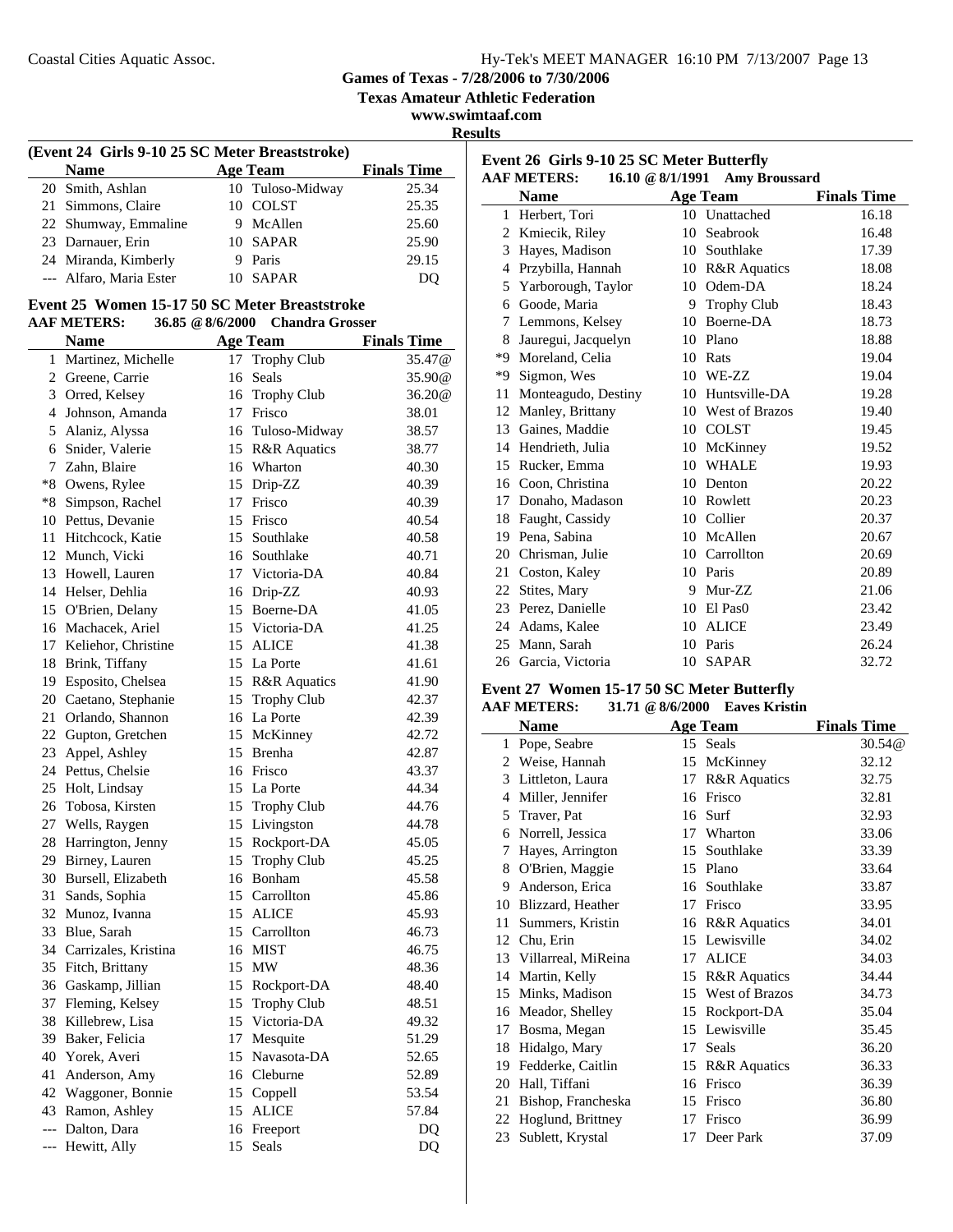**Texas Amateur Athletic Federation**

# **www.swimtaaf.com Results**

|       | (Event 27 Women 15-17 50 SC Meter Butterfly) |    |                  |                    |  |  |  |
|-------|----------------------------------------------|----|------------------|--------------------|--|--|--|
|       | Name                                         |    | <b>Age Team</b>  | <b>Finals Time</b> |  |  |  |
|       | 24 Torres, Karen                             |    | 17 Deer Park     | 37.61              |  |  |  |
| 25    | Wells, Raygen                                | 15 | Livingston       | 37.69              |  |  |  |
| $*26$ | Dalton, Dara                                 | 16 | Freeport         | 38.07              |  |  |  |
| $*26$ | Burroughs, Hailey                            | 15 | Boerne-DA        | 38.07              |  |  |  |
| 28    | Lopez, Rachel                                | 15 | Dittmar-ZZ       | 38.31              |  |  |  |
| 29    | Gadberry, Sarah                              | 15 | La Porte         | 38.49              |  |  |  |
| 30    | Walden, Leah                                 | 15 | Victoria-DA      | 38.67              |  |  |  |
| 31    | Jones, Meagan                                | 16 | Port Aransas-DA  | 38.99              |  |  |  |
| 32    | Owens, Rylee                                 | 15 | Drip-ZZ          | 39.20              |  |  |  |
| 33    | Lawrence, Sonjia                             | 17 | Livingston       | 40.91              |  |  |  |
| 34    | Collins, Caitlin                             | 15 | Mesquite         | 41.65              |  |  |  |
| 35    | Bruce, Katie                                 | 16 | <b>SAPAR</b>     | 41.96              |  |  |  |
| 36    | Villarreal, Julianne                         | 15 | <b>ALICE</b>     | 43.27              |  |  |  |
| 37    | Hipp, Morgan                                 |    | 16 Tuloso-Midway | 43.78              |  |  |  |
| 38    | Ramon, Ashley                                | 15 | <b>ALICE</b>     | 45.04              |  |  |  |
| 39    | Yorek, Averi                                 | 15 | Navasota-DA      | 45.10              |  |  |  |
| 40    | Waggoner, Bonnie                             |    | 15 Coppell       | 59.68              |  |  |  |
|       |                                              |    |                  |                    |  |  |  |

### **Event 28 Girls 9-10 25 SC Meter Freestyle**

#### **AAF METERS: 15.20 @8/5/2000 Jennifer Miller**

| Name |                       |    | <b>Age Team</b>     | <b>Finals Time</b> |  |
|------|-----------------------|----|---------------------|--------------------|--|
| 1    | Kmiecik, Riley        | 10 | Seabrook            | 15.04@             |  |
| 2    | Ji, Chelsea           | 10 | <b>WESTB</b>        | 15.71              |  |
| 3    | Kristynik, Angela     | 10 | Bay City            | 15.90              |  |
| 4    | Herbert, Tori         | 10 | Unattached          | 16.08              |  |
| 5    | Nehls, Christiana     | 10 | Frisco              | 16.65              |  |
| 6    | Teague, Michaela      | 10 | Dick Nich Black-ZZ  | 16.77              |  |
| 7    | Harris, Mandee        |    | 10 Unattached       | 16.87              |  |
| 8    | Montgomery, Macaul    | 10 | Seals               | 16.94              |  |
| 9    | Kacko, Sierra         | 10 | Bay City            | 17.00              |  |
| 10   | Stone, Sarah          | 9  | Lewisville          | 17.08              |  |
| 11   | Moreland, Celia       | 10 | Rats                | 17.09              |  |
| 12   | Princehouse, Jennifer | 10 | Plano               | 17.10              |  |
| 13   | Gaines, Maddie        | 10 | <b>COLST</b>        | 17.13              |  |
| 14   | Monteagudo, Destiny   | 10 | Huntsville-DA       | 17.14              |  |
| 15   | Hendrieth, Julia      | 10 | McKinney            | 17.26              |  |
| 16   | Cummings, Erin        | 9  | Southlake           | 17.43              |  |
| 17   | Lopez, Kellie         | 10 | Ingleside-DA        | 17.47              |  |
| 18   | Scott, Sarah          | 11 | Brnt-ZZ             | 17.74              |  |
| 19   | Allsopp-shiner, Clare | 10 | Farmers Branch      | 17.88              |  |
| 20   | Cantu, Karina         | 10 | MIST                | 18.92              |  |
| 21   | Rodriguez, Nicole     | 9  | <b>ALICE</b>        | 18.96              |  |
| 22   | McFatridge, Audrey    | 9  | Parker              | 19.31              |  |
| 23   | Austin, Kate          | 9  | El Pas <sub>0</sub> | 19.67              |  |
| 24   | Perez, Danielle       | 10 | El Pas <sub>0</sub> | 19.96              |  |
| 25   | Tovar, Pricsilla      | 9  | <b>SAPAR</b>        | 20.95              |  |
| 26   | Miranda, Kimberly     | 9  | Paris               | 21.71              |  |
| 27   | Piedra, Krystin       | 9  | <b>SAPAR</b>        | 30.33              |  |

### **Event 29 Women 15-17 100 SC Meter Freestyle AAF METERS: 1:02.55 @8/6/2000 Kelly Parent**

| <b>Name</b>     |       | <b>Age Team</b> | <b>Finals Time</b> |
|-----------------|-------|-----------------|--------------------|
| 1 Gale, Marissa |       | 15 R&R Aquatics | 1:02.96            |
| 30.38           | 32.58 |                 |                    |

| S  |                                |       |    |                         |         |
|----|--------------------------------|-------|----|-------------------------|---------|
|    | 2 Davidson, Kalyn<br>30.69     | 32.54 |    | 16 Portland-DA          | 1:03.23 |
|    | 3 Greene, Carrie               |       |    | 16 Seals                | 1:04.06 |
|    | 30.20<br>4 Littleton, Laura    | 33.86 | 17 | <b>R&amp;R</b> Aquatics | 1:05.67 |
|    | 30.58                          | 35.09 |    |                         |         |
|    | 5 Akin, Aryn<br>32.55          | 34.43 |    | 16 Frisco               | 1:06.98 |
|    | 6 Morris, Brooke               |       |    | 15 Southlake            | 1:07.03 |
| 7  | 32.67<br>Aschenbeck, Kelsey    | 34.36 |    | 16 WHALE                | 1:07.47 |
|    | 32.54<br>8 Summers, Kristin    | 34.93 |    | 16 R&R Aquatics         | 1:07.65 |
|    | 33.10                          | 34.55 |    |                         |         |
| 9  | Teague, Jordan<br>32.35        | 35.57 | 15 | <b>R&amp;R</b> Aquatics | 1:07.92 |
|    | 10 Gil, Jennifer               |       | 15 | Tuloso-Midway           | 1:08.24 |
| 11 | 32.97<br>Barrilleaux, Brittany | 35.27 | 16 | <b>Trophy Club</b>      | 1:08.47 |
|    | 32.44                          | 36.03 |    |                         |         |
|    | 12 Taylor, Sammi<br>32.16      | 36.35 | 15 | Southlake               | 1:08.51 |
| 13 | Hendricks, Brook               |       | 15 | Southlake               | 1:08.54 |
|    | 32.67<br>14 Dwulet, JaeAnn     | 35.87 | 17 | Landa Park              | 1:09.11 |
|    | 33.58                          | 35.53 |    |                         |         |
| 15 | Johnson, Torie<br>32.49        | 36.90 |    | 16 Denison              | 1:09.39 |
|    | 16 Boxleitner, Kristin         |       | 17 | <b>R&amp;R</b> Aquatics | 1:11.97 |
| 17 | 35.06<br>Tobosa, Kirsten       | 36.91 | 15 | <b>Trophy Club</b>      | 1:12.26 |
|    | 34.57<br>18 Mozisek, Shelby    | 37.69 |    | 16 Victoria-DA          | 1:12.42 |
|    | 34.64                          | 37.78 |    |                         |         |
| 19 | Magan, Jenna<br>34.37          | 38.27 | 15 | <b>Trophy Club</b>      | 1:12.64 |
| 20 | Brink, Tiffany                 |       | 15 | La Porte                | 1:13.26 |
|    | 34.61<br>21 Alaniz, Alyssa     | 38.65 |    | 16 Tuloso-Midway        | 1:13.54 |
|    | 35.15                          | 38.39 |    |                         |         |
|    | 22 Zahn, Blaire<br>36.30       | 37.59 |    | 16 Wharton              | 1:13.89 |
| 23 | Hidalgo, Christin              |       | 17 | Seals                   | 1:14.62 |
| 24 | 35.91<br>O'Brien, Maggie       | 38.71 | 15 | Plano                   | 1:14.79 |
|    | 36.67                          | 38.12 |    |                         |         |
| 25 | Marriotti, Michelle<br>35.64   | 39.16 |    | 16 Frisco               | 1:14.80 |
| 26 | Wood, Courtney                 |       |    | 15 Lewisville           | 1:14.91 |
| 27 | 35.12<br>Ward, Alexa           | 39.79 | 15 | Seals                   | 1:14.92 |
|    | 35.83                          | 39.09 |    |                         |         |
| 28 | Gupton, Gretchen<br>35.85      | 39.60 | 15 | McKinney                | 1:15.45 |
| 29 | Anderson, Amy<br>38.07         | 37.69 |    | 16 Cleburne             | 1:15.76 |
|    |                                |       |    |                         |         |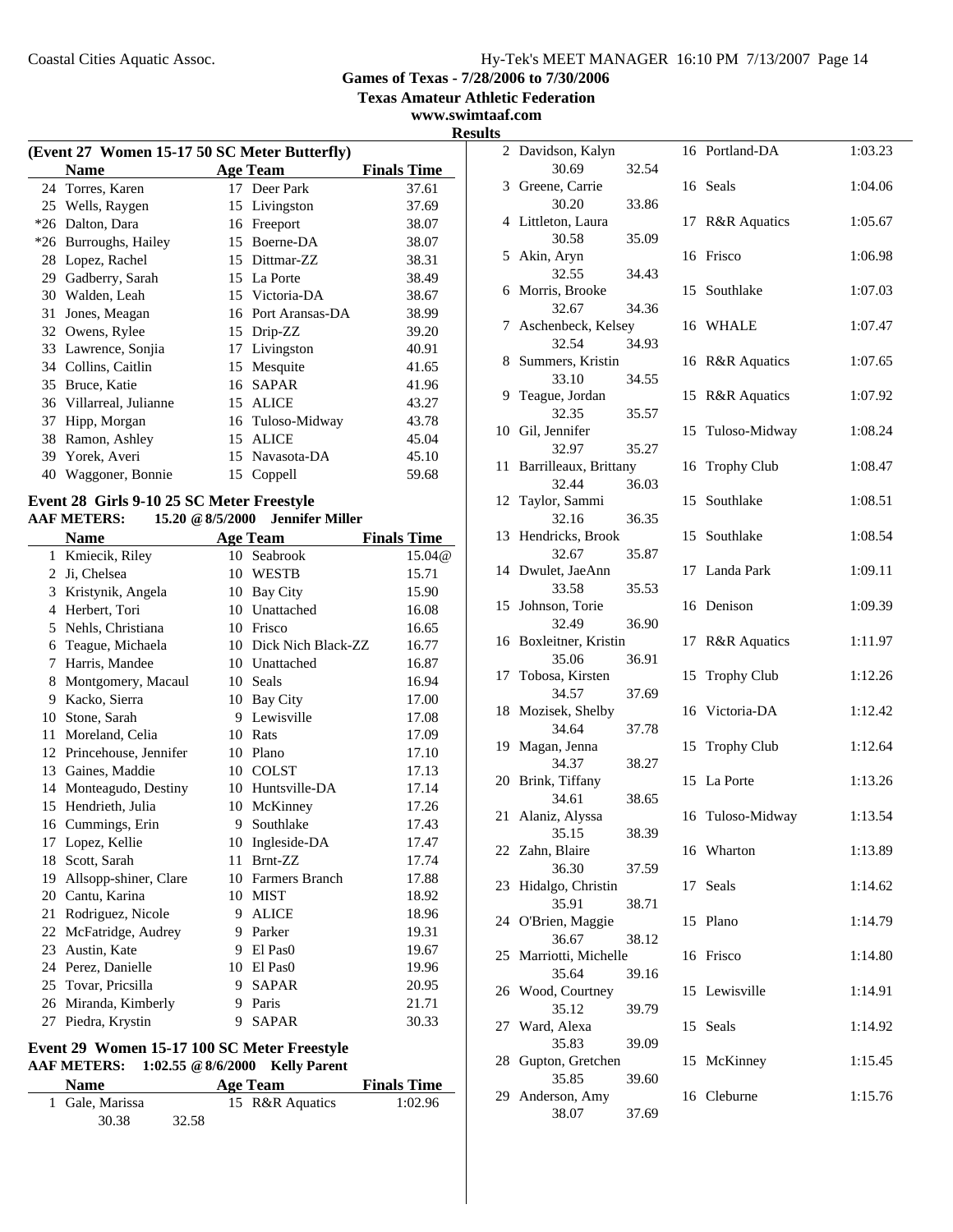**Texas Amateur Athletic Federation**

### **www.swimtaaf.com**

| (Event 29 Women 15-17 100 SC Meter Freestyle) |                        |       |    |                 |                    |
|-----------------------------------------------|------------------------|-------|----|-----------------|--------------------|
|                                               | Name                   |       |    | <b>Age Team</b> | <b>Finals Time</b> |
|                                               | 30 Coston, Candace     |       |    | 15 Paris        | 1:15.91            |
|                                               | 36.50                  | 39.41 |    |                 |                    |
| 31                                            | Gomez, Samantha        |       |    | 15 La Porte     | 1:16.14            |
|                                               | 37.15                  | 38.99 |    |                 |                    |
| 32                                            | Bishop, Francheska     |       | 15 | Frisco          | 1:16.24            |
|                                               | 36.67                  | 39.57 |    |                 |                    |
|                                               | 33 Lassiter, Emily     |       |    | 16 COLST        | 1:16.47            |
|                                               | 35.42                  | 41.05 |    |                 |                    |
|                                               | 34 Black, Linsey       |       | 15 | Denison         | 1:16.68            |
|                                               | 36.77                  | 39.91 |    |                 |                    |
| 35                                            | Ramirez, Megan         |       | 16 | <b>WESTB</b>    | 1:16.69            |
|                                               | 35.75                  | 40.94 |    |                 |                    |
| 36                                            | Hoglund, Brittney      |       | 17 | Frisco          | 1:17.26            |
|                                               | 37.17                  | 40.09 |    |                 |                    |
| 37                                            | Schroeder, Jory        |       | 15 | Victoria-DA     | 1:18.19            |
|                                               | 36.61                  | 41.58 |    |                 |                    |
| 38                                            | Mellott, Erin          |       |    | 16 Mesquite     | 1:19.76            |
| 39                                            | 38.26                  | 41.50 |    |                 |                    |
|                                               | Curtin, Karly<br>39.46 |       |    | 16 Commerce     | 1:20.54            |
|                                               | 40 Foulkrod, Leah      | 41.08 | 15 | Dittmar-ZZ      | 1:21.12            |
|                                               | 38.26                  | 42.86 |    |                 |                    |
| 41                                            | Robles, Priscilla      |       | 15 | <b>MIST</b>     | 1:21.17            |
|                                               | 37.50                  | 43.67 |    |                 |                    |
| 42                                            | Ragan, Jennifer        |       | 17 | Alvin           | 1:21.44            |
|                                               | 37.74                  | 43.70 |    |                 |                    |
|                                               | 43 Lawrence, Sonjia    |       | 17 | Livingston      | 1:21.56            |
|                                               | 38.38                  | 43.18 |    |                 |                    |
|                                               | 44 Collins, Caitlin    |       | 15 | Mesquite        | 1:22.91            |
|                                               | 39.13                  | 43.78 |    |                 |                    |
| 45                                            | Sands, Sophia          |       | 15 | Carrollton      | 1:23.04            |
|                                               | 38.88                  | 44.16 |    |                 |                    |
| 46                                            | Machacek, Ariel        |       | 15 | Victoria-DA     | 1:25.02            |
|                                               | 39.77                  | 45.25 |    |                 |                    |
| 47                                            | Perez, Megan           |       |    | 16 SAPAR        | 1:25.35            |
|                                               | 40.91                  | 44.44 |    |                 |                    |
| 48                                            | Johnson, Ashley        |       | 16 | Landa Park      | 1:27.12            |
|                                               | 39.40                  | 47.72 |    |                 |                    |
| 49                                            | Holt, Lindsay          |       | 15 | La Porte        | 1:28.58            |
|                                               | 38.68                  | 49.90 |    |                 |                    |
| 50                                            | Baker, Felicia         |       | 17 | Mesquite        | 1:30.78            |
|                                               | 41.92                  | 48.86 |    |                 |                    |

#### **Event 30 Girls 9-10 100 SC Meter IM AAF METERS: 1:26.53 @8/1/1988 K. Fisher**

| <b>Name</b>      |       |                      |              | <b>Finals Time</b>                                                                                   |  |  |
|------------------|-------|----------------------|--------------|------------------------------------------------------------------------------------------------------|--|--|
| 1 Dennard, Haley |       |                      |              | 1:26.76                                                                                              |  |  |
| 39.89            | 46.87 |                      |              |                                                                                                      |  |  |
| 2 Privett, Abby  |       |                      |              | 1:27.24                                                                                              |  |  |
| 39.56            | 47.68 |                      |              |                                                                                                      |  |  |
| 3 Taylor, Aila   |       |                      | <b>WHALE</b> | 1:29.48                                                                                              |  |  |
| 41.36            | 48.12 |                      |              |                                                                                                      |  |  |
|                  |       |                      |              | 1:34.80                                                                                              |  |  |
| 43.89            | 50.91 |                      |              |                                                                                                      |  |  |
|                  |       | 4 Williams, Caroline |              | $\sim$ $\omega$ $\sim$ $\sim$ $\omega$<br><b>Age Team</b><br>10 Decatur<br>10 Southlake<br>10 Frisco |  |  |

| <b>Results</b> |                                     |    |                       |         |
|----------------|-------------------------------------|----|-----------------------|---------|
|                | 5 Ji, Chelsea                       |    | 10 WESTB              | 1:34.98 |
|                | 44.32<br>50.66                      |    |                       |         |
|                | 6 Hartensteiner, Ashley             |    | 10 R&R Aquatics       | 1:35.64 |
|                | 44.91<br>50.73                      |    |                       |         |
|                | 7 Lemmons, Kelsey                   |    | 10 Boerne-DA          | 1:37.10 |
|                | 43.96<br>53.14                      |    |                       |         |
|                | 8 Allsep, Cameron                   |    | 10 Deer Park          | 1:37.86 |
|                | 45.83<br>52.03                      |    |                       |         |
|                | 9 Gaines, Maddie                    |    | 10 COLST              | 1:37.93 |
|                | 45.06<br>52.87                      |    |                       |         |
|                | 10 Hayes, Martha                    |    | 9 Denison             | 1:39.09 |
|                | 47.34<br>51.75                      |    |                       |         |
|                | 11 Coston, Kaley                    |    | 10 Paris              | 1:39.97 |
|                | 50.40<br>49.57                      |    |                       |         |
|                | 12 Harris, Mandee                   |    | 10 Unattached         | 1:40.51 |
|                | 54.35<br>46.16                      |    | 10 Frisco             |         |
|                | 13 Gray, Meredith                   |    | 10 Dick Nich Black-ZZ | 1:42.00 |
|                | 14 Johnson, Carly<br>54.43<br>47.69 |    |                       | 1:42.12 |
|                | 15 Green, Maggie                    |    | 10 R&R Aquatics       | 1:42.35 |
|                | 48.20<br>54.15                      |    |                       |         |
|                | 16 Smith, Mikaila                   | 10 | Patterson-ZZ          | 1:42.50 |
|                | 48.33<br>54.17                      |    |                       |         |
|                | 17 Tovey, Laura                     |    | 9 Southlake           | 1:43.54 |
|                | 48.93<br>54.61                      |    |                       |         |
|                | 18 Richter, Stephanie               |    | 10 COLST              | 1:50.14 |
|                | 51.08<br>59.06                      |    |                       |         |
|                | 19 Reyes, Shani                     |    | 9 McAllen             | 1:52.71 |
|                | 52.13<br>1:00.58                    |    |                       |         |
|                | 20 Mann, Sarah                      |    | 10 Paris              | 1:55.48 |
|                | 56.63<br>58.85                      |    |                       |         |
|                | 21 Rosales, Brisa                   | 9  | <b>SAPAR</b>          | 1:57.69 |
|                | 51.95<br>1:05.74                    |    |                       |         |
|                | 22 Charles, Miranda                 | 9  | <b>ALICE</b>          | 2:05.43 |
|                | 58.64<br>1:06.79                    |    |                       |         |

### **Event 31 Women 15-17 100 SC Meter IM AAF METERS: 1:13.51 @8/1/1984 Susan Stephens**

| <b>Name</b>            |       |    | <b>Age Team</b> | <b>Finals Time</b> |
|------------------------|-------|----|-----------------|--------------------|
| 1 Pope, Seabre         |       |    | 15 Seals        | 1:10.00@           |
| 31.60                  | 38.40 |    |                 |                    |
| 2 Martinez, Michelle   |       |    | 17 Trophy Club  | 1:13.66            |
| 35.28                  | 38.38 |    |                 |                    |
| 3 Gale, Marissa        |       |    | 15 R&R Aquatics | 1:14.33            |
| 35.67                  | 38.66 |    |                 |                    |
| 4 Orred, Kelsey        |       |    | 16 Trophy Club  | 1:15.83            |
| 37.36                  | 38.47 |    |                 |                    |
| 5 Chu, Erin            |       |    | 15 Lewisville   | 1:16.17            |
| 35.10                  | 41.07 |    |                 |                    |
| 6 Johnson, Torie       |       |    | 16 Denison      | 1:18.51            |
| 36.61                  | 41.90 |    |                 |                    |
| Blizzard, Heather<br>7 |       | 17 | Frisco          | 1:18.62            |
| 36.64                  | 41.98 |    |                 |                    |
| 8 Munch, Vicki         |       |    | 16 Southlake    | 1:19.92            |
| 38.63                  | 41.29 |    |                 |                    |
| Hidalgo, Mary<br>9     |       | 17 | Seals           | 1:19.98            |
| 36.89                  | 43.09 |    |                 |                    |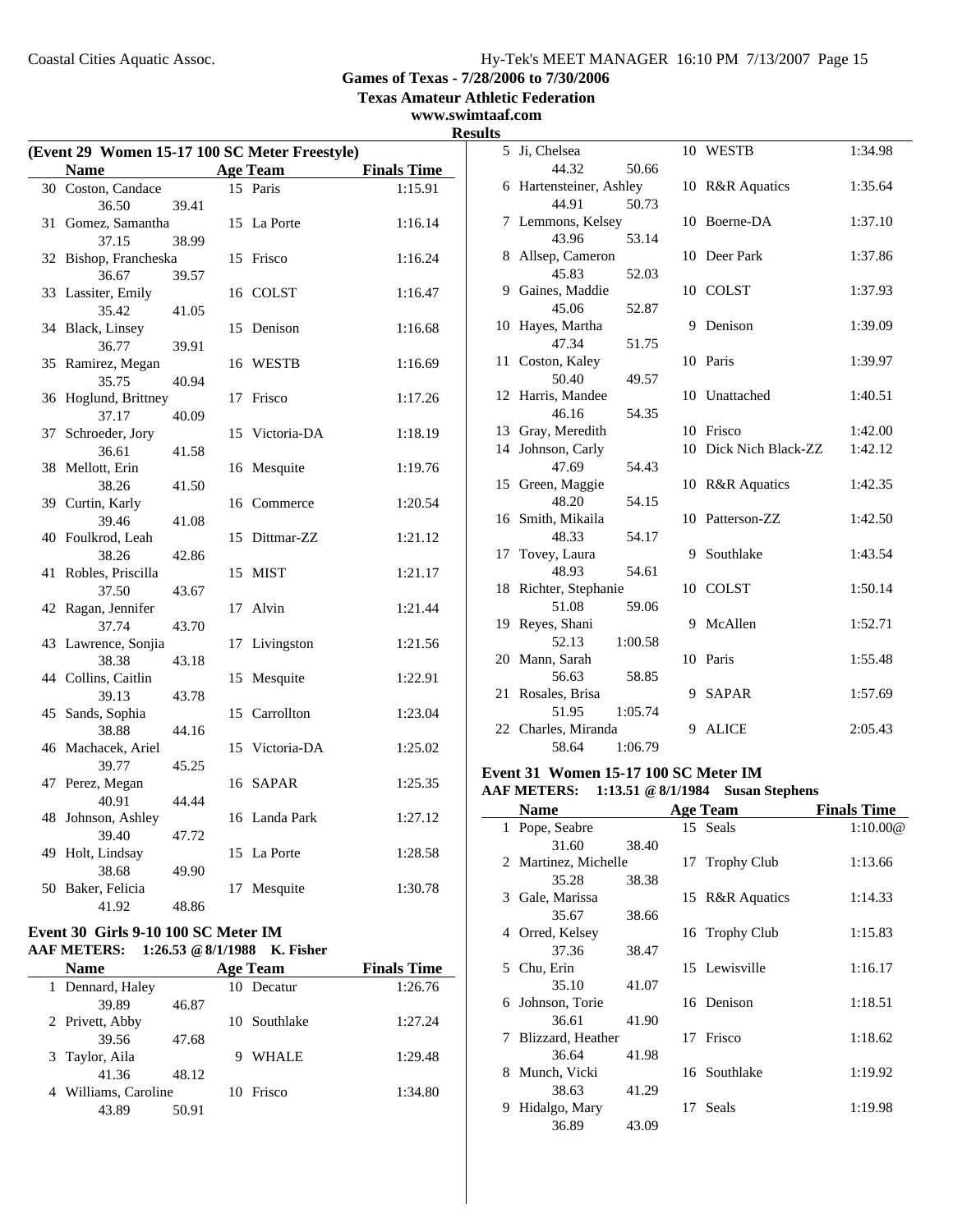**Texas Amateur Athletic Federation**

**www.swimtaaf.com Results**

| (Event 31 Women 15-17 100 SC Meter IM) |                            |       |    |                    |                    |
|----------------------------------------|----------------------------|-------|----|--------------------|--------------------|
|                                        | <b>Name</b>                |       |    | <b>Age Team</b>    | <b>Finals Time</b> |
|                                        | 10 Akin, Aryn              |       |    | 16 Frisco          | 1:21.24            |
|                                        | 37.66                      | 43.58 |    |                    |                    |
| 11                                     | Norrell, Jessica           |       |    | 17 Wharton         | 1:21.46            |
|                                        | 35.59                      | 45.87 |    |                    |                    |
|                                        | 12 Caetano, Stephanie      |       | 15 | <b>Trophy Club</b> | 1:21.63            |
|                                        | 38.80                      | 42.83 |    |                    |                    |
|                                        | 13 Appel, Ashley           |       |    | 15 Brenha          | 1:22.73            |
|                                        | 39.12<br>14 Minks, Madison | 43.61 |    | 15 West of Brazos  | 1:22.74            |
|                                        | 38.15                      | 44.59 |    |                    |                    |
|                                        | 15 Esposito, Chelsea       |       |    | 15 R&R Aquatics    | 1:23.21            |
|                                        | 38.84                      | 44.37 |    |                    |                    |
|                                        | 16 Villarreal, MiReina     |       |    | 17 ALICE           | 1:23.68            |
|                                        | 38.33                      | 45.35 |    |                    |                    |
|                                        | 17 Dwulet, JaeAnn          |       |    | 17 Landa Park      | 1:23.80            |
|                                        | 39.80                      | 44.00 |    |                    |                    |
|                                        | 18 Gil, Jennifer           |       | 15 | Tuloso-Midway      | 1:24.26            |
|                                        | 37.58<br>19 Zahn, Blaire   | 46.68 |    | 16 Wharton         | 1:24.67            |
|                                        | 40.11                      | 44.56 |    |                    |                    |
|                                        | 20 Pettus, Devanie         |       | 15 | Frisco             | 1:24.77            |
|                                        | 39.65                      | 45.12 |    |                    |                    |
| 21                                     | Orlando, Shannon           |       |    | 16 La Porte        | 1:25.22            |
|                                        | 39.50                      | 45.72 |    |                    |                    |
| 22                                     | Bishop, Francheska         |       |    | 15 Frisco          | 1:25.35            |
|                                        | 39.80                      | 45.55 |    |                    |                    |
|                                        | 23 Mowell, Taylir<br>37.63 | 48.29 |    | 16 Bonham          | 1:25.92            |
|                                        | 24 Kacal, Lacey            |       |    | 17 R&R Aquatics    | 1:26.16            |
|                                        | 42.24                      | 43.92 |    |                    |                    |
|                                        | 25 Gadberry, Sarah         |       |    | 15 La Porte        | 1:27.12            |
|                                        | 40.53                      | 46.59 |    |                    |                    |
|                                        | 26 Duff, Chelsea           |       |    | 16 SAPAR           | 1:27.15            |
|                                        | 40.62                      | 46.53 |    |                    |                    |
|                                        | 27 Torres, Karen<br>40.21  | 46.96 |    | 17 Deer Park       | 1:27.17            |
|                                        | 28 Sublett, Krystal        |       |    | 17 Deer Park       | 1:27.71            |
|                                        | 40.15                      | 47.56 |    |                    |                    |
|                                        | 29 Curtin, Karly           |       |    | 16 Commerce        | 1:29.50            |
|                                        | 41.21                      | 48.29 |    |                    |                    |
| 30                                     | Jennings, Rebekah          |       | 15 | Boerne-DA          | 1:30.07            |
|                                        | 41.86                      | 48.21 |    |                    |                    |
| 31                                     | Holt, Lindsay              |       |    | 15 La Porte        | 1:30.89            |
| 32                                     | 41.92<br>Simpson, Rachel   | 48.97 | 17 | Frisco             | 1:31.08            |
|                                        | 44.14                      | 46.94 |    |                    |                    |
|                                        | 33 Primm, Molly            |       | 15 | Drip-ZZ            | 1:31.87            |
|                                        | 43.09                      | 48.78 |    |                    |                    |
| 34                                     | Bursell, Elizabeth         |       | 16 | Bonham             | 1:32.07            |
|                                        | 44.32                      | 47.75 |    |                    |                    |
|                                        | 35 Lawrence, Sonjia        |       | 17 | Livingston         | 1:32.67            |
| 36                                     | 42.39<br>Hipp, Morgan      | 50.28 |    | 16 Tuloso-Midway   | 1:33.32            |
|                                        | 43.67                      | 49.65 |    |                    |                    |
|                                        |                            |       |    |                    |                    |

| 37 Fleming, Kelsey      |       | 15 Trophy Club | 1:35.74 |
|-------------------------|-------|----------------|---------|
| 46.80                   | 48.94 |                |         |
| 38 Villarreal, Julianne |       | 15 ALICE       | 1:38.49 |
| 43.26                   | 55.23 |                |         |
| 39 Haw, Sarah           |       | 15 La Porte    | 1:41.94 |
| 47.59                   | 54.35 |                |         |
| 40 Perez, Megan         |       | 16 SAPAR       | 1:43.77 |
| 50.17                   | 53.60 |                |         |
| 41 Ramon, Ashley        |       | 15 ALICE       | 1:46.73 |
| 47.40                   | 59.33 |                |         |
| 42 Yorek, Averi         |       | 15 Navasota-DA | 1:49.26 |
| 49.78                   | 59.48 |                |         |
| --- Lassiter, Emily     |       | 16 COLST       | DU      |
| 1:34.85                 | 37.81 |                |         |
|                         |       |                |         |

# **Event 32 Women 15-17 200 SC Meter Freestyle**

| <b>AAF METERS:</b> | 2:21.04 @ 8/6/2000 Eaves Kristin |  |
|--------------------|----------------------------------|--|
|--------------------|----------------------------------|--|

|    | <b>Name</b>          |       | <b>Age Team</b> |       | <b>Finals Time</b> |
|----|----------------------|-------|-----------------|-------|--------------------|
| 1  | Davidson, Kalyn      |       | 16 Portland-DA  |       | 2:23.35            |
|    | 32.29                | 36.59 | 37.17           | 37.30 |                    |
|    | *2 Moreno, Adriana   |       | 15 ALICE        |       | 2:26.53            |
|    | 33.17                | 37.07 | 38.98           | 37.31 |                    |
|    | *2 Anderson, Erica   |       | 16 Southlake    |       | 2:26.53            |
|    | 33.48                | 36.81 | 37.76           | 38.48 |                    |
|    | 4 Helser, Dehlia     |       | 16 Drip-ZZ      |       | 2:27.78            |
|    | 33.89                | 37.22 | 37.94           | 38.73 |                    |
|    | 5 Blue, Sarah        |       | 15 Carrollton   |       | 2:28.61            |
|    | 33.56                | 37.51 | 39.14           | 38.40 |                    |
|    | 6 Aschenbeck, Kelsey |       | 16 WHALE        |       | 2:30.39            |
|    | 34.00                | 37.45 | 39.78           | 39.16 |                    |
| 7  | Meinz, Alicia        |       | 15 Southlake    |       | 2:32.46            |
|    | 32.82                | 37.50 | 41.05           | 41.09 |                    |
| 8  | Boxleitner, Kristin  |       | 17 R&R Aquatics |       | 2:32.69            |
|    | 34.80                | 38.30 | 39.86           | 39.73 |                    |
|    | 9 O'Brien, Maggie    |       | 15 Plano        |       | 2:42.13            |
|    | 36.99                | 42.15 | 42.37           | 40.62 |                    |
| 10 | Birney, Lauren       |       | 15 Trophy Club  |       | 2:43.34            |
|    | 40.78                | 41.50 | 40.21           | 40.85 |                    |
| 11 | Anderson, Amy        |       | 16 Cleburne     |       | 2:44.63            |
|    | 39.82                | 42.67 | 42.08           | 40.06 |                    |
|    | 12 Morgan, Megan     |       | 15 Plano        |       | 2:45.34            |
|    | 37.92                | 42.21 | 43.38           | 41.83 |                    |
| 13 | Hoglund, Brittney    |       | 17 Frisco       |       | 2:46.47            |
|    | 38.53                | 42.54 | 44.53           | 40.87 |                    |
|    | 14 Brink, Tiffany    |       | 15 La Porte     |       | 2:46.88            |
|    | 37.09                | 41.98 | 44.93           | 42.88 |                    |
|    | 15 Black, Linsey     |       | 15 Denison      |       | 2:48.19            |
|    | 37.40                | 42.92 | 44.99           | 42.88 |                    |
|    | 16 Hidalgo, Christin |       | 17 Seals        |       | 2:50.64            |
|    | 34.61                | 40.84 | 42.52           | 52.67 |                    |
|    | 17 Orlando, Shannon  |       | 16 La Porte     |       | 2:52.50            |
|    | 38.79                | 41.97 | 45.17           | 46.57 |                    |
|    | 18 Gomez, Samantha   |       | 15 La Porte     |       | 2:52.59            |
|    | 39.96                | 43.45 | 46.61           | 42.57 |                    |
|    | 19 Collins, Caitlin  |       | 15 Mesquite     |       | 2:55.51            |
|    | 41.02                | 44.08 | 46.06           | 44.35 |                    |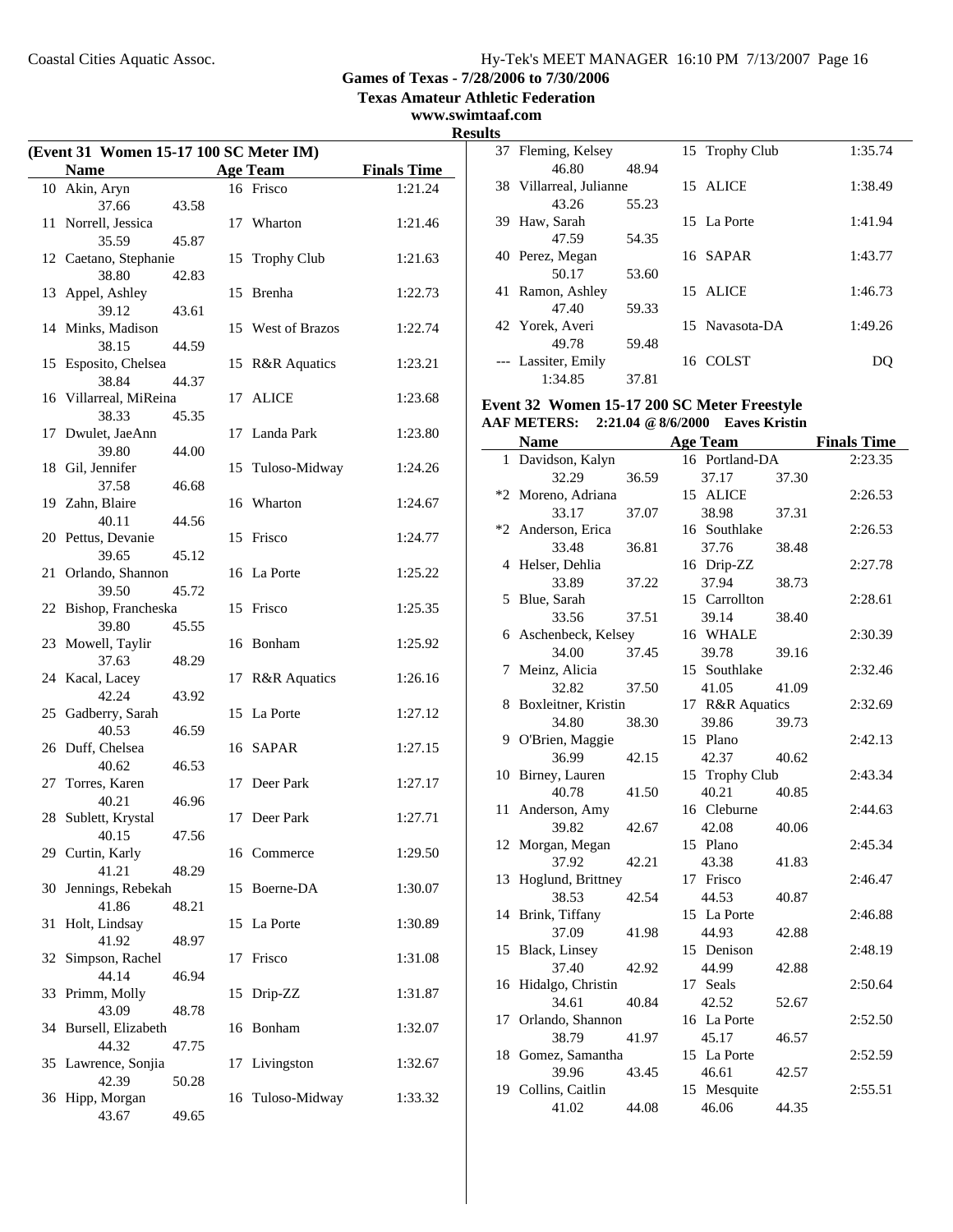**Texas Amateur Athletic Federation**

### **www.swimtaaf.com**

**Results**

 $\overline{\phantom{a}}$ 

| (Event 32 Women 15-17 200 SC Meter Freestyle) |       |                 |       |                    |  |  |
|-----------------------------------------------|-------|-----------------|-------|--------------------|--|--|
| <b>Name</b>                                   |       | <b>Age Team</b> |       | <b>Finals Time</b> |  |  |
| 20 Governal, Tara                             |       | 16 Barracudas   |       | 2:57.28            |  |  |
| 40.15                                         | 44.48 | 47.27           | 45.38 |                    |  |  |
| 21 Ramirez, Megan                             |       | 16 WESTB        |       | 2:57.55            |  |  |
| 38.06                                         | 44.05 | 46.17           | 49.27 |                    |  |  |
| 22 Ragan, Jennifer                            |       | 17 Alvin        |       | 3:03.26            |  |  |
| 40.46                                         | 46.80 | 49.17           | 46.83 |                    |  |  |
| 23 Lawrence, Sonjia                           |       | 17 Livingston   |       | 3:05.62            |  |  |
| 39.92                                         | 45.70 | 50.19           | 49.81 |                    |  |  |
| 24 Johnson, Maggie                            |       | 15 Victoria-DA  |       | 3:12.28            |  |  |
| 40.06                                         | 47.71 | 51.76           | 52.75 |                    |  |  |
| 25 Yeaw, Amber                                |       | 16 Barracudas   |       | 3:14.44            |  |  |
| 43.78                                         | 48.91 | 51.38           | 50.37 |                    |  |  |

#### **Event 33 Girls 9-10 100 SC Meter Freestyle Relay AAF METERS: 1:03.86 @8/1/1991 Freeport**

|              | <b>Team</b>                           | <b>Relay</b>                | <b>Finals Time</b> |
|--------------|---------------------------------------|-----------------------------|--------------------|
| $\mathbf{1}$ | Southlake                             |                             | 1:05.96            |
|              | 1) Privett, Abby 10                   | 2) Hayes, Madison 10        |                    |
|              | 3) Cummings, Erin 9                   | 4) Vassios, Haley 10        |                    |
|              | 32.00<br>33.96                        |                             |                    |
|              | 2 Lake Jackson                        |                             | 1:07.16            |
|              | 1) Kuettel, Megan 10                  | 2) Zhou, Nijia 10           |                    |
|              | 3) Fritz, Rebecca 10                  | 4) Vavra, Sidney 10         |                    |
|              | 35.59<br>31.57                        |                             |                    |
| 3            | Bay City                              |                             | 1:07.65            |
|              | 1) Kacko, Sierra 10                   | 2) Lamberti, Alyssa 9       |                    |
|              | 3) Frawley, Rachael 10                | 4) Kristynik, Angela 10     |                    |
|              | 35.20<br>32.45                        |                             |                    |
|              | 4 Carrollton                          |                             | 1:08.22            |
|              | 1) Sands, Alyssa 10                   | 2) Whitaker, McKenna 10     |                    |
|              | 3) Chrisman, Julie 10                 | 4) Purvis, Shelbi 10        |                    |
|              | 35.60<br>32.62                        |                             |                    |
| 5            | Southlake                             | B                           | 1:09.60            |
|              | 1) Landers, Elise 10                  | 2) Stockton, Madeleine 10   |                    |
|              | 3) Martin, Katie 9                    | 4) Nauwelaers, Savannah 10  |                    |
|              | 35.37<br>34.23                        |                             |                    |
|              | 6 Dick Nich Black-ZZ                  |                             | 1:09.66            |
|              | 1) Carter, Shelby 9                   | 2) Johnson, Carly 10        |                    |
|              | 3) Morgan, Kayli 10<br>36.13<br>33.53 | 4) Teague, Michaela 10      |                    |
| 7            | <b>R&amp;R</b> Aquatics               |                             | 1:09.83            |
|              | 1) Cook, Taylor 10                    | 2) Janer, Jessica 10        |                    |
|              | 3) McGrath, Katy 9                    | 4) Hartensteiner, Ashley 10 |                    |
|              | 35.30<br>34.53                        |                             |                    |
| 8            | Edna-DA                               |                             | 1:10.84            |
|              | 1) Darilek, Taylor 10                 | 2) Garza, Madison 10        |                    |
|              | 3) Orsak, Haley 10                    | 4) Evans, Natasha 10        |                    |
|              | 35.05<br>35.79                        |                             |                    |
| 9            | Southlake                             | $\mathsf{C}$                | 1:11.51            |
|              | 1) Pollard, Ali 9                     | 2) Pollard, Ariel 9         |                    |
|              | 3) Sloan, Nicole 9                    | 4) Knese, Morgan 10         |                    |
|              | 42.01<br>29.50                        |                             |                    |

| 10 | Frisco                     |                          | 1:11.56 |
|----|----------------------------|--------------------------|---------|
|    | 1) Williams, Caroline 10   | 2) Bruton, Samantha 9    |         |
|    | 3) Fogle, Brianna 9        | 4) Rankin, Nicole 10     |         |
|    | 36.20<br>35.36             |                          |         |
| 11 | Victoria-DA                |                          | 1:12.25 |
|    | 1) Burns, Hope 9           | 2) Garza, Samantha 10    |         |
|    | 3) Barker, Morgan 10       | 4) Hoerig, Karly Rae 10  |         |
|    | 46.07<br>26.18             |                          |         |
| 12 | McKinney                   |                          | 1:12.51 |
|    | 1) Garrison, Cayman 10     | 2) Zielen, Sally 10      |         |
|    | 3) Nichols, Melissa 10     | 4) Edwards, Mackenna 9   |         |
|    | 36.21<br>36.30             |                          |         |
| 13 | Carrollton                 | B                        | 1:13.80 |
|    | 1) Jones, Rachel 10        | 2) Rogan, Caroline 9     |         |
|    | 3) Yahwak, Tatiana 9       | 4) Pike, Jessica 9       |         |
|    | 35.92<br>37.88             |                          |         |
| 14 | <b>ALICE</b>               |                          | 1:15.30 |
|    | 1) Rodriguez, Nicole 9     | 2) Moralez, Christina 10 |         |
|    | 3) Beltran, Madison 10     | 4) Salazar, Larissa 10   |         |
|    | 37.82<br>37.48             |                          |         |
| 15 | McAllen                    |                          | 1:18.25 |
|    | 1) Shumway, Emmaline 9     | 2) Reyes, Shani 9        |         |
|    | 3) Montes, Lucia 10        | 4) Hernandez, Annie 9    |         |
|    | 39.44<br>38.81             |                          |         |
|    | 16 COLST                   |                          | 1:19.84 |
|    | 1) Mosavi, Pegga 9         | 2) Hickson, Cayla 10     |         |
|    | 3) Burley, Elizabeth 9     | 4) Richter, Stephanie 10 |         |
|    | 40.18<br>39.66             |                          |         |
| 17 | Tuloso-Midway              |                          | 1:20.41 |
|    | 1) Lange, Kelsey 9         | 2) Ritter, Taylor 9      |         |
|    | 3) Baldwin, Alexandria 10  | 4) Smith, Ashlan 10      |         |
|    | 42.26<br>38.15             |                          |         |
| 18 | Patterson-ZZ               |                          | 1:24.29 |
|    | 1) Newman, Janna 10        | 2) Elder, Erika 10       |         |
|    | 3) Van Gompel, Elizabeth 9 | 4) Galbriath, Eve 9      |         |
|    | 48.10<br>36.19             |                          |         |
| 19 | Navasota-DA                |                          | 1:31.66 |
|    | 1) Sullivan, Madison 9     | 2) Finke, Courtney 10    |         |
|    | 3) Nelson, Katelyn 10      | 4) Moore, Megan 9        |         |
|    | 53.14<br>38.52             |                          |         |
| 20 | <b>WESTB</b>               |                          | 1:38.39 |
|    | 1) Fontenot, Lauren 9      | 2) Lyles, Lyla 9         |         |
|    | 3) Moon, Gabrielle 9       | 4) Yu, Katharine 9       |         |
|    | 1:00.58<br>37.81           |                          |         |

#### **Event 34 Women 15-17 200 SC Meter Freestyle Relay AAF METERS: 2:00.39 @8/6/2000 Alice Swim Team K Balser, K Carroll, S Findley, A Hale**

| <b>Team</b>             |       | Relav |                        | <b>Finals Time</b> |
|-------------------------|-------|-------|------------------------|--------------------|
| <b>R&amp;R</b> Aquatics |       |       |                        | 1:57.59@           |
| 1) Snider, Valerie 15   |       |       | 2) Hlavaty, Lyndey 15  |                    |
| 3) Gale, Marissa 15     |       |       | 4) Littleton, Laura 17 |                    |
| 29.18                   | 30.44 | 28.96 | 29.01                  |                    |
| 2 R&R Aquatics          |       | в     |                        | 2:02.68            |
| 1) Esposito, Chelsea 15 |       |       | 2) Martin, Kelly 15    |                    |
| 3) Teague, Jordan 15    |       |       | 4) Summers, Kristin 16 |                    |
| 32.52                   | 30.04 | 30.02 | 30.10                  |                    |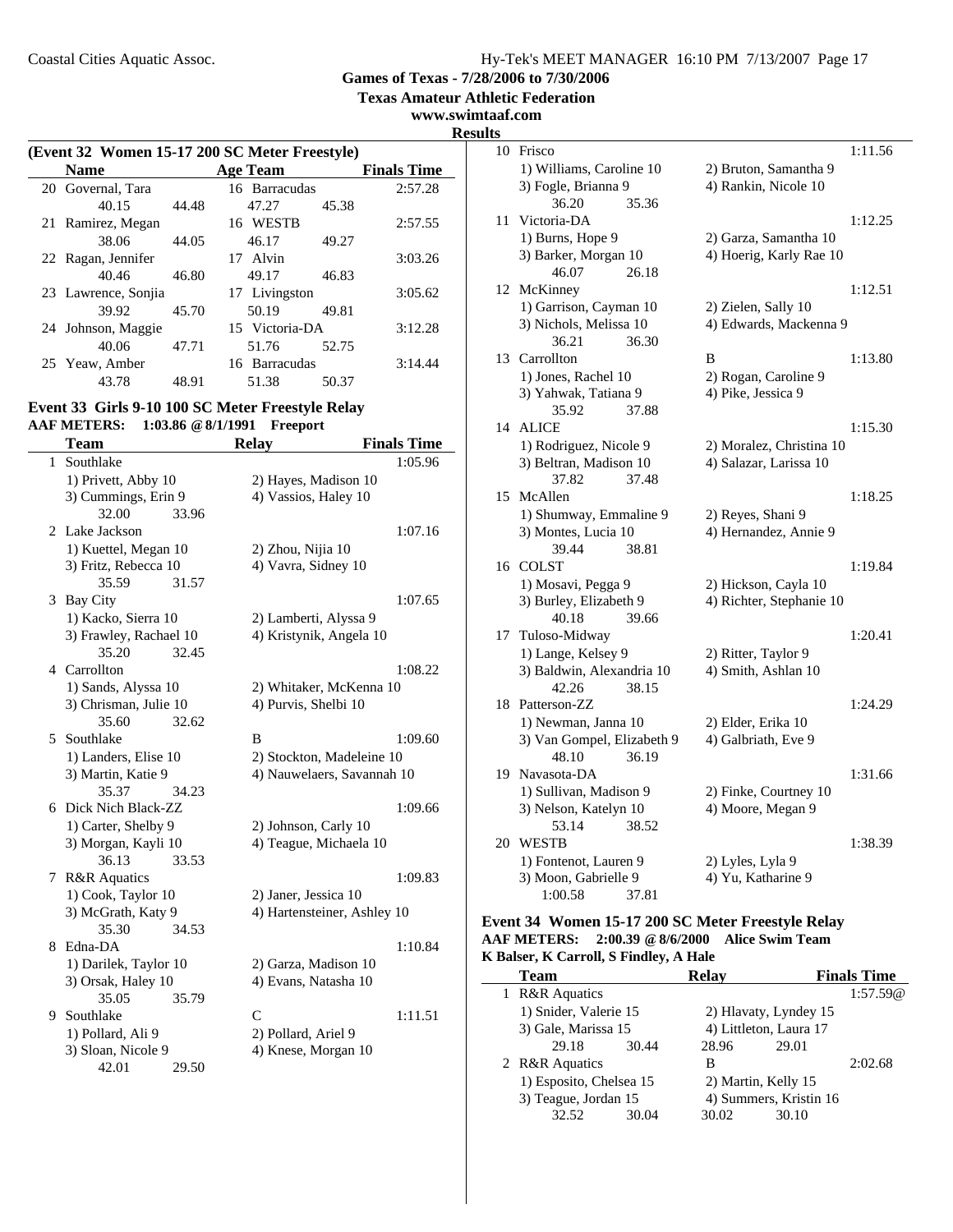**Games of Texas - 7/28/2006 to 7/30/2006**

**Texas Amateur Athletic Federation**

### **www.swimtaaf.com**

### **Results**

|                |                             | (Event 34 Women 15-17 200 SC Meter Freestyle Relay) |                    |
|----------------|-----------------------------|-----------------------------------------------------|--------------------|
|                | <b>Team</b>                 | <b>Relay</b>                                        | <b>Finals Time</b> |
| $\mathfrak{Z}$ | Southlake                   |                                                     | 2:03.19            |
|                | 1) Morris, Brooke 15        | 2) Hayes, Arrington 15                              |                    |
|                | 3) Anderson, Brooke 15      | 4) Hitchcock, Katie 15                              |                    |
|                | 30.67<br>30.86              | 32.31<br>29.35                                      |                    |
|                | 4 Trophy Club               |                                                     | 2:04.08            |
|                | 1) Hensy, Jaclyn 15         | 2) Orred, Kelsey 16                                 |                    |
|                | 3) Barrilleaux, Brittany 16 | 4) Haitz, Kelly 15                                  |                    |
|                | 30.57<br>31.58              | 31.89<br>30.04                                      |                    |
|                | 5 Lewisville                |                                                     | 2:04.23            |
|                | 1) Bosma, Megan 15          | 2) Wood, Courtney 15                                |                    |
|                | 3) Coon, Caitlin 15         | 4) Chu, Erin 15                                     |                    |
|                | 31.21<br>31.67              | 31.19<br>30.16                                      |                    |
| 6              | Boerne-DA                   |                                                     | 2:06.09            |
|                | 1) Guidry, Danielle 16      | 2) Burroughs, Hailey 15                             |                    |
|                | 3) O'Brien, Delany 15       | 4) Houde, Audrya 15                                 |                    |
|                | 31.90<br>33.25              | 31.92<br>29.02                                      |                    |
| 7              | Trophy Club                 | Z                                                   | 2:06.67            |
|                | 1) Tobosa, Kirsten 15       | 2) Martinez, Michelle 17                            |                    |
|                | 3) Caetano, Stephanie 15    | 4) Magan, Jenna 15                                  |                    |
|                | 32.82<br>28.73              | 32.84<br>32.28                                      |                    |
| 8              | Frisco                      |                                                     | 2:06.99            |
|                | 1) Akin, Aryn 16            | 2) Blizzard, Haley 16                               |                    |
|                | 3) Blizzard, Heather 17     | 4) Hall, Tiffani 16                                 |                    |
|                | 31.36<br>34.03              | 30.84<br>30.76                                      |                    |
|                | 9 Southlake                 | B                                                   | 2:08.60            |
|                | 1) Taylor, Sammi 15         | 2) Anderson, Erica 16                               |                    |
|                | 3) Munch, Vicki 16          | 4) Meinz, Alicia 15                                 |                    |
|                | 31.14<br>33.45              | 32.89<br>31.12                                      |                    |
| 10             | Seals                       |                                                     | 2:11.11            |
|                | 1) Hidalgo, Christin 17     | 2) Ward, Alexa 15                                   |                    |
|                | 3) Hewitt, Ally 15          | 4) Hidalgo, Mary 17                                 |                    |
|                | 32.07<br>34.90              | 31.95<br>32.19                                      |                    |
| 11             | Victoria-DA                 |                                                     | 2:11.26            |
|                | 1) Mozisek, Shelby 16       |                                                     |                    |
|                | 3) Walden, Leah 15          | 4) Howell, Lauren 17                                |                    |
|                | 32.57<br>34.59              | 33.64<br>30.46                                      |                    |
| 12             | ALICE                       |                                                     | 2:11.40            |
|                | 1) Keliehor, Christine 15   | 2) Munoz, Ivanna 15                                 |                    |
|                | 3) Villarreal, MiReina 17   | 4) Moreno, Adriana 15                               |                    |
|                | 34.78<br>34.46              | 32.15<br>30.01                                      |                    |
| 13             | <b>R&amp;R</b> Aquatics     | $\mathsf{C}$                                        | 2:13.99            |
|                | 1) Kacal, Lacey 17          | 2) Jones, Lauren 15                                 |                    |
|                | 3) Fedderke, Caitlin 15     | 4) Boxleitner, Kristin 17                           |                    |
|                | 33.64<br>32.94              | 34.24<br>33.17                                      |                    |
| 14             | Frisco                      | B                                                   | 2:15.38            |
|                | 1) Bishop, Francheska 15    | 2) Simpson, Rachel 17                               |                    |
|                | 3) Hoglund, Brittney 17     | 4) Marriotti, Michelle 16                           |                    |
|                | 33.46<br>34.50              | 35.50<br>31.92                                      |                    |
| 15             | <b>MIST</b>                 |                                                     | 2:18.04            |
|                | 1) Garcia, Amber 16         | 2) Little, Jamie 15                                 |                    |
|                | 3) Cardenas, Lorena 16      | 4) Carrizales, Kristina 16                          |                    |
|                | 34.82<br>36.33              | 35.99<br>30.90                                      |                    |
|                |                             |                                                     |                    |

|    | 16 Mesquite            |       |                      |                         | 2:28.74 |
|----|------------------------|-------|----------------------|-------------------------|---------|
|    | 1) Collins, Caitlin 15 |       | 2) Gattis, Linsey 17 |                         |         |
|    | 3) Mellott, Erin 16    |       | 4) Baker, Felicia 17 |                         |         |
|    | 36.66                  | 39.93 | 35.33                | 36.82                   |         |
| 17 | Rockport-DA            |       |                      |                         | 2:28.85 |
|    | 1) Meador, Shelley 15  |       |                      | 2) Harrington, Jenny 15 |         |
|    | 3) Jolley, Journey 15  |       |                      | 4) Gaskamp, Jillian 15  |         |
|    | 37.97                  | 40.13 | 39.32                | 31.43                   |         |
|    |                        |       |                      |                         |         |

#### **Event 35 Boys 8 & Under 100 SC Meter Medley Relay AAF METERS: 1:23.70 @7/1/1994 Clute**

| <b>Team</b><br><b>Relay</b>                    | <b>Finals Time</b>                            |
|------------------------------------------------|-----------------------------------------------|
| El Campo<br>1                                  | 1:31.14                                       |
| 1) Krpec, Blake 8                              | 2) Wilkins, Matthew 8                         |
| 3) Priesmeyer, Tayton 8                        | 4) McComb, Micah 7                            |
| 48.61<br>42.53                                 |                                               |
| Frisco<br>2                                    | 1:31.92                                       |
| 1) Simpson, Mark 8<br>2) Rankin, Eric 8        |                                               |
| 3) Miller, Andrew 8                            | 4) DeLange, Jackson 8                         |
| 44.12<br>47.80                                 |                                               |
| <b>Trophy Club</b><br>Z<br>3                   | 1:32.12                                       |
| 1) Rutledge, Daniel 6                          | 2) Willenbring, Matthew 6                     |
| 3) Gopffarth, Kamron 7<br>4) Tardy, Micah 8    |                                               |
| 48.60<br>43.52                                 |                                               |
| 4 Southlake                                    | 1:34.40                                       |
| 1) Johnson, Patrick 8                          | 2) Howrey, Matthew 7                          |
| 3) Walburg, Jared 8                            | 4) Landers, Matthew 8                         |
| 52.07<br>42.33                                 |                                               |
| <b>R&amp;R</b> Aquatics<br>5                   | 1:40.14                                       |
| 1) Gaas, Mathew 7<br>2) Cook, Travis 8         |                                               |
| 3) Dzierzanowski, Davis 8<br>4) Zamora, Zach 6 |                                               |
| 44.77<br>55.37                                 |                                               |
| 6 Carrollton                                   | 1:41.81                                       |
| 1) Madden, Daniel 8                            | 2) Mitchell, Mason 8                          |
| 3) Sands, Victor 8                             | 4) Tetelman, Dylan 8                          |
| 55.98<br>45.83                                 |                                               |
| <b>ALICE</b><br>7                              | 1:43.42                                       |
| 1) Martinez, Zackary Joe 8                     | 2) Gonzalez, Gusty 8                          |
| 3) Perez, Aaren 7                              | 4) Money, Dustin 8                            |
| 56.96<br>46.46                                 |                                               |
| Lewisville<br>8.                               | 1:50.34                                       |
| 1) McLeroy, Matthew 7                          | 2) Linebarger, Cole 8                         |
| 3) Whittaker, Kyle 8                           | 4) Estrada, Charlie 7                         |
| 1:01.63<br>48.71                               |                                               |
| 9 COLST                                        | 1:56.14                                       |
| 1) Mohanty, Shlok 7                            | 2) Richter, Alexander 7                       |
| 3) Burley, Clay 7<br>1:03.20<br>52.94          | 4) Langley, Noah 8                            |
| Dick Nich Black-ZZ<br>10                       | 2:02.97                                       |
| 1) Lewis, Cameron 8<br>2) Murray, Max 8        |                                               |
| 3) Brinckman, Teo 7<br>4) Baker, Alex 7        |                                               |
| 1:01.66<br>1:01.31                             |                                               |
| <b>ALICE</b><br>11<br>B                        |                                               |
| 1) Galvan, Estevan 8                           |                                               |
|                                                | 2:03.97                                       |
| 3) Nino, Aron 8                                | 2) Gonzalez, Gavino 7<br>4) Hinojosa, Aaron 8 |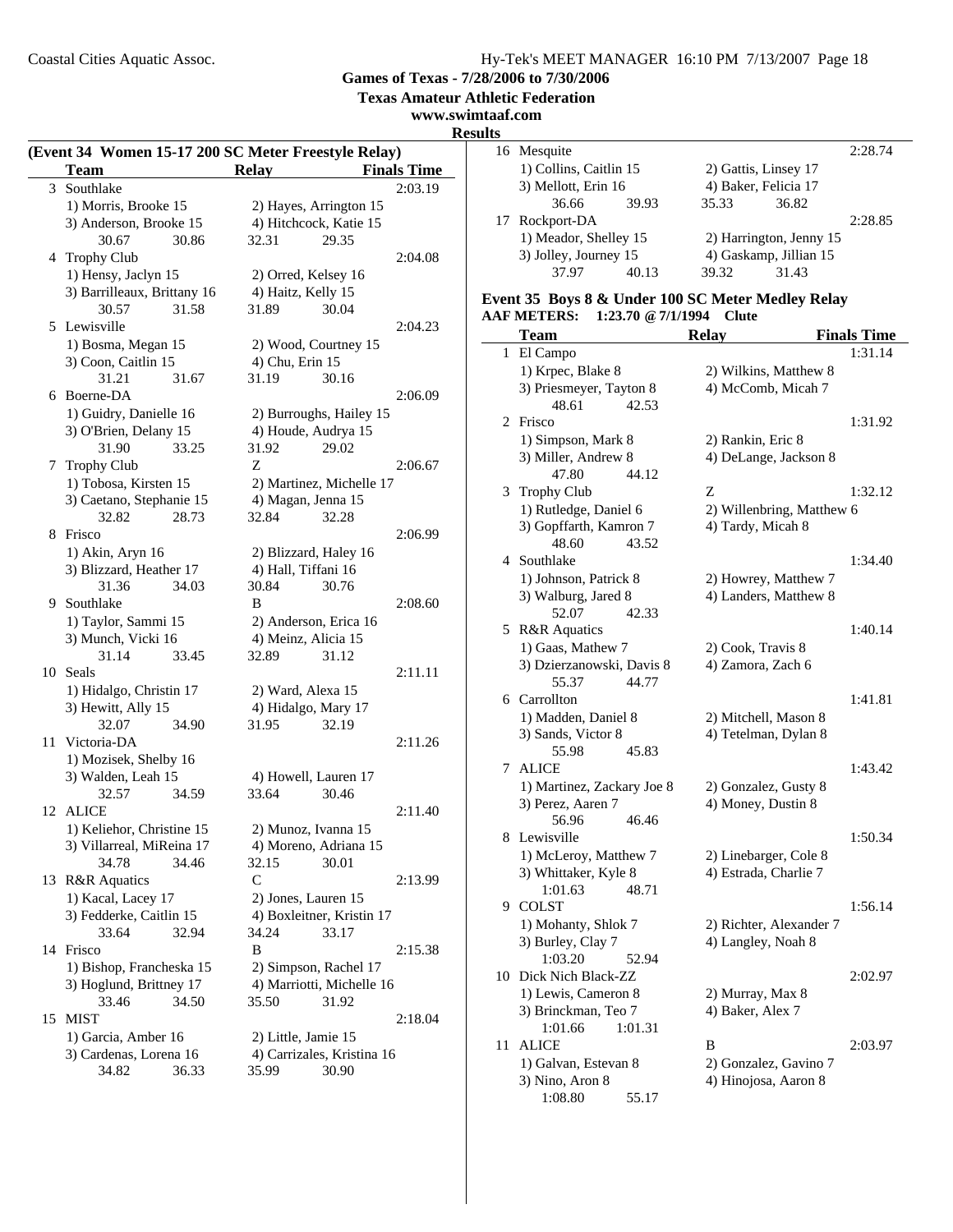**Games of Texas - 7/28/2006 to 7/30/2006**

**Texas Amateur Athletic Federation**

#### **www.swimtaaf.com**

**Results**

| (Event 35 Boys 8 & Under 100 SC Meter Medley Relay) |                       |                    |
|-----------------------------------------------------|-----------------------|--------------------|
| <b>Team</b>                                         | <b>Relav</b>          | <b>Finals Time</b> |
| 12 Cudas                                            |                       | 2:05.62            |
| 1) Strople, Denton 7                                | 2) Perkins, Landon 8  |                    |
| 3) Nguyen, Austin 8                                 | 4) Pino, Daniel 8     |                    |
| 1:07.48<br>58.14                                    |                       |                    |
| 13 WESTB                                            |                       | 2:16.59            |
| 1) Chen, Kevin 5                                    | 2) Lyles, Aaric 7     |                    |
| 3) Yun, Albert 8                                    | 4) Ramirez, Joel 5    |                    |
| 1:12.20<br>1:04.39                                  |                       |                    |
| Frisco                                              | B                     | DO.                |
| 1) Turner, Holden 7                                 | 2) Green, Carson 8    |                    |
| 3) Belair, Joseph 7                                 | 4) Fogle, Nick 7      |                    |
| 59.49<br>44.93                                      |                       |                    |
| SAPAR                                               |                       | DC.                |
| 1) Tunon, Jose 6                                    | 2) Salvador, Brian 7  |                    |
| 3) Tunon, Biston 8                                  | 4) Arellano, Marcos 8 |                    |
| 1:00.06<br>1:03.64                                  |                       |                    |

### **Event 36 Men 18 & Over 200 SC Meter Medley Relay AAF METERS: 1:58.66 @8/6/2000 Carrollton**

#### **Hart , Kwee , Steuar**

|              | Team                   |       | <b>Relay</b>          |                         | <b>Finals Time</b> |
|--------------|------------------------|-------|-----------------------|-------------------------|--------------------|
| $\mathbf{1}$ | Frisco                 |       |                       |                         | 1:58.24@           |
|              | 1) Carlisle, Byron 18  |       | 2) Kellogg, Parker 18 |                         |                    |
|              | 3) Nix, Taylor 20      |       | 4) Johnson, Mike 47   |                         |                    |
|              | 28.86                  | 35.02 | 27.67                 | 26.69                   |                    |
|              | 2 R&R Aquatics         |       |                       |                         | 1:58.60@           |
|              | 1) Hood, Jon 18        |       | 2) Ward, Nick 18      |                         |                    |
|              | 3) Long, Steve 50      |       | 4) Regetz, Kenny 18   |                         |                    |
|              | 29.31                  | 35.78 | 28.01                 | 25.50                   |                    |
|              | 3 Lewisville           |       |                       |                         | 1:58.84            |
|              | 1) Murdock, Matt 20    |       | 2) Grizzle, Josh 23   |                         |                    |
|              | 3) Wat, Nick 19        |       |                       | 4) Harvison, Matthew 18 |                    |
|              | 30.68                  | 32.77 | 28.87                 | 26.52                   |                    |
|              | 4 Mesquite             |       |                       |                         | 2:00.39            |
|              | 1) Hutto, Ryan 19      |       | 2) Liston, Paul 36    |                         |                    |
|              | 3) Powell, Jaimee 36   |       | 4) Wallace, Noah 27   |                         |                    |
|              | 30.67                  | 35.28 | 27.59                 | 26.85                   |                    |
|              | 5 El Campo             |       |                       |                         | 2:10.12            |
|              | 1) Barbee, Jonathan 25 |       | 2) Parker, Nick 19    |                         |                    |
|              | 3) Sorrel, Todd 31     |       |                       | 4) Shiplette, James 22  |                    |
|              | 39.36                  | 32.81 | 29.13                 | 28.82                   |                    |
|              | 6 Trophy Club          |       |                       |                         | 2:16.58            |
|              | 1) Walter, Jason 29    |       |                       | 2) Melbourn, Steven 39  |                    |
|              | 3) Sims, Jeffrey 43    |       | 4) Byres, Tommy 22    |                         |                    |
|              | 34.43                  | 39.98 | 31.66                 | 30.51                   |                    |
| $\tau$       | Surf                   |       | B                     |                         | 2:23.78            |
|              | 1) McDonald, Ray 53    |       | 2) Bovill, Paul 40    |                         |                    |
|              | 3) Pardee, Jeffrey 20  |       | 4) Pardee, Len 51     |                         |                    |
|              | 36.56                  | 38.47 | 32.82                 | 35.93                   |                    |
| 8            | Landa Park             |       | B                     |                         | 2:33.92            |
|              | 1) Garrison, Donnie 42 |       |                       | 2) Konomos, Doug 46     |                    |
|              | 3) O'Toole, Kevin 49   |       | 4) Bryan, Steve 49    |                         |                    |
|              | 45.52                  | 42.15 | 32.81                 | 33.44                   |                    |

|  | 9 Southlake                                      |       |       |                      | 2:35.98 |
|--|--------------------------------------------------|-------|-------|----------------------|---------|
|  | 1) Remetta, John Senior 48<br>3) Howrey, Rick 41 |       |       | 2) Spencer, Ron 50   |         |
|  |                                                  |       |       | 4) Walburg, James 52 |         |
|  | 48.94                                            | 38.59 | 31.83 | 36.62                |         |

### **Event 37 Boys 8 & Under 50 SC Meter Freestyle**

|    | <b>AAF METERS:</b>   | 36.09 @ 8/1/1990 | J. Zimmerman            |                    |
|----|----------------------|------------------|-------------------------|--------------------|
|    | <b>Name</b>          |                  | <b>Age Team</b>         | <b>Finals Time</b> |
| 1  | Rankin, Eric         | 8.               | Frisco                  | 37.83              |
| 2  | Traudt, Jacob        | 8                | Ramsey-ZZ               | 40.63              |
| 3  | Kacko, Jordan        | 8                | Bay City                | 40.91              |
| 4  | Hickson, Mason       | 8                | <b>COLST</b>            | 40.94              |
| 5  | Priesmeyer, Tayton   | 8                | El Campo                | 42.55              |
| 6  | Dzierzanowski, Davis | 8                | <b>R&amp;R</b> Aquatics | 43.84              |
| 7  | Salinas, Cristian    | 8                | Cimarron                | 44.17              |
| 8  | Macphee, Nolan       | 8                | Plano                   | 44.22              |
| 9  | Redding, Dylan       |                  | 8 Victoria-DA           | 44.27              |
| 10 | Adan, Brandon        | 8                | <b>SAPAR</b>            | 44.77              |
| 11 | Jongeneel, Riley     | 8                | <b>Trophy Club</b>      | 45.09              |
| 12 | Emshoff, Kale        | 8                | Wave                    | 46.73              |
| 13 | Portillo, Sam        | 8                | Dick Nich Black-ZZ      | 46.83              |
| 14 | York, Skylar         | 8                | Cleburne                | 46.85              |
| 15 | Green, Carson        | 8                | Frisco                  | 48.35              |
| 16 | Madden, Daniel       | 8                | Carrollton              | 48.97              |
| 17 | Mcelroy, Mathew      | 8                | Ingleside-DA            | 49.85              |
| 18 | Gutierrez, Marco     | 8                | Bryan-DA                | 51.44              |
|    | 19 Wallace, Tommy    | 8                | <b>Seals</b>            | 51.97              |
| 20 | Nino, Aron           | 8                | <b>ALICE</b>            | 59.83              |
| 21 | Lyles, Aaric         | 7                | WESTB                   | 1:03.21            |
| 22 | Ramirez, Joel        | 5                | <b>WESTB</b>            | 1:11.40            |
| 23 | Balinsat, Ryan       | 8                | <b>SAPAR</b>            | 1:15.67            |

### **Event 38 Men 18-24 50 SC Meter Freestyle**

### **AAF METERS: 24.58 @8/6/2000 Jim Svoboda**

|    | <b>Name</b>       |    | <b>Age Team</b>         | <b>Finals Time</b> |
|----|-------------------|----|-------------------------|--------------------|
| 1  | Walden, Jon       |    | 18 Victoria-DA          | 24.55@             |
| 2  | Ortiz, Eddie      | 20 | Tuloso-Midway           | 25.66              |
| 3  | Hood, Jon         | 18 | <b>R&amp;R</b> Aquatics | 25.97              |
| 4  | Verdeyen, Michael | 19 | Seals                   | 26.08              |
|    | 5 Vollmer, Nick   | 20 | Seals                   | 26.14              |
| 6  | Laden, Colin      | 18 | The Woodlands           | 26.47              |
| 7  | Nix, Taylor       | 20 | Frisco                  | 26.59              |
| 8  | Regetz, Kenny     | 18 | <b>R&amp;R</b> Aquatics | 26.89              |
| 9  | McElroy, Marc     | 20 | <b>Burleson</b>         | 27.09              |
| 10 | Steenberge, Brier | 18 | Seals                   | 27.39              |
| 11 | Kellogg, Parker   | 18 | Frisco                  | 27.45              |
| 12 | Black, Alex       | 18 | La Porte                | 27.66              |
| 13 | Regetz, Alan      | 18 | <b>R&amp;R</b> Aquatics | 28.12              |
| 14 | Al-Aya, Sami      | 20 | Mesquite                | 29.00              |
| 15 | Ragan, T.J.       | 18 | Alvin                   | 29.30              |
| 16 | Anderson, Van     | 18 | Landa Park              | 31.97              |
| 17 | Ortiz, Mike       | 23 | <b>COLST</b>            | 32.06              |
|    | 18 Pena, Rudy     | 18 | <b>SAPAR</b>            | 38.10              |

### **Event 39 Men 25-39 50 SC Meter Freestyle**

### **AAF METERS: 25.00 @8/1/1987 Larry Brown**

| Name           | Age Team    | <b>Finals Time</b> |
|----------------|-------------|--------------------|
| 1 Ruoff, Brett | 26 Bryan-DA | 25.33              |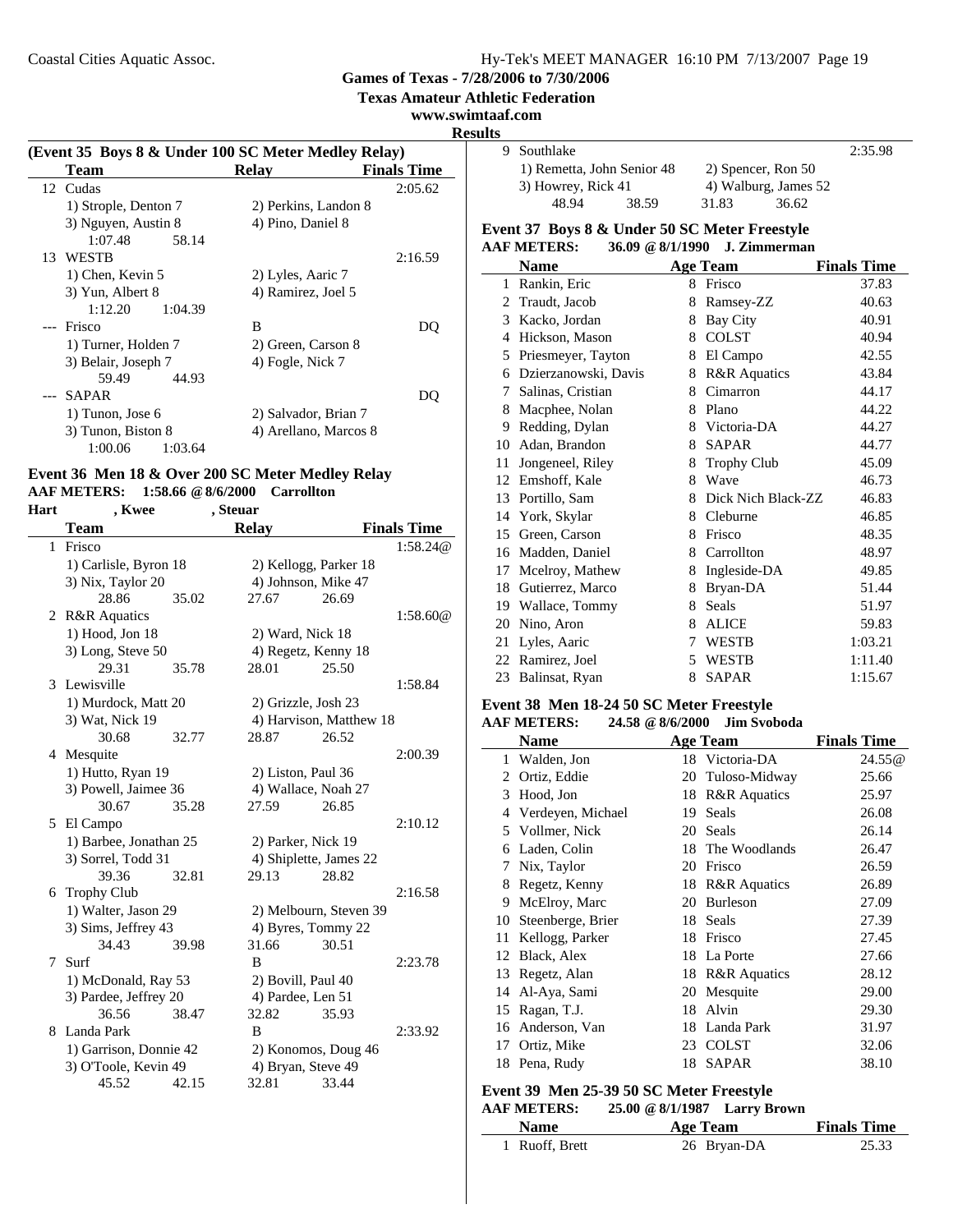**Texas Amateur Athletic Federation**

**www.swimtaaf.com**

| (Event 39 Men 25-39 50 SC Meter Freestyle) |                                                      |  |               |       |  |  |  |
|--------------------------------------------|------------------------------------------------------|--|---------------|-------|--|--|--|
|                                            | <b>Finals Time</b><br><b>Age Team</b><br><b>Name</b> |  |               |       |  |  |  |
|                                            | 2 Wallace, Noah                                      |  | 27 Mesquite   | 26.05 |  |  |  |
|                                            | 3 LaCour, Parker                                     |  | 29 Unattached | 27.16 |  |  |  |
|                                            | 4 Liston, Paul                                       |  | 36 Mesquite   | 27.92 |  |  |  |
|                                            | 5 Peralta, Sal                                       |  | 38 Mesquite   | 28.56 |  |  |  |
|                                            | 6 Sorrel, Todd                                       |  | 31 El Campo   | 30.70 |  |  |  |
|                                            | 7 Benavides, Michael                                 |  | 31 SAPAR      | 47.36 |  |  |  |

#### **Event 40 Men 40 & Over 50 SC Meter Freestyle AAF METERS: 27.41 @8/6/2000 Mike Johnson**

|    | <b>Name</b>       |    | <b>Age Team</b> | <b>Finals Time</b> |
|----|-------------------|----|-----------------|--------------------|
|    | 1 Long, Steve     |    | 50 R&R Aquatics | 26.40@             |
|    | 2 Johnson, Mike   | 47 | Frisco          | 27.12@             |
| 3  | Miller, Scott     |    | 42 COLST        | 28.12              |
|    | 4 Sims, Jeffrey   |    | 43 Trophy Club  | 28.59              |
|    | 5 Edge, Michael   |    | 47 Landa Park   | 29.32              |
| 6  | Owen, Carl        |    | 54 Drip-ZZ      | 29.78              |
|    | 7 Konomos, Doug   |    | 46 Landa Park   | 31.04              |
| 8  | Appel, Jeff       |    | 47 Brenha       | 31.06              |
| 9  | Anderson, Curt    |    | 45 Lewisville   | 31.19              |
| 10 | Jolley, David     |    | 41 Rockport-DA  | 33.25              |
| 11 | Bryan, Steve      |    | 49 Landa Park   | 33.34              |
|    | 12 Walburg, James |    | 52 Southlake    | 37.42              |
| 13 | Trevino, Rudy     |    | 53 SAPAR        | 53.71              |
|    |                   |    |                 |                    |

#### **Event 41 Boys 8 & Under 25 SC Meter Backstroke AAF METERS: 20.42 @8/1/1988 Travis Lewis**

| ми метено.            |    | <b>LLAVISLUVIS</b> |                                                                                         |
|-----------------------|----|--------------------|-----------------------------------------------------------------------------------------|
| <b>Name</b>           |    |                    | <b>Finals Time</b>                                                                      |
| 1 Menchaca, Jonathan  |    |                    | 22.47                                                                                   |
| Johnson, Patrick      | 8  | Southlake          | 22.77                                                                                   |
| Herbert, Dane         | 8  | Unattached         | 23.09                                                                                   |
| Menchaca, Julian      | 8  | Parker             | 23.35                                                                                   |
| DeLange, Jackson      | 8  | Frisco             | 23.86                                                                                   |
| Krpec, Blake          | 8  | El Campo           | 23.95                                                                                   |
| Fasolino, James       | 7  | Allen              | 24.04                                                                                   |
| Donahue, Caden        | 7  | Dick Nick Red-ZZ   | 24.25                                                                                   |
| Allsopp-Shiner, Miles | 8  |                    | 24.46                                                                                   |
| Hochstrate, Kyle      | 8  | Southlake          | 24.60                                                                                   |
| Helzer, James         | 7  | Denton             | 25.25                                                                                   |
| Dooley, Nicholas      | 6  | <b>MIST</b>        | 25.33                                                                                   |
| Herdejurgen, Jack     | 7  | The Woodlands      | 25.50                                                                                   |
| Miller, Kyle          | 8  | <b>COLST</b>       | 25.88                                                                                   |
| Stoltz, Chase         | 8  | McKinney           | 26.23                                                                                   |
| Portillo, Sam         | 8  | Dick Nich Black-ZZ | 26.99                                                                                   |
| Schoenfeld, Cain      | 8  | Edna-DA            | 27.27                                                                                   |
| Bittle, Alfonso       | 8  | Rockport-DA        | 27.28                                                                                   |
| Chandler, Dillon      | 8  | Deer Park          | 27.35                                                                                   |
| Martinez, Zackary Joe | 8  | <b>ALICE</b>       | 27.43                                                                                   |
| Jones, Chaunte        | 7  | <b>Barracudas</b>  | 27.56                                                                                   |
| Salvador, Brian       | 7  | <b>SAPAR</b>       | 30.31                                                                                   |
| 23 Chen, Kevin        | 5. |                    | 50.45                                                                                   |
| Arellano, Marcos      | 8  | <b>SAPAR</b>       | DQ                                                                                      |
|                       |    |                    | $20.72 \times 0.11200$<br><b>Age Team</b><br>8 Parker<br><b>Farmers Branch</b><br>WESTB |

#### **Event 42 Men 18-24 50 SC Meter Backstroke AAF METERS: 29.36 @8/6/2000 Jim Svoboda**

| <b>Name</b>     | Age Team | <b>Finals Time</b> |
|-----------------|----------|--------------------|
| 1 Hossier, Chad | 19 Wave  | 29.33@             |

| 115 |                    |                  |       |
|-----|--------------------|------------------|-------|
|     | 2 Hood, Jon        | 18 R&R Aquatics  | 30.14 |
|     | 3 Walden, Jon      | 18 Victoria-DA   | 30.52 |
|     | 4 Vollmer, Nick    | 20 Seals         | 31.67 |
|     | 5 Laden, Colin     | 18 The Woodlands | 32.08 |
|     | 6 Williams, Matt   | 18 Weatherford   | 33.71 |
|     | 7 Hutto, Ryan      | 19 Mesquite      | 33.79 |
|     | 8 Granbury, Robert | 20 Tuloso-Midway | 33.92 |
| 9   | Black, Alex        | 18 La Porte      | 35.27 |
|     | 10 Pardee, Jeffrey | 20 Surf          | 36.28 |
|     | Ragan, T.J.        | 18 Alvin         | 38.02 |
|     |                    |                  |       |

### **Event 43 Men 25-39 50 SC Meter Backstroke**

| <b>AAF METERS:</b> |          | 31.20 @ 8/6/2000 Ryan Goodwyn |                    |
|--------------------|----------|-------------------------------|--------------------|
| <b>Name</b>        | Age Team |                               | <b>Finals Time</b> |
| 1 Wallace, Noah    |          | 27 Mesquite                   | 29.81@             |
| 2 Powell, Jaimee   |          | 36 Mesquite                   | 30.48@             |
| 3 Walter, Jason    |          | 29 Trophy Club                | 36.80              |

### **Event 44 Men 40 & Over 50 SC Meter Backstroke**

### **AAF METERS: 31.30 @7/1/1994 Steve Heck**

| <b>Name</b>       | <b>Age Team</b> | <b>Finals Time</b> |
|-------------------|-----------------|--------------------|
| 1 McDonald, Ray   | 53 Surf         | 35.69              |
| 2 Nemec, Mark     | 43 Victoria-DA  | 36.63              |
| 3 Tintera, George | 45 Cudas        | 38.59              |
| 4 Anderson, Curt  | 45 Lewisville   | 41.22              |
| 5 Burns, William  | 55 Lake Jackson | 41.51              |

# **Event 45 Boys 8 & Under 25 SC Meter Breaststroke**

|  | <b>AAF METERS:</b> | 20.89 @ 8/1/1990 | <b>J. Kramer</b> |
|--|--------------------|------------------|------------------|
|--|--------------------|------------------|------------------|

|       | Name                  |   | <b>Age Team</b>         | <b>Finals Time</b> |
|-------|-----------------------|---|-------------------------|--------------------|
| 1     | Wilkins, Matthew      | 8 | El Campo                | 23.71              |
| 2     | Willenbring, Matthew  | 6 | <b>Trophy Club</b>      | 24.08              |
| 3     | See, Hunter           | 8 | Garland                 | 24.89              |
| 4     | Fife, Jacob           | 8 | <b>Trophy Club</b>      | 25.21              |
| 5     | Poston, Jacob         | 8 | Boerne-DA               | 25.41              |
| 6     | Salinas, Cristian     | 8 | Cimarron                | 25.42              |
| 7     | Allsopp-Shiner, Miles | 8 | <b>Farmers Branch</b>   | 25.54              |
| 8     | Schoenfeld, Cain      | 8 | Edna-DA                 | 25.61              |
| 9     | Stoltz, Chase         | 8 | McKinney                | 25.78              |
| 10    | Menchaca, Julian      | 8 | Parker                  | 26.28              |
| 11    | Orozco, Johann        | 7 | El Pas <sub>0</sub>     | 26.62              |
| 12    | Kacko, Jordan         | 8 | Bay City                | 26.84              |
| 13    | Cook, Travis          | 8 | <b>R&amp;R</b> Aquatics | 28.75              |
| $*14$ | Tetelman, Dylan       | 8 | Carrollton              | 28.82              |
| $*14$ | Journeay, Hank        | 8 | Balc-ZZ                 | 28.82              |
| 16    | Bobo, Austin          | 8 | Navasota-DA             | 29.16              |
| 17    | Calk, Noah            | 8 | Wave                    | 29.39              |
| 18    | Gutierrez, Marco      | 8 | Bryan-DA                | 29.72              |
| 19    | Herbert, Dane         | 8 | Unattached              | 29.79              |
| 20    | Tunon, Biston         | 8 | <b>SAPAR</b>            | 30.45              |
| 21    | Rodgers, Glenn        | 7 | Seals                   | 30.86              |
|       | 22 Lyles, Aaric       | 7 | <b>WESTB</b>            | 31.85              |
| 23    | Gonzalez, Gusty       | 8 | <b>ALICE</b>            | 31.89              |
|       |                       |   |                         |                    |

#### **Event 46 Men 18-24 50 SC Meter Breaststroke AAF METERS: 33.25 @8/6/2000 Robert Frei**

| <b>Name</b>    | Age Team         | <b>Finals Time</b> |
|----------------|------------------|--------------------|
| 1 Ortiz, Eddie | 20 Tuloso-Midway | 31.46@             |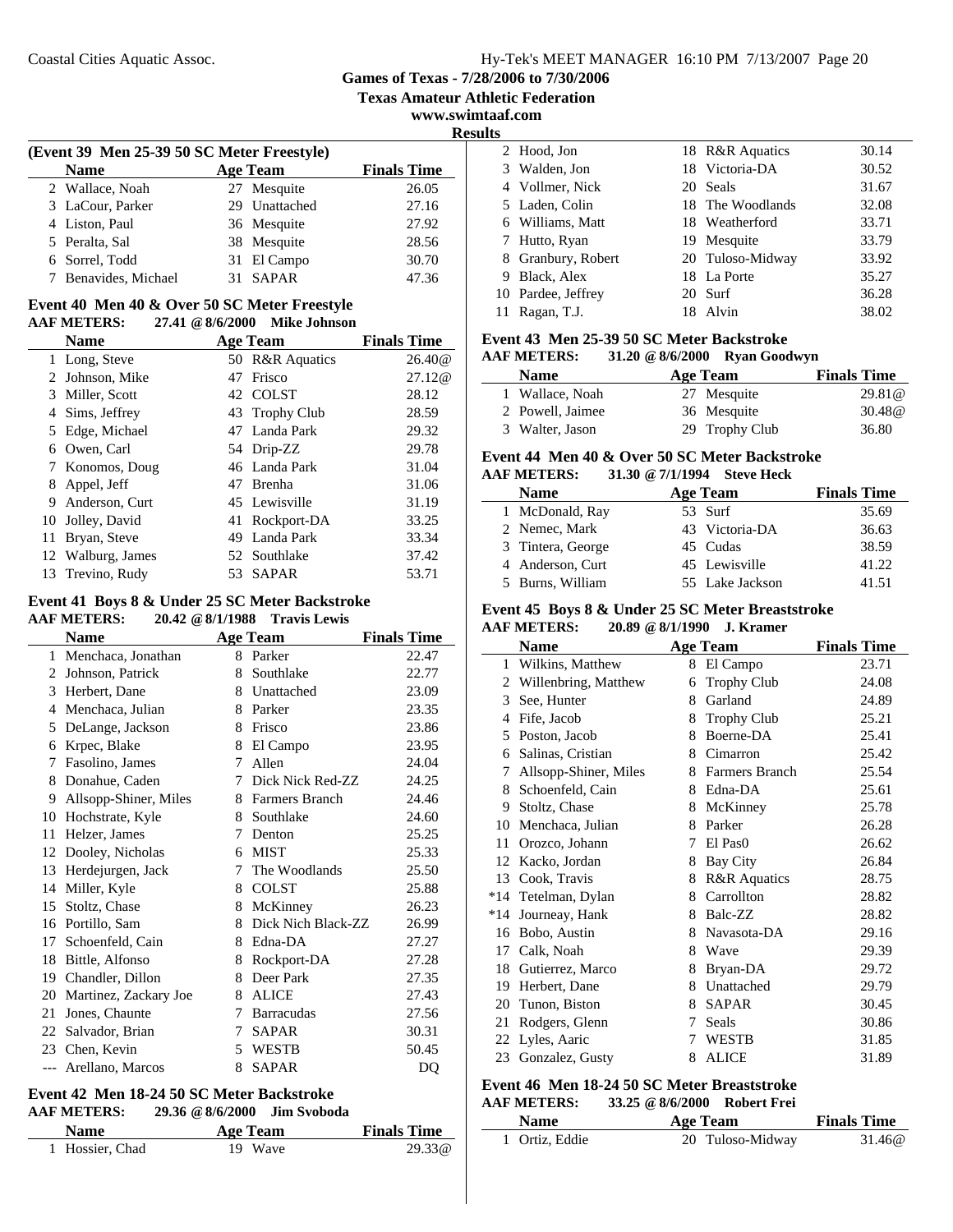**Games of Texas - 7/28/2006 to 7/30/2006**

**Texas Amateur Athletic Federation**

**www.swimtaaf.com Results**

 $\overline{a}$ 

|   | (Event 46 Men 18-24 50 SC Meter Breaststroke) |     |                 |                    |  |
|---|-----------------------------------------------|-----|-----------------|--------------------|--|
|   | <b>Name</b>                                   |     | <b>Age Team</b> | <b>Finals Time</b> |  |
|   | 2 Verdeyen, Michael                           | 19  | Seals           | 33.14@             |  |
| 3 | Grizzle, Josh                                 |     | 23 Lewisville   | 33.59              |  |
| 4 | Franklin, Dallas                              |     | 19 Rockport-DA  | 34.34              |  |
|   | 5 Ward, Nick                                  |     | 18 R&R Aquatics | 36.07              |  |
| 6 | Kellogg, Parker                               |     | 18 Frisco       | 36.41              |  |
|   | Black, Alex                                   |     | 18 La Porte     | 37.69              |  |
| 8 | Anderson, Van                                 |     | 18 Landa Park   | 38.36              |  |
| 9 | Ortiz, Mike                                   | 23. | <b>COLST</b>    | 40.93              |  |
|   | 10 Perez, Carlos                              | 19  | <b>SAPAR</b>    | 41.99              |  |
|   | --- Parker, Nick                              | 19  | El Campo        | DO                 |  |

# **Event 47 Men 25-39 50 SC Meter Breaststroke**

### **AAF METERS: 31.50 @8/1/1989 Joe Greenwell**

| <b>Name</b>           | <b>Age Team</b> | <b>Finals Time</b> |
|-----------------------|-----------------|--------------------|
| 1 Ruoff, Brett        | 26 Bryan-DA     | 30.73@             |
| 2 Liston, Paul        | 36 Mesquite     | 35.55              |
| 3 Moralez, Chris      | 25 ALICE        | 35.94              |
| 4 Jones, Kris         | 25 R&R Aquatics | 37.57              |
| 5 LaCour, Parker      | 29 Unattached   | 40.72              |
| 6 Cannon, Joesph      | 36 Mesquite     | 50.92              |
| --- Davidson, Brandon | 36 Mesquite     | DO                 |

### **Event 48 Men 40 & Over 50 SC Meter Breaststroke AAF METERS: 35.68 @8/6/2000 Bill Mason**

| <b>Name</b>       | Age Team     | <b>Finals Time</b> |
|-------------------|--------------|--------------------|
| 1 Miller, Scott   | 42 COLST     | 37.55              |
| 2 Owen, Carl      | 54 Drip-ZZ   | 37.59              |
| 3 Bovill, Paul    | 40 Surf      | 38.24              |
| 4 Spencer, Ron    | 50 Southlake | 38.32              |
| 5 Appel, Jeff     | 47 Brenha    | 39.25              |
| 6 Tintera, George | 45 Cudas     | 39.31              |

#### **Event 49 Boys 8 & Under 25 SC Meter Butterfly AAF METERS: 17.99 @8/1/1989 J. Messina**

|       | <b>Name</b>            |   | Age Team                | <b>Finals Time</b> |
|-------|------------------------|---|-------------------------|--------------------|
| 1     | Dzierzanowski, Davis   | 8 | <b>R&amp;R</b> Aquatics | 20.95              |
| 2     | Walburg, Jared         | 8 | Southlake               | 21.49              |
| 3     | Poston, Jacob          | 8 | Boerne-DA               | 22.66              |
| 4     | Hiebert, Jordan        | 8 | Allen                   | 22.73              |
| 5     | Hickson, Mason         | 8 | <b>COLST</b>            | 22.84              |
| 6     | Fasolino, James        | 7 | Allen                   | 23.48              |
| 7     | Menchaca, Jonathan     | 8 | Parker                  | 23.65              |
| 8     | Belair, Nicholas       | 8 | Frisco                  | 24.51              |
| 9     | Gutierrez, Marco       | 8 | Bryan-DA                | 25.49              |
| 10    | Herdejurgen, Jack      | 7 | The Woodlands           | 25.66              |
| 11    | Dickson, Chase         | 8 | Wave                    | 25.84              |
| 12    | Whittaker, Kyle        | 8 | Lewisville              | 26.05              |
| 13    | Belair, Joseph         | 7 | Frisco                  | 26.37              |
| 14    | Redding, Dylan         | 8 | Victoria-DA             | 26.70              |
| 15    | Perez, Aaren           | 7 | <b>ALICE</b>            | 26.77              |
| 16    | Arends, Max            | 6 | Canyon Vista-ZZ         | 28.51              |
|       | 17 York, Skylar        | 8 | Cleburne                | 28.70              |
| $---$ | Rubel, Jacob           | 8 | The Woodlands           | DQ                 |
|       | Orozco, Johann         | 7 | El Pas <sub>0</sub>     | DQ                 |
|       | --- Torres, Michael    | 7 | <b>ALICE</b>            | DQ                 |
|       | --- Broadway, Jonathan | 8 | Stacy-ZZ                | DQ                 |

### **Event 50 Men 18-24 50 SC Meter Butterfly**<br>AAF METERS: 27.74 @ 8/6/2000 Noob W **AAF METERS: 27.74 @8/6/2000 Noah Wallace**

|    | AAF MEILING.      | $21.74 \times 0.0200$ | TVOAII <i>wa</i> hace   |                    |
|----|-------------------|-----------------------|-------------------------|--------------------|
|    | <b>Name</b>       |                       | <b>Age Team</b>         | <b>Finals Time</b> |
| 1  | Hossier, Chad     |                       | 19 Wave                 | 28.21              |
|    | 2 Ward, Nick      | 18                    | <b>R&amp;R</b> Aquatics | 28.51              |
| 3  | Verdeyen, Michael | 19                    | Seals                   | 28.52              |
| 4  | Regetz, Kenny     | 18                    | <b>R&amp;R</b> Aquatics | 28.69              |
| 5  | Granbury, Robert  |                       | 20 Tuloso-Midway        | 29.09              |
| 6  | Donnan, Ben       | 19                    | Paris                   | 29.10              |
| 7  | Laden, Colin      | 18                    | The Woodlands           | 29.31              |
| 8  | Hutto, Ryan       | 19                    | Mesquite                | 29.44              |
| 9  | Regetz, Alan      | 18                    | <b>R&amp;R</b> Aquatics | 29.77              |
| 10 | Wat, Nick         | 19                    | Lewisville              | 30.27              |
| 11 | McElroy, Marc     | 20                    | <b>Burleson</b>         | 30.89              |
|    | 12 Al-Aya, Sami   |                       | 20 Mesquite             | 31.16              |
| 13 | Harvison, Matthew | 18                    | Lewisville              | 32.21              |
| 14 | Williams, Matt    | 18                    | Weatherford             | 33.26              |
| 15 | Pardee, Jeffrey   | 20                    | Surf                    | 33.44              |
| 16 | Ragan, T.J.       | 18                    | Alvin                   | 35.10              |
| 17 | Anderson, Van     |                       | 18 Landa Park           | 35.33              |
| 18 | Ortiz, Mike       | 23                    | <b>COLST</b>            | 35.94              |

# **Event 51 Men 25-39 50 SC Meter Butterfly**

### **AAF METERS: 27.24 @8/1/1989 Larry Brown**

| <b>Name</b>          | <b>Age Team</b> | <b>Finals Time</b> |
|----------------------|-----------------|--------------------|
| 1 Wallace, Noah      | 27 Mesquite     | 28.30              |
| 2 Powell, Jaimee     | 36 Mesquite     | 29.28              |
| 3 Barbee, Jonathan   | 25 El Campo     | 29.32              |
| 4 Peralta, Sal       | 38 Mesquite     | 29.72              |
| 5 Benavides, Michael | 31 SAPAR        | 1:00.50            |

### **Event 52 Men 40 & Over 50 SC Meter Butterfly**

| <b>AAF METERS:</b> |                 | 30.46 @ 7/1/1994 Randy Tucker/West OF Braz |
|--------------------|-----------------|--------------------------------------------|
| <b>Name</b>        | <b>Age Team</b> | <b>Finals Time</b>                         |
| 1 Long, Steve      | 50 R&R Aquatics | 29.13@                                     |
| 2 Sims, Jeffrey    | 43 Trophy Club  | 31.59                                      |
| 3 Nemec, Mark      | 43 Victoria-DA  | 32.71                                      |
| 4 Hayes, Ted       | 51 Denison      | 37.83                                      |
| 5 Spencer, Ron     | 50 Southlake    | 40.38                                      |

### **Event 53 Boys 8 & Under 25 SC Meter Freestyle**

| <b>Name</b> |                                                                                                                                                                                                                                                                      |                       |                                                 |
|-------------|----------------------------------------------------------------------------------------------------------------------------------------------------------------------------------------------------------------------------------------------------------------------|-----------------------|-------------------------------------------------|
|             |                                                                                                                                                                                                                                                                      | <b>Age Team</b>       | <b>Finals Time</b>                              |
|             | 8                                                                                                                                                                                                                                                                    | Ramsey-ZZ             | 18.29                                           |
|             | 8                                                                                                                                                                                                                                                                    | <b>Brenha</b>         | 18.42                                           |
|             | 8                                                                                                                                                                                                                                                                    |                       | 18.75                                           |
|             | 8                                                                                                                                                                                                                                                                    |                       | 18.97                                           |
|             | 8                                                                                                                                                                                                                                                                    | Bay City              | 19.02                                           |
|             |                                                                                                                                                                                                                                                                      | The Woodlands         | 19.14                                           |
|             | 8                                                                                                                                                                                                                                                                    |                       | 19.21                                           |
|             | 8                                                                                                                                                                                                                                                                    | <b>SAPAR</b>          | 19.78                                           |
|             | 8                                                                                                                                                                                                                                                                    | Parker                | 19.90                                           |
|             | 8                                                                                                                                                                                                                                                                    |                       | 20.31                                           |
|             | 8                                                                                                                                                                                                                                                                    | Cimarron              | 20.36                                           |
|             | 8                                                                                                                                                                                                                                                                    | <b>West of Brazos</b> | 20.40                                           |
|             | 8                                                                                                                                                                                                                                                                    | McKinney              | 20.55                                           |
|             | 8                                                                                                                                                                                                                                                                    | Cleburne              | 20.60                                           |
|             | Traudt, Jacob<br>Hillman, Gabriel<br>Redding, Dylan<br>Poston, Jacob<br>Kacko, Jordan<br>Herdejurgen, Jack<br>Bobo, Austin<br>Adan, Brandon<br>Menchaca, Julian<br>Emshoff, Kale<br>Salinas, Cristian<br>12 Coulter, Christian<br>13 Carpenter, Evan<br>York, Skylar |                       | Victoria-DA<br>Boerne-DA<br>Navasota-DA<br>Wave |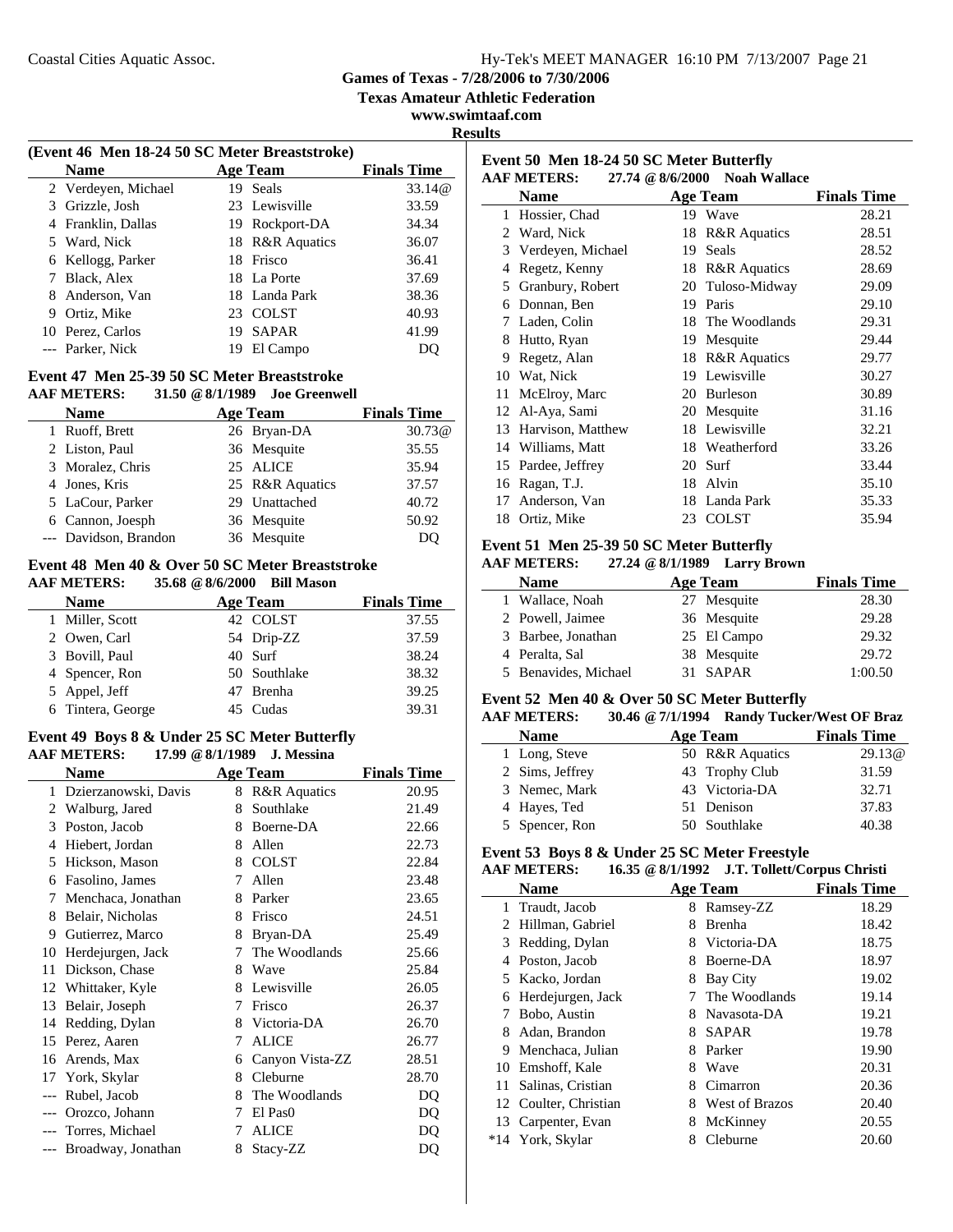**Event 56 Men 40 & Over 100 SC Meter Freestyle**

**Games of Texas - 7/28/2006 to 7/30/2006**

**Texas Amateur Athletic Federation**

**www.swimtaaf.com**

| 11 11<br>× |  |
|------------|--|
|            |  |

J.

 $\overline{\phantom{a}}$ 

| (Event 53 Boys 8 & Under 25 SC Meter Freestyle) |                          |   |                  |                    |
|-------------------------------------------------|--------------------------|---|------------------|--------------------|
|                                                 | <b>Name</b>              |   | <b>Age Team</b>  | <b>Finals Time</b> |
|                                                 | *14 Fogle, Nick          |   | Frisco           | 20.60              |
|                                                 | 16 Guerra, Diego         | 8 | Canyon Vista-ZZ  | 20.73              |
|                                                 | 17 Allsopp-Shiner, Miles |   | 8 Farmers Branch | 21.15              |
|                                                 | 18 Sands, Victor         | 8 | Carrollton       | 21.27              |
|                                                 | 19 Helzer, James         |   | Denton           | 21.28              |
|                                                 | 20 Herbert, Dane         | 8 | Unattached       | 21.78              |
|                                                 | 21 Yun, Albert           | 8 | <b>WESTB</b>     | 21.97              |
|                                                 | 22 Coffin, Brandon       | 8 | Grapevine        | 22.38              |
|                                                 | 23 Shumway, Mason        | 6 | McAllen          | 22.78              |
|                                                 |                          |   |                  |                    |

### **Event 54 Men 18-24 100 SC Meter Freestyle AAF METERS: 53.54 @8/6/2000 Jim Svoboda**

|    | <b>Name</b>         |       | <b>Age Team</b> | <b>Finals Time</b> |
|----|---------------------|-------|-----------------|--------------------|
|    | 1 Murdock, Matt     |       | 20 Lewisville   | 58.24              |
|    | 28.47               | 29.77 |                 |                    |
|    | 2 Vollmer, Nick     |       | 20 Seals        | 59.63              |
|    | 28.62               | 31.01 |                 |                    |
|    | 3 Wat, Nick         |       | 19 Lewisville   | 1:00.72            |
|    | 29.79               | 30.93 |                 |                    |
|    | 4 Steenberge, Brier |       | 18 Seals        | 1:00.80            |
|    | 29.11               | 31.69 |                 |                    |
|    | 5 McElroy, Marc     |       | 20 Burleson     | 1:01.31            |
|    | 29.13               | 32.18 |                 |                    |
|    | 6 Hutto, Ryan       |       | 19 Mesquite     | 1:01.46            |
|    | 30.91               | 30.55 |                 |                    |
|    | 7 Suffield, Jesse   |       | 18 R&R Aquatics | 1:03.09            |
|    | 29.81               | 33.28 |                 |                    |
|    | 8 Donnan, Ben       |       | 19 Paris        | 1:03.43            |
|    | 28.98               | 34.45 |                 |                    |
| 9. | Ragan, T.J.         |       | 18 Alvin        | 1:06.56            |
|    | 31.37               | 35.19 |                 |                    |
|    | 10 Pardee, Jeffrey  |       | 20 Surf         | 1:07.07            |
|    | 32.02               | 35.05 |                 |                    |
|    | 11 Al-Aya, Sami     |       | 20 Mesquite     | 1:12.89            |
|    | 32.40               | 40.49 |                 |                    |
|    | 12 Pena, Rudy       |       | 18 SAPAR        | 1:25.91            |
|    | 41.17               | 44.74 |                 |                    |

### **Event 55 Men 25-39 100 SC Meter Freestyle AAF METERS:** 59.09 @ 8/6/2000 Carey Wa **AAF METERS: 59.09 @8/6/2000 Carey Ward**

| <b>Name</b>          |         |     | <b>Age Team</b> | <b>Finals Time</b> |
|----------------------|---------|-----|-----------------|--------------------|
| Wallace, Noah        |         |     | 27 Mesquite     | 58.13 <sub>@</sub> |
| 28.03                | 30.10   |     |                 |                    |
| 2 LaCour, Parker     |         |     | 29 Unattached   | 1:01.51            |
| 30.07                | 31.44   |     |                 |                    |
| 3 Walter, Jason      |         |     | 29 Trophy Club  | 1:02.28            |
| 29.92                | 32.36   |     |                 |                    |
| 4 Sorrel, Todd       |         | 31  | El Campo        | 1:12.78            |
| 35.11                | 37.67   |     |                 |                    |
| 5 Benavides, Michael |         | 31. | SAPAR           | 2:05.93            |
| 58.36                | 1:07.57 |     |                 |                    |

|              | <b>AAF METERS:</b> | $1:00.71 \ @ 8/6/2000$ |    | <b>Mike Johnson</b> |                    |
|--------------|--------------------|------------------------|----|---------------------|--------------------|
|              | <b>Name</b>        |                        |    | <b>Age Team</b>     | <b>Finals Time</b> |
| $\mathbf{1}$ | Johnson, Mike      |                        | 47 | Frisco              | 1:00.98            |
|              | 28.74              | 32.24                  |    |                     |                    |
|              | 2 Howrey, Rick     |                        | 41 | Southlake           | 1:02.15            |
|              | 29.79              | 32.36                  |    |                     |                    |
|              | 3 Sims, Jeffrey    |                        |    | 43 Trophy Club      | 1:03.54            |
|              | 30.25              | 33.29                  |    |                     |                    |
|              | 4 Nemec, Mark      |                        |    | 43 Victoria-DA      | 1:06.80            |
|              | 31.30              | 35.50                  |    |                     |                    |
|              | 5 Edge, Michael    |                        |    | 47 Landa Park       | 1:08.41            |
|              | 32.07              | 36.34                  |    |                     |                    |
| 6            | Burns, William     |                        |    | 55 Lake Jackson     | 1:10.65            |
|              | 32.45              | 38.20                  |    |                     |                    |
|              | 7 Anderson, Curt   |                        |    | 45 Lewisville       | 1:12.14            |
|              | 32.88              | 39.26                  |    |                     |                    |
| 8            | Bryan, Steve       |                        |    | 49 Landa Park       | 1:19.19            |
|              | 37.38              | 41.81                  |    |                     |                    |
| 9            | Walburg, James     |                        |    | 52 Southlake        | 1:31.42            |
|              | 1:23.67            | 7.75                   |    |                     |                    |
|              | --- Long, Steve    |                        |    | 50 R&R Aquatics     | DQ                 |

### **Event 57 Boys 8 & Under 100 SC Meter IM**

### **AAF METERS: 1:30.33 @5/1/2008 Matt Broussard**

|    | <b>Name</b>          |   | <b>Age Team</b>       | <b>Finals Time</b> |
|----|----------------------|---|-----------------------|--------------------|
|    | 1 Jongeneel, Riley   |   | 8 Trophy Club         | 1:53.75            |
|    | 57.07<br>56.68       |   |                       |                    |
|    | 2 Hickson, Mason     | 8 | <b>COLST</b>          | 1:54.00            |
|    | 53.77<br>1:00.23     |   |                       |                    |
|    | 3 Fasolino, James    | 7 | Allen                 | 1:54.37            |
|    | 53.55<br>1:00.82     |   |                       |                    |
|    | 4 Landers, Matthew   | 8 | Southlake             | 1:56.99            |
|    | 5 Macphee, Nolan     | 8 | Plano                 | 2:03.21            |
|    | 56.37<br>1:06.84     |   |                       |                    |
|    | 6 Simpson, Mark      | 8 | Frisco                | 2:05.13            |
|    | 1:00.32<br>1:04.81   |   |                       |                    |
|    | 7 Coulter, Christian | 8 | <b>West of Brazos</b> | 2:06.04            |
|    | 58.80<br>1:07.24     |   |                       |                    |
|    | 8 Eddy, Hunter       |   | 8 West of Brazos      | 2:06.31            |
|    | 1:01.23<br>1:05.08   |   |                       |                    |
|    | 9 Longanecker, Cole  | 8 | Port Aransas-DA       | 2:07.16            |
|    | 1:01.39<br>1:05.77   |   |                       |                    |
|    | 10 Brinckman, Teo    | 7 | Dick Nich Black-ZZ    | 2:10.21            |
|    | 1:04.01<br>1:06.20   |   |                       |                    |
|    | 11 Wallace, Tommy    | 8 | Seals                 | 2:10.43            |
|    | 57.99<br>1:12.44     |   |                       |                    |
|    | 12 Madden, Daniel    | 8 | Carrollton            | 2:12.90            |
|    | 58.42<br>1:14.48     |   |                       |                    |
|    | 13 Money, Dustin     | 8 | <b>ALICE</b>          | 2:13.76            |
| 14 | Bittle, Alfonso      | 8 | Rockport-DA           | 2:15.72            |
|    | 1:01.51<br>1:14.21   |   |                       |                    |
|    | 15 Emshoff, Kale     | 8 | Wave                  | 2:16.01            |
|    | 1:03.62<br>1:12.39   |   |                       |                    |
|    | 16 Miller, Kyle      | 8 | <b>COLST</b>          | 2:17.91            |
|    | 1:10.99<br>1:06.92   |   |                       |                    |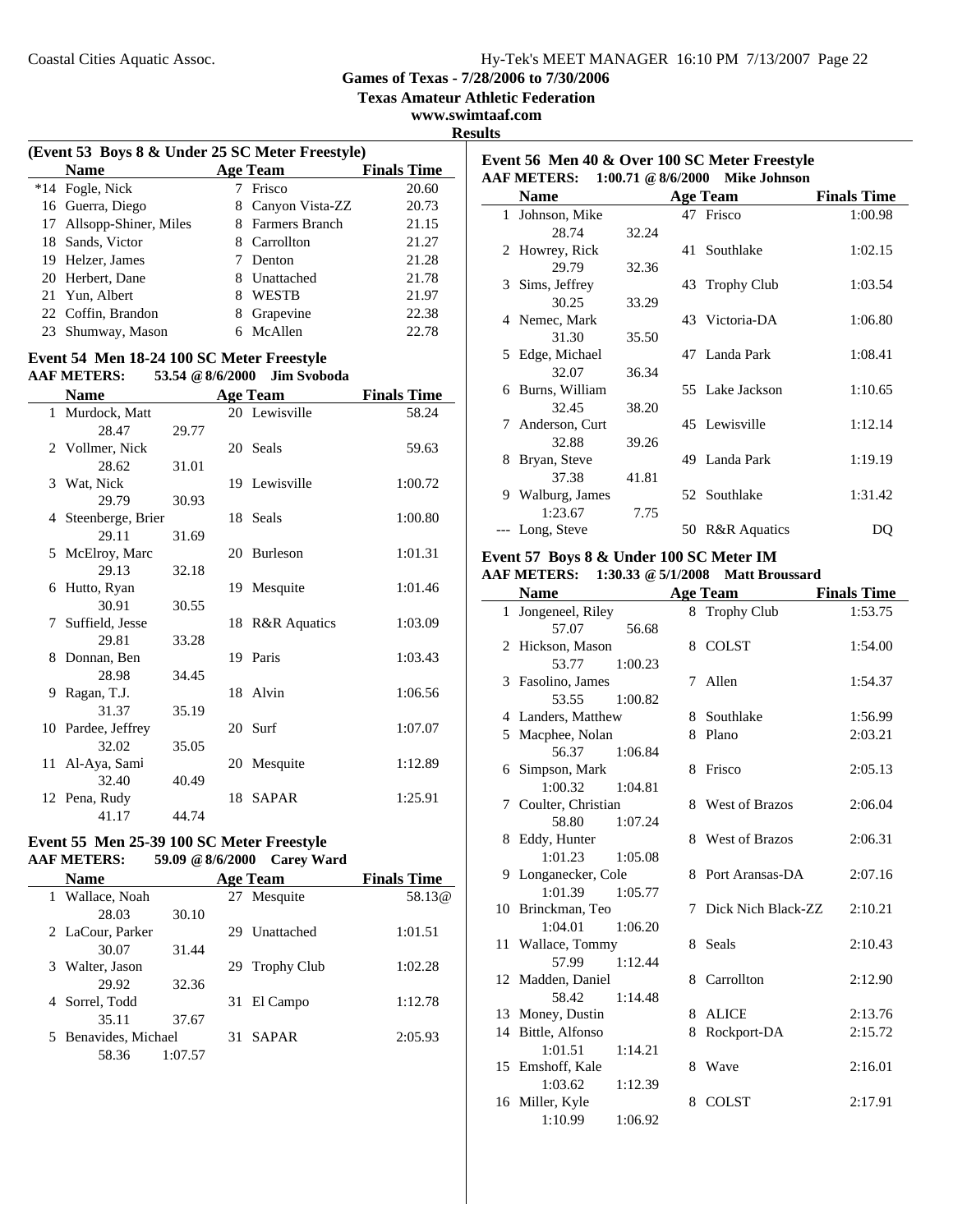**Texas Amateur Athletic Federation**

### **www.swimtaaf.com**

 $\overline{\phantom{a}}$ 

| Event 58 Men 18-24 100 SC Meter IM<br><b>AAF METERS:</b><br>1:02.44 $@ 8/1/1986$<br><b>Larry Brown</b> |                      |       |    |                                 |                    |
|--------------------------------------------------------------------------------------------------------|----------------------|-------|----|---------------------------------|--------------------|
|                                                                                                        | <b>Name</b>          |       |    | <b>Age Team</b>                 | <b>Finals Time</b> |
| $\mathbf{1}$                                                                                           | Ortiz, Eddie         |       |    | 20 Tuloso-Midway                | 1:04.12            |
|                                                                                                        | 31.35                | 32.77 |    |                                 |                    |
|                                                                                                        | 2 Verdeyen, Michael  |       | 19 | <b>Seals</b>                    | 1:06.19            |
|                                                                                                        | 31.83                | 34.36 |    |                                 |                    |
| 3                                                                                                      | Hossier, Chad        |       | 19 | Wave                            | 1:06.65            |
|                                                                                                        | 30.09                | 36.56 |    |                                 |                    |
|                                                                                                        | 4 Laden, Colin       |       | 18 | The Woodlands                   | 1:07.21            |
|                                                                                                        | 30.95                | 36.26 |    |                                 |                    |
| 5                                                                                                      | Steenberge, Brier    |       | 18 | Seals                           | 1:10.54            |
|                                                                                                        | 32.84                | 37.70 |    |                                 |                    |
| 6                                                                                                      | Donnan, Ben          |       | 19 | Paris                           | 1:10.69            |
|                                                                                                        | 32.24                | 38.45 |    |                                 |                    |
| 7                                                                                                      | Polski, Scott        |       | 18 | SAPAR                           | 1:10.87            |
|                                                                                                        | 32.51                | 38.36 |    |                                 |                    |
| 8                                                                                                      | Granbury, Robert     |       | 20 | Tuloso-Midway                   | 1:11.08            |
|                                                                                                        | 31.98                | 39.10 |    |                                 |                    |
|                                                                                                        | 9 Williams, Matt     |       | 18 | Weatherford                     | 1:12.42            |
|                                                                                                        | 33.80                | 38.62 |    |                                 |                    |
|                                                                                                        | 10 Suffield, Jesse   |       | 18 | <b>R&amp;R</b> Aquatics         | 1:12.69            |
|                                                                                                        | 33.54                | 39.15 |    |                                 |                    |
|                                                                                                        | 11 Harvison, Matthew |       |    | 18 Lewisville                   | 1:13.09            |
|                                                                                                        | 33.07                | 40.02 |    |                                 |                    |
|                                                                                                        | 12 Black, Alex       |       | 18 | La Porte                        | 1:14.56            |
|                                                                                                        | 33.13                | 41.43 |    |                                 |                    |
|                                                                                                        | 13 Wat, Nick         |       |    | 19 Lewisville                   | 1:17.82            |
|                                                                                                        | 35.26                | 42.56 |    |                                 |                    |
|                                                                                                        | 14 McElroy, Marc     |       | 20 | <b>Burleson</b>                 | 1:18.31            |
|                                                                                                        | 35.52                | 42.79 |    |                                 |                    |
|                                                                                                        | 15 Pardee, Jeffrey   |       |    | 20 Surf                         | 1:19.19            |
|                                                                                                        | 35.65                | 43.54 |    |                                 |                    |
|                                                                                                        | 16 Parker, Nick      |       | 19 | El Campo                        | 1:19.67            |
|                                                                                                        | 33.06                | 46.61 |    |                                 |                    |
|                                                                                                        | 17 Ortiz, Mike       |       |    | 23 COLST                        | 1:21.36            |
|                                                                                                        | 39.37                | 41.99 |    |                                 |                    |
|                                                                                                        | --- Regetz, Alan     |       | 19 | 18 R&R Aquatics<br><b>SAPAR</b> | DQ                 |
|                                                                                                        | --- Perez, Carlos    |       |    |                                 | DQ                 |
|                                                                                                        | 39.35                | 44.45 |    |                                 |                    |

### **Event 59 Men 25-39 100 SC Meter IM AAF METERS: 1:02.44 @8/1/1988 Larry Brown**

Ĭ.

| <b>Name</b>           |       |    | <b>Age Team</b> | <b>Finals Time</b> |
|-----------------------|-------|----|-----------------|--------------------|
| Ruoff, Brett<br>1     |       |    | 26 Bryan-DA     | 1:03.98            |
| 29.64                 | 34.34 |    |                 |                    |
| 2 Wallace, Noah       |       | 27 | Mesquite        | 1:07.97            |
| 30.46                 | 37.51 |    |                 |                    |
| 3 Liston, Paul        |       |    | 36 Mesquite     | 1:10.08            |
| 32.56                 | 37.52 |    |                 |                    |
| Barbee, Jonathan<br>4 |       |    | 25 El Campo     | 1:10.30            |
| 31.97                 | 38.33 |    |                 |                    |
| 5 Powell, Jaimee      |       |    | 36 Mesquite     | 1:10.31            |
| 31.41                 | 38.90 |    |                 |                    |
| Peralta, Sal          |       | 38 | Mesquite        | 1:11.00            |
| 32.20                 | 38.80 |    |                 |                    |

|   | 7 Moralez, Chris                       |       | 25 ALICE                      | 1:12.81            |
|---|----------------------------------------|-------|-------------------------------|--------------------|
|   | 34.18                                  | 38.63 |                               |                    |
|   | Event 60 Men 40 & Over 100 SC Meter IM |       |                               |                    |
|   | AAF METERS:                            |       | 1:06.47 @ 7/1/1994 Steve Heck |                    |
|   | <b>Name</b>                            |       | <b>Age Team</b>               | <b>Finals Time</b> |
|   | 1 Miller, Scott                        |       | 42 COLST                      | 1:12.77            |
|   | 32.94                                  | 39.83 |                               |                    |
|   | 2 Howrey, Rick                         |       | 41 Southlake                  | 1:15.87            |
|   | 35.53                                  | 40.34 |                               |                    |
|   | 3 Owen, Carl                           |       | 54 Drip-ZZ                    | 1:17.98            |
|   | 37.84                                  | 40.14 |                               |                    |
|   | 4 McDonald, Ray                        |       | 53 Surf                       | 1:19.36            |
|   | 35.59                                  | 43.77 |                               |                    |
|   | 5 Nemec, Mark                          |       | 43 Victoria-DA                | 1:20.08            |
|   | 35.68                                  | 44.40 |                               |                    |
|   | 6 Tintera, George                      |       | 45 Cudas                      | 1:20.24            |
|   | 37.35                                  | 42.89 |                               |                    |
| 7 | Appel, Jeff                            |       | 47 Brenha                     | 1:25.86            |
|   | 39.93                                  | 45.93 |                               |                    |
|   | 8 Anderson, Curt                       |       | 45 Lewisville                 | 1:28.14            |
|   | 42.42                                  | 45.72 |                               |                    |
| 9 | Hayes, Ted                             |       | 51 Denison                    | 1:33.52            |
|   | 41.52                                  | 52.00 |                               |                    |

### **Event 61 Men 18 & Over 200 SC Meter Freestyle**

| <b>Name</b>         |       | <b>Age Team</b>   |       | <b>Finals Time</b> |
|---------------------|-------|-------------------|-------|--------------------|
| 1 Murdock, Matt     |       | 20 Lewisville     |       | 2:13.20            |
| 30.86               | 33.62 | 34.84             | 33.88 |                    |
| 2 Franklin, Dallas  |       | 19 Rockport-DA    |       | 2:14.31            |
| 30.93               | 33.29 | 34.79             | 35.30 |                    |
| 3 Wat, Nick         |       | 19 Lewisville     |       | 2:20.30            |
| 32.27               | 35.51 | 37.51             | 35.01 |                    |
| Ragan, T.J.<br>4    |       | 18 Alvin          |       | 2:20.98            |
| 32.35               | 35.83 | 37.25             | 35.55 |                    |
| 5 LaCour, Parker    |       | Unattached<br>29. |       | 2:37.23            |
| 32.83               | 37.27 | 42.16             | 44.97 |                    |
| Williams, Matt<br>6 |       | 18 Weatherford    |       | 2:40.87            |
| 33.13               | 38.02 | 42.63             | 47.09 |                    |

### **Event 62 Boys 8 & Under 100 SC Meter Freestyle Relay AAF METERS: 1:08.18 @8/1/1991 Corpus Christi**

|   | <b>Team</b>             | <b>Relav</b>          | <b>Finals Time</b> |
|---|-------------------------|-----------------------|--------------------|
| 1 | El Campo                |                       | 1:17.87            |
|   | 1) Wilkins, Matthew 8   | 2) McComb, Micah 7    |                    |
|   | 3) Priesmeyer, Tayton 8 | 4) Krpec, Blake 8     |                    |
|   | 41.43<br>36.44          |                       |                    |
|   | 2 Southlake             |                       | 1:17.91            |
|   | 1) Johnson, Patrick 8   | 2) Landers, Matthew 8 |                    |
|   | 3) Millican, Luke 8     | 4) Walburg, Jared 8   |                    |
|   | 38.79<br>39.12          |                       |                    |
| 3 | Frisco                  |                       | 1:18.77            |
|   | 1) Simpson, Mark 8      | 2) Fogle, Nick 7      |                    |
|   | 3) DeLange, Jackson 8   | 4) Rankin, Eric 8     |                    |
|   | 36.51<br>42.26          |                       |                    |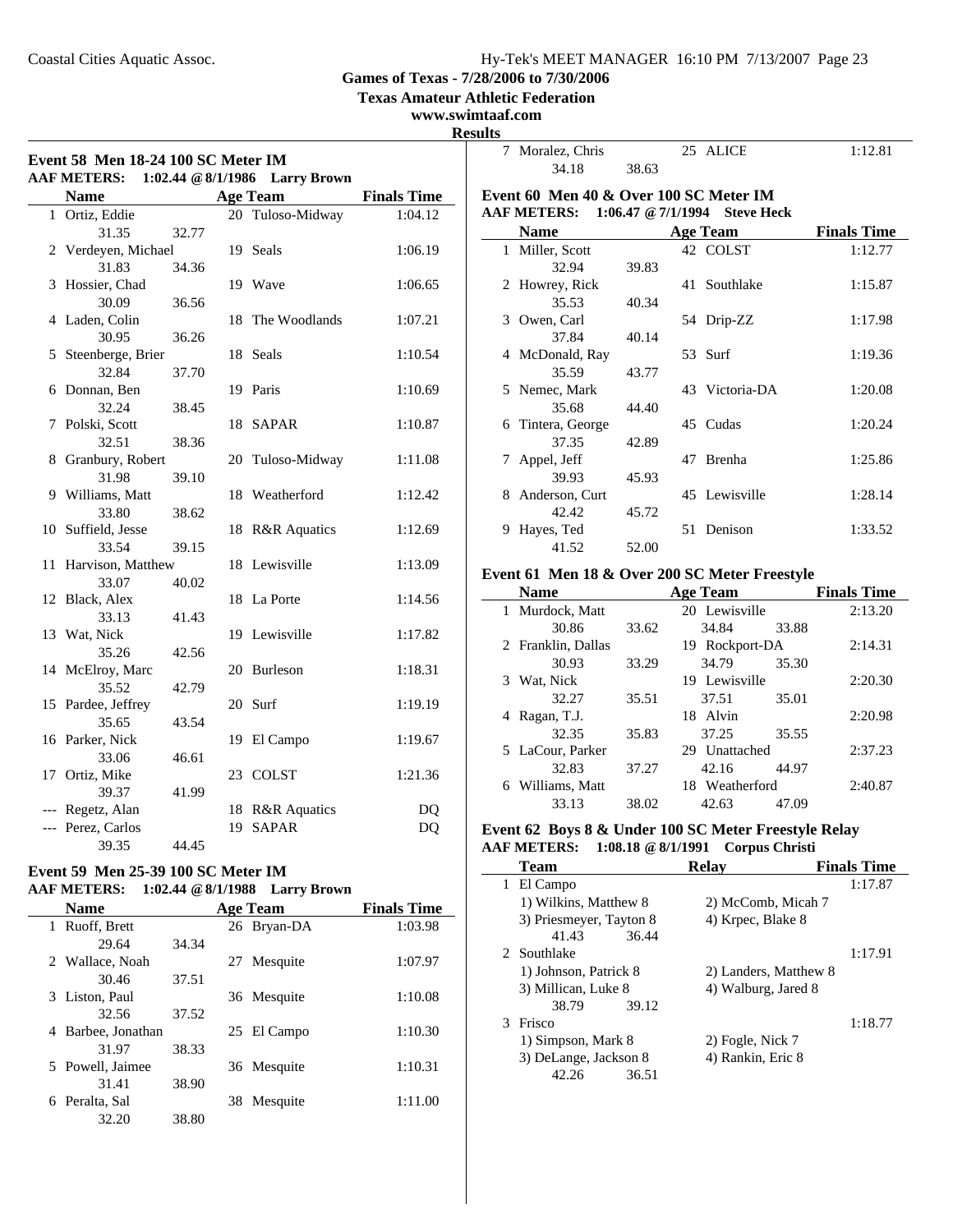**Games of Texas - 7/28/2006 to 7/30/2006**

**Texas Amateur Athletic Federation**

**www.swimtaaf.com**

**Results**

 $\sim$ 

| (Event 62 Boys 8 & Under 100 SC Meter Freestyle Relay) |                                             |                                                |                    |  |  |
|--------------------------------------------------------|---------------------------------------------|------------------------------------------------|--------------------|--|--|
|                                                        | <b>Team</b>                                 | <b>Relay</b>                                   | <b>Finals Time</b> |  |  |
| 4                                                      | <b>Trophy Club</b>                          |                                                | 1:23.90            |  |  |
|                                                        | 1) Fife, Jacob 8                            | 2) Dussing, David 8                            |                    |  |  |
|                                                        | 3) Smallwood, Spencer 8                     | 4) Jongeneel, Riley 8                          |                    |  |  |
|                                                        | 40.55<br>43.35                              |                                                |                    |  |  |
|                                                        | 5 Frisco                                    | B                                              | 1:28.57            |  |  |
|                                                        | 1) Miller, Andrew 8                         | 2) Green, Carson 8                             |                    |  |  |
|                                                        | 3) Belair, Nicholas 8                       | 4) Rizzotto, Logan 8                           |                    |  |  |
|                                                        | 40.98<br>47.59                              |                                                |                    |  |  |
|                                                        | 6 ALICE                                     |                                                | 1:28.92            |  |  |
|                                                        | 1) Martinez, Zackary Joe 8                  | 2) Gonzalez, Gusty 8                           |                    |  |  |
|                                                        | 3) Money, Dustin 8                          | 4) Perez, Aaren 7                              |                    |  |  |
|                                                        | 44.96<br>43.96                              |                                                |                    |  |  |
|                                                        | 7 Mesquite                                  |                                                | 1:33.08            |  |  |
|                                                        | 1) Hildebrant, Christopher 8                | 2) Garcia, Boston 8                            |                    |  |  |
|                                                        | 3) Hughes, Jaimen 8                         | 4) Powell, Hunter 8                            |                    |  |  |
|                                                        | 49.11<br>43.97                              |                                                |                    |  |  |
| 8                                                      | SAPAR                                       |                                                | 1:33.32            |  |  |
|                                                        | 1) Tunon, Jose 6                            | 2) Salvador, Brian 7                           |                    |  |  |
|                                                        | 3) Tunon, Biston 8                          | 4) Adan, Brandon 8                             |                    |  |  |
|                                                        | 52.21<br>41.11                              |                                                |                    |  |  |
|                                                        | 9 R&R Aquatics<br>1) Veazey, Garrett 7      | 2) Gaas, Samuel 7                              | 1:35.15            |  |  |
|                                                        | 3) Cook, Travis 8                           | 4) Zamora, Zach 6                              |                    |  |  |
|                                                        | 1:00.12<br>35.03                            |                                                |                    |  |  |
|                                                        | 10 MIST                                     |                                                | 1:36.06            |  |  |
|                                                        | 1) Dooley, Nicholas 6                       | 2) Casas, Shaine 6                             |                    |  |  |
|                                                        | 3) Garcia, Cole 7                           | 4) Yailejo, Tyler 7                            |                    |  |  |
|                                                        | 49.57<br>46.49                              |                                                |                    |  |  |
| 11                                                     | Dick Nich Black-ZZ                          |                                                | 1:36.12            |  |  |
|                                                        | 1) Baker, Alex 7                            | 2) Lewis, Cameron 8                            |                    |  |  |
|                                                        | 3) Portillo, Sam 8                          | 4) Brinckman, Teo 7                            |                    |  |  |
|                                                        | 1:01.33<br>34.79                            |                                                |                    |  |  |
|                                                        | 12 Cudas                                    |                                                | 1:37.85            |  |  |
|                                                        | 1) Nguyen, Austin 8                         | 2) Nguyen, Orion 7                             |                    |  |  |
|                                                        | 3) Perkins, Landon 8                        | 4) Pino, Daniel 8                              |                    |  |  |
|                                                        | 46.78<br>51.07                              |                                                |                    |  |  |
| 13                                                     | Port Aransas-DA                             |                                                | 1:38.21            |  |  |
|                                                        | 1) Jones, Kyle 7                            | 2) May, Samuel 7                               |                    |  |  |
|                                                        | 3) Scott, Wyatt 8                           | 4) May, Miles 8                                |                    |  |  |
|                                                        | 53.70<br>44.51                              |                                                |                    |  |  |
| 14                                                     | <b>Trophy Club</b>                          | Z                                              | 1:41.13            |  |  |
|                                                        | 1) Willenbring, Matthew 6                   | 2) Tardy, Micah 8                              |                    |  |  |
|                                                        | 3) Rutledge, Daniel 6                       | 4) Gopffarth, Kamron 7                         |                    |  |  |
|                                                        | 46.00<br>55.13                              |                                                |                    |  |  |
| 15                                                     | <b>COLST</b>                                |                                                | 1:41.63            |  |  |
|                                                        | 1) Burley, Clay 7                           | 2) Richter, Alexander 7                        |                    |  |  |
|                                                        | 3) Mohanty, Shlok 7<br>57.14                | 4) Langley, Noah 8                             |                    |  |  |
|                                                        | 44.49<br>16 COLST                           |                                                |                    |  |  |
|                                                        |                                             | B                                              | 1:56.81            |  |  |
|                                                        | 1) Hickson, Connor 5<br>3) Simmons, Peter 6 | 2) Richter, Christopher 5<br>4) Miller, Kyle 8 |                    |  |  |
|                                                        | 1:05.28<br>51.53                            |                                                |                    |  |  |
|                                                        |                                             |                                                |                    |  |  |

| כט |                       |                          |
|----|-----------------------|--------------------------|
|    | <b>WESTB</b>          | 2:05.58                  |
|    | 1) Chen, Kevin 5      | $2)$ Ji, Jesse 5         |
|    | 3) Lyles, Aaric 7     | 4) Ramirez, Joel 5       |
|    | 1:19.63<br>45.95      |                          |
|    | 18 Landa Park         | 2:25.25                  |
|    | 1) Goodner, Michael 7 | 2) Pfannstiel, Zachary 6 |
|    | 3) Smith, Joseph 6    | 4) Parker, Alex 7        |
|    | 1:06.84<br>1:18.41    |                          |
|    |                       |                          |

### **Event 63 Men 18 & Over 200 SC Meter Freestyle Relay AAF METERS:** 1:45.26 @ 2000

|                             | Team                    |       | <b>Relay</b>        |                            | <b>Finals Time</b> |
|-----------------------------|-------------------------|-------|---------------------|----------------------------|--------------------|
| 1                           | <b>R&amp;R</b> Aquatics |       |                     |                            | 1:43.26@           |
|                             | 1) Hood, Jon 18         |       | 2) Long, Steve 50   |                            |                    |
|                             | 3) Regetz, Alan 18      |       | 4) Ward, Nick 18    |                            |                    |
|                             | 25.75                   | 25.58 | 27.23               | 24.70                      |                    |
| $\mathcal{D}_{\mathcal{L}}$ | Frisco                  |       |                     |                            | 1:43.60@           |
|                             | 1) Nix, Taylor 20       |       |                     | 2) Johnson, Mike 47        |                    |
|                             | 3) Kellogg, Parker 18   |       |                     | 4) Carlisle, Byron 18      |                    |
|                             | 25.95                   | 26.69 | 26.62               | 24.34                      |                    |
| 3                           | Lewisville              |       |                     |                            | 1:51.31            |
|                             | 1) Harvison, Matthew 18 |       | 2) Grizzle, Josh 23 |                            |                    |
|                             | 3) Wat, Nick 19         |       |                     | 4) Murdock, Matt 20        |                    |
|                             | 28.45                   | 27.13 | 28.62               | 27.11                      |                    |
|                             | 4 Mesquite              |       |                     |                            | 1:54.39            |
|                             | 1) Davidson, Brandon 36 |       | 2) Peralta, Sal 38  |                            |                    |
|                             | 3) Powell, Jaimee 36    |       |                     | 4) Cannon, Joesph 36       |                    |
|                             | 29.14                   | 29.67 | 31.48               | 24.10                      |                    |
|                             | 5 El Campo              |       |                     |                            | 1:54.90            |
|                             | 1) Barbee, Jonathan 25  |       | 2) Parker, Nick 19  |                            |                    |
|                             | 3) Sorrel, Todd 31      |       |                     | 4) Shiplette, James 22     |                    |
|                             | 28.84                   | 29.70 | 28.77               | 27.59                      |                    |
|                             | 6 Landa Park            |       | B                   |                            | 2:10.79            |
|                             | 1) Konomos, Doug 46     |       |                     | 2) Garrison, Donnie 42     |                    |
|                             | 3) Bryan, Steve 49      |       |                     | 4) Edge, Michael 47        |                    |
|                             | 31.32                   | 36.15 | 33.26               | 30.06                      |                    |
| 7                           | Southlake               |       |                     |                            | 2:15.53            |
|                             | 1) Spencer, Ron 50      |       |                     | 2) Remetta, John Senior 48 |                    |
|                             | 3) Walburg, James 52    |       |                     | 4) Howrey, Rick 41         |                    |
|                             | 33.39                   | 36.99 | 37.28               | 27.87                      |                    |

### **Event 64 Mixed 18 & Over 100 SC Meter Freestyle Relay**

| <b>Team</b>             | Relav                  | <b>Finals Time</b> |
|-------------------------|------------------------|--------------------|
| 1 Tuloso-Midway         |                        | 52.14              |
| 1) Alonzo, Tiffany W18  | 2) Dixon, Heather W18  |                    |
| 3) Granbury, Robert M20 | 4) Ortiz, Eddie M20    |                    |
| 27.20<br>24.94          |                        |                    |
| 2 Frisco                |                        | 52.31              |
| 1) Nix, Taylor M20      | 2) Simpson, Kaelly W19 |                    |
| 3) Hall, Kristi W18     | 4) Carlisle, Byron M18 |                    |
| 26.51<br>25.80          |                        |                    |
| 3 Lewisville            |                        | 52.42              |
| 1) Anderson, Alyse W18  | 2) Wat, Nick M19       |                    |
| 3) Stone, Beverly W42   | 4) Murdock, Matt M20   |                    |
| 25.88<br>26.54          |                        |                    |
|                         |                        |                    |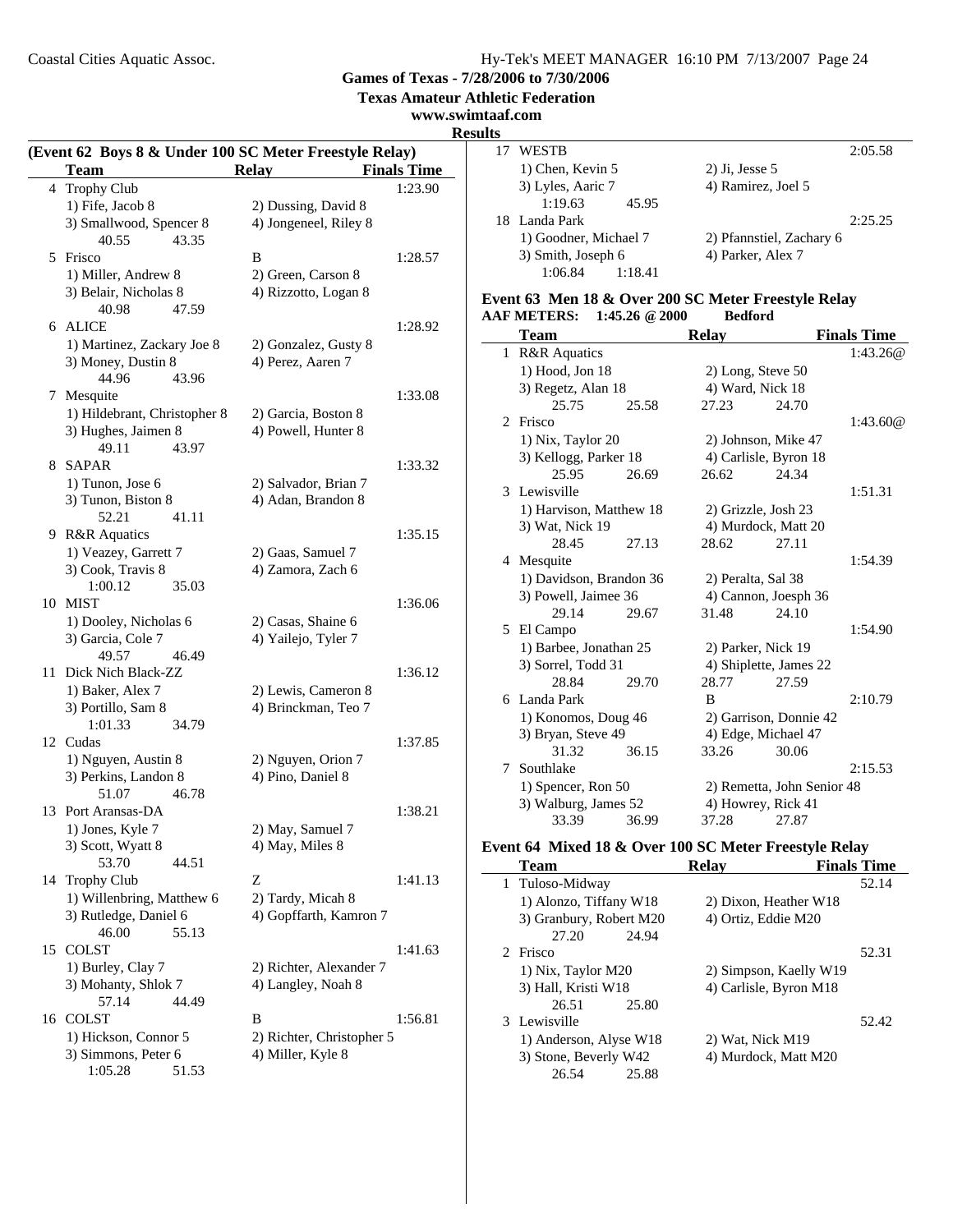**Texas Amateur Athletic Federation**

### **www.swimtaaf.com**

#### **Results**

|       | (Event 64 Mixed 18 & Over 100 SC Meter Freestyle Relay) |                          |                    |  |
|-------|---------------------------------------------------------|--------------------------|--------------------|--|
|       | Team                                                    | <b>Relay</b>             | <b>Finals Time</b> |  |
|       | 4 Frisco                                                | B                        | 54.63              |  |
|       | 1) Johnson, Mike M47                                    | 2) Elliot, Christie W18  |                    |  |
|       | 3) DeLange, Pat W47                                     | 4) Kellogg, Parker M18   |                    |  |
|       | 27.90<br>26.73                                          |                          |                    |  |
| 5     | <b>Trophy Club</b>                                      | B                        | 55.45              |  |
|       | 1) Fields, Taylor W18                                   | 2) Byres, Tommy M22      |                    |  |
|       | 3) Beaver, Sarah W18                                    | 4) Walter, Jason M29     |                    |  |
|       | 27.29<br>28.16                                          |                          |                    |  |
| 6     | <b>Trophy Club</b>                                      |                          | 56.81              |  |
|       | 1) Sanchez, Stephanie W24                               | 2) Melbourn, Steven M39  |                    |  |
|       | 3) Norris, Brittany W18                                 | 4) Sims, Jeffrey M43     |                    |  |
|       | 15.14<br>41.67                                          |                          |                    |  |
| 7     | <b>MIST</b>                                             |                          | 59.12              |  |
|       | 1) Billings, Danyelle W18                               | 2) Lendnig, Jonathan M18 |                    |  |
|       | 3) Melise, Rojas W18                                    | 4) Perez, Arnold M18     |                    |  |
|       | 33.07<br>26.05                                          |                          |                    |  |
| 8     | Surf                                                    |                          | 1:00.22            |  |
|       | 1) Dick, Tori W20                                       | 2) Pardee, Len M51       |                    |  |
|       | 3) Keappock, Emily W25                                  | 4) Pardee, Jeffrey M20   |                    |  |
|       | 31.24<br>28.98                                          |                          |                    |  |
| 9     | Lewisville                                              | B                        | 1:00.56            |  |
|       | 1) Merrill, Nikki W19                                   | 2) Grizzle, Josh M23     |                    |  |
|       | 3) Gunderson, Alison W23                                | 4) Harvison, Matthew M18 |                    |  |
|       | 30.69<br>29.87                                          |                          |                    |  |
|       | 10 Cudas                                                |                          | 1:03.51            |  |
|       | 1) Strople, Trissy W32<br>3) Burkes, Juliette W26       | 2) Duerr, Kevin M20      |                    |  |
|       | 32.18<br>31.33                                          |                          |                    |  |
| 11    | <b>ALICE</b>                                            |                          | 1:12.94            |  |
|       | 1) Whitty, Laurie W46                                   | 2) Perez, Cheto M46      |                    |  |
|       | 3) Moralez, Veronica W33                                | 4) Moralez, Chris M25    |                    |  |
|       | 42.19<br>30.75                                          |                          |                    |  |
| $---$ | Seals                                                   |                          | DQ                 |  |
|       | 1) Vollmer, Nick M20                                    | 2) Steenberge, Brier M18 |                    |  |
|       | 3) Hamrick, Vicki W48                                   | 4) Verdeyen, Michael M19 |                    |  |
|       | 27.10<br>26.61                                          |                          |                    |  |
|       |                                                         |                          |                    |  |

### **Event 65 Mixed 18 & Over 200 SC Meter Freestyle Relay**

|   | Team                     |       | <b>Relav</b> |                         | <b>Finals Time</b> |
|---|--------------------------|-------|--------------|-------------------------|--------------------|
|   | 1 Tuloso-Midway          |       |              |                         | 1:53.37            |
|   | 1) Alonzo, Tiffany W18   |       |              | 2) Dixon, Heather W18   |                    |
|   | 3) Granbury, Robert M20  |       |              | 4) Ortiz, Eddie M20     |                    |
|   | 27.97                    | 29.86 | 30.08        | 25.46                   |                    |
|   | 2 Victoria-DA            |       |              |                         | 1:54.40            |
|   | 1) Gaitan, Danielle W19  |       |              | 2) Nemec, Mark M43      |                    |
|   | 3) Tibbitts, Jessica W22 |       |              | 4) Walden, Jon M18      |                    |
|   | 30.55                    | 29.91 | 29.77        | 24.17                   |                    |
| 3 | Frisco                   |       |              |                         | 1:55.11            |
|   | 1) Nix, Taylor M20       |       |              | 2) Simpson, Kaelly W19  |                    |
|   | 3) Hall, Kristi W18      |       |              | 4) Carlisle, Byron M18  |                    |
|   | 27.73                    | 30.01 | 31.21        | 26.16                   |                    |
|   | 4 Frisco                 |       | B            |                         | 2:00.15            |
|   | 1) Johnson, Mike M47     |       |              | 2) Elliot, Christie W18 |                    |
|   | 3) DeLange, Pat W47      |       |              | 4) Kellogg, Parker M18  |                    |
|   | 39.66                    | 29.53 | 50.96        |                         |                    |
|   |                          |       |              |                         |                    |

| 5 Trophy Club              |       |                           |                       | 2:00.52 |
|----------------------------|-------|---------------------------|-----------------------|---------|
| 1) Beaver, Sarah W18       |       | 2) Fields, Taylor W18     |                       |         |
| 3) Walter, Jason M29       |       |                           | 4) Byres, Tommy M22   |         |
| 30.90                      | 32.51 | 30.04                     | 27.07                 |         |
| 6 Lewisville               |       |                           |                       | 2:01.13 |
| 1) Anderson, Alyse W18     |       |                           | 2) Anderson, Curt M45 |         |
| 3) Hawxhurst, Samantha W23 |       | 4) Harvison, Matthew M18  |                       |         |
| 34.39                      | 29.68 | 28.58                     | 28.48                 |         |
| 7 Trophy Club              |       | В                         |                       | 2:10.42 |
| 1) Melbourn, Steven M39    |       | 2) Sims, Jeffrey M43      |                       |         |
| 3) Norris, Brittany W18    |       | 4) Sanchez, Stephanie W24 |                       |         |
| 31.01                      | 38.39 | 28.64                     | 32.38                 |         |

#### **Event 66 Girls 8 & Under 100 SC Meter Medley Relay AAF METERS: 1:22.14 @8/1/1984 Grapevine**

|    | <b>Team</b>            | <b>Relay</b>            | <b>Finals Time</b> |
|----|------------------------|-------------------------|--------------------|
| 1  | Carrollton             |                         | 1:28.05            |
|    | 1) Rock, Mary Leigh 8  | 2) Brown, Braden 8      |                    |
|    | 3) Wise, Caitlyn 8     | 4) Nelson, Leah 8       |                    |
|    | 47.68<br>40.37         |                         |                    |
| 2  | Lake Jackson           |                         | 1:31.32            |
|    | 1) Vavra, Cassidy 8    | 2) Kuettel, Molly 8     |                    |
|    | 3) Robbins, Annie 8    | 4) Neely, Taylor 8      |                    |
| 3  | Frisco                 |                         | 1:32.21            |
|    | 1) Jackson, Ashley 8   | 2) McAfee, Shaene 8     |                    |
|    | 3) Clement, Connor 8   | 4) Bergmann, Julia 8    |                    |
|    | 40.26<br>51.95         |                         |                    |
|    | 4 Southlake            |                         | 1:32.40            |
|    | 1) Rose, Casey 8       | 2) Martin, Brittany 7   |                    |
|    | 3) Hartwick, Sydney 8  | 4) Chao, Madison 7      |                    |
| 5. | Edna-DA                |                         | 1:32.46            |
|    | 1) Negrete, Pauline 7  | 2) Pruitt, Sierra 8     |                    |
|    | 3) Evans, Haleigh 8    | 4) McCloud, Taylor 8    |                    |
|    | 52.76<br>39.70         |                         |                    |
|    | 6 R&R Aquatics         |                         | 1:35.22            |
|    | 1) Green, Emma 8       | 2) Dixon, Rachel 8      |                    |
|    | 3) Loser, Morgan 8     | 4) Mangel, Shelbi 8     |                    |
|    | 51.92<br>43.30         |                         |                    |
| 7  | Seabrook               |                         | 1:35.89            |
|    | 1) May, Kendra 8       | 2) Kmiecik, Tyler 8     |                    |
|    | 3) Kmiecik, Taylor 8   | 4) O'Donel, Lauren 8    |                    |
|    | 56.55<br>39.34         |                         |                    |
| 8  | McKinney               |                         | 1:36.85            |
|    | 1) Edmondson, Linnea 8 | 2) Pierron, Katherine 8 |                    |
|    | 3) Kinney, Haley 8     | 4) Begala, Haley 8      |                    |
|    | 50.38<br>46.47         |                         |                    |
| 9  | <b>Trophy Club</b>     | Z                       | 1:37.93            |
|    | 1) Titus, Maddi 8      | 2) Hein, Mimi 7         |                    |
|    | 3) French, Makena 8    | 4) Schmidt, Lauren 8    |                    |
|    | 54.84<br>43.09         |                         |                    |
| 10 | Lewisville             |                         | 1:39.79            |
|    | 1) Augustyn, Alex 6    | 2) Bingheim, Aubrey 8   |                    |
|    | 3) Naughton, Emily 8   | 4) Blackburn, Haley 7   |                    |
|    | 1:08.61<br>31.18       |                         |                    |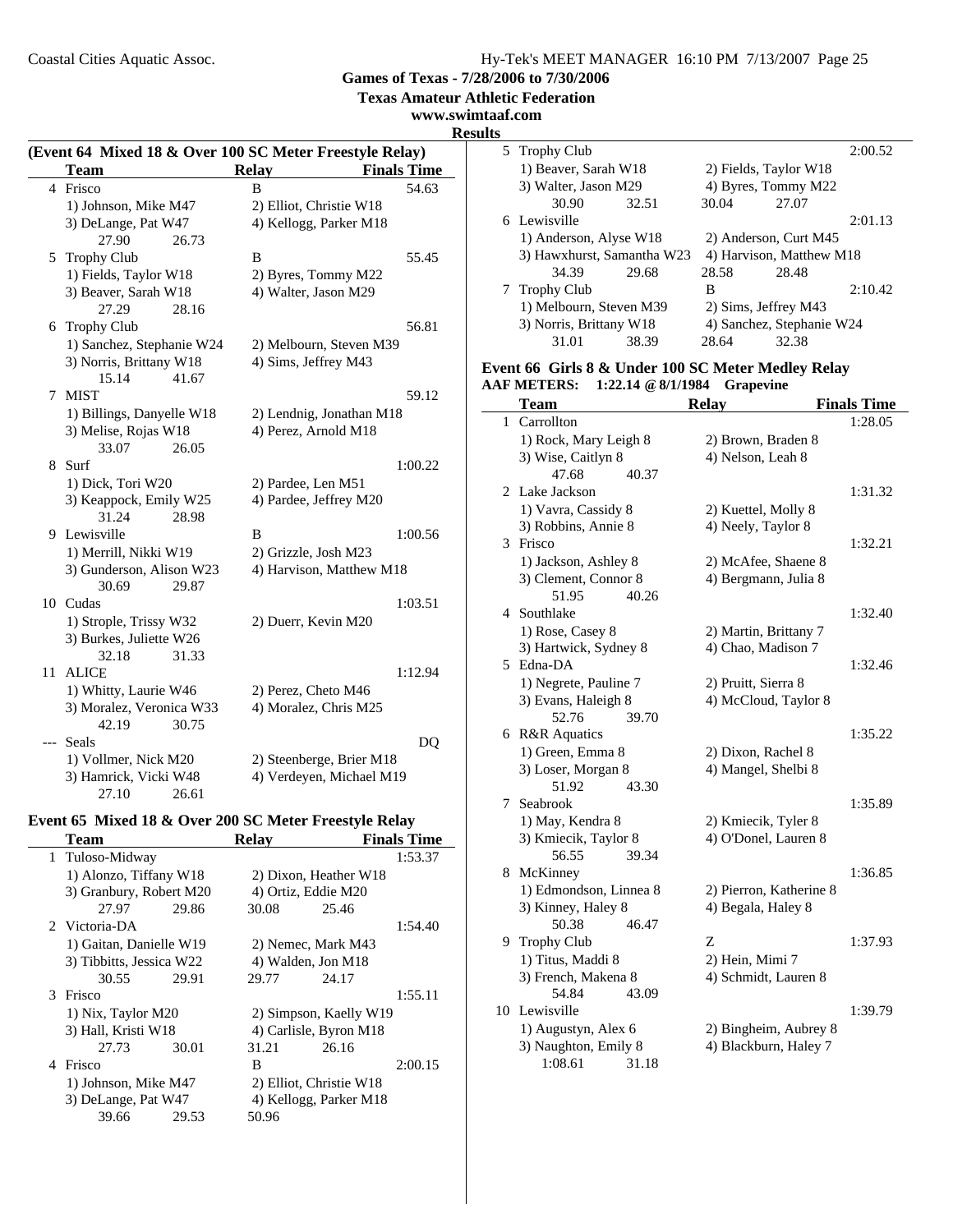**Games of Texas - 7/28/2006 to 7/30/2006**

**Texas Amateur Athletic Federation**

**www.swimtaaf.com Results**

|    | (Event 66 Girls 8 & Under 100 SC Meter Medley Relay) |                        |                    |
|----|------------------------------------------------------|------------------------|--------------------|
|    | Team                                                 | Relay                  | <b>Finals Time</b> |
| 11 | Boerne-DA                                            |                        | 1:40.20            |
|    | 1) Burt, Kaylea 8                                    | 2) Fontenot, Meg 8     |                    |
|    | 3) Yarbrough, Morgan 7                               | 4) Peterson, Savanah 8 |                    |
|    | 54.07<br>46.13                                       |                        |                    |
|    | 12 Frisco                                            | B                      | 1:41.49            |
|    | 1) Kalka, Melissa 8                                  | 2) Ramey, Rachel 7     |                    |
|    | 3) Hall, Liliana 8                                   | 4) Bergmann, Sarah 7   |                    |
|    | 13 Dick Nich Black-ZZ                                |                        | 2:10.92            |
|    | 1) Schwenke, Jessica 7                               | 2) Noe, Lauren 6       |                    |
|    | 3) Chesire, Tate 6                                   | 4) Pogue, Madison 7    |                    |
|    | 1:07.55<br>1:03.37                                   |                        |                    |
|    | --- Dick Nick Red-ZZ                                 |                        | DQ                 |
|    | 1) Woodford, Ale 8                                   | 2) Ambler, Allison 8   |                    |
|    | 3) Dewitt, Cara 8                                    | 4) McKeefer, Marie 8   |                    |
|    | 57.09<br>54.88                                       |                        |                    |
|    | WESTB                                                |                        | DQ                 |
|    | 1) Hudson, Kacie 6                                   | 2) Xu, Helen 8         |                    |
|    | 3) Hudson, Stacie 6                                  | 4) Moon, Jade 7        |                    |
|    | 1:04.34<br>49.98                                     |                        |                    |
|    | MIST                                                 |                        | DO                 |
|    | 1) McCoy, Stephanie 7                                | 2) Cantu, Destiny 7    |                    |
|    | 3) Brewer, Amy 8                                     | 4) Castillo, Lauren 8  |                    |
|    | 1:08.35<br>57.80                                     |                        |                    |

### **Event 67 Women 18 & Over 200 SC Meter Medley Relay AAF METERS: 2:22.32 @8/6/2000 The Lewisville Wave C Birt, J Grizzle, J Hoag, A Sperle**

|   | Team                      |       | <b>Relay</b>       |                          | <b>Finals Time</b> |
|---|---------------------------|-------|--------------------|--------------------------|--------------------|
| 1 | <b>R&amp;R</b> Aquatics   |       |                    |                          | 2:15.20@           |
|   | 1) Phillips, Courtney 20  |       |                    | 2) D'Antoni, Harmony 18  |                    |
|   | 3) Morgan, Katherine 20   |       | 4) Floyd, Emily 18 |                          |                    |
|   | 32.44                     | 36.42 | 37.42              | 28.92                    |                    |
|   | 2 Frisco                  |       |                    |                          | 2:26.00            |
|   | 1) Elliot, Christie 18    |       | 2) Hall, Kristi 18 |                          |                    |
|   | 3) Simpson, Kaelly 19     |       |                    | 4) DeLange, Pat 47       |                    |
|   | 41.84                     | 38.61 | 33.23              | 32.32                    |                    |
|   | 3 Trophy Club             |       |                    |                          | 2:30.69            |
|   | 1) Beaver, Sarah 18       |       |                    | 2) Norris, Brittany 18   |                    |
|   | 3) Fields, Taylor 18      |       |                    | 4) Sanchez, Stephanie 24 |                    |
|   | 36.97                     | 42.69 | 35.12              | 35.91                    |                    |
|   | 4 ALICE                   |       |                    |                          | 2:38.18            |
|   | 1) Gaitan, Marina 18      |       |                    | 2) Perez, Sabrina 19     |                    |
|   | 3) Smith, Krystal 18      |       |                    | 4) Whitty, Heather 18    |                    |
|   | 42.13                     | 45.38 | 1:10.67            |                          |                    |
|   | 5 Lewisville              |       |                    |                          | 2:38.43            |
|   | 1) Hawxhurst, Samantha 23 |       |                    | 2) Gunderson, Alison 23  |                    |
|   | 3) Anderson, Alyse 18     |       |                    | 4) Augustyn, Britt 34    |                    |
|   | 40.41                     | 50.01 | 31.30              | 36.71                    |                    |
|   | 6 Cudas                   |       |                    |                          | 3:02.62            |
|   | 1) Johnson, Leslie 45     |       | 2) Kelley, Lisa 41 |                          |                    |
|   | 3) Marzak, Rachel 19      |       |                    | 4) Damerow, Belinda 44   |                    |
|   | 49.74                     | 47.93 | 42.84              | 42.11                    |                    |
|   |                           |       |                    |                          |                    |

| Event 68 Girls 8 & Under 50 SC Meter Freestyle<br><b>AAF METERS:</b><br>37.88 @ 8/1/1989<br>A. Broussard |                      |    |                    |                    |
|----------------------------------------------------------------------------------------------------------|----------------------|----|--------------------|--------------------|
|                                                                                                          | <b>Name</b>          |    | Age Team           | <b>Finals Time</b> |
| 1                                                                                                        | Rosales, Estrella    | 7  | <b>SAPAR</b>       | 39.20              |
| 2                                                                                                        | Dorris, Maddie       | 8  | Weatherford        | 40.11              |
| 3                                                                                                        | Huggins, Audrey      | 7  | Weatherford        | 40.39              |
| 4                                                                                                        | Perez, Kailee        | 8  | McKinney           | 40.66              |
| 5                                                                                                        | Grismer, Julia       | 8  | Santa Fe           | 41.48              |
| 6                                                                                                        | Brechler, Jordyn     | 8  | <b>MIST</b>        | 42.36              |
| 7                                                                                                        | Salinas, Bryana      | 8. | <b>SAPAR</b>       | 43.37              |
| 8                                                                                                        | Cadriel, Diamond     | 8  | Eagle Lake         | 43.82              |
| 9                                                                                                        | Curtis, Claudia      | 8  | Parker             | 44.11              |
| 10                                                                                                       | Abraham, Caroline    | 8  | Portland-DA        | 44.40              |
| 11                                                                                                       | Neely, Taylor        | 8  | Lake Jackson       | 44.45              |
| 12                                                                                                       | Hall, Liliana        | 8  | Frisco             | 45.58              |
| 13                                                                                                       | Rock, Mary Leigh     | 8  | Carrollton         | 46.35              |
| 14                                                                                                       | Coronado Winn, Chloe | 8  | Stacy-ZZ           | 46.38              |
| 15                                                                                                       | Schmidt, Lauren      | 8  | <b>Trophy Club</b> | 46.60              |
| 16                                                                                                       | McAfee, Shaene       | 8  | Frisco             | 48.21              |
| 17                                                                                                       | Coffin, Hollie       | 8  | Golden Triangle    | 48.33              |
| 18                                                                                                       | Howorth, Imogen      | 8  | Drip-ZZ            | 48.84              |
| 19                                                                                                       | Gilcrease, Katelyn   | 7  | Landa Park         | 49.03              |
| 20                                                                                                       | Keally, Kristin      | 8  | Navasota-DA        | 50.96              |

21 51.16 Cantu, Destiny 7 MIST 22 Corbett, Kacey 6 COLST 55.17

# **Event 69 Women 18-24 50 SC Meter Freestyle**

| $\frac{1}{2}$<br><b>AAF METERS:</b><br>28.51 @ 8/1/1990 G. Griggin |                     |    |                    |                    |
|--------------------------------------------------------------------|---------------------|----|--------------------|--------------------|
|                                                                    | <b>Name</b>         |    | <b>Age Team</b>    | <b>Finals Time</b> |
| 1                                                                  | Anderson, Alyse     |    | 18 Lewisville      | 28.50@             |
|                                                                    | 2 Floyd, Emily      |    | 18 R&R Aquatics    | 28.71              |
| 3                                                                  | Kelly, Kristine     | 18 | <b>SBELT</b>       | 30.02              |
| 4                                                                  | Dixon, Heather      |    | 18 Tuloso-Midway   | 30.24              |
| 5                                                                  | Phillips, Courtney  |    | 20 R&R Aquatics    | 30.27              |
| 6                                                                  | Gaitan, Danielle    |    | 19 Victoria-DA     | 30.37              |
| 7                                                                  | Alonzo, Tiffany     |    | 18 Tuloso-Midway   | 30.38              |
| 8                                                                  | Fields, Taylor      |    | 18 Trophy Club     | 30.75              |
| 9                                                                  | Bilder, Cristina    |    | 19 Mesquite        | 30.82              |
| 10                                                                 | Meador, Clara       | 18 | Rockport-DA        | 30.99              |
| 11                                                                 | Norris, Brittany    | 18 | <b>Trophy Club</b> | 31.22              |
| 12                                                                 | Morgan, Katherine   | 20 | R&R Aquatics       | 31.62              |
| 13                                                                 | Hall, Kristi        | 18 | Frisco             | 31.83              |
| 14                                                                 | Elliot, Christie    | 18 | Frisco             | 32.65              |
|                                                                    | 15 Whitty, Heather  |    | 18 ALICE           | 32.87              |
| 16                                                                 | Elliot, Bridget     |    | 18 Frisco          | 33.02              |
| 17                                                                 | Temple, Stephanie   | 19 | Mesquite           | 33.40              |
| 18                                                                 | Hopkins, Shalene    |    | 18 La Porte        | 34.86              |
| 19                                                                 | Hawxhurst, Samantha |    | 23 Lewisville      | 35.40              |
| 20                                                                 | Becker, Allison     |    | 23 Landa Park      | 35.90              |
| 21                                                                 | Gomez, Meagan       |    | 18 La Porte        | 37.84              |
|                                                                    | 22 Roades, Leslie   |    | 19 Wharton         | 37.96              |
| 23                                                                 | Dick, Tori          |    | 20 Surf            | 38.74              |
| 24                                                                 | Helms, Ashley       |    | 18 Mesquite        | 39.49              |
|                                                                    | 25 Merrill, Nikki   |    | 19 Lewisville      | 41.28              |
| 26                                                                 | Gunderson, Alison   |    | 23 Lewisville      | 45.05              |
|                                                                    | --- Au, Melissa     | 18 | <b>WESTB</b>       | DO                 |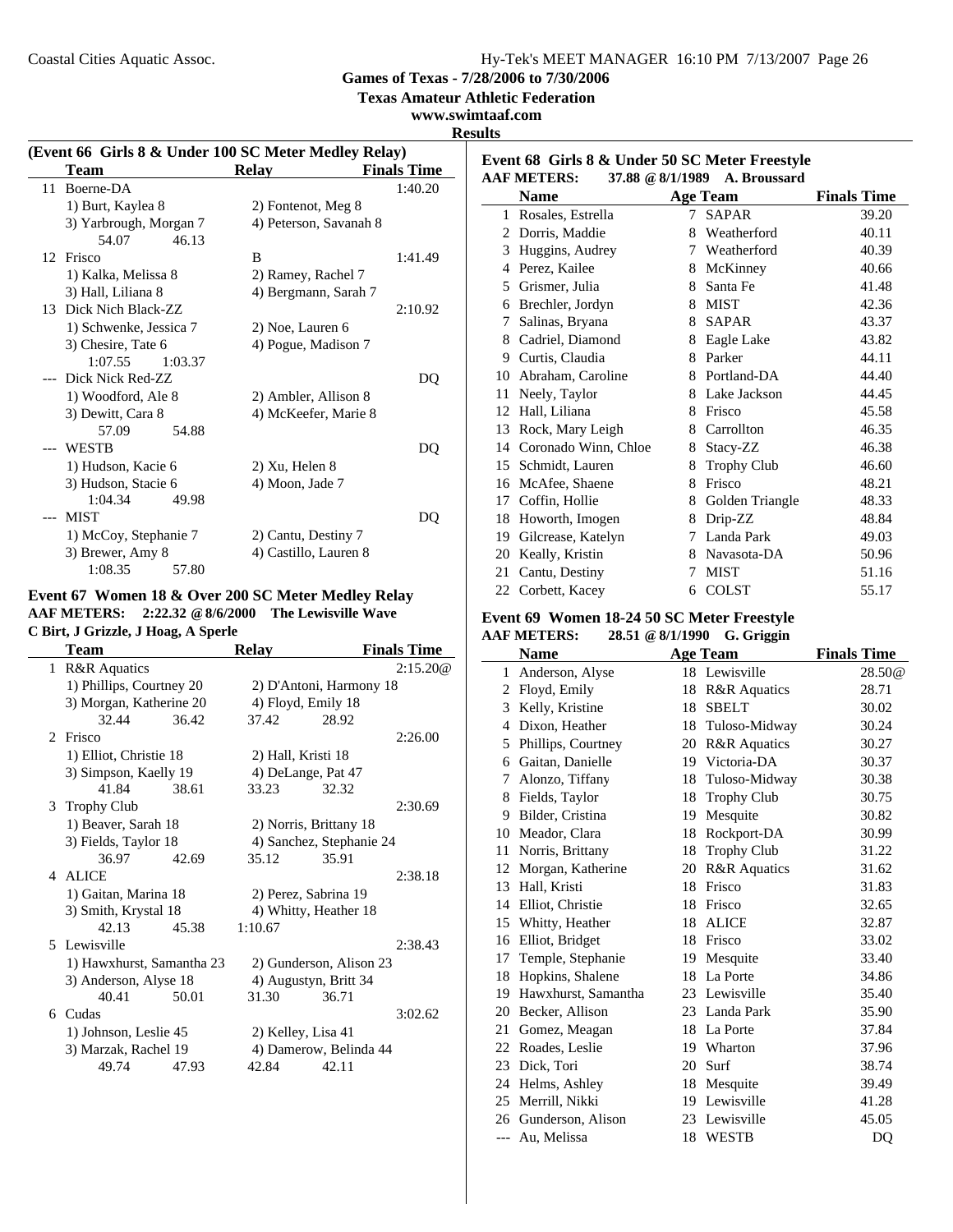**Texas Amateur Athletic Federation**

**www.swimtaaf.com**

**Results**

| Event 70 Women 25-39 50 SC Meter Freestyle |                                 |  |  |
|--------------------------------------------|---------------------------------|--|--|
| <b>AAF METERS:</b>                         | 29.30 @ 8/1/1991 Britta McKenna |  |  |
|                                            |                                 |  |  |

| <b>Name</b>              | <b>Age Team</b> |                  | <b>Finals Time</b> |
|--------------------------|-----------------|------------------|--------------------|
| 1 Emery Huffman, Brookly | 25 Decatur      |                  | 31.18              |
| 2 Durham, Joni           | 28 Denison      |                  | 31.63              |
| 3 Alaniz, Anna           |                 | 39 Tuloso-Midway | 33.76              |
| 4 Augustyn, Britt        | 34 Lewisville   |                  | 38.49              |
| 5 Cho, Aya               | 32 Landa Park   |                  | 38.62              |

#### **Event 71 Women 40 & Over 50 SC Meter Freestyle AAF METERS: 29.30 @8/1/1991 Britta McKenna**

|    | <b>Name</b>         |     | <b>Age Team</b> | <b>Finals Time</b> |
|----|---------------------|-----|-----------------|--------------------|
| 1  | Stone, Beverly      |     | 42 Lewisville   | 30.99              |
|    | 2 Smith, Rochelle   |     | 42 WHALE        | 33.15              |
|    | 3 Hamrick, Vicki    | 48. | Seals           | 33.85              |
|    | 4 DeLange, Pat      |     | 47 Frisco       | 35.58              |
|    | 5 Harper, Marcy     | 49  | Wharton         | 35.94              |
| 6  | Earnest, Barbara    |     | 44 COLST        | 35.99              |
| -7 | Hayes, Shannon      |     | 45 Denison      | 36.30              |
| 8  | Riedl, Barbara      |     | 60 Denison      | 37.22              |
| 9  | Black, Sherrie      |     | 41 Denison      | 41.48              |
|    | 10 Seagraves, Jenny |     | 40 Lake Jackson | 41.86              |
|    | Conrad, Jennifer    |     | 46 SAPAR        | 42.65              |
|    | Merrill. Teresa     |     | 51 Lewisville   | 48.70              |

#### **Event 72 Girls 8 & Under 25 SC Meter Backstroke**

**AAF METERS: 19.43 @7/1/1994 Stephani Caver/Houston-N.Lin**

|    | Name               |   | <b>Age Team</b>       | <b>Finals Time</b> |
|----|--------------------|---|-----------------------|--------------------|
| 1  | Grismer, Julia     | 8 | Santa Fe              | 20.90              |
| 2  | Peterson, Savanah  | 8 | Boerne-DA             | 21.76              |
| 3  | Fitzgibbon, Sydney | 8 | Plano                 | 22.46              |
| 4  | Rose, Casey        | 8 | Southlake             | 22.62              |
| 5  | Dorris, Maddie     | 8 | Weatherford           | 22.74              |
| 6  | Montanari, Maret   | 8 | Golden Triangle       | 22.89              |
| 7  | Pitzer, Lauren     | 7 | <b>Trophy Club</b>    | 22.92              |
| 8  | McGuire, Micaela   | 8 | <b>KST</b>            | 22.94              |
| 9  | Jackson, Ashley    | 8 | Frisco                | 22.98              |
| 10 | Kelley, Emma       | 8 | Eagle Lake            | 23.11              |
| 11 | Fannin, Mandy      | 8 | Denison               | 23.14              |
| 12 | Brechler, Jordyn   | 8 | <b>MIST</b>           | 23.19              |
| 13 | Elliott, Allison   | 8 | Canyon Vista-ZZ       | 23.71              |
| 14 | Owens, Kendall     | 8 | <b>West of Brazos</b> | 24.44              |
| 15 | Negrete, Pauline   | 7 | Edna-DA               | 24.90              |
| 16 | Morgan, Micayla    | 7 | Plano                 | 25.77              |
| 17 | Hinton, Ashton     | 8 | Bryan-DA              | 25.90              |
| 18 | Stankus, Olivia    | 8 | Paris                 | 26.15              |
| 19 | Mick, Megan        | 8 | <b>Brenha</b>         | 26.19              |
| 20 | Bruce, Grayson     | 6 | <b>SAPAR</b>          | 26.24              |
| 21 | Howorth, Imogen    | 8 | Drip-ZZ               | 26.72              |
| 22 | Dath, Zulema       | 8 | Rats                  | 27.24              |
| 23 | Lopez, Ariana      | 8 | <b>SAPAR</b>          | 30.90              |
|    | 24 Yun, Sarah      | 7 | <b>WESTB</b>          | 33.27              |

### **Event 73 Women 18-24 50 SC Meter Backstroke AAF METERS: 34.65 @8/6/2000 Jennifer Zost**

| <b>Name</b>          | Age Team        | <b>Finals Time</b> |
|----------------------|-----------------|--------------------|
| 1 Phillips, Courtney | 20 R&R Aquatics | 33.18 <sup>@</sup> |

|   | 2 Anderson, Alyse      |     | 18 Lewisville  | 33.68@ |
|---|------------------------|-----|----------------|--------|
|   | 3 Kelly, Kristine      | 18  | <b>SBELT</b>   | 34.00@ |
|   | 4 Simmons, Rebecca     | 18  | WHALE          | 34.58@ |
|   | 5 Beaver, Sarah        |     | 18 Trophy Club | 37.69  |
|   | 6 Temple, Stephanie    | 19. | Mesquite       | 38.37  |
|   | 7 Fields, Taylor       |     | 18 Trophy Club | 38.57  |
| 8 | Hopkins, Shalene       |     | 18 La Porte    | 38.61  |
| 9 | Meador, Clara          |     | 18 Rockport-DA | 38.64  |
|   | 10 Becker, Allison     |     | 23 Landa Park  | 42.13  |
|   | 11 Hawxhurst, Samantha |     | 23 Lewisville  | 42.89  |
|   | 12 Gomez, Meagan       |     | 18 La Porte    | 48.87  |
|   | 13 Dick, Tori          | 20  | Surf           | 52.67  |
|   | --- Au, Melissa        | 18  | <b>WESTB</b>   | DO     |

### **Event 74 Women 25-39 50 SC Meter Backstroke**

### **AAF METERS: 35.10 @7/1/1994 Kristi Hess/Grapevine**

| <b>Name</b>           | Age Team       | <b>Finals Time</b> |
|-----------------------|----------------|--------------------|
| 1 Keappock, Emily     | 25 Surf        | 35.23              |
| 2 Martinez, Nicole    | 26 Rockport-DA | 38.34              |
| 3 Davis-Goetz, Ashley | 35 Rowlett     | 42.16              |
| 4 Beavers, Nicole     | 39 Trophy Club | 51.85              |

### **Event 75 Women 40 & Over 50 SC Meter Backstroke**

| <b>AAF METERS:</b> | 38.18 @ 7/1/1994 Jeannie Miller/Granbury Seal |                    |
|--------------------|-----------------------------------------------|--------------------|
| <b>Name</b>        | Age Team                                      | <b>Finals Time</b> |
| 1 Hamrick, Vicki   | 48 Seals                                      | 42.06              |
| 2 DeLange, Pat     | 47 Frisco                                     | 42.31              |
| 3 Kelley, Lisa     | 41 Cudas                                      | 42.69              |
| 4 French, Sherry   | 49 Trophy Club                                | 45.44              |
| 5 Harper, Marcy    | 49 Wharton                                    | 46.88              |
| 6 Seagraves, Jenny | 40 Lake Jackson                               | 47.78              |
| 7 Conrad, Jennifer | 46 SAPAR                                      | 48.41              |
| Hayes, Shannon     | 45 Denison                                    | 49.39              |

#### **Event 76 Girls 8 & Under 25 SC Meter Breaststroke AAF METERS: 22.04 @8/1/1987 Wendy Demback**

|       | Name                    |   | <b>Age Team</b>         | <b>Finals Time</b> |
|-------|-------------------------|---|-------------------------|--------------------|
| 1     | Adair, Mackenzie        | 8 | The Woodlands           | 24.13              |
| 2     | Brown, Braden           | 8 | Carrollton              | 24.25              |
| 3     | Rose, Casey             | 8 | Southlake               | 24.26              |
| 4     | Evans, Haleigh          | 8 | Edna-DA                 | 24.30              |
| 5     | Wolters, Bailey         | 8 | Plano                   | 24.68              |
| 6     | Stankus, Olivia         | 8 | Paris                   | 24.99              |
| 7     | Dixon, Rachel           | 8 | <b>R&amp;R</b> Aquatics | 25.00              |
| 8     | Pierron, Katherine      | 8 | McKinney                | 25.08              |
| 9     | Kuettel, Molly          | 8 | Lake Jackson            | 25.61              |
| 10    | Pierron, Kristin        | 8 | McKinney                | 26.06              |
| 11    | Buck, Darby             | 8 | Balc-ZZ                 | 26.80              |
| 12    | Wooiley-Macmath, Jessie | 8 | Patterson-ZZ            | 27.03              |
| 13    | Bingheim, Aubrey        | 8 | Lewisville              | 27.13              |
| 14    | Martin, Brittany        | 7 | Southlake               | 27.43              |
| 15    | Abraham, Caroline       | 8 | Portland-DA             | 28.51              |
| 16    | Ramos, Kaitlyn          | 8 | Calallen                | 29.34              |
| 17    | Xu, Helen               | 8 | <b>WESTB</b>            | 34.56              |
| 18    | Keally, Kristin         | 8 | Navasota-DA             | 36.43              |
| 19    | Salazar, Arlene         | 7 | <b>SAPAR</b>            | 44.22              |
| $---$ | Worley, Alexis          | 7 | Cudas                   | DO                 |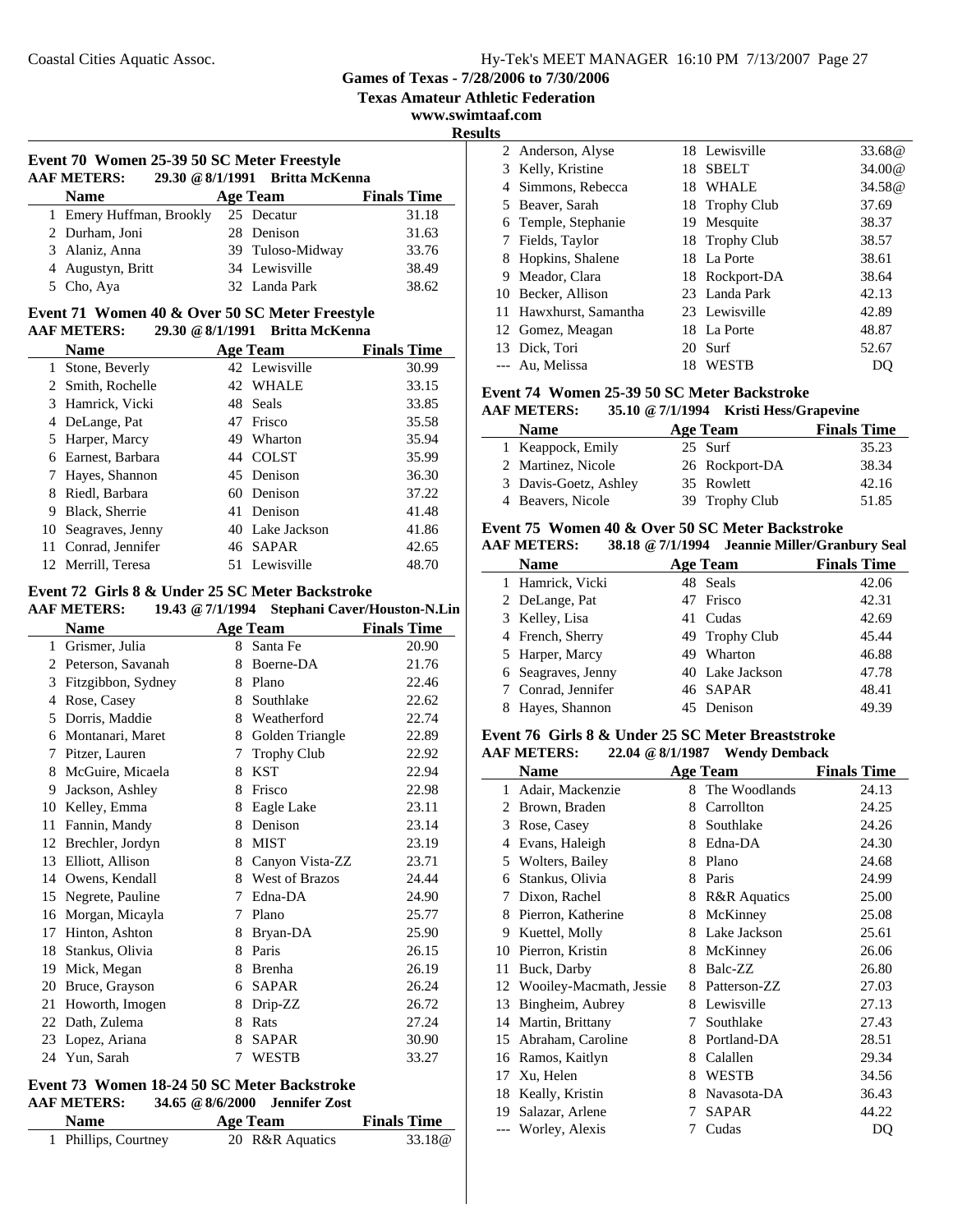**Texas Amateur Athletic Federation**

#### **www.swimtaaf.com**

i.

**Results**

|                    |  | Event 77 Women 18-24 50 SC Meter Breaststroke |
|--------------------|--|-----------------------------------------------|
| <b>AAF METERS:</b> |  | 37.85 @ 8/6/2000 Brooke Healey                |

|     | <b>Name</b>         |    | <b>Age Team</b>  | <b>Finals Time</b> |
|-----|---------------------|----|------------------|--------------------|
|     | 1 D'Antoni, Harmony |    | 18 R&R Aquatics  | 36.47@             |
|     | 2 Tibbitts, Jessica |    | 22 Victoria-DA   | 37.07@             |
|     | 3 Simpson, Kaelly   | 19 | Frisco           | 37.14@             |
|     | 4 Roades, Leslie    | 19 | Wharton          | 39.05              |
|     | 5 Hall, Kristi      | 18 | Frisco           | 40.04              |
|     | 6 Dixon, Heather    |    | 18 Tuloso-Midway | 40.13              |
|     | 7 Hopkins, Shalene  |    | 18 La Porte      | 45.67              |
|     | Smith, Krystal      | 18 | <b>ALICE</b>     | 46.65              |
| 9   | Becker, Allison     |    | 23 Landa Park    | 47.89              |
| 10  | Gomez, Meagan       | 18 | La Porte         | 48.20              |
| 11. | Gunderson, Alison   |    | 23 Lewisville    | 57.47              |

#### **Event 78 Women 25-39 50 SC Meter Breaststroke AAF METERS: 36.55 @8/1/1990 L. McKormic**

| AAF MEILKS:              | $30.33 \times 0/1/1990$ L. MCNOFINC |                    |
|--------------------------|-------------------------------------|--------------------|
| <b>Name</b>              | Age Team                            | <b>Finals Time</b> |
| 1 Kownslar, Laura        | 25 Cedar Park                       | 34.39@             |
| 2 Emery Huffman, Brookly | 25 Decatur                          | 38.95              |
| 3 Durham, Joni           | 28 Denison                          | 39.64              |
| 4 Pruitt, Karen          | 32 Edna-DA                          | 43.61              |
| 5 Keappock, Emily        | 25 Surf                             | 43.88              |
| 6 Hamilton, Tanya        | 33 Rockport-DA                      | 44.78              |
| 7 Davis-Goetz, Ashley    | 35 Rowlett                          | 48.16              |

# **Event 79 Women 40 & Over 50 SC Meter Breaststroke**

**AAF METERS: 44.59 @8/6/2000 Wendy Stewart**

| <b>Name</b>        | <b>Age Team</b> | <b>Finals Time</b> |
|--------------------|-----------------|--------------------|
| 1 Smith, Rochelle  | 42 WHALE        | 41.95@             |
| 2 Earnest, Barbara | 44 COLST        | 45.73              |
| 3 Bellows, Denise  | 43 Bonham       | 49.15              |
| 4 Black, Sherrie   | 41 Denison      | 51.58              |
| 5 Harper, Marcy    | 49 Wharton      | 51.94              |
| 6 Conrad, Jennifer | 46 SAPAR        | 56.41              |
| 7 Merrill, Teresa  | 51 Lewisville   | 58.99              |

# **Event 80 Girls 8 & Under 25 SC Meter Butterfly**

|      | <b>AAF METERS:</b> |   |                    | 18.80 @ 7/1/1994 Stephani Carver/Houston-N.Li |
|------|--------------------|---|--------------------|-----------------------------------------------|
|      | Name               |   | <b>Age Team</b>    | <b>Finals Time</b>                            |
| 1    | Hartwick, Sydney   | 8 | Southlake          | 21.02                                         |
| 2    | Pruitt, Sierra     | 8 | Edna-DA            | 21.33                                         |
| 3    | Gable, Morgan      | 8 | The Woodlands      | 21.45                                         |
| 4    | Wise, Caitlyn      | 8 | Carrollton         | 21.53                                         |
| 5    | McGuire, Micaela   | 8 | <b>KST</b>         | 22.04                                         |
| *6   | Negrete, Pauline   | 7 | Edna-DA            | 22.48                                         |
| $*6$ | Clement, Connor    | 8 | Frisco             | 22.48                                         |
| 8    | Perez, Kailee      | 8 | McKinney           | 23.26                                         |
| 9    | Rosales, Estrella  | 7 | <b>SAPAR</b>       | 23.29                                         |
| 10   | French, Makena     | 8 | <b>Trophy Club</b> | 23.73                                         |
| 11   | Mohle, Brittni     | 8 | Deer Park          | 23.75                                         |
| 12   | Robbins, Annie     | 8 | Lake Jackson       | 23.98                                         |
| 13   | Link, Peyton       | 7 | Southlake          | 24.23                                         |
| 14   | Buck, Darby        | 8 | Balc-ZZ            | 24.54                                         |
| 15   | Mick, Megan        | 8 | Brenha             | 24.60                                         |
|      | 16 Kelley, Meghan  | 8 | Cudas              | 25.19                                         |
| 17   | Jones, Breanna     | 8 | Mesquite           | 25.67                                         |

| э |                    |                    |       |
|---|--------------------|--------------------|-------|
|   | 18 Moon, Jade      | 7 WESTB            | 25.70 |
|   | 19 Bruce, Grayson  | 6 SAPAR            | 28.57 |
|   | 20 Dewitt, Cara    | 8 Dick Nick Red-ZZ | 30.60 |
|   | 21 Brewer, Amy     | 8 MIST             | 31.44 |
|   | --- Wallace, Kayla | 8 COLST            | DO    |

### **Event 81 Women 18-24 50 SC Meter Butterfly**

### **AAF METERS: 31.91 @8/1/1992 Joycee Curry/Bedford**

|    | <b>Name</b>         |    | <b>Age Team</b>  | <b>Finals Time</b> |
|----|---------------------|----|------------------|--------------------|
|    | 1 Tibbitts, Jessica |    | 22 Victoria-DA   | 30.51@             |
|    | 2 D'Antoni, Harmony |    | 18 R&R Aquatics  | 31.39@             |
| 3  | Anderson, Alyse     |    | 18 Lewisville    | 31.67@             |
|    | Simpson, Kaelly     | 19 | Frisco           | 33.21              |
|    | 5 Beaver, Sarah     |    | 18 Trophy Club   | 34.96              |
| 6  | Gaitan, Danielle    |    | 19 Victoria-DA   | 35.04              |
|    | Bilder, Cristina    | 19 | Mesquite         | 35.40              |
| 8  | Clifton, Nicole     | 18 | Paris            | 35.74              |
| 9  | Pottorff, Kristi    |    | 24 Mesquite      | 38.50              |
| 10 | Mcdonald, Crystal   | 19 | <b>WESTB</b>     | 38.53              |
| 11 | Alonzo, Tiffany     |    | 18 Tuloso-Midway | 39.33              |
|    | 12 Marzak, Rachel   | 19 | Cudas            | 39.47              |
|    | 13 Perez, Sabrina   | 19 | <b>ALICE</b>     | 45.58              |

### **Event 82 Women 25-39 50 SC Meter Butterfly**

**AAF METERS: 31.18 @7/1/1994 Kristi Bertelsman/Clute**

| <b>Name</b>    | Age Team         | <b>Finals Time</b> |
|----------------|------------------|--------------------|
| 1 Alaniz, Anna | 39 Tuloso-Midway | 38.63              |

### **Event 83 Women 40 & Over 50 SC Meter Butterfly**

| <b>AAF METERS:</b> | 34.59 @ 7/1/1994 Jeannie Miller Granbury Seal |                    |
|--------------------|-----------------------------------------------|--------------------|
| <b>Name</b>        | Age Team                                      | <b>Finals Time</b> |

| .                | $1 - 1$ $1 - 1$ | $\mathbf{r}$ in the state of $\mathbf{r}$ |
|------------------|-----------------|-------------------------------------------|
| 1 Hamrick, Vicki | 48 Seals        | 42.28                                     |
|                  |                 |                                           |

### **Event 84 Girls 8 & Under 25 SC Meter Freestyle**

**AAF METERS: 16.90 @8/5/2000 Hannah Ferrin**

|              | <b>Name</b>       |   | <b>Age Team</b>         | <b>Finals Time</b> |
|--------------|-------------------|---|-------------------------|--------------------|
| $\mathbf{1}$ | Peterson, Savanah | 8 | Boerne-DA               | 18.08              |
| 2            | Pruitt, Sierra    | 8 | Edna-DA                 | 18.29              |
| 3            | Montanari, Maret  | 8 | Golden Triangle         | 18.30              |
| 4            | Dorris, Maddie    | 8 | Weatherford             | 18.43              |
| 5            | Grismer, Julia    | 8 | Santa Fe                | 18.47              |
| 6            | Nguyen, Lauren    | 8 | Grapevine               | 18.60              |
| 7            | Dixon, Rachel     | 8 | <b>R&amp;R</b> Aquatics | 19.01              |
| 8            | McGuire, Micaela  | 8 | <b>KST</b>              | 19.39              |
| 9            | Mohle, Brittni    | 8 | Deer Park               | 19.58              |
| 10           | Bergmann, Julia   | 8 | Frisco                  | 19.63              |
| 11           | Fannin, Mandy     | 8 | Denison                 | 19.85              |
| 12           | Nelson, Leah      | 8 | Carrollton              | 20.11              |
| 13           | Buck, Darby       | 8 | Balc-ZZ                 | 20.31              |
| 14           | Curtis, Claudia   | 8 | Parker                  | 20.60              |
| 15           | Garces, Elizabeth | 7 | Frisco                  | 20.63              |
| 16           | Rowden, Katey     | 8 | Decatur                 | 20.71              |
| 17           | Hinton, Ashton    | 8 | Bryan-DA                | 20.85              |
| 18           | Mick, Megan       | 8 | Brenha                  | 23.02              |
| 19           | Gonzales, Frances | 8 | Pharr                   | 23.23              |
| 20           | Reyes, Sarah      | 8 | <b>SAPAR</b>            | 23.41              |
| 21           | Elliott, Allison  | 8 | Canyon Vista-ZZ         | 23.81              |
| 22           | Ahearne, Kelly    | 8 | <b>SAPAR</b>            | 23.95              |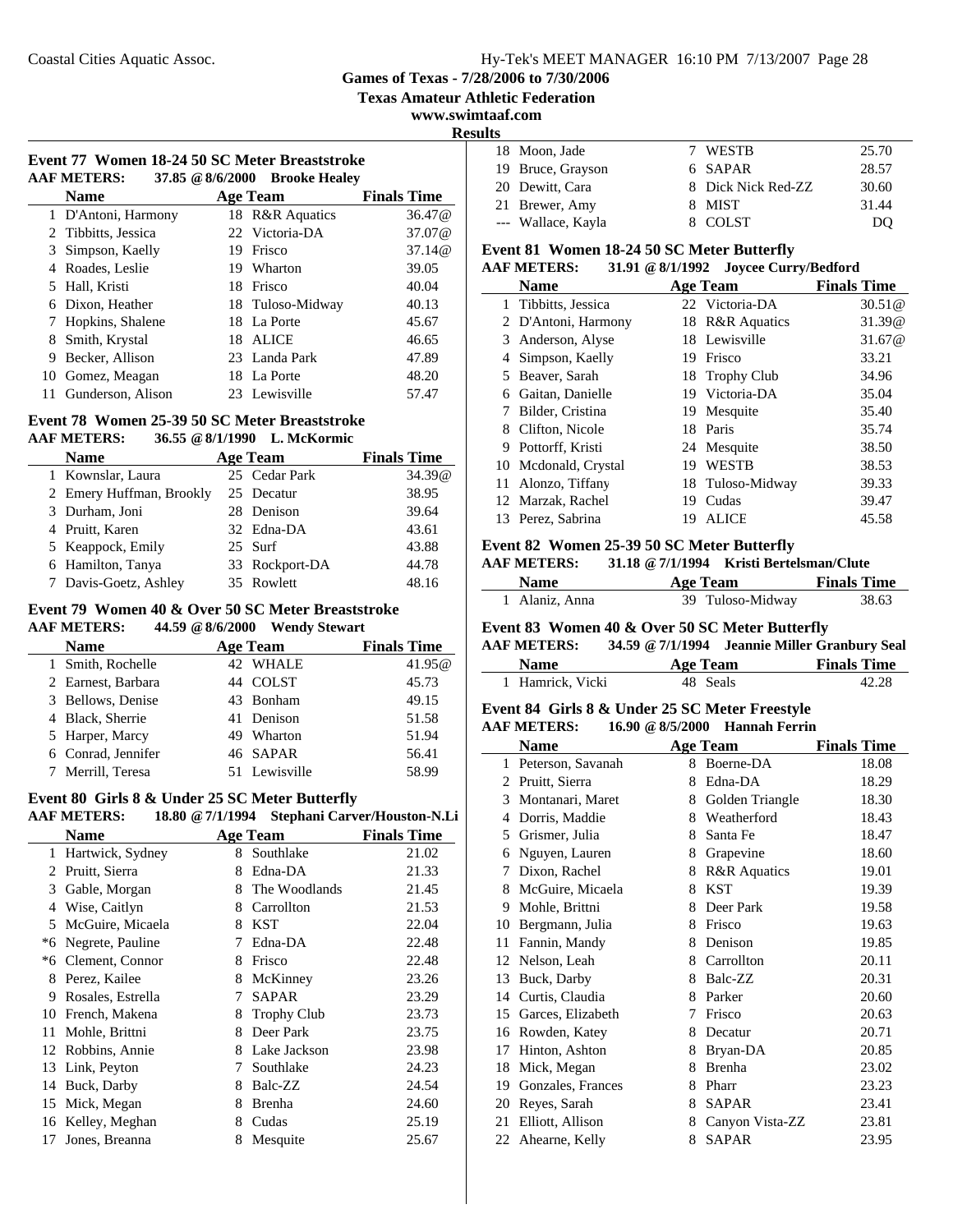**Texas Amateur Athletic Federation**

#### **www.swimtaaf.com**

**Results**

| (Event 84 Girls 8 & Under 25 SC Meter Freestyle) |                                             |       |  |                                                  |                    |
|--------------------------------------------------|---------------------------------------------|-------|--|--------------------------------------------------|--------------------|
|                                                  | <b>Name</b>                                 |       |  | Age Team                                         | <b>Finals Time</b> |
|                                                  | 23 Yun, Sarah                               |       |  | 7 WESTB                                          | 28.99              |
|                                                  | Event 85 Women 18-24 100 SC Meter Freestyle |       |  |                                                  |                    |
|                                                  | <b>AAF METERS:</b>                          |       |  | 1:04.95 @ 7/1/1997 Jennifer Colella/Mesq. Marlin |                    |
|                                                  | <b>Name</b>                                 |       |  | <b>Age Team</b>                                  | <b>Finals Time</b> |
|                                                  | 1 Floyd, Emily                              |       |  | 18 R&R Aquatics                                  | 1:02.02@           |
|                                                  | 29.89                                       | 32.13 |  |                                                  |                    |
|                                                  | 2 Anderson, Alyse                           |       |  | 18 Lewisville                                    | 1:04.50@           |
|                                                  | 30.58                                       | 33.92 |  |                                                  |                    |
|                                                  | 3 Simpson, Kaelly                           |       |  | 19 Frisco                                        | 1:05.04            |
|                                                  | 32.33                                       | 32.71 |  |                                                  |                    |
|                                                  | 4 Kelly, Kristine                           |       |  | 18 SBELT                                         | 1:05.26            |
|                                                  | 31.20                                       | 34.06 |  |                                                  |                    |
|                                                  | 5 Simmons, Rebecca                          |       |  | 18 WHALE                                         | 1:06.53            |
|                                                  | 31.56                                       | 34.97 |  |                                                  |                    |
|                                                  | 6 Roades, Leslie                            |       |  | 19 Wharton                                       | 1:07.70            |
|                                                  | 32.88                                       | 34.82 |  |                                                  |                    |
|                                                  | 7 Alonzo, Tiffany                           |       |  | 18 Tuloso-Midway                                 | 1:08.56            |
|                                                  | 32.51                                       | 36.05 |  |                                                  |                    |
|                                                  | 8 Norris, Brittany                          |       |  | 18 Trophy Club                                   | 1:10.53            |
|                                                  | 33.81                                       | 36.72 |  |                                                  |                    |
|                                                  | 9 Bilder, Cristina                          |       |  | 19 Mesquite                                      | 1:12.84            |
|                                                  | 34.38                                       | 38.46 |  |                                                  |                    |
|                                                  | 10 Clifton, Nicole                          |       |  | 18 Paris                                         | 1:13.71            |
|                                                  | 36.19                                       | 37.52 |  |                                                  |                    |
|                                                  | 11 Marzak, Rachel                           |       |  | 19 Cudas                                         | 1:17.39            |
|                                                  | 37.35                                       | 40.04 |  |                                                  |                    |
|                                                  | 12 Jaudon, Jennifer                         |       |  | 24 Grand Prairie                                 | 1:26.18            |
|                                                  | 39.91                                       | 46.27 |  |                                                  |                    |
|                                                  | 13 Gomez, Meagan                            |       |  | 18 La Porte                                      | 1:32.14            |
|                                                  | 42.81                                       | 49.33 |  |                                                  |                    |

### **Event 86 Women 25-39 100 SC Meter Freestyle AAF METERS: 1:02.70 @8/1/1990 Lisa McKormic**

| <b>Name</b>       | <b>Age Team</b> | <b>Finals Time</b> |
|-------------------|-----------------|--------------------|
| 1 Augustyn, Britt | 34 Lewisville   | 1:26.47            |
| 40.02             | 46.45           |                    |
| 2 Cho, Aya        | 32 Landa Park   | 1:29.78            |
| 40.97             | 48.81           |                    |
| 3 Beavers, Nicole | 39 Trophy Club  | 1:35.33            |
| 45.29             | 50.04           |                    |

### **Event 87 Women 40 & Over 100 SC Meter Freestyle AAF METERS: 1:09.88 @7/1/1994 Judy Wagner**

| <b>Name</b>         |       |    | <b>Age Team</b> | <b>Finals Time</b> |
|---------------------|-------|----|-----------------|--------------------|
| Stone, Beverly      |       |    | 42 Lewisville   | 1:10.64            |
| 33.68               | 36.96 |    |                 |                    |
| 2 Smith, Rochelle   |       |    | 42 WHALE        | 1:19.93            |
| 38.14               | 41.79 |    |                 |                    |
| Riedl, Barbara<br>3 |       | 60 | Denison         | 1:25.77            |
| 41.36               | 44.41 |    |                 |                    |
| DeLange, Pat        |       | 47 | Frisco          | 1:27.38            |
| 40.88               | 46.50 |    |                 |                    |
| Johnson, Leslie     |       | 45 | - Cudas         | 1:29.49            |
| 43.53               | 45.96 |    |                 |                    |

| 6 French, Sherry |         | 49 Trophy Club | 1:30.21 |
|------------------|---------|----------------|---------|
| 43.25            | 46.96   |                |         |
| 7 Ortiz, Carolyn |         | 47 Alvin       | 2:08.96 |
| 59.84            | 1:09.12 |                |         |

#### **Event 88 Girls 8 & Under 100 SC Meter IM AAF METERS: 1:39.11 @8/1/1988 J. Novak**

|    | <b>Name</b>                |         |   | <b>Age Team</b>    | <b>Finals Time</b> |
|----|----------------------------|---------|---|--------------------|--------------------|
|    | 1 Perez, Kailee            |         |   | 8 McKinney         | 1:45.00            |
|    | 50.90                      | 54.10   |   |                    |                    |
| 2  | Fitzgibbon, Sydney         |         | 8 | Plano              | 1:47.79            |
|    | 49.54                      | 58.25   |   |                    |                    |
| 3  | Hartwick, Sydney           |         |   | 8 Southlake        | 1:47.85            |
|    | 51.41                      | 56.44   |   |                    |                    |
|    | 4 Montanari, Maret         |         |   | 8 Golden Triangle  | 1:49.87            |
|    | 51.10                      | 58.77   |   |                    |                    |
|    | 5 Brechler, Jordyn         |         | 8 | <b>MIST</b>        | 1:56.12            |
|    | 52.93                      | 1:03.19 |   |                    |                    |
|    | 6 Stankus, Olivia          |         |   | 8 Paris            | 1:56.69            |
|    | 56.85                      | 59.84   |   |                    |                    |
|    | 7 Rosenstrauch, Nicole     |         | 8 | The Woodlands      | 1:56.85            |
|    | 54.76                      | 1:02.09 |   |                    |                    |
|    | 8 Fannin, Mandy            |         |   | 8 Denison          | 1:56.96            |
|    | 52.45                      | 1:04.51 |   |                    |                    |
|    | 9 Kuettel, Molly           |         |   | 8 Lake Jackson     | 1:58.77            |
|    | 58.65                      | 1:00.12 |   |                    |                    |
|    | 10 Abraham, Caroline       |         |   | 8 Portland-DA      | 2:00.94            |
|    | 58.79                      | 1:02.15 |   |                    |                    |
| 11 | Evans, Haleigh             |         | 8 | Edna-DA            | 2:03.61            |
|    | 1:00.08                    | 1:03.53 |   |                    |                    |
|    | 12 Hines, Meg              |         |   | 8 Garland          | 2:03.70            |
|    | 13 Unruh, Claire           |         | 7 | <b>Trophy Club</b> | 2:04.57            |
|    | 59.81                      | 1:04.76 |   |                    |                    |
|    | 14 Wooiley-Macmath, Jessie |         |   | 8 Patterson-ZZ     | 2:05.60            |
|    | 1:02.94                    | 1:02.66 |   |                    |                    |
| 15 | Naughton, Emily            |         |   | 8 Lewisville       | 2:09.24            |
|    | 1:01.06                    | 1:08.18 |   |                    |                    |
|    | 16 Shalkowski, Brooke      |         |   | 7 Wave             | 2:13.40            |
|    | 1:02.31                    | 1:11.09 |   |                    |                    |
|    | 17 Kim, Michelle           |         |   | 8 McAllen          | 2:18.08            |
|    | 18 Dewitt, Cara            |         |   | 8 Dick Nick Red-ZZ | 2:19.58            |
|    | 19 Hudson, Stacie          |         |   | 6 WESTB            | 2:19.61            |
|    | 1:06.07                    | 1:13.54 |   |                    |                    |
|    | 20 Hudson, Kacie           |         |   | 6 WESTB            | 2:33.02            |
|    | 1:12.53                    | 1:20.49 |   |                    |                    |
|    | Curtis, Claudia            |         | 8 | Parker             | DQ                 |
|    | 55.83                      | 1:03.40 |   |                    |                    |

#### **Event 89 Women 18-24 100 SC Meter IM AAF METERS: 1:12.01 @8/1/1989 Iveth Soza**

| <b>Name</b>         | <b>Age Team</b> | <b>Finals Time</b> |
|---------------------|-----------------|--------------------|
| 1 D'Antoni, Harmony | 18 R&R Aquatics | 1:11.81@           |
| 38.23<br>33.58      |                 |                    |
| 2 Anderson, Alyse   | 18 Lewisville   | 1:14.21            |
| 32.97<br>41.24      |                 |                    |
| 3 Simmons, Rebecca  | 18 WHALE        | 1:16.09            |
| 34.42<br>41.67      |                 |                    |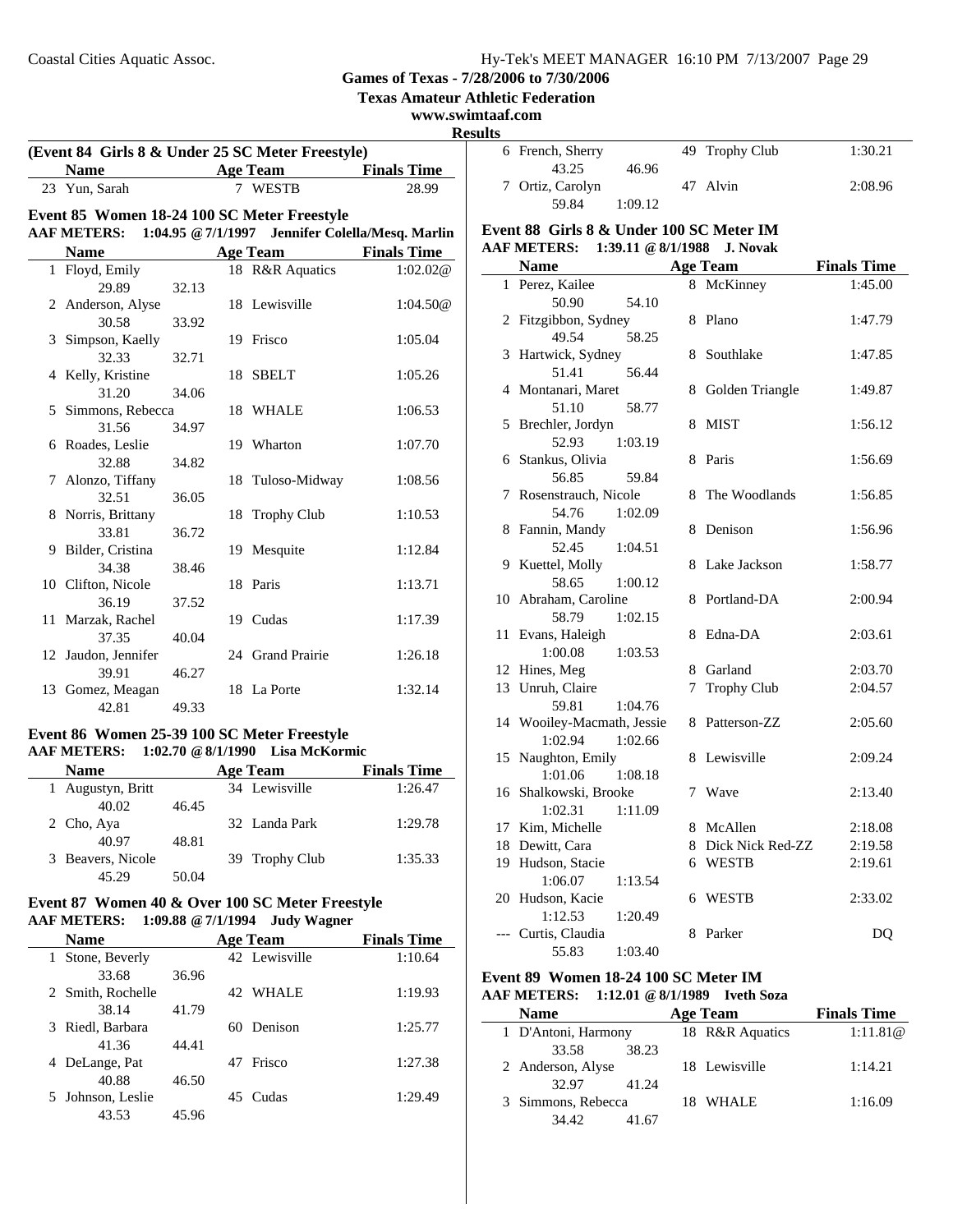**Texas Amateur Athletic Federation**

**www.swimtaaf.com**

**Results**

### **(Event 89 Women 18-24 100 SC Meter IM) Name**<br> **Age Team Finals Time**<br> **Tibbitts, Jessica Physica Physica Physica Physica Physica Physica Physica Physica Physica Physica Physica Physica Physica Physica Physica P** 4 Tibbitts, Jessica 35.65 41.31 5 Phillips, Courtney 20 R&R Aquatics 1:17.04 33.47 43.57 6 1:19.19 Dixon, Heather 18 Tuloso-Midway 37.20 41.99 7 Clifton, Nicole 18 Paris 1:25.66 40.92 44.74 8 1:26.48 Temple, Stephanie 19 Mesquite 41.49 44.99 9 Mcdonald, Crystal 19 WESTB 1:26.89 40.62 46.27 10 Hopkins, Shalene 18 La Porte 1:29.18 39.28 49.90 11 Helms, Ashley 18 Mesquite 1:40.24 44.59 55.65 --- Au, Melissa 18 WESTB DO 34.31 41.44

### **Event 90 Women 25-39 100 SC Meter IM AAF METERS: 1:11.41 @8/1/1990 Lisa McKormic**

| <b>Name</b>              |       | <b>Age Team</b>  | <b>Finals Time</b> |
|--------------------------|-------|------------------|--------------------|
| 1 Kownslar, Laura        |       | 25 Cedar Park    | 1:11.38@           |
| 32.25                    | 39.13 |                  |                    |
| 2 Emery Huffman, Brookly |       | 25 Decatur       | 1:18.46            |
| 36.34                    | 42.12 |                  |                    |
| 3 Keappock, Emily        |       | $25$ Surf        | 1:19.30            |
| 35.99                    | 43.31 |                  |                    |
| 4 Martinez, Nicole       |       | 26 Rockport-DA   | 1:24.93            |
| 38.66                    | 46.27 |                  |                    |
| 5 Davis-Goetz, Ashley    |       | 35 Rowlett       | 1:30.52            |
| 42.52                    | 48.00 |                  |                    |
| 6 Alaniz, Anna           |       | 39 Tuloso-Midway | 1:32.97            |
| 42.71                    | 50.26 |                  |                    |
| Hamilton, Tanya          |       | 33 Rockport-DA   | 1:45.07            |
| 49.69                    | 55.38 |                  |                    |

# **Event 91 Women 40 & Over 100 SC Meter IM**

|              | <b>AAF METERS:</b> |         |    | 1:19.59 @ 7/1/1994 Jeannie Miller/Granbury Seal |                    |
|--------------|--------------------|---------|----|-------------------------------------------------|--------------------|
|              | <b>Name</b>        |         |    | <b>Age Team</b>                                 | <b>Finals Time</b> |
| $\mathbf{I}$ | Stone, Beverly     |         |    | 42 Lewisville                                   | 1:25.97            |
|              | 39.59              | 46.38   |    |                                                 |                    |
|              | 2 Earnest, Barbara |         | 44 | <b>COLST</b>                                    | 1:36.54            |
|              | 45.37              | 51.17   |    |                                                 |                    |
|              | 3 French, Sherry   |         |    | 49 Trophy Club                                  | 1:45.71            |
|              | 49.09              | 56.62   |    |                                                 |                    |
|              | 4 Seagraves, Jenny |         |    | 40 Lake Jackson                                 | 1:53.41            |
|              | 51.88              | 1:01.53 |    |                                                 |                    |

#### **Event 92 Girls 8 & Under 100 SC Meter Freestyle Relay AAF METERS: 1:15.50 @8/1/1989 Freeport**

| <b>Team</b>          |       | Relav                | <b>Finals Time</b> |
|----------------------|-------|----------------------|--------------------|
| Frisco               |       |                      | 1:19.19            |
| 1) Jackson, Ashley 8 |       | 2) Bergmann, Julia 8 |                    |
| 3) Hall, Liliana 8   |       | 4) Ramey, Rachel 7   |                    |
| 39.95                | 39.24 |                      |                    |

| S  |                                       |                          |         |
|----|---------------------------------------|--------------------------|---------|
|    | 2 Carrollton                          |                          | 1:19.54 |
|    | 1) Rock, Mary Leigh 8                 | 2) Brown, Braden 8       |         |
|    | 3) Wise, Caitlyn 8                    | 4) Nelson, Leah 8        |         |
|    | 40.00<br>39.54                        |                          |         |
| 3  | Mesquite                              |                          | 1:19.91 |
|    | 1) Manly, Emily 7                     | 2) Jones, Breanna 8      |         |
|    | 3) Collins, Cammi 8                   | 4) Barbour, Kristen 8    |         |
|    | 40.04<br>39.87                        |                          |         |
|    | 4 Plano                               |                          | 1:21.07 |
|    | 1) Fitzgibbon, Sydney 8               | 2) Young, Cameron 8      |         |
|    | 3) Beam, Kyra 8                       | 4) Wolters, Bailey 8     |         |
|    | 41.59<br>39.48                        |                          |         |
| 5. | Seabrook                              |                          | 1:23.85 |
|    | 1) Kmiecik, Tyler 8                   | 2) May, Kendra 8         |         |
|    | 3) Kmiecik, Taylor 8                  | 4) O'Donel, Lauren 8     |         |
|    | 53.62<br>30.23                        |                          |         |
|    | 6 R&R Aquatics                        |                          | 1:24.08 |
|    | 1) Dzierzanowsky, Kathryn 6           | 2) Green, Emma 8         |         |
|    | 3) Loser, Morgan 8                    | 4) Mangel, Shelbi 8      |         |
|    | 42.32<br>41.76                        |                          |         |
| 7  | <b>Trophy Club</b>                    | Z                        | 1:24.73 |
|    | 1) Schmidt, Lauren 8                  | 2) French, Makena 8      |         |
|    | 3) Wright, Annie 8                    | 4) Titus, Maddi 8        |         |
|    | 49.28<br>35.45                        |                          |         |
| 8  | Lewisville                            |                          | 1:25.04 |
|    | 1) Blackburn, Haley 7                 | 2) Kimbrell, Katie 8     |         |
|    | 3) Bingheim, Aubrey 8                 | 4) Augustyn, Alex 6      |         |
|    | 42.76<br>42.28                        |                          |         |
| 9. | Lake Jackson                          |                          | 1:25.75 |
|    | 1) Robbins, Annie 8                   | 2) Fritz, Jessica 8      |         |
|    | 3) Vavra, Cassidy 8<br>39.30<br>46.45 | 4) Neely, Taylor 8       |         |
| 10 | Southlake                             |                          | 1:28.18 |
|    | 1) Martin, Brittany 7                 | 2) Link, Peyton 7        |         |
|    | 3) Wang, Cameron 8                    | 4) Chao, Madison 7       |         |
|    | 48.85<br>39.33                        |                          |         |
| 11 | Cudas                                 |                          | 1:29.91 |
|    | 1) Kelley, Meghan 8                   | 2) Gupta, Nisha 8        |         |
|    | 3) Maraist, Kathryn 8                 | 4) Worley, Alexis 7      |         |
|    | 51.05 38.86                           |                          |         |
|    | 12 Victoria-DA                        |                          | 1:30.22 |
|    | 1) Kallman, Kelsey 7                  | 2) Nemec, Abigail 8      |         |
|    | 3) Yang, Jasime 8                     | 4) Garza, Danielle 7     |         |
|    | 46.53<br>43.69                        |                          |         |
| 13 | Rockport-DA                           |                          | 1:33.73 |
|    | 1) Jolley, Mercedes 8                 | 2) Meinhausen, Makenna 8 |         |
|    | 3) Pena, Naz 8                        | 4) Martinez, McKenna 8   |         |
|    | 47.68<br>46.05                        |                          |         |
| 14 | <b>MIST</b>                           |                          | 1:35.16 |
|    | 1) Cantu, Destiny 7                   | 2) Castillo, Lauren 8    |         |
|    | 3) Brewer, Amy 8                      | 4) McCoy, Stephanie 7    |         |
|    | 52.15<br>43.01                        |                          |         |
| 15 | <b>COLST</b>                          |                          | 1:39.98 |
|    | 1) Mosavi, Paresa 6                   | 2) Wallace, Kayla 8      |         |
|    | 3) Hickson, Leiah 6                   | 4) Corbett, Kacey 6      |         |
|    | 48.56<br>51.42                        |                          |         |
|    |                                       |                          |         |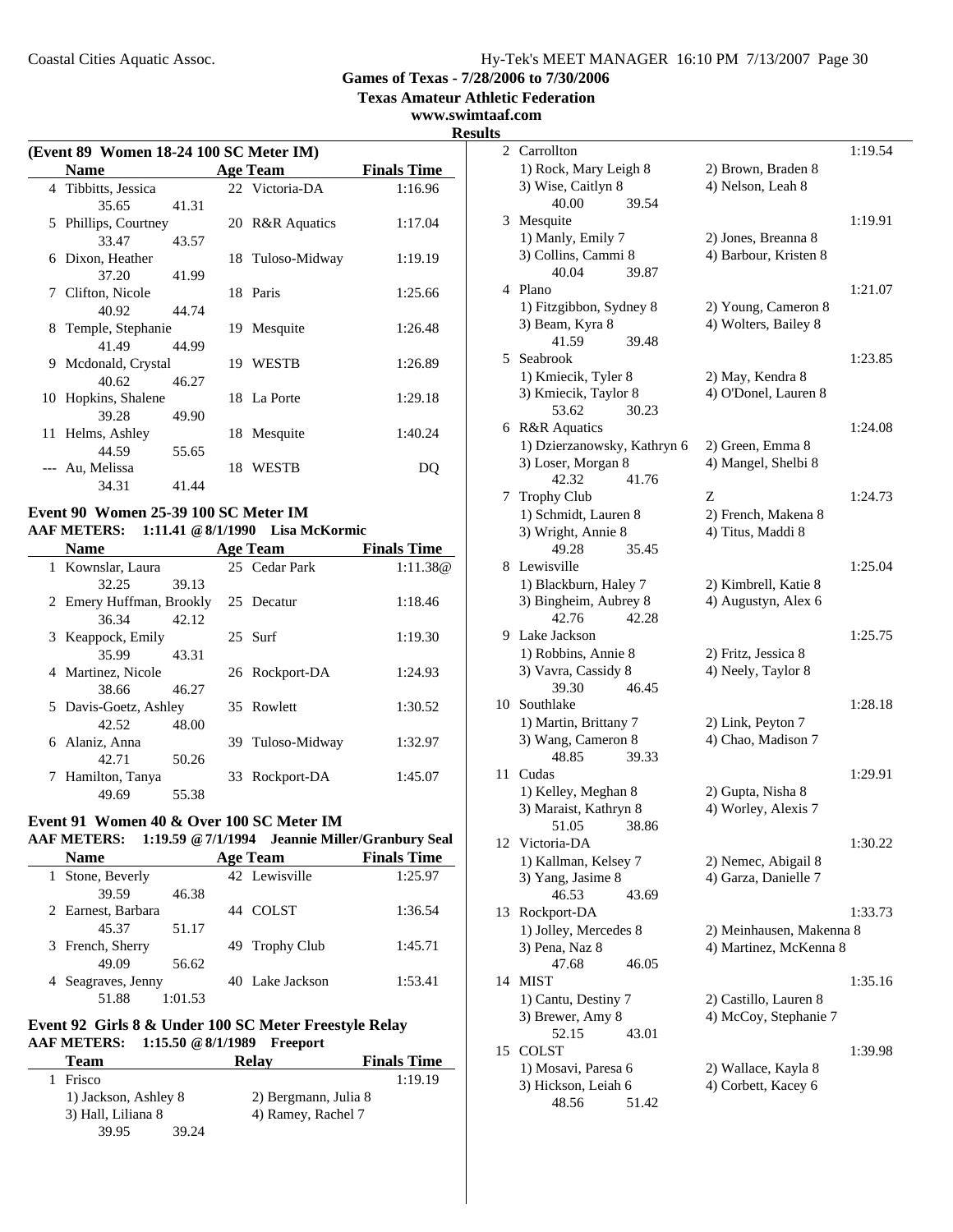Coastal Cities Aquatic Assoc.

|  |  | Hy-Tek's MEET MANAGER 16:10 PM 7/13/2007 Page 31 |  |  |  |
|--|--|--------------------------------------------------|--|--|--|
|--|--|--------------------------------------------------|--|--|--|

**Games of Texas - 7/28/2006 to 7/30/2006**

**Texas Amateur Athletic Federation**

**www.swimtaaf.com**

#### **Results**

 $\sim$ 

|    | (Event 92 Girls 8 & Under 100 SC Meter Freestyle Relay) |                       |                    |  |  |  |
|----|---------------------------------------------------------|-----------------------|--------------------|--|--|--|
|    | <b>Team</b>                                             | <b>Relay</b>          | <b>Finals Time</b> |  |  |  |
|    | 16 WESTB                                                |                       | 1:41.08            |  |  |  |
|    | 1) Hudson, Kacie 6                                      | 2) Hudson, Stacie 6   |                    |  |  |  |
|    | 3) Moon, Jade 7                                         | 4) Xu, Helen 8        |                    |  |  |  |
|    | 55.48<br>45.60                                          |                       |                    |  |  |  |
| 17 | <b>SAPAR</b>                                            |                       | 1:47.08            |  |  |  |
|    | 1) McDaniel, Dionne 8                                   | 2) Ahearne, Kelly 8   |                    |  |  |  |
|    | 3) Mercado, Amanda 8                                    | 4) Frey, Jenny 8      |                    |  |  |  |
|    | 53.06<br>54.02                                          |                       |                    |  |  |  |
|    | 18 Dick Nich Black-ZZ                                   |                       | 1:52.76            |  |  |  |
|    | 1) Schwenke, Jessica 7                                  | 2) Noe, Lauren 6      |                    |  |  |  |
|    | 3) Chesire, Tate 6                                      | 4) Lewis, Victoria 7  |                    |  |  |  |
|    | 57.41<br>55.35                                          |                       |                    |  |  |  |
|    | 19 ALICE                                                |                       | 1:59.36            |  |  |  |
|    | 1) Montemayor, Ysenia 8                                 | 2) Chapa, Valerie 7   |                    |  |  |  |
|    | 3) Ramon, Alyssa 6                                      | 4) Adams, Aleese 6    |                    |  |  |  |
|    | 1:02.87<br>56.49                                        |                       |                    |  |  |  |
|    | 20 Hubbard-DA                                           |                       | 2:04.63            |  |  |  |
|    | 1) Ellison, Lindsey 8                                   | 2) Anderson, Callie 8 |                    |  |  |  |
|    | 3) Zettler, Alexis 6                                    | 4) Anderson, Katlyn 8 |                    |  |  |  |
|    | 1:04.77<br>59.86                                        |                       |                    |  |  |  |
| 21 | Drip-ZZ                                                 |                       | 2:12.44            |  |  |  |
|    | 1) Curington, Kaylie 7                                  | 2) Younger, Brooke 7  |                    |  |  |  |
|    | 3) Bergh, Kallie 7                                      | 4) Handley, Sage 6    |                    |  |  |  |
|    | 1:08.13<br>1:04.31                                      |                       |                    |  |  |  |

### **Event 93 Women 18 & Over 200 SC Meter Freestyle**

| <b>Name</b>         |       | <b>Age Team</b>    |       | <b>Finals Time</b> |
|---------------------|-------|--------------------|-------|--------------------|
| 1 Floyd, Emily      |       | 18 R&R Aquatics    |       | 2:18.32            |
| 30.84               | 34.38 | 36.59              | 36.51 |                    |
| 2 Kelly, Kristine   |       | <b>SBELT</b><br>18 |       | 2:25.93            |
| 32.55               | 36.05 | 38.62              | 38.71 |                    |
| 3 Alonzo, Tiffany   |       | 18 Tuloso-Midway   |       | 2:29.10            |
| 34.24               | 38.44 | 40.06              | 36.36 |                    |
| 4 Roades, Leslie    |       | Wharton<br>19.     |       | 2:30.61            |
| 35.05               | 39.45 | 38.48              | 37.63 |                    |
| 5 Elliot, Bridget   |       | 18 Frisco          |       | 2:41.09            |
| 35.25               | 39.56 | 42.83              | 43.45 |                    |
| 6 Mcdonald, Crystal |       | <b>WESTB</b><br>19 |       | 2:54.38            |
| 39.51               | 43.43 | 45.16              | 46.28 |                    |
| Jaudon, Jennifer    |       | 24 Grand Prairie   |       | 3:08.37            |
| 41.20               | 47.23 | 49.87              | 50.07 |                    |

### **Event 94 Women 18 & Over 200 SC Meter Freestyle Relay AAF METERS: 2:04.42 @2000 San Antionio**

| <b>Team</b>              |       | <b>Relav</b>            |                         | <b>Finals Time</b> |
|--------------------------|-------|-------------------------|-------------------------|--------------------|
| <b>R&amp;R</b> Aquatics  |       |                         |                         | 2:00.04@           |
| 1) Phillips, Courtney 20 |       |                         | 2) Morgan, Katherine 20 |                    |
| 3) Floyd, Emily 18       |       | 4) D'Antoni, Harmony 18 |                         |                    |
| 31.11                    | 31.42 | 28.30                   | 29.21                   |                    |
| 2 Frisco                 |       |                         |                         | 2:11.06            |
| 1) Hall, Kristi 18       |       |                         | 2) Elliot, Christie 18  |                    |
| 3) DeLange, Pat 47       |       |                         | 4) Simpson, Kaelly 19   |                    |
| 32.10                    | 32.39 | 35.89                   | 30.68                   |                    |
|                          |       |                         |                         |                    |

| J |                           |       |                   |                         |         |
|---|---------------------------|-------|-------------------|-------------------------|---------|
|   | 3 ALICE                   |       |                   |                         | 2:17.11 |
|   | 1) Gaitan, Marina 18      |       |                   | 2) Perez, Sabrina 19    |         |
|   | 3) Smith, Krystal 18      |       |                   | 4) Whitty, Heather 18   |         |
|   | 34.58                     | 35.12 | 35.31             | 32.10                   |         |
|   | 4 Lewisville              |       |                   |                         | 2:20.41 |
|   | 1) Augustyn, Britt 34     |       |                   | 2) Gunderson, Alison 23 |         |
|   | 3) Hawxhurst, Samantha 23 |       |                   | 4) Stone, Beverly 42    |         |
|   | 1:19.50                   |       |                   | 29.26                   |         |
|   | 5 Trophy Club             |       |                   |                         | 2:23.01 |
|   | 1) Beaver, Sarah 18       |       |                   | 2) Beavers, Nicole 39   |         |
|   | 3) Fields, Taylor 18      |       |                   | 4) French, Sherry 49    |         |
|   | 32.25                     | 37.00 | 42.52             | 31.24                   |         |
| 6 | Denison                   |       |                   |                         | 2:26.02 |
|   | 1) Black, Sherrie 41      |       |                   | 2) Durham, Joni 28      |         |
|   | 3) Hayes, Shannon 45      |       |                   | 4) Riedl, Barbara 60    |         |
|   | 36.66                     | 37.02 | 40.95             | 31.39                   |         |
|   | 7 Cudas                   |       |                   |                         | 2:40.48 |
|   | 1) Kelley, Lisa 41        |       |                   | 2) Johnson, Leslie 45   |         |
|   | 3) Damerow, Belinda 44    |       |                   | 4) Marzak, Rachel 19    |         |
|   | 33.21                     | 40.30 | 1:26.97           |                         |         |
| 8 | Rockport-DA               |       |                   |                         | 2:53.44 |
|   | 1) Meinhausen, Carrie 24  |       | 2) Pena, Nancy 24 |                         |         |
|   | 3) Hamilton, Tanya 33     |       | 4) Jolley, Kim 24 |                         |         |
|   | 48.29                     | 45.48 | 47.72             | 31.95                   |         |

#### **Event 95 Boys 11-12 200 SC Meter Medley Relay AAF METERS: 2:22.23 @8/1/1990 Lewisville**

|              | Team                         |       | <b>Relay</b>         |                          | <b>Finals Time</b> |
|--------------|------------------------------|-------|----------------------|--------------------------|--------------------|
| $\mathbf{1}$ | Southlake                    |       |                      |                          | 2:32.55            |
|              | 1) Munch, Kevin 12           |       | 2) Spencer, Kyle 12  |                          |                    |
|              | 3) Tovey, Jake 11            |       |                      | 4) Henderson, Carson 12  |                    |
|              | 36.76                        | 43.44 | 35.84                | 36.51                    |                    |
|              | 2 McKinney                   |       |                      |                          | 2:37.40            |
|              | 1) Conant, Caleb 12          |       |                      | 2) Pierron, Brandon 12   |                    |
|              | 3) Reynolds, Matthew 11      |       | 4) Robbins, Jacob 12 |                          |                    |
|              | 43.55                        | 42.40 | 40.38                | 31.07                    |                    |
| 3            | Carrollton                   |       |                      |                          | 2:38.36            |
|              | 1) Winker, Andrew 12         |       | 2) Rischar, Lucas 12 |                          |                    |
|              | 3) Sullivan, Matthew 12      |       | 4) Sands, David 12   |                          |                    |
|              | 46.05                        | 41.31 | 37.66                | 33.34                    |                    |
|              | 4 Golden Triangle            |       |                      |                          | 2:40.11            |
|              | 1) Stockmann, Christopher 12 |       |                      | 2) Alexcee, Damani 12    |                    |
|              | 3) Scott, Eddie 11           |       |                      | 4) Stockmann, Matthew 11 |                    |
|              |                              |       | 42.38                | 33.60                    |                    |
| 5            | Southlake                    |       | B                    |                          | 2:43.44            |
|              | 1) Munch, Scott 12           |       |                      | 2) Booth, Alexander 12   |                    |
|              | 3) Ausdenmoore, John 12      |       | 4) Remetta, John 11  |                          |                    |
|              | 41.71                        | 45.41 | 39.28                | 37.04                    |                    |
|              | 6 COLST                      |       |                      |                          | 2:44.77            |
|              | 1) McClendon, Rob 12         |       |                      | 2) Rowland, Taylor 11    |                    |
|              | 3) Juliff, Kent 12           |       | 4) Morgan, Drew 12   |                          |                    |
|              | 44.88                        | 44.62 | 41.51                | 33.76                    |                    |
|              | 7 Cudas                      |       |                      |                          | 2:45.80            |
|              | 1) Hall, Jamey 11            |       |                      | 2) Mundahl, Phillip 12   |                    |
|              | 3) Damerow, Scott 12         |       |                      | 4) Weinke, Kristofer 12  |                    |
|              | 47.97                        | 40.25 | 38.42                | 39.16                    |                    |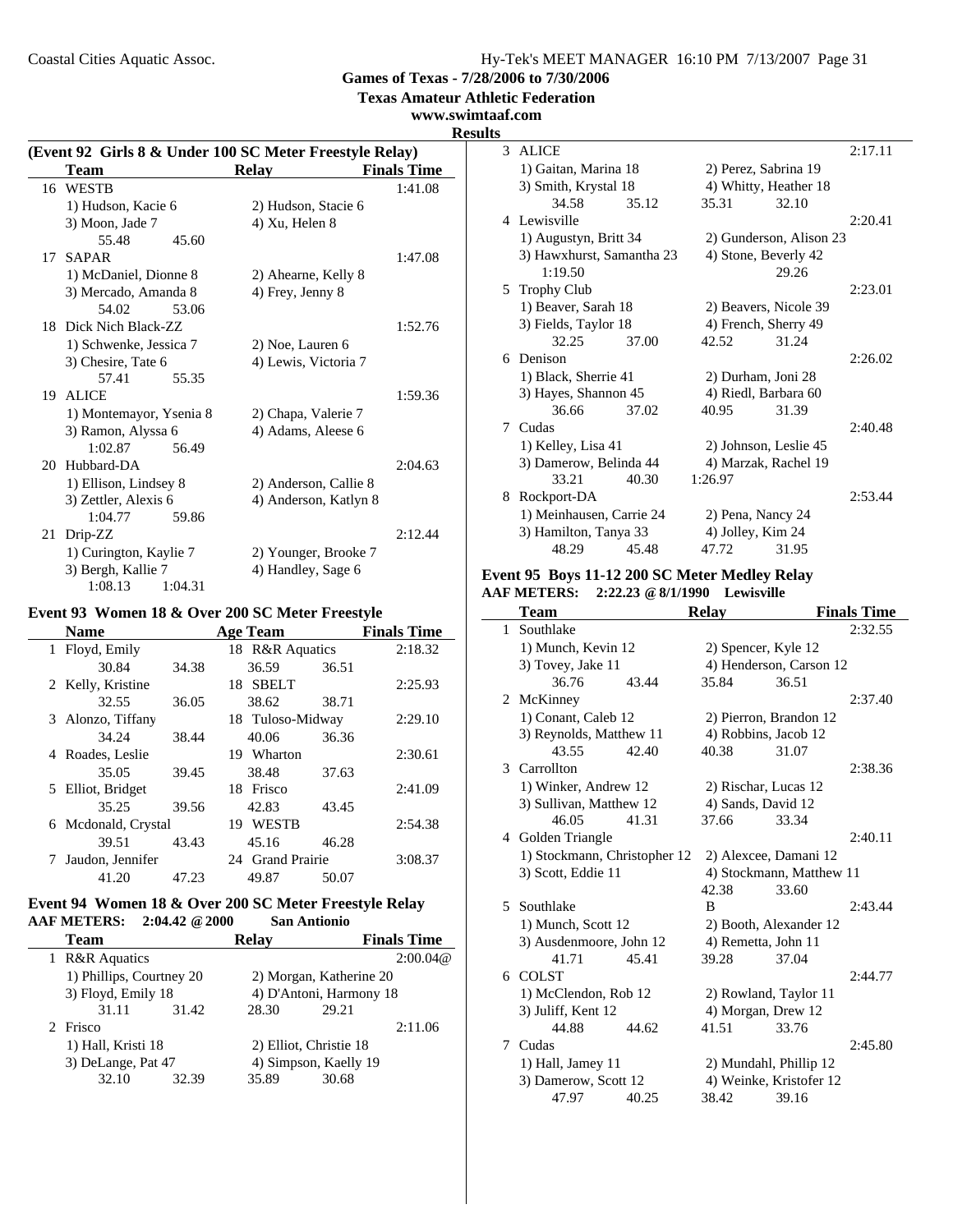**Event 96 Boys 13-14 200 SC Meter Medley Relay**

**Games of Texas - 7/28/2006 to 7/30/2006**

**Texas Amateur Athletic Federation**

### **www.swimtaaf.com Results**

 $\sim$ 

|    | (Event 95 Boys 11-12 200 SC Meter Medley Relay) |                       |                    |
|----|-------------------------------------------------|-----------------------|--------------------|
|    | <b>Team</b>                                     | <b>Relay</b>          | <b>Finals Time</b> |
| 8  | <b>ALICE</b>                                    |                       | 2:48.62            |
|    | 1) Garcia, Nicholas 11                          | 2) Saenz, Andre 11    |                    |
|    | 3) Chavarria, Ryan 12                           | 4) Gaitan, Mario 12   |                    |
|    | 49.39<br>47.33                                  | 37.44<br>34.46        |                    |
|    | 9 Trophy Club                                   |                       | 2:49.21            |
|    | 1) Eastin, Trevor 11                            | 2) Garza, Shane 11    |                    |
|    | 3) Jongeneel, Kevin 11                          | 4) McKowen, Connor 12 |                    |
|    | 43.20<br>45.66                                  | 42.53<br>37.82        |                    |
|    | 10 West of Brazos                               |                       | 2:50.78            |
|    | 1) Griffin, Jermel 12                           | 2) Bell, Dylan 11     |                    |
|    | 3) Hunt, Daniel 11                              | 4) Morgan, Mark 12    |                    |
|    | 39.85<br>49.25                                  | 43.76<br>37.92        |                    |
| 11 | Plano                                           |                       | 2:52.48            |
|    | 1) Trompeter, Sean 11                           | 2) Thorne, Luke 11    |                    |
|    | 3) O'Brien, Tom 12                              | 4) Koath, Adam 11     |                    |
|    | 45.20<br>46.69                                  | 41.96<br>38.63        |                    |
| 12 | Calallen                                        |                       | 2:52.98            |
|    | 1) Seward, Robert 12                            | 2) Brown, Travis 11   |                    |
|    | 3) Adame, Taylor 12                             | 4) Price, Vince 12    |                    |
|    | 48.43<br>44.76                                  | 41.80<br>37.99        |                    |
|    | 13 El Campo                                     |                       | 3:07.33            |
|    | 1) Haas, Benjamine 11                           | 2) Nielsen, Chris 11  |                    |
|    | 3) Yackel, Derek 12                             | 4) Mahoney, Sean 11   |                    |
|    |                                                 |                       |                    |
|    | 45.32<br>52.46<br>14 WESTB                      | 51.49<br>38.06        | 3:08.24            |
|    |                                                 |                       |                    |
|    | 1) Blanco, Francisco 11                         | $2)$ Gu, Kevin 11     |                    |
|    | 3) Chen, Bofeng 11                              | 4) Blaze, Reginald 12 |                    |
|    | 51.13<br>1:01.08                                | 34.47<br>41.56        |                    |
| 15 | Dick Nick Red-ZZ                                |                       | 3:32.00            |
|    | 1) Brown, Kelly 11                              | 2) Tesluk, Ben 12     |                    |
|    | 3) Hepburn, Kieron 12                           | 4) Reyes, Daniel 12   |                    |
|    | 57.19<br>1:05.06                                | 50.13<br>39.62        |                    |
|    | 16 Rockport-DA                                  |                       | 3:41.12            |
|    | 1) Scruggs, Clayton 11                          | 2) Curren, Hayden 11  |                    |
|    | 3) Wilson, Cole 11                              | 4) Brennan, Cody 12   |                    |
|    | 1:04.60<br>54.59                                | 56.56<br>45.37        |                    |
|    | --- Frisco                                      |                       | DQ                 |
|    | 1) Clothier, Joshua 11                          | 2) Sauerzopf, Ivan 12 |                    |
|    | 3) Nix, Corey 11                                | 4) Fugina, Zachary 12 |                    |
|    | 37.23<br>43.14                                  | 35.37<br>32.21        |                    |
|    | <b>ALICE</b>                                    | B                     | DQ                 |
|    | 1) Garcia, Marcus 11                            | 2) Saenz, Gian 11     |                    |
|    | 3) Martinez, Ryan 12                            | 4) Galvan, Sergio 12  |                    |
|    | 52.11<br>50.41                                  | 55.10<br>43.81        |                    |
|    | Dick Nich Black-ZZ                              |                       | DQ                 |
|    | 1) Broussard, Dylan 12                          | 2) Sours, Brian 12    |                    |
|    | 3) Casteel, Cody 11                             | 4) Tesluk, Travis 12  |                    |
|    | 48.96<br>54.21                                  | 48.01<br>41.46        |                    |

|    | <b>AAF METERS:</b>        | 2:07.09 @ 8/1/1992 | <b>Bay City</b>          |                    |  |
|----|---------------------------|--------------------|--------------------------|--------------------|--|
|    | <b>Team</b>               | <b>Relay</b>       |                          | <b>Finals Time</b> |  |
|    | 1 R&R Aquatics            |                    |                          | 2:15.93            |  |
|    | 1) Tomas, Luke 14         |                    | 2) Ward, Nathan 14       |                    |  |
|    | 3) Jacks, Jeremy 13       |                    | 4) Vasquez, Steven 14    |                    |  |
|    | 32.85                     | 39.50<br>32.94     |                          | 30.64              |  |
|    | 2 ALICE                   |                    |                          | 2:18.64            |  |
|    | 1) Whitty, Travis 14      |                    | 2) Beltran, Myles 14     |                    |  |
|    | 3) Mandel, Louie 13       |                    | 4) Halfman, Wade 14      |                    |  |
|    | 39.03                     | 39.19<br>31.57     | 28.85                    |                    |  |
|    | 3 Bay City                |                    |                          | 2:18.77            |  |
|    | 1) Davis, Blake 14        |                    | 2) Findley, Isaac 14     |                    |  |
|    | 3) Attaway, Tyler 14      |                    | 4) Hulbert, Zachary 14   |                    |  |
|    | 36.27                     | 40.25<br>31.68     |                          | 30.57              |  |
|    | 4 Frisco                  |                    |                          | 2:20.02            |  |
|    |                           |                    |                          |                    |  |
|    | 1) Bey, Marcus 14         |                    | 2) Pettus, Keegan 14     |                    |  |
|    | 3) Mathis, Jared 13       |                    | 4) Razmus, Jeremy 13     |                    |  |
|    | 34.65                     | 39.70<br>34.49     |                          | 31.18              |  |
|    | 5 Drip-ZZ                 |                    |                          | 2:20.93            |  |
|    | 1) Owens, Kyle 13         |                    | 2) Bergh, Zachary 14     |                    |  |
|    | 3) Belury, Lucas 14       |                    | 4) Reeder, Jake 13       |                    |  |
|    | 36.19                     | 42.88<br>32.24     |                          | 29.62              |  |
|    | 6 Wharton                 |                    |                          | 2:24.53            |  |
|    | 1) Zahn, Matthew 13       |                    | 2) Cline, Taylor 14      |                    |  |
|    | 3) Curlee, Christopher 13 |                    | 4) Lee, Robert 13        |                    |  |
|    | 38.19                     | 40.87<br>34.85     |                          | 30.62              |  |
|    | 7 Trophy Club             |                    |                          | 2:26.50            |  |
|    | 1) Stephens, Jason 13     |                    | 2) Thomas, Mikel 14      |                    |  |
|    | 3) Reckmeyer, Quinn 14    |                    | 4) Price, Travis 13      |                    |  |
|    | 40.53                     | 42.45<br>32.87     |                          | 30.65              |  |
|    | 8 Mesquite                |                    |                          | 2:26.66            |  |
|    | 1) Arnold, Hayden 14      |                    | 2) Byers, Greg 14        |                    |  |
|    | 3) Gattis, Craig 14       |                    | 4) Sewalt, Ian 13        |                    |  |
|    |                           | 36.40              |                          | 32.05              |  |
|    | 9 Seals                   |                    |                          | 2:27.86            |  |
|    | 1) Kade, Brad 13          |                    | 2) Bentke, Cody 13       |                    |  |
|    | 3) Greene, Kevin 13       |                    | 4) Wallace, Kirk 13      |                    |  |
|    | 38.33                     | 36.29<br>41.78     |                          | 31.46              |  |
|    | 10 Canyon Vista-ZZ        |                    |                          | 2:28.28            |  |
|    | 1) Costas, Bradley 13     |                    | 2) Smith, Taylor 14      |                    |  |
|    | 3) Dehoux, Eric 14        |                    | 4) Boggs, Josh 13        |                    |  |
|    | 45.68                     | 36.94<br>30.81     |                          | 34.85              |  |
| 11 | <b>ALICE</b>              | B                  |                          | 2:37.95            |  |
|    | 1) Brandt, Tyler 13       |                    | 2) Saenz, Mark 14        |                    |  |
|    | 3) DeLeon, Bo 14          |                    | 4) Gonzalez, Lee 13      |                    |  |
|    | 40.00                     | 44.44<br>37.37     |                          | 36.14              |  |
| 12 | Weatherford               |                    |                          | 2:38.36            |  |
|    | 1) Carlson, Jonathan 13   |                    | 2) Novak, Christopher 13 |                    |  |
|    | 3) McConnell, Matthew 13  |                    | 4) Steeves, Bryan 14     |                    |  |
|    | 44.63                     | 42.00<br>39.66     |                          | 32.07              |  |
|    | 13 Landa Park             |                    |                          | 2:49.94            |  |
|    | 1) Brewer, Tanner 13      |                    | 2) Pier, Robby 14        |                    |  |
|    | 3) Cumberland, Nathan 14  |                    | 4) Pauling, Ethan 14     |                    |  |
|    | 48.75                     | 48.79<br>37.31     |                          | 35.09              |  |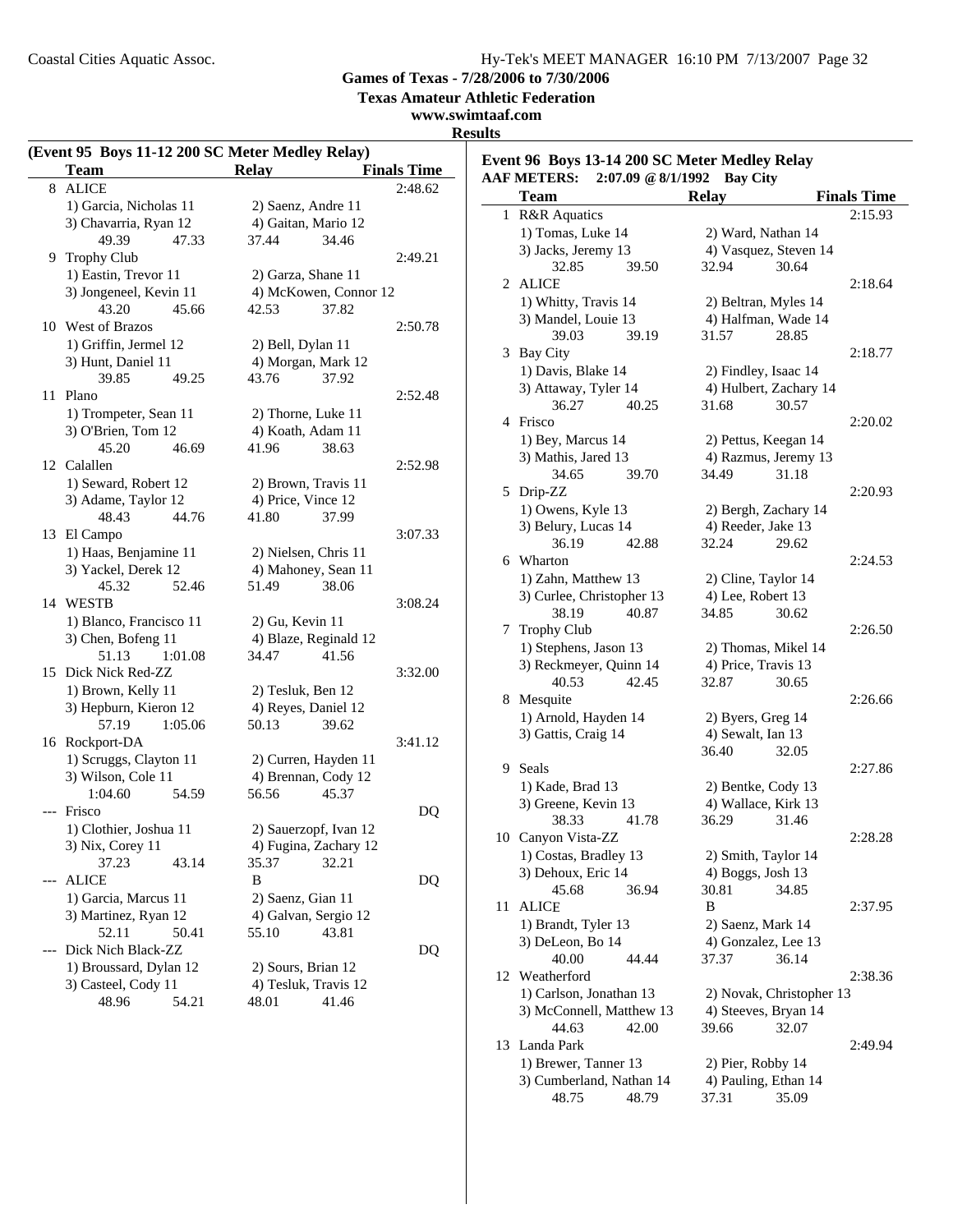$\overline{\phantom{0}}$ 

**Games of Texas - 7/28/2006 to 7/30/2006**

**Texas Amateur Athletic Federation**

### **www.swimtaaf.com Results**

| <b>AAF METERS:</b>                |       | 59.69 @ 8/5/2000 Coleman Aldrich |                    |                                       |       |                                | AAF METERS: 1:00.52 @ 8/1/1991 Sean Dowling/McKinney Sea L |
|-----------------------------------|-------|----------------------------------|--------------------|---------------------------------------|-------|--------------------------------|------------------------------------------------------------|
| <b>Name</b>                       |       | <b>Age Team</b>                  | <b>Finals Time</b> | <b>Name</b>                           |       | <b>Age Team</b>                | <b>Finals Time</b>                                         |
| 1 Jordan, Cole<br>32.43           | 35.31 | 12 Grapevine                     | 1:07.74            | 1 Armstrong, Cody<br>59.21            |       | 13 Lake Jackson                | 58.90@                                                     |
| 2 Munch, Kevin<br>32.41           | 35.63 | 12 Southlake                     | 1:08.04            | 2 Alford, Ryan<br>28.04               | 32.54 | 14 Deer Park                   | 1:00.58                                                    |
| 3 Fugina, Zachary<br>34.20        | 38.94 | 12 Frisco                        | 1:13.14            | 3 Ward, Nathan<br>29.20               | 32.25 | 14 R&R Aquatics                | 1:01.45                                                    |
| 4 Robinson, Tyler<br>34.35        | 39.19 | 12 R&R Aquatics                  | 1:13.54            | 4 Kukielski, Casey<br>29.47           | 32.34 | 14 McKinney                    | 1:01.81                                                    |
| 5 Bergen, Brent<br>34.43          | 39.32 | 11 Lake Jackson                  | 1:13.75            | 5 Vervalin, Kyle<br>29.26             | 33.21 | 14 McKinney                    | 1:02.47                                                    |
| 6 Ilika, Joey<br>35.20            | 39.31 | 12 Bryan-DA                      | 1:14.51            | 6 Ponce, Sean<br>30.19                | 33.98 | 14 Wave                        | 1:04.17                                                    |
| 7 Humes, Cody<br>35.28            | 39.91 | 12 Livingston                    | 1:15.19            | 7 Miles, Jeremy<br>30.46              | 33.95 | 13 Trophy Club                 | 1:04.41                                                    |
| 8 Sands, David<br>38.74           | 38.53 | 12 Carrollton                    | 1:17.27            | 8 Walsh, Richard<br>30.88             | 34.17 | 14 Surf                        | 1:05.05                                                    |
| 9 Galvan, Leonard<br>36.77        | 40.63 | 12 ALICE                         | 1:17.40            | 9 Duckworth, Kris<br>31.09            | 34.22 | 14 Landa Park                  | 1:05.31                                                    |
| 10 Banh, Danny<br>37.14           | 41.52 | 12 Plano                         | 1:18.66            | 10 Thornton, Dakota<br>32.05          | 33.65 | 13 Huntsville-DA               | 1:05.70                                                    |
| 11 Price, Vince<br>37.47          | 41.40 | 12 Calallen                      | 1:18.87            | 11 Bey, Marcus<br>31.79               | 34.06 | 14 Frisco                      | 1:05.85                                                    |
| *12 Lin, Steven<br>37.17          | 44.06 | 11 Victoria-DA                   | 1:21.23            | 12 Reckmeyer, Quinn<br>31.88          | 34.59 | 14 Trophy Club                 | 1:06.47                                                    |
| *12 Morgan, Drew<br>37.01         | 44.22 | 12 COLST                         | 1:21.23            | 13 Boyle, Kevin<br>31.50              | 35.03 | 14 Landa Park                  | 1:06.53                                                    |
| 14 Evans IV, Rush<br>37.69        | 43.70 | 12 Balc-ZZ                       | 1:21.39            | 14 Dooley, Jacob<br>31.69             | 35.40 | 13 MIST                        | 1:07.09                                                    |
| *15 Adame, Taylor<br>38.35        | 43.28 | 12 Calallen                      | 1:21.63            | 15 Gomez, Adrian<br>32.64             | 37.16 | 14 Stacy-ZZ                    | 1:09.80                                                    |
| *15 Thorne, Luke<br>37.91         | 43.72 | 11 Plano                         | 1:21.63            | 16 Reeder, Jake<br>33.16              | 36.68 | 13 Drip-ZZ                     | 1:09.84                                                    |
| 17 Edge, Matthew<br>37.96         | 45.86 | 12 Landa Park                    | 1:23.82            | 17 Tunon, Brandon<br>33.44            | 36.44 | 13 SAPAR                       | 1:09.88                                                    |
| 18 Martinez, Christopher<br>38.07 | 46.41 | 12 MIST                          | 1:24.48            | 18 Powers Jr., William<br>32.52       | 37.38 | 13 Commerce                    | 1:09.90                                                    |
| 19 Tallakson, Andrew<br>38.37     | 48.52 | 12 Trophy Club                   | 1:26.89            | 19 Partin, Dylan<br>20 Warren, Dustin |       | 14 Huntsville-DA<br>14 El Pas0 | 1:10.10<br>1:10.60                                         |
| 20 Sanchez, Jairo<br>43.68        | 46.74 | 12 Dittmar-ZZ                    | 1:30.42            | 34.02<br>21 Perkins, Jared            | 36.58 | 14 Cudas                       | 1:10.97                                                    |
| 21 Well, Ryan<br>43.04            | 50.71 | 12 SAPAR                         | 1:33.75            | 32.03<br>22 Ma, Jack                  | 38.94 | 13 WESTB                       | 1:21.49                                                    |
| 22 Adams, Gator<br>47.87          | 50.73 | 11 WESTB                         | 1:38.60            | 38.90<br>23 Flores, Dawayne           | 42.59 | 13 SAPAR                       | 1:25.03                                                    |
| 23 Blaze, Reginald<br>46.27       | 53.35 | 12 WESTB                         | 1:39.62            | 39.94<br>24 Adams, Juan               | 45.09 | 14 WESTB                       | 1:41.86                                                    |
| 24 Tovar, Gregorio                |       | 11 SAPAR                         | 1:45.62            | 46.32                                 | 55.54 |                                |                                                            |

### **AAF METERS: 32.76 @8/5/2000 Byron Carlisle**

| <b>Name</b>         | Age Team     | <b>Finals Time</b> |
|---------------------|--------------|--------------------|
| 1 Anthony, Jonathon | 12 Edna-DA   | 36.78              |
| *2 Tovey, Jake      | 11 Southlake | 37.16              |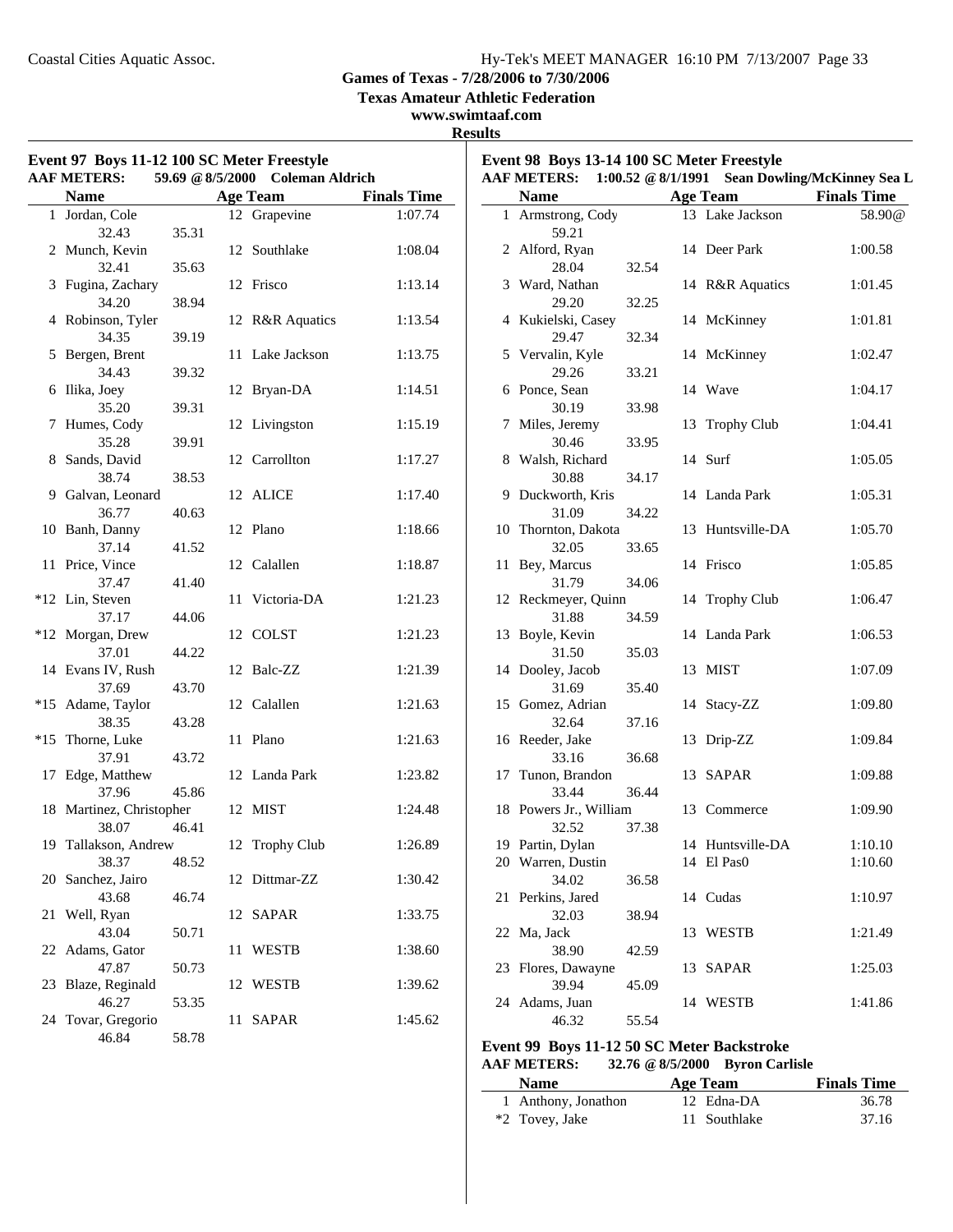**Event 101 Boys 11-12 50 SC Meter Breaststroke**

**Games of Texas - 7/28/2006 to 7/30/2006**

**Texas Amateur Athletic Federation**

### **www.swimtaaf.com Results**

| (Event 99 Boys 11-12 50 SC Meter Backstroke) |                    |    |                       |                    |  |
|----------------------------------------------|--------------------|----|-----------------------|--------------------|--|
|                                              | <b>Name</b>        |    | <b>Age Team</b>       | <b>Finals Time</b> |  |
| $*2$                                         | Clothier, Joshua   |    | 11 Frisco             | 37.16              |  |
| 4                                            | Beard, Zacory      | 12 | La Porte              | 37.64              |  |
| 5                                            | Jordan, Cole       | 12 | Grapevine             | 38.20              |  |
| 6                                            | Munch, Scott       | 12 | Southlake             | 38.39              |  |
| 7                                            | Lowe, Tate         | 12 | Wharton               | 38.62              |  |
| 8                                            | Griffin, Jermel    | 12 | <b>West of Brazos</b> | 38.95              |  |
| 9                                            | Hertz, Austin      | 12 | Frisco                | 42.04              |  |
| 10                                           | Phelps, Coleman    | 11 | Frisco                | 42.77              |  |
| 11                                           | Garcia, Nicholas   | 11 | <b>ALICE</b>          | 42.84              |  |
| 12                                           | Rourke, Evan       | 12 | <b>WHALE</b>          | 43.19              |  |
| 13                                           | Kelly, Phillip     | 12 | Victoria-DA           | 43.71              |  |
| 14                                           | Rojas III, George  | 12 | El Pas <sub>0</sub>   | 44.61              |  |
| 15                                           | Conant, Caleb      | 12 | McKinney              | 44.76              |  |
| 16                                           | McClendon, Rob     |    | 12 COLST              | 46.26              |  |
| 17                                           | Bertero, Adam      | 12 | Balc-ZZ               | 46.53              |  |
| 18                                           | Rychetsky, Riley   | 12 | Wave                  | 46.69              |  |
| 19                                           | Tyndall, Ralph     | 11 | Paris                 | 47.82              |  |
| 20                                           | Baisman, Alejandro | 12 | <b>Barracudas</b>     | 49.42              |  |
| $*21$                                        | Richter, Colin     | 12 | <b>ALICE</b>          | 49.93              |  |
| $*21$                                        | Blanco, Francisco  | 11 | <b>WESTB</b>          | 49.93              |  |
| 23                                           | Helser, Graham     | 11 | Drip-ZZ               | 50.66              |  |
| 24                                           | Hall, Jamey        | 11 | Cudas                 | 50.80              |  |
| 25                                           | Cain, Jonathan     | 11 | <b>SAPAR</b>          | 59.86              |  |
| $---$                                        | Vallejo, Emiliano  | 11 | <b>SAPAR</b>          | D <sub>O</sub>     |  |

#### **Event 100 Boys 13-14 50 SC Meter Backstroke AAF METERS: 30.04 @8/1/1992 Joshua Ihde/Tclub**

|    | <b>Name</b>         |    | <b>Age Team</b>         | <b>Finals Time</b> |
|----|---------------------|----|-------------------------|--------------------|
| 1  | Kukielski, Casey    |    | 14 McKinney             | 32.85              |
| 2  | Tomas, Luke         | 14 | <b>R&amp;R</b> Aquatics | 32.91              |
| 3  | McCoy, Wesley       | 14 | Wave                    | 33.44              |
| 4  | Schnee, Leo         |    | 14 WHALE                | 34.37              |
| 5  | Houchin, Adam       | 14 | Wave                    | 34.77              |
| 6  | Sullivan, Jacob     |    | 14 Carrollton           | 35.23              |
| 7  | Haskins, Ross       | 14 | Deer Park               | 35.72              |
| 8  | Owens, Kyle         | 13 | Drip-ZZ                 | 35.88              |
| 9  | Price, Travis       | 13 | <b>Trophy Club</b>      | 36.09              |
| 10 | Tierney, Samuel     | 13 | Plano                   | 36.15              |
| 11 | Davis, Blake        | 14 | Bay City                | 36.25              |
| 12 | Bey, Marcus         | 14 | Frisco                  | 36.70              |
| 13 | Thornton, Dakota    | 13 | Huntsville-DA           | 37.44              |
| 14 | Berry, Colton       | 14 | Seals                   | 37.73              |
| 15 | Kade, Brad          | 13 | Seals                   | 38.04              |
| 16 | Garcia, Chester     | 13 | <b>SAPAR</b>            | 39.22              |
| 17 | Hernandez, Jose     | 13 | McAllen                 | 39.72              |
| 18 | Partin, Dylan       | 14 | Huntsville-DA           | 39.76              |
| 19 | Lopez, Jon David    | 14 | <b>ALICE</b>            | 40.74              |
| 20 | Gomez, Adrian       | 14 | Stacy-ZZ                | 41.46              |
| 21 | Pier, Robby         |    | 14 Landa Park           | 41.50              |
| 22 | Lopez, Edgar        |    | 14 Victoria-DA          | 42.73              |
|    | 23 Villegas, Zayman | 14 | El Pas <sub>0</sub>     | 43.39              |
| 24 | Moon, Leonard       | 13 | <b>WESTB</b>            | 45.31              |
|    |                     |    |                         |                    |

|    | <b>AAF METERS:</b> |    | 36.96 @ 8/1/1988 Davy Tyler |                    |
|----|--------------------|----|-----------------------------|--------------------|
|    | <b>Name</b>        |    | <b>Age Team</b>             | <b>Finals Time</b> |
|    | 1 Wilkinson, Grant |    | 12 El Pas0                  | 36.03@             |
| 2  | Robbins, Jacob     | 12 | McKinney                    | 40.20              |
|    | 3 Pierron, Brandon | 12 | McKinney                    | 41.64              |
| 4  | Alexcee, Damani    | 12 | Golden Triangle             | 42.04              |
| 5  | Spencer, Kyle      | 12 | Southlake                   | 43.62              |
| 6  | Hanis, Trey        | 12 | Allen                       | 43.79              |
| 7  | Lopez, Nicholas    | 12 | Dittmar-ZZ                  | 44.25              |
| 8  | Mundahl, Phillip   | 12 | Cudas                       | 44.60              |
| 9  | Palma, Gabriel     | 12 | Rowlett                     | 44.67              |
| 10 | Juliff, Kent       | 12 | <b>COLST</b>                | 44.68              |
| 11 | Allie, Austin      | 12 | Brenha                      | 45.52              |
| 12 | Pruitt, Bryce      | 11 | Edna-DA                     | 46.18              |
| 13 | Tony, Bryan        | 12 | Surf                        | 46.68              |
| 14 | Price, Vince       | 12 | Calallen                    | 47.19              |
| 15 | Schiurring, Slade  | 12 | El Campo                    | 47.23              |
| 16 | Bertero, Adam      | 12 | Balc-ZZ                     | 47.41              |
| 17 | Robinson, Tyler    | 12 | <b>R&amp;R</b> Aquatics     | 48.96              |
| 18 | Garza, Joseph A.   | 12 | McAllen                     | 49.02              |
| 19 | Phillips, Jerrel   | 12 | Odem-DA                     | 50.83              |
| 20 | Saenz, Andre       | 11 | <b>ALICE</b>                | 54.25              |
| 21 | Flores, Malcolm    | 12 | <b>SAPAR</b>                | 1:05.01            |
| 22 | Jones, Vanarthur   | 11 | <b>WESTB</b>                | 1:08.22            |
| 23 | Guo, Yifan         | 11 | <b>WESTB</b>                | 1:08.71            |
|    | 24 Cain, Jonathan  | 11 | <b>SAPAR</b>                | 1:10.49            |

### **Event 102 Boys 13-14 50 SC Meter Breaststroke**

| <b>AAF METERS:</b> | 34.08 @ 8/1/1992 Wes Frontz/Bcs |  |
|--------------------|---------------------------------|--|
| $\blacksquare$     | $\blacksquare$                  |  |

|    | Name               |    | Age Team              | <b>Finals Time</b> |
|----|--------------------|----|-----------------------|--------------------|
| 1  | Bertrand, Juvencio | 14 | Deer Park             | 34.71              |
| 2  | Miles, Jeremy      | 13 | <b>Trophy Club</b>    | 36.21              |
| 3  | Stovall, Guy       | 14 | El Campo              | 37.07              |
| 4  | Rea, Ian           | 13 | Southlake             | 37.63              |
| 5  | Lantz, JD          | 13 | Lewisville            | 37.70              |
| 6  | Sturgis, Levi      | 14 | <b>West of Brazos</b> | 37.85              |
| 7  | Ponce, Sean        | 14 | Wave                  | 38.23              |
| 8  | Blakely, Jon       | 13 | Boerne-DA             | 38.97              |
| 9  | Martinez, Marcos   | 14 | <b>Grand Prairie</b>  | 39.49              |
| 10 | Pettus, Keegan     | 14 | Frisco                | 39.63              |
| 11 | Dooley, Jacob      | 13 | <b>MIST</b>           | 39.89              |
| 12 | Smith, Taylor      |    | 14 Canyon Vista-ZZ    | 40.13              |
| 13 | Perkins, Jared     |    | 14 Cudas              | 40.59              |
| 14 | Rutledge, Graham   | 14 | Carrollton            | 40.64              |
| 15 | Beltran, Myles     | 14 | <b>ALICE</b>          | 40.72              |
| 16 | Nguyen, Chanh      | 13 | Plano                 | 41.52              |
| 17 | Tappan, Zachary    | 14 | Dittmar-ZZ            | 42.35              |
| 18 | Ma, Jack           | 13 | <b>WESTB</b>          | 45.01              |
| 19 | McClendon, Michael | 13 | <b>COLST</b>          | 45.95              |
| 20 | Villegas, Zayman   | 14 | El Pas <sub>0</sub>   | 49.36              |
| 21 | Hixson, Aaron      | 13 | <b>SAPAR</b>          | 52.31              |
|    |                    |    |                       |                    |

### **Event 103 Boys 11-12 50 SC Meter Butterfly**

### **AAF METERS: 29.94 @8/5/2000 Coleman Aldrich**

| Name           | Age Team    | <b>Finals Time</b> |
|----------------|-------------|--------------------|
| 1 Rivas, Ricky | 12 La Porte | 35.32              |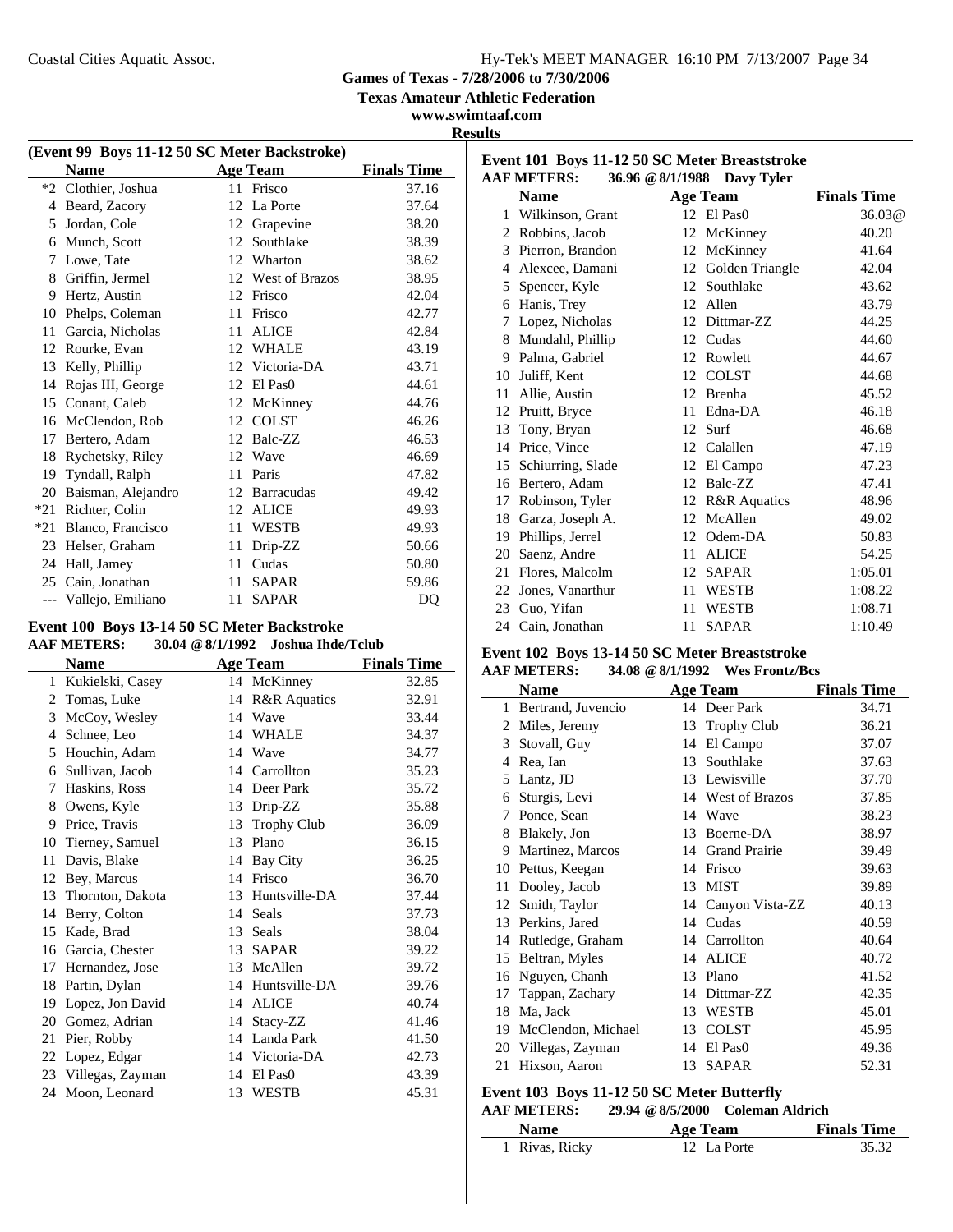**Games of Texas - 7/28/2006 to 7/30/2006**

**Texas Amateur Athletic Federation**

### **www.swimtaaf.com Results**

 $\overline{a}$ 

| (Event 103 Boys 11-12 50 SC Meter Butterfly) |                       |     |                     |                    |  |
|----------------------------------------------|-----------------------|-----|---------------------|--------------------|--|
|                                              | <b>Name</b>           |     | <b>Age Team</b>     | <b>Finals Time</b> |  |
| 2                                            | Knezek, Tyler         |     | 12 Wharton          | 35.35              |  |
| 3                                            | Alejandro, Ivann      | 12  | Navasota-DA         | 35.51              |  |
| 4                                            | Tovey, Jake           | 11  | Southlake           | 35.84              |  |
| 5                                            | Ilika, Joey           | 12  | Bryan-DA            | 36.12              |  |
| 6                                            | Nix, Corey            | 11  | Frisco              | 36.55              |  |
| 7                                            | Chavarria, Ryan       | 12  | <b>ALICE</b>        | 37.31              |  |
| 8                                            | Lowe, Tate            | 12  | Wharton             | 37.81              |  |
| 9                                            | Damerow, Scott        | 12  | Cudas               | 37.89              |  |
| 10                                           | Sullivan, Matthew     |     | 12 Carrollton       | 37.94              |  |
| 11                                           | Shin, Stephen         | 11. | Lewisville          | 38.16              |  |
| 12                                           | Beyer, Matthew        | 11  | Port Aransas-DA     | 39.62              |  |
| 13                                           | Ausdenmoore, John     | 12  | Southlake           | 39.82              |  |
| 14                                           | Driggs, Brandon       | 12  | McKinney            | 40.14              |  |
| 15                                           | Schnee, Matthew       | 12  | <b>WHALE</b>        | 40.73              |  |
| 16                                           | Martinez, Christopher | 12  | <b>MIST</b>         | 41.05              |  |
| 17                                           | Anthony, Jonathon     | 12  | Edna-DA             | 41.22              |  |
| 18                                           | Evans IV, Rush        | 12  | Balc-ZZ             | 41.31              |  |
| 19                                           | Chen, Bofeng          | 11  | <b>WESTB</b>        | 42.16              |  |
| 20                                           | Rojas III, George     | 12  | El Pas <sub>0</sub> | 43.12              |  |
| 21                                           | Tyndall, Ralph        | 11  | Paris               | 43.18              |  |
| 22                                           | Reynolds, Matthew     | 11  | McKinney            | 43.36              |  |
| 23                                           | Juliff, Kent          | 12  | <b>COLST</b>        | 44.19              |  |
| 24                                           | Cruz, Alexander       | 11  | Wave                | 45.27              |  |
| 25                                           | Munn, Deonte          | 12  | <b>SAPAR</b>        | 55.69              |  |
| 26                                           | Arizpe, Anthony       | 11  | <b>SAPAR</b>        | 1:06.27            |  |

# **Event 104 Boys 13-14 50 SC Meter Butterfly**<br>A AE METERS. 20.10 @ 7/1/1004 Adem Meir/Pey

|                       | <b>AAF METERS:</b> |    | 29.10 @ 7/1/1994 Adam Main/Bay City |                    |
|-----------------------|--------------------|----|-------------------------------------|--------------------|
|                       | <b>Name</b>        |    | <b>Age Team</b>                     | <b>Finals Time</b> |
| 1                     | Bass, Brent        |    | 14 Huntsville-DA                    | 29.84              |
| $\mathbf{2}^{\prime}$ | Armstrong, Cody    |    | 13 Lake Jackson                     | 29.97              |
| 3                     | Dehoux, Eric       |    | 14 Canyon Vista-ZZ                  | 30.37              |
| 4                     | Kukielski, Casey   |    | 14 McKinney                         | 30.43              |
| 5                     | McCoy, Wesley      | 14 | Wave                                | 31.00              |
| 6                     | Mandel, Louie      | 13 | <b>ALICE</b>                        | 31.63              |
| 7                     | Rea, Ian           | 13 | Southlake                           | 31.98              |
| 8                     | Holt, Taylor       | 13 | La Porte                            | 32.03              |
| 9                     | Alford, Ryan       |    | 14 Deer Park                        | 32.50              |
| 10                    | Belury, Lucas      |    | 14 Drip-ZZ                          | 32.82              |
| 11                    | Sullivan, Jacob    |    | 14 Carrollton                       | 33.54              |
| 12                    | Walsh, Richard     | 14 | Surf                                | 33.94              |
| 13                    | Reckmeyer, Quinn   |    | 14 Trophy Club                      | 33.97              |
| 14                    | Harper, Mike       |    | 14 Tuloso-Midway                    | 34.39              |
|                       | 15 Tunon, Brandon  | 13 | <b>SAPAR</b>                        | 34.57              |
| 16                    | Henry, Corey       |    | 14 Carrollton                       | 35.16              |
| 17                    | Montez, Scott      |    | 13 Landa Park                       | 35.22              |
| 18                    | Kim, Patrick       | 13 | McAllen                             | 35.25              |
| 19                    | Carlos, Gustavo    | 14 | El Pas <sub>0</sub>                 | 35.53              |
| 20                    | Warren, Dustin     | 14 | El Pas <sub>0</sub>                 | 35.58              |
| 21                    | Criddle, Tony      | 14 | Ingleside-DA                        | 36.36              |
|                       | 22 Roberts, Kevin  |    | 14 Mesquite                         | 39.12              |
| 23                    | McClendon, Michael | 13 | <b>COLST</b>                        | 40.51              |

| Event 105 Boys 11-12 50 SC Meter Freestyle<br><b>AAF METERS:</b><br>27.20 @ 8/5/2000 Coleman Aldrich |                    |    |                     |                    |  |
|------------------------------------------------------------------------------------------------------|--------------------|----|---------------------|--------------------|--|
|                                                                                                      | <b>Name</b>        |    | Age Team            | <b>Finals Time</b> |  |
| $\mathbf{1}$                                                                                         | Alejandro, Ivann   |    | 12 Navasota-DA      | J30.26             |  |
|                                                                                                      | 2 Wilkinson, Grant | 12 | El Pas <sub>0</sub> | J30.27             |  |
|                                                                                                      | *3 Robbins, Jacob  |    | 12 McKinney         | J31.80             |  |
| $*3$                                                                                                 | Henderson, Carson  | 12 | Southlake           | J32.36             |  |
| 4                                                                                                    | Humes, Cody        | 12 | Livingston          | J32.49             |  |
| 5                                                                                                    | Beard, Zacory      |    | 12 La Porte         | J32.72             |  |
| 6                                                                                                    | Bergen, Brent      | 11 | Lake Jackson        | J32.76             |  |
| 7                                                                                                    | Palma, Gabriel     | 12 | Rowlett             | J33.12             |  |
| 8                                                                                                    | Morgan, Drew       |    | 12 COLST            | J33.63             |  |
| 9                                                                                                    | Bitara, Matthew    | 11 | Huntsville-DA       | J33.97             |  |
| 10                                                                                                   | Nix, Corey         | 11 | Frisco              | J34.07             |  |
| 11                                                                                                   | Garza, Joseph A.   |    | 12 McAllen          | J34.08             |  |
| 12                                                                                                   | Hanis, Trey        |    | 12 Allen            | J34.69             |  |
| 13                                                                                                   | Schnee, Matthew    | 12 | <b>WHALE</b>        | J34.72             |  |
| 14                                                                                                   | Beyer, Matthew     | 11 | Port Aransas-DA     | J35.17             |  |
|                                                                                                      | 15 Gaitan, Mario   | 12 | <b>ALICE</b>        | J35.38             |  |
| 16                                                                                                   | Rojas III, George  | 12 | El Pas <sub>0</sub> | J35.55             |  |
| 17                                                                                                   | Anthony, Jonathon  | 12 | Edna-DA             | J35.98             |  |
| 18                                                                                                   | Bertero, Adam      | 12 | Balc-ZZ             | J36.13             |  |
| 19                                                                                                   | Rourke, Evan       | 12 | <b>WHALE</b>        | J36.78             |  |
| 20                                                                                                   | Mundahl, Phillip   |    | 12 Cudas            | J36.85             |  |
| 21                                                                                                   | Cruz, Alexander    | 11 | Wave                | J37.85             |  |
| $*22$                                                                                                | Anderson, Blake    | 11 | Dick Nich Black-ZZ  | J37.90             |  |
|                                                                                                      | *22 Tyndall, Ralph | 11 | Paris               | J37.90             |  |
| 24                                                                                                   | Goodridge, Joshua  | 12 | <b>SAPAR</b>        | J39.07             |  |

#### **Event 106 Boys 13-14 50 SC Meter Freestyle AAF METERS: 27.23 @8/1/1989 Cleigh Pascoe**

|                | ААГ ІЛЕТЕІЛЭ.<br>$21.23 \approx 0.111707$ Citigu I ascot |    |                         |                    |  |  |
|----------------|----------------------------------------------------------|----|-------------------------|--------------------|--|--|
|                | <b>Name</b>                                              |    | <b>Age Team</b>         | <b>Finals Time</b> |  |  |
|                | 1 Armstrong, Cody                                        |    | 13 Lake Jackson         | 27.04@             |  |  |
| $\mathfrak{D}$ | Bertrand, Juvencio                                       |    | 14 Deer Park            | 27.31              |  |  |
|                | 3 Ward, Nathan                                           | 14 | <b>R&amp;R</b> Aquatics | 27.55              |  |  |
| 4              | McCoy, Wesley                                            | 14 | Wave                    | 28.15              |  |  |
|                | 5 Vervalin, Kyle                                         | 14 | McKinney                | 28.60              |  |  |
| 6              | Schnee, Leo                                              | 14 | <b>WHALE</b>            | 29.26              |  |  |
| 7              | Miles, Jeremy                                            | 13 | <b>Trophy Club</b>      | 29.32              |  |  |
| 8              | Duckworth, Kris                                          | 14 | Landa Park              | 29.36              |  |  |
| 9              | Pettus, Keegan                                           |    | 14 Frisco               | 29.40              |  |  |
| 10             | Bass, Brent                                              | 14 | Huntsville-DA           | 29.62              |  |  |
| 11             | Dooley, Jacob                                            | 13 | <b>MIST</b>             | 29.69              |  |  |
| $*12$          | Sewalt, Ian                                              | 13 | Mesquite                | 29.74              |  |  |
| $*12$          | Rea, Ian                                                 | 13 | Southlake               | 29.74              |  |  |
|                | 14 Walsh, Richard                                        | 14 | Surf                    | 30.03              |  |  |
| 15             | Maynard, Austin                                          |    | 14 Carrollton           | 30.33              |  |  |
| 16             | Halfman, Wade                                            |    | 14 ALICE                | 30.41              |  |  |
| 17             | Boyle, Kevin                                             |    | 14 Landa Park           | 30.49              |  |  |
| 18             | Thornton, Dakota                                         |    | 13 Huntsville-DA        | 30.69              |  |  |
| 19             | Houchin, Adam                                            | 14 | Wave                    | 31.18              |  |  |
| 20             | Reeder, Jake                                             | 13 | Drip-ZZ                 | 31.44              |  |  |
| 21             | Tunon, Brandon                                           | 13 | <b>SAPAR</b>            | 31.82              |  |  |
| 22             | Smith, Taylor                                            | 14 | Canyon Vista-ZZ         | 32.14              |  |  |
| 23             | Warren, Dustin                                           | 14 | El Pas <sub>0</sub>     | 32.33              |  |  |
|                | 24 Carlos, Gustavo                                       | 14 | El Pas <sub>0</sub>     | 33.29              |  |  |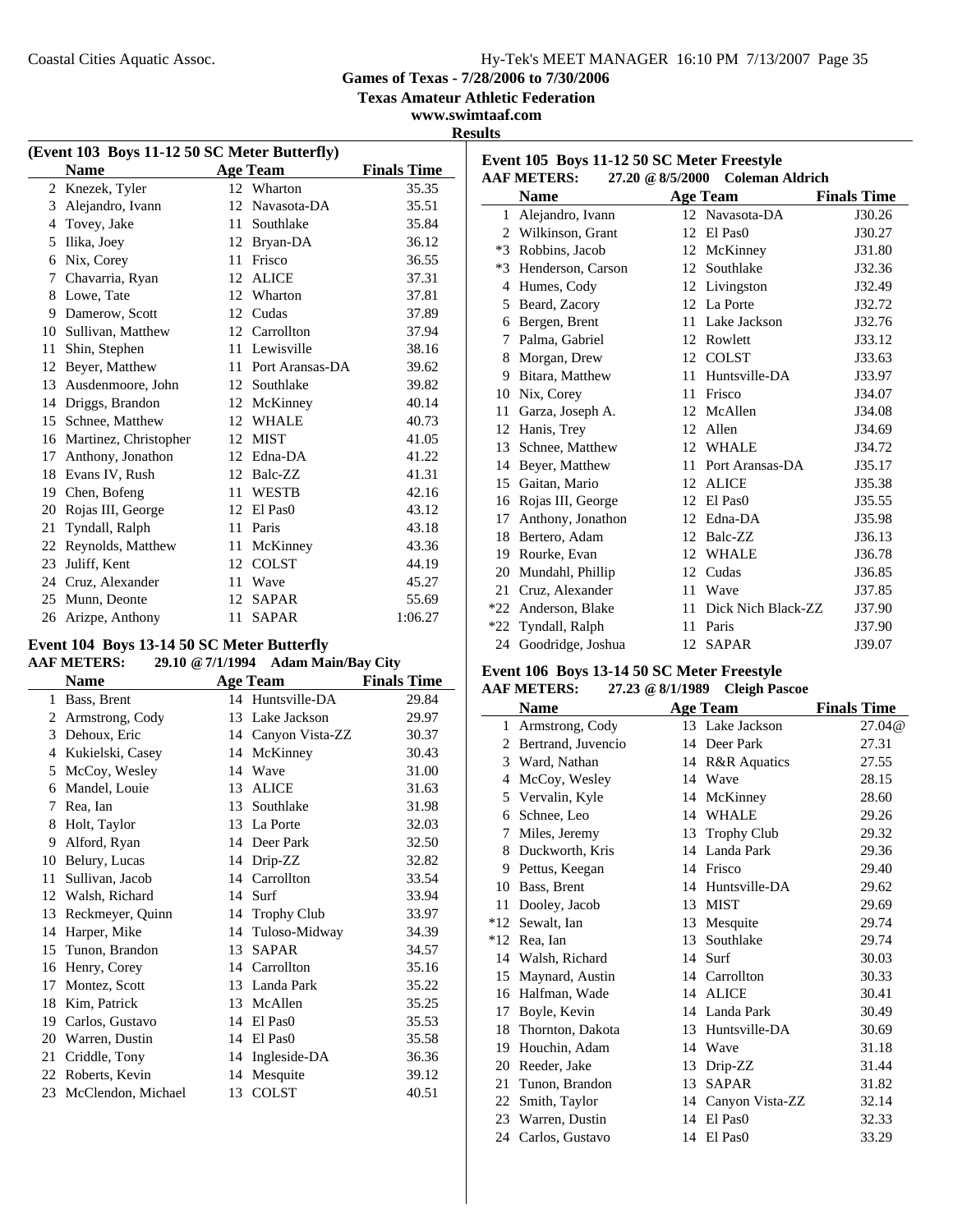**Texas Amateur Athletic Federation**

### **www.swimtaaf.com**

J.

| (Event 106 Boys 13-14 50 SC Meter Freestyle) |                                      |                    |    |                  |                                 |
|----------------------------------------------|--------------------------------------|--------------------|----|------------------|---------------------------------|
|                                              | Name                                 |                    |    | <b>Age Team</b>  | <b>Finals Time</b>              |
|                                              | 25 Flores, Dawayne                   |                    |    | 13 SAPAR         | 34.20                           |
|                                              | 26 Moon, Leonard                     |                    |    | 13 WESTB         | 35.17                           |
|                                              | Event 107 Boys 11-12 100 SC Meter IM |                    |    |                  |                                 |
|                                              | <b>AAF METERS:</b>                   | 1:13.29 @ 7/1/1994 |    |                  | <b>John Zimmerman/Grapevine</b> |
|                                              | <b>Name</b>                          |                    |    | <b>Age Team</b>  | <b>Finals Time</b>              |
| $\mathbf{1}$                                 | Wilkinson, Grant                     |                    |    | 12 El Pas0       | 1:15.55                         |
|                                              | 36.24                                | 39.31              |    |                  |                                 |
| 2                                            | Munch, Kevin                         |                    | 12 | Southlake        | 1:18.65                         |
|                                              | 36.08                                | 42.57              |    |                  |                                 |
| 3                                            | Knezek, Tyler                        |                    | 12 | Wharton          | 1:21.72                         |
|                                              | 37.21                                | 44.51              |    |                  |                                 |
| 4                                            | Clothier, Joshua                     |                    | 11 | Frisco           | 1:23.85                         |
|                                              | 37.40                                | 46.45              |    |                  |                                 |
| 5                                            | Fugina, Zachary                      |                    | 12 | Frisco           | 1:26.21                         |
|                                              | 40.37                                | 45.84              |    |                  |                                 |
| 6                                            | Rivas, Ricky                         |                    | 12 | La Porte         | 1:26.99                         |
| 7                                            | Evans IV, Rush                       |                    | 12 | Balc-ZZ          | 1:28.66                         |
|                                              | 40.78                                | 47.88              |    |                  |                                 |
| 8                                            | Palma, Gabriel                       |                    | 12 | Rowlett          | 1:30.08                         |
|                                              | 43.81                                | 46.27              |    |                  |                                 |
| 9                                            | Ilika, Joey                          |                    | 12 | Bryan-DA         | 1:30.43                         |
|                                              | 41.06                                | 49.37              |    |                  |                                 |
| 10                                           | Beyer, Matthew                       |                    | 11 | Port Aransas-DA  | 1:30.80                         |
|                                              | 40.78                                | 50.02              |    |                  |                                 |
| 11                                           | Schnee, Matthew                      |                    | 12 | <b>WHALE</b>     | 1:31.06                         |
| 12                                           | 43.86<br>Beard, Zacory               | 47.20              | 12 | La Porte         | 1:31.51                         |
|                                              | 41.54                                | 49.97              |    |                  |                                 |
|                                              | 13 Pierron, Brandon                  |                    | 12 | McKinney         | 1:32.46                         |
|                                              | 44.36                                | 48.10              |    |                  |                                 |
|                                              | 14 Garza, Joseph A.                  |                    |    | 12 McAllen       | 1:32.82                         |
| 15                                           | Shin, Stephen                        |                    |    | 11 Lewisville    | 1:35.44                         |
| 16                                           | Bitara, Matthew                      |                    |    | 11 Huntsville-DA | 1:36.34                         |
| 17                                           | Kelly, Phillip                       |                    |    | 12 Victoria-DA   | 1:36.42                         |
| 18                                           | Chen, Bofeng                         |                    | 11 | <b>WESTB</b>     | 1:37.99                         |
| 19                                           | Warren, Nicholas                     |                    |    | 12 Wave          | 1:41.87                         |
| 20                                           | Rychetsky, Riley                     |                    |    | 12 Wave          | 1:43.47                         |
| 21                                           | Belanger, Jacob                      |                    | 11 | Drip-ZZ          | 1:44.21                         |
| 22                                           | Saenz, Gian                          |                    | 11 | <b>ALICE</b>     | 1:47.03                         |
| 23                                           | Munn, Deonte                         |                    | 12 | <b>SAPAR</b>     | 2:01.63                         |
| $\overline{\phantom{a}}$                     | Alejandro, Ivann                     |                    |    | 12 Navasota-DA   | DQ                              |
|                                              | 39.05                                | 51.07              |    |                  |                                 |

### **Event 108 Boys 13-14 100 SC Meter IM AAF METERS: 1:06.19 @8/1/1992 Joshua Ihde/Trophy Club**

| <b>Name</b>          |       | <b>Age Team</b>   | <b>Finals Time</b> |
|----------------------|-------|-------------------|--------------------|
| 1 Tomas, Luke        |       | 14 R&R Aquatics   | 1:11.75            |
| 33.85                | 37.90 |                   |                    |
| 2 Bertrand, Juvencio |       | 14 Deer Park      | 1:11.77            |
| 34.74                | 37.03 |                   |                    |
| 3 Sturgis, Levi      |       | 14 West of Brazos | 1:13.49            |
| 33.57                | 39.92 |                   |                    |
| 4 Belury, Lucas      |       | 14 Drip-ZZ        | 1:14.88            |
| 35.76                | 39.12 |                   |                    |

| <b>Results</b> |                              |       |    |                    |                |
|----------------|------------------------------|-------|----|--------------------|----------------|
|                | 5 Dehoux, Eric               |       |    | 14 Canyon Vista-ZZ | 1:15.09        |
|                | 36.75                        | 38.34 |    |                    |                |
|                | 6 Ponce, Sean                |       |    | 14 Wave            | 1:16.22        |
|                | 35.64                        | 40.58 |    |                    |                |
|                | 7 Schnee, Leo                |       |    | 14 WHALE           | 1:17.74        |
|                | 37.13                        | 40.61 |    |                    |                |
|                | 8 Whitty, Travis             |       |    | 14 ALICE           | 1:17.91        |
|                | 34.97                        | 42.94 |    |                    |                |
|                | 9 Bass, Brent                |       |    | 14 Huntsville-DA   | 1:19.34        |
|                | 35.60                        | 43.74 |    |                    |                |
|                | 10 Lantz, JD                 |       |    | 13 Lewisville      | 1:19.52        |
|                | 36.46                        | 43.06 |    |                    |                |
|                | 11 Bertuzzi, Alex            |       |    | 13 Cudas           | 1:19.84        |
|                | 37.51                        | 42.33 |    |                    |                |
|                | 12 Blakely, Jon              |       |    | 13 Boerne-DA       | 1:20.91        |
|                | 37.49                        | 43.42 |    |                    |                |
|                | 13 Tierney, Samuel           |       |    | 13 Plano           | 1:21.06        |
|                | 39.16                        | 41.90 |    |                    |                |
|                | 14 DeLeon, Allan             |       |    | 14 ALICE           | 1:21.38        |
|                | 38.52                        | 42.86 |    |                    |                |
|                | 15 Manzanares, Carlos        |       | 13 | Garland            | 1:23.48        |
|                | 38.42                        | 45.06 |    |                    |                |
|                | 16 Pittman, James            |       |    | 13 Decatur         | 1:24.11        |
|                | 38.30                        | 45.81 |    |                    |                |
|                | 17 Carlos, Gustavo           |       |    | 14 El Pas0         | 1:24.51        |
|                | 40.31                        | 44.20 |    |                    |                |
|                | 18 Compan, Devin             |       |    | 13 Frisco          | 1:25.28        |
|                | 40.56                        | 44.72 |    |                    | 1:26.34        |
|                | 19 Trompeter, Tommy          |       |    | 13 Plano           |                |
|                | 38.77                        | 47.57 |    | 14 Seals           | 1:33.34        |
|                | 20 Maldonado, Jimmy<br>47.38 | 45.96 |    |                    |                |
|                | 21 Ma, Jack                  |       |    | 13 WESTB           | 1:36.19        |
|                | 48.27                        | 47.92 |    |                    |                |
|                | 22 Lowe, Forrest             |       |    | 13 Huntsville-DA   | 1:47.75        |
|                | 50.64                        | 57.11 |    |                    |                |
|                | --- Kellis, Aaron            |       |    | 13 Victoria-DA     | D <sub>O</sub> |
|                | 41.90                        | 54.23 |    |                    |                |
|                |                              |       |    |                    |                |

# **Event 109 Boys 13-14 200 SC Meter Freestyle**

|   | <b>AAF METERS:</b>    |       | 2:15.95 @ 8/1/1992    Joev Broussard/Fst |       |                    |
|---|-----------------------|-------|------------------------------------------|-------|--------------------|
|   | <b>Name</b>           |       | <b>Age Team</b>                          |       | <b>Finals Time</b> |
|   | 1 Attaway, Tyler      |       | 14 Bay City                              |       | 2:17.49            |
|   | 32.76                 | 36.09 | 34.27                                    | 34.37 |                    |
|   | 2 Vervalin, Kyle      |       | 14 McKinney                              |       | 2:17.62            |
|   | 31.73                 | 35.17 | 35.76                                    | 34.96 |                    |
|   | 3 Montez, Scott       |       | 13 Landa Park                            |       | 2:30.08            |
|   | 34.17                 | 38.18 | 40.27                                    | 37.46 |                    |
|   | 4 Tierney, Samuel     |       | 13 Plano                                 |       | 2:30.50            |
|   | 35.42                 | 37.94 | 39.67                                    | 37.47 |                    |
|   | 5 Gattis, Craig       |       | 14 Mesquite                              |       | 2:34.57            |
|   | 34.20                 | 38.93 | 41.98                                    | 39.46 |                    |
|   | 6 Powers Jr., William |       | 13 Commerce                              |       | 2:39.20            |
|   | 34.13                 | 40.02 | 43.08                                    | 41.97 |                    |
| 7 | Faries, Sean          |       | 13 Golden Triangle                       |       | 2:44.97            |
|   | 34.69                 | 41.65 | 45.70                                    | 42.93 |                    |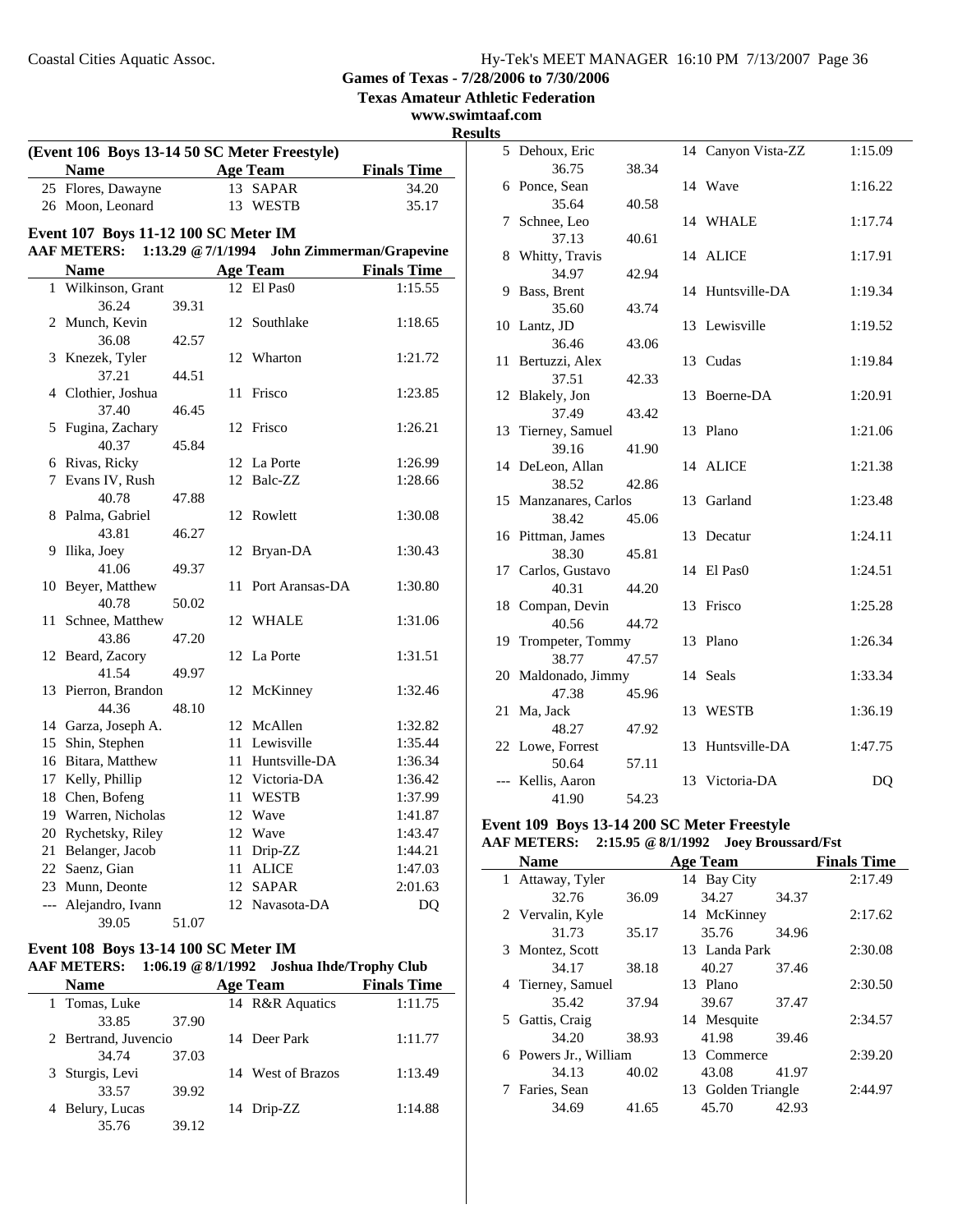**Texas Amateur Athletic Federation**

**www.swimtaaf.com**

| (Event 109 Boys 13-14 200 SC Meter Freestyle) |                       |         |                 |       |                    |
|-----------------------------------------------|-----------------------|---------|-----------------|-------|--------------------|
|                                               | <b>Name</b>           |         | <b>Age Team</b> |       | <b>Finals Time</b> |
|                                               | 8 Cline, Taylor       |         | 14 Wharton      |       | 2:46.57            |
|                                               | 36.40                 | 41.40   | 45.41 43.36     |       |                    |
|                                               | 9 Wilsom, Cory        |         | 13 Drip-ZZ      |       | 2:48.64            |
|                                               | 35.99                 | 44.57   | 46.41 41.67     |       |                    |
|                                               | 10 Mims, Jason        |         | 14 Lewisville   |       | 2:49.48            |
|                                               | 35.65                 | 42.27   | 47.09           | 44.47 |                    |
|                                               | 11 Jongeneel, Patrick |         | 13 Trophy Club  |       | 2:54.27            |
|                                               | 39.20                 | 44.56   | 47.67 42.84     |       |                    |
|                                               | 12 Carlson, Jonathan  |         | 13 Weatherford  |       | 3:01.03            |
|                                               | 38.56                 | 45.66   | 47.34 49.47     |       |                    |
|                                               | 13 Slaughter, Jared   |         | 13 Victoria-DA  |       | 3:02.01            |
|                                               | 38.10 46.54           |         | 49.41 47.96     |       |                    |
|                                               | 14 Moon, Leonard      |         | 13 WESTB        |       | 3:15.70            |
|                                               | 40.72                 | 49.54   | 53.63           | 51.81 |                    |
|                                               | 15 Gutierrez, Johnny  |         | 13 MIST         |       | 3:22.62            |
|                                               |                       |         | 1:28.74         | 27.39 |                    |
|                                               | 16 Flores, Dawayne    |         | 13 SAPAR        |       | 4:23.40            |
|                                               | 43.76                 | 3:39.64 |                 |       |                    |
|                                               | 17 Adams, Juan        |         | 14 WESTB        |       | 4:49.06            |
|                                               | 1:46.97               | 1:01.26 | 2:00.83         |       |                    |

# **Event 110 Boys 11-12 200 SC Meter Freestyle Relay AAF METERS: 2:07.06 @8/1/1989 Bedford**

|              | Team                   |       | <b>Relay</b>        |                         | <b>Finals Time</b> |
|--------------|------------------------|-------|---------------------|-------------------------|--------------------|
| $\mathbf{1}$ | Southlake              |       |                     |                         | 2:13.68            |
|              | 1) Munch, Scott 12     |       |                     | 2) Ausdenmoore, John 12 |                    |
|              | 3) Hartwick, Sean 11   |       |                     | 4) Henderson, Carson 12 |                    |
|              | 33.35                  |       |                     | 32.21                   |                    |
|              | 2 Deer Park            |       |                     |                         | 2:14.65            |
|              | 1) Mayes, Will 12      |       | 2) Patrick, Cody 12 |                         |                    |
|              | 3) Gardea, Erik 12     |       | 4) Veedell, Nick 12 |                         |                    |
|              | 35.74                  | 32.97 | 34.98               | 30.96                   |                    |
|              | 3 Wharton              |       |                     |                         | 2:18.32            |
|              | 1) Lowe, Tate 12       |       | 2) Curlee, Colin 12 |                         |                    |
|              | 3) Johnson, Phillip 11 |       | 4) Knezek, Tyler 12 |                         |                    |
|              | 32.69                  | 37.90 | 36.59               | 31.14                   |                    |
|              | 4 ALICE                |       |                     |                         | 2:20.98            |
|              | 1) Galvan, Leonard 12  |       | 2) Gaitan, Mario 12 |                         |                    |
|              | 3) Garcia, Nicholas 11 |       |                     | 4) Chavarria, Ryan 12   |                    |
|              | 35.11                  | 36.98 | 36.26               | 32.63                   |                    |
|              | 5 Carrollton           |       |                     |                         | 2:23.88            |
|              | 1) Winker, Andrew 12   |       | 2) Sands, David 12  |                         |                    |
|              | 3) Whitehead, Grant 12 |       | 4) Ellis, Aaron 12  |                         |                    |
|              | 34.81                  | 36.63 | 37.42               | 35.02                   |                    |
|              | 6 Trophy Club          |       |                     |                         | 2:26.69            |
|              | 1) McKowen, Connor 12  |       |                     | 2) Jongeneel, Kevin 11  |                    |
|              | 3) Eastin, Trevor 11   |       | 4) Garza, Shane 11  |                         |                    |
|              | 35.31                  | 38.74 | 35.51               | 37.13                   |                    |
|              | 7 McKinney             |       |                     |                         | 2:28.35            |
|              | 1) Prinslow, Steven 11 |       | 2) Conant, Caleb 12 |                         |                    |
|              | 3) Driggs, Brandon 12  |       |                     | 4) Reynolds, Matthew 11 |                    |
|              | 37.50                  | 40.05 | 36.54               | 34.26                   |                    |
|              |                        |       |                     |                         |                    |

| ts    |                         |                           |         |
|-------|-------------------------|---------------------------|---------|
| 8     | Frisco                  |                           | 2:30.49 |
|       | 1) Sauerzopf, Ivan 12   | 2) Hertz, Austin 12       |         |
|       | 3) Phelps, Coleman 11   | 4) Blandford, Josh 11     |         |
|       | 34.69<br>36.53          | 40.46<br>38.81            |         |
|       | 9 Southlake             | B                         | 2:32.74 |
|       | 1) Remetta, John 11     | 2) Thayer, Pete 12        |         |
|       | 3) Booth, Alexander 12  | 4) Spencer, Kyle 12       |         |
|       | 38.62<br>37.18          | 40.16<br>36.78            |         |
|       | 10 WESTB                |                           | 2:34.95 |
|       | 1) Adams, Gator 11      | 2) Jones, Vanarthur 11    |         |
|       | 3) Gu, Kevin 11         | 4) Blanco, Francisco 11   |         |
|       | 41.58<br>37.94          | 34.96<br>40.47            |         |
| 11    | El Campo                |                           | 2:40.37 |
|       | 1) Shimek, Marvin 11    | 2) Pool, Kyle-Zachary 12  |         |
|       | 3) Mahoney, Sean 11     | 4) Yackel, Derek 12       |         |
|       | 39.32<br>40.84          | 42.03<br>38.18            |         |
|       | 12 Cudas                |                           | 2:45.91 |
|       | 1) Banko, Daniel 11     | 2) Pino, Alex 11          |         |
|       | 3) Perkins, Zachary 12  | 4) Matl, Matthew 11       |         |
|       | 40.56<br>43.55          | 57.50<br>24.30            |         |
|       | 13 Wave                 |                           | 2:48.81 |
|       | 1) Calk, Alec 11        | 2) Cruz, Alexander 11     |         |
|       | 3) Garcia, Jared 11     | 4) Rychetsky, Riley 12    |         |
|       | 47.55<br>37.03          | 45.53<br>38.70            |         |
|       | 14 SAPAR                |                           | 2:50.36 |
|       | 1) Kemple, J'Deon 11    | 2) Munn, Deonte 12        |         |
|       | 3) Goodridge, Joshua 12 | 4) Goodridge, Jerimiah 11 |         |
|       | 39.70                   | 40.18                     |         |
| 15    | Rockport-DA             |                           | 2:53.30 |
|       | 1) Curren, Hayden 11    | 2) Wilson, Cole 11        |         |
|       | 3) Scruggs, Clayton 11  | 4) Brennan, Cody 12       |         |
|       | 39.59                   | 39.74                     |         |
|       | 16 Odem-DA              |                           | 3:00.23 |
|       | 1) Serrano, Anthony 11  | 2) Kocurek, Miles 12      |         |
|       | 3) Williams, Trent 12   | 4) Ray, Jake 11           |         |
|       | 45.81<br>42.41          | 49.49<br>42.52            |         |
| $---$ | <b>ALICE</b>            | B                         | DQ      |
|       | 1) Saenz, Gian 11       | 2) Martinez, Ryan 12      |         |
|       | 3) Garcia, Marcus 11    | 4) Whitty, Brendon 12     |         |
|       | 39.25<br>38.33          | 39.69<br>35.97            |         |

### **Event 111 Boys 13-14 200 SC Meter Freestyle Relay AAF METERS: 1:51.18 @8/1/1992 Bay City**

| <b>Team</b>              |       | <b>Relav</b>       |                        | <b>Finals Time</b> |
|--------------------------|-------|--------------------|------------------------|--------------------|
| 1 Golden Triangle        |       | B                  |                        | 1:58.45            |
| 1) Stockmann, Michael 14 |       |                    | 2) Stewart, Colin 13   |                    |
| 3) Alexcee, Khary 14     |       | 4) Sayles, Drew 14 |                        |                    |
| 29.64                    | 37.17 | 23.63              | 28.01                  |                    |
| $2$ ALICE                |       |                    |                        | 1:58.87            |
| 1) DeLeon, Allan 14      |       |                    | 2) Halfman, Wade 14    |                    |
| 3) Whitty, Travis 14     |       |                    | 4) Mandel, Louie 13    |                    |
| 32.17                    | 29.23 | 29.46              | 28.01                  |                    |
| 3 Bay City               |       |                    |                        | 1:58.88            |
| 1) Davis, Blake 14       |       |                    | 2) Hulbert, Zachary 14 |                    |
| 3) Findley, Isaac 14     |       |                    | 4) Attaway, Tyler 14   |                    |
| 29.78                    | 31.32 | 29.77              | 28.01                  |                    |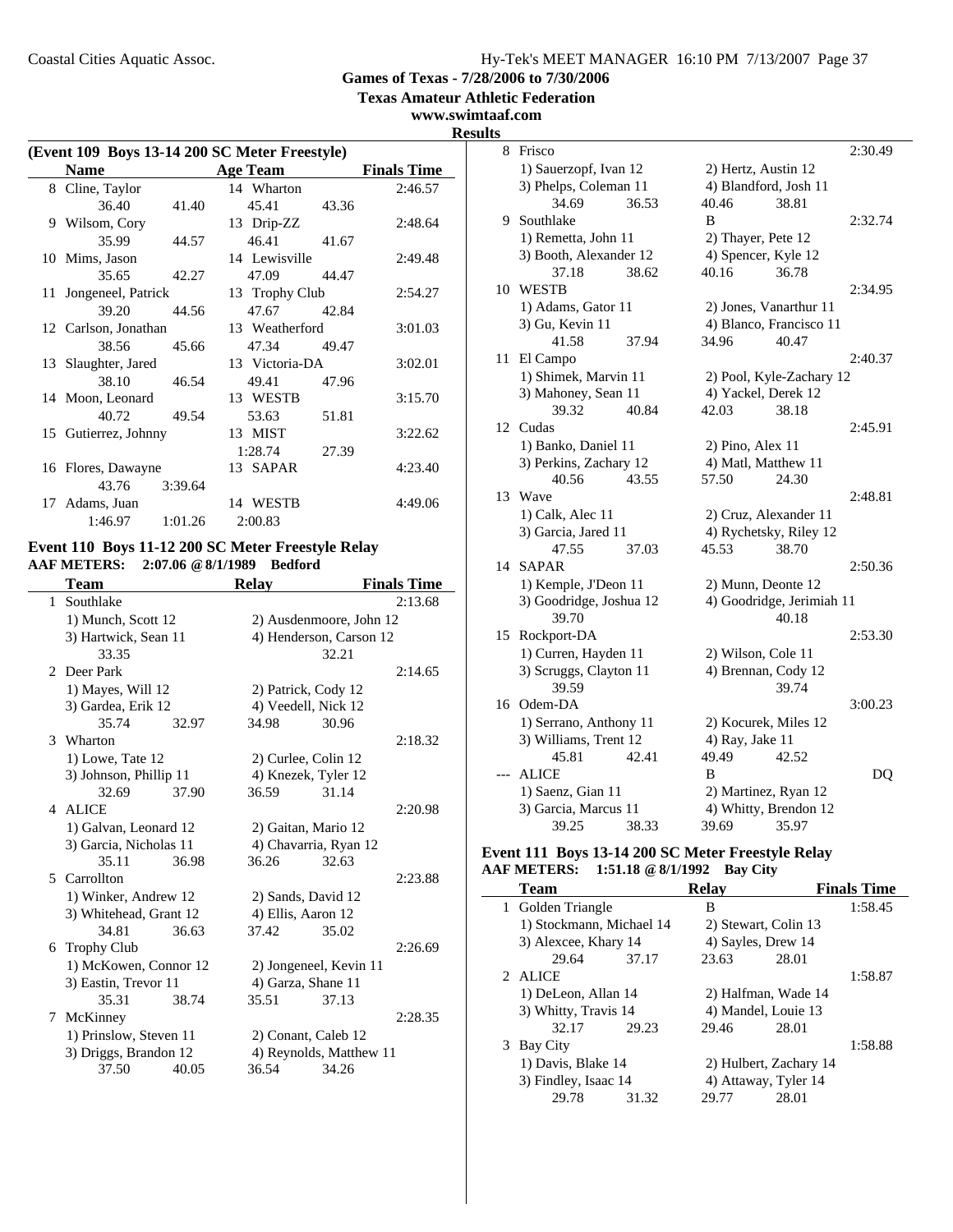**Games of Texas - 7/28/2006 to 7/30/2006**

**Texas Amateur Athletic Federation**

#### **www.swimtaaf.com**

#### **Results**

| (Event 111 Boys 13-14 200 SC Meter Freestyle Relay) |                           |                          |                    |  |
|-----------------------------------------------------|---------------------------|--------------------------|--------------------|--|
|                                                     | <b>Team</b>               | <b>Relay</b>             | <b>Finals Time</b> |  |
|                                                     | 4 Carrollton              |                          | 1:58.92            |  |
|                                                     | 1) Maynard, Austin 14     | 2) Sullivan, Jacob 14    |                    |  |
|                                                     | 3) Henry, Corey 14        | 4) Rutledge, Graham 14   |                    |  |
|                                                     | 29.50<br>30.20            | 29.88<br>29.34           |                    |  |
| 5                                                   | <b>R&amp;R</b> Aquatics   |                          | 2:01.85            |  |
|                                                     | 1) Jacks, Jeremy 13       | 2) Mangel, Andrew 13     |                    |  |
|                                                     | 3) D'Antoni, Gabe 14      | 4) Vasquez, Steven 14    |                    |  |
|                                                     | 30.56<br>29.93            | 30.68<br>30.68           |                    |  |
|                                                     | 6 Landa Park              |                          | 2:02.70            |  |
|                                                     | 1) Duckworth, Kris 14     | 2) Boyle, Kevin 14       |                    |  |
|                                                     | 3) Pauling, Ethan 14      | 4) Montez, Scott 13      |                    |  |
|                                                     | 29.37<br>29.56            | 33.63<br>30.14           |                    |  |
| 7                                                   | Frisco                    |                          | 2:05.61            |  |
|                                                     | 1) Razmus, Jeremy 13      | 2) Compan, Devin 13      |                    |  |
|                                                     | 3) Green, Cameron 13      | 4) Kubanet, Jesse 13     |                    |  |
|                                                     | 31.28<br>31.84            | 29.98<br>32.51           |                    |  |
| 8.                                                  | <b>Seals</b>              |                          | 2:08.73            |  |
|                                                     | 1) Wallace, Joe 14        | 2) Maldonado, Jimmy 14   |                    |  |
|                                                     | 3) Crowder, Jarrod 13     | 4) Berry, Colton 14      |                    |  |
|                                                     | 30.90<br>1:06.40          | 31.43                    |                    |  |
| 9                                                   | Mesquite                  |                          | 2:11.87            |  |
|                                                     | 1) Arnold, Hayden 14      | 2) Bailey, Alex 13       |                    |  |
|                                                     | 3) Byers, Greg 14         | 4) Roberts, Kevin 14     |                    |  |
|                                                     | 32.55<br>34.47            | 33.53<br>31.32           |                    |  |
| 10                                                  | Lewisville                |                          | 2:18.60            |  |
|                                                     | 1) Wagner, Christopher 13 | 2) Snow, Shawn 14        |                    |  |
|                                                     | 3) Mims, Jason 14         | 4) Lantz, JD 13          |                    |  |
|                                                     | 32.71<br>41.22            | 33.87<br>30.80           |                    |  |
| 11                                                  | <b>Trophy Club</b>        |                          | 2:23.53            |  |
|                                                     | 1) Stephens, Jason 13     | 2) Jongeneel, Patrick 13 |                    |  |
|                                                     | 3) Pellino, Sean 13       | 4) Thomas, Mikel 14      |                    |  |
|                                                     | 33.38<br>34.75            | 40.63<br>34.77           |                    |  |
| 12                                                  | <b>MIST</b>               |                          | 2:27.33            |  |
|                                                     | 1) Guerro, Adrian 13      | 2) Alonzo, Victor 13     |                    |  |
|                                                     | 3) Palacios, Nathan 14    | 4) Gutierrez, Johnny 13  |                    |  |
|                                                     | 37.57<br>40.84            | 35.69<br>33.23           |                    |  |

### **Event 112 Girls 11-12 200 SC Meter Medley Relay AAF METERS: 2:27.86 @8/5/2000 Alvin**

**Kelly , Lostracco , Leslie Team Relay Finals Time** 1 2:32.12 Wharton 1) Norrell, Kaitlyn 11 2) Harper, Hannah 11 3) Kacal, Kaleigh 12 4) Roades, Lizzie 12 42.93 44.58 30.66 33.95 2:35.14 **Prisco** 1) Remson, Kerry 12 2) Pena, Cambria 12 3) Korst, Caroline 11 4) Homoky, Morgan 12 39.53 43.34 37.72 34.55 3 2:39.19 Southlake 1) Chang, Iris 12 2) Colon, Alexis 12 3) Meinz, Sarah 11 4) Soulier, Sarah 12 41.43 41.10 39.74 36.92

4 2:39.71 Landa Park 1) Garrison, Jenna 11 2) Poole, Corseina 11 3) Bryan, Gentry 12 4) Garrott, Miranda 12 44.50 43.29 36.62 35.30 5 2:40.21 Trophy Club 1) Becker, Brianna 12 2) Duinick, Lauren 11 3) Burks, Amelia 12 4) Chapman, Maggie 12 43.18 41.85 40.41 34.77 6 2:43.25 Carrollton 1) Wilson, MacKenzie 11 2) Ashman, Alexandra 12 3) Bergman, Gerri 12 4) Ridley, Hannah 11 42.81 45.86 39.44 35.14 7 2:44.29 Frisco B 1) Hunt, Kelsey 11 2) McCarthy, Taylor 12 3) Clement, Kerra 12 4) McAfee, Nicole 12 41.50 47.93 40.43 34.43 8 El Campo 2:51.61 1) Galow, Kristi 12 2) Stovall, Megan 11 3) Thrash, Derian 12 4) Quintero, Kirby 12 45.61 46.16 44.89 34.95 9 Seals 2:52.45 1) Fallin, Jessie 11 2) Myers, Ashlee 11 3) Maldonado, Megan 11 4) Berry, Sarah 12 43.12 54.71 39.71 34.91 10 MIST 2:53.60 1) Guttierez, Brianna 11 2) Garcia, Jade 11 3) Schiefelbien, Addy 11 4) Gaajardo, Roxie 11 43.33 44.06 49.14 37.07 11 R&R Aquatics 2:55.54 1) Dunstan, Brandy 12 2) Marroquin, Ericka 12 3) Nick, Amanda 12 4) Fedderke, Aubrey 12 46.45 48.22 45.44 35.43 12 ALICE 2:58.56 1) Munoz, Ariana 11 2) Erwin, Kaylea 12 3) Paiz, Ari 11 4) Perez, Brvana 12 48.42 46.54 46.62 36.98 13 SAPAR 3:00.77 1) Salinas, Claudia 11 2) Salinas, Alyssa 12 3) Martinez, Susana 12 4) Garcia, Katherine 11 50.00 48.70 42.59 39.48 14 Victoria-DA 3:03.93 1) Nemec, Shelby 11 2) Thomas, Kara 11 3) Keller, Victoria 12 4) Pohl, Danielle 11 47.58 50.88 48.98 36.49 15 3:07.17 Mur-ZZ 1) Jones, Lyndsey 11 2) Ruhl, Charlotte 11 3) Heyl, Christina 12 4) Campbell, Juliet 12 49.56 48.30 46.78 42.53 16 3:10.56 Farmers Branch 1) Dawson, Laura 11 2) Moad, Jacque 11 3) Male, Elizabeth 11 4) Jones, Kristen 12 47.32 48.25 45.09 49.90 --- DQ WESTB 1) Martinez, Rosa 12 2) Ramirez, Mikaela 12 3) Mayberry, Taylor 11 4) Robertson, Nykeya 11<br>49.92 52.63 51.74 51.91 52.63 51.74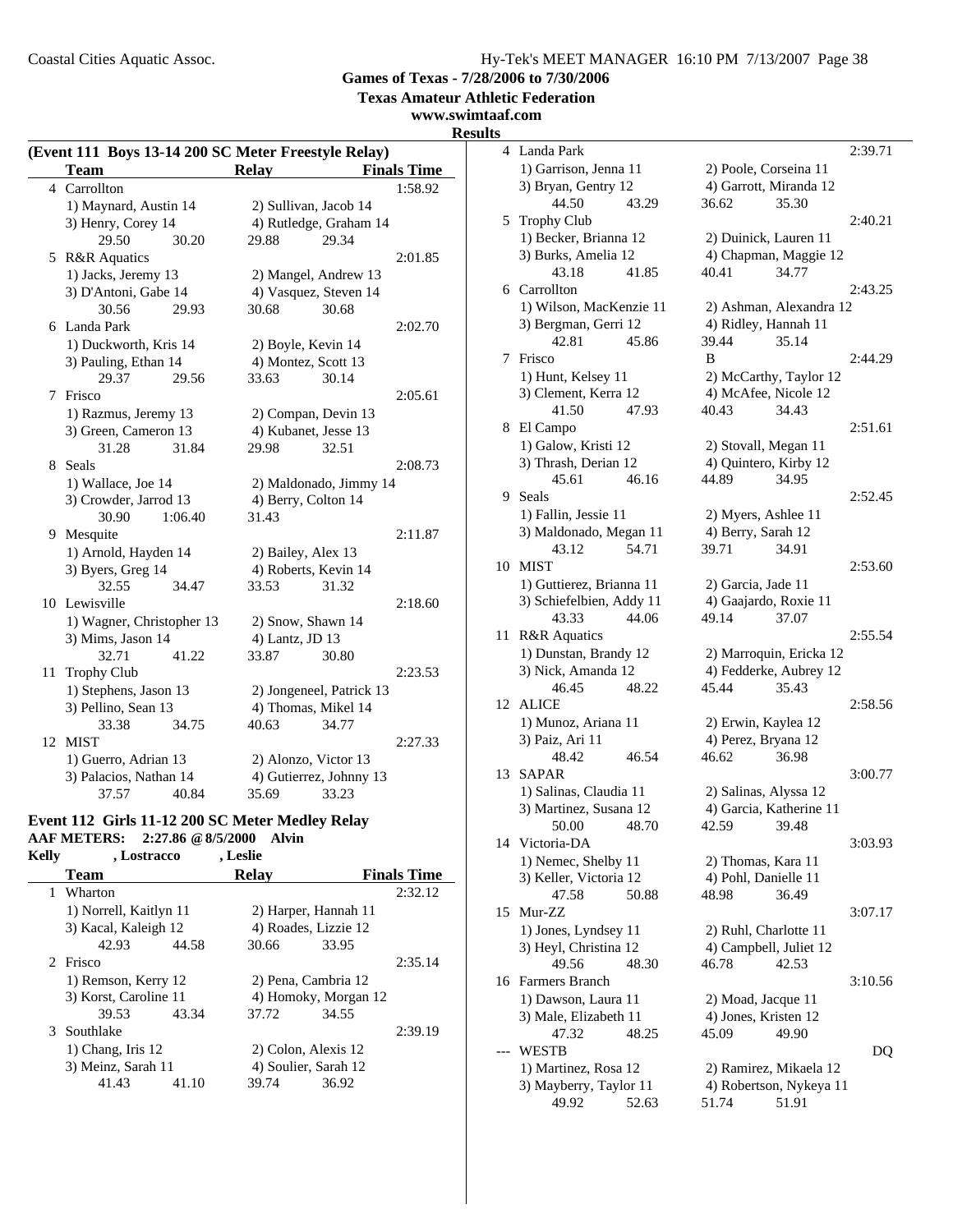**Texas Amateur Athletic Federation**

### **www.swimtaaf.com**

**Results**

 $\equiv$ 

| Event 113 Girls 13-14 200 SC Meter Medley Relay<br><b>AAF METERS:</b><br>2:20.86 @ 8/6/2000<br>Rosenberg |                          |                           |                    |  |
|----------------------------------------------------------------------------------------------------------|--------------------------|---------------------------|--------------------|--|
| Koonce                                                                                                   | , Chautin                | , Cutbir                  |                    |  |
|                                                                                                          | <b>Team</b>              | <b>Relay</b>              | <b>Finals Time</b> |  |
| $\mathbf{1}$                                                                                             | <b>Trophy Club</b>       |                           | 2:18.91@           |  |
|                                                                                                          | 1) Duinick, Kayla 13     | 2) Orred, Tia 13          |                    |  |
|                                                                                                          | 3) Blair, Natalie 13     | 4) Laurion, Miranda 13    |                    |  |
|                                                                                                          | 35.63<br>50.17           | 22.44                     | 30.67              |  |
|                                                                                                          | 2 Southlake              |                           | 2:26.75            |  |
|                                                                                                          | 1) Wang, Ashley 13       | 2) Hayes, Ansley 14       |                    |  |
|                                                                                                          | 3) Danner, Alex 14       | 4) Thayer, Charlotte 14   |                    |  |
|                                                                                                          | 38.63<br>41.68           | 34.31                     | 32.13              |  |
| 3                                                                                                        | Frisco                   |                           | 2:27.10            |  |
|                                                                                                          | 1) Campbell, Brooke 13   | 2) Heasley, Kathryn 14    |                    |  |
|                                                                                                          | 3) Emmons, Kelsey 13     | 4) Brown, Shannon 14      |                    |  |
|                                                                                                          | 38.37<br>42.34           | 33.66                     | 32.73              |  |
|                                                                                                          | 4 Lewisville             |                           | 2:29.11            |  |
|                                                                                                          | 1) Lovfald, Erika 14     | 2) McHugh, Amber 14       |                    |  |
|                                                                                                          | 3) Seagraves, Melanie 14 | 4) Calvillo, Jenny 13     |                    |  |
|                                                                                                          | 45.80<br>32.53           | 35.90                     | 34.88              |  |
|                                                                                                          | 5 R&R Aquatics           |                           | 2:30.00            |  |
|                                                                                                          | 1) Vrana, Samantha 14    | 2) Major, Bronte 14       |                    |  |
|                                                                                                          | 3) Cutbirth, Hannah 13   | 4) Przybilla, Mehagan 14  |                    |  |
|                                                                                                          | 39.45<br>42.11           | 37.67                     | 30.77              |  |
| 6                                                                                                        | Wharton                  |                           | 2:30.48            |  |
|                                                                                                          | 1) Billings, Amanda 14   | 2) Harper, Sarah 14       |                    |  |
|                                                                                                          | 3) Thompson, Kendall 14  | 4) Sanchez, Jennifer 13   |                    |  |
|                                                                                                          | 38.12<br>41.30           | 36.93                     | 34.13              |  |
| 7                                                                                                        | Alvin                    |                           | 2:31.49            |  |
|                                                                                                          | 1) Roosevelt, Emily 14   | 2) Canet, Misty 14        |                    |  |
|                                                                                                          | 3) Jones, Taylor 14      | 4) Castro, Cassie 14      |                    |  |
|                                                                                                          | 36.48<br>45.59           | 36.14                     | 33.28              |  |
| 8                                                                                                        | Tuloso-Midway            |                           | 2:34.49            |  |
|                                                                                                          | 1) Koenning, Chelsey 13  | 2) Cloud, Purity 14       |                    |  |
|                                                                                                          | 3) Alaniz, Markie 13     | 4) Williams, Jordan 14    |                    |  |
|                                                                                                          | 38.97<br>45.10           | 36.08                     | 34.34              |  |
| 9                                                                                                        | Carrollton               |                           | 2:35.96            |  |
|                                                                                                          | 1) Sands, Jeanette 13    | 2) Chrisman, Katie 14     |                    |  |
|                                                                                                          | 3) Kunhardt, Victoria 14 | 4) Smith, Annie 13        |                    |  |
|                                                                                                          | 43.07 41.03              | 38.91 32.95               |                    |  |
|                                                                                                          | 10 Frisco                | В                         | 2:36.88            |  |
|                                                                                                          | 1) Clothier, Jessica 13  | 2) DeBruin, Hillary 14    |                    |  |
|                                                                                                          | 3) Leavitt, Jordan 14    | 4) Lennington, Lindsay 13 |                    |  |
|                                                                                                          | 40.09<br>43.49           | 38.43                     | 34.87              |  |
| 11                                                                                                       | Farmers Branch           |                           | 2:41.28            |  |
|                                                                                                          | 1) Barfield, Callie 14   | 2) Male, Sarah 14         |                    |  |
|                                                                                                          | 3) Moore, Erin 13        | 4) Dawson, Allison 13     |                    |  |
|                                                                                                          | 37.47<br>41.88           | 47.11                     | 34.82              |  |
| 12                                                                                                       | Landa Park               |                           | 2:41.39            |  |
|                                                                                                          | 1) Buck, Meredith 14     | 2) Mares, Tayler 13       |                    |  |
|                                                                                                          | 3) Ogg, Katie 14         | 4) Baron, Sydney 14       |                    |  |
|                                                                                                          | 49.66<br>41.32           | 36.80                     | 33.61              |  |
| 13                                                                                                       | Dick Nich Black-ZZ       |                           | 2:44.59            |  |
|                                                                                                          | 1) Bowen, Andrea 14      | 2) Dymowski, Courtney 14  |                    |  |
|                                                                                                          | 3) Holmes, Mariah 14     | 4) White, Amanda 14       |                    |  |
|                                                                                                          | 45.88<br>42.97           | 42.20                     | 33.54              |  |
|                                                                                                          |                          |                           |                    |  |

| ılts |                                              |       |     |                                      |                    |
|------|----------------------------------------------|-------|-----|--------------------------------------|--------------------|
|      | 14 Victoria-DA                               |       |     |                                      | 3:21.15            |
|      | 1) Celaya, Jillian 14                        |       |     | 2) Korczynski, Kylie 14              |                    |
|      | 3) Hoerig, Kassie 14<br>1:42.12              |       |     | 4) French, Autumn 13<br>53.80        |                    |
|      | Event 114 Girls 11-12 100 SC Meter Freestyle |       |     |                                      |                    |
|      | <b>AAF METERS:</b>                           |       |     | 1:08.96 @ 8/1/1987 Leigh Anne Frontz |                    |
|      | <b>Name</b>                                  |       |     | Age Team                             | <b>Finals Time</b> |
|      | 1 Gillum, Lauren                             |       |     | 12 Seals                             | 1:09.84            |
|      | 32.42<br>2 Griffith, Michelle                | 37.42 |     | 12 The Woodlands                     | 1:10.62            |
| 3    | 32.99<br>Bowers, Neva                        | 37.63 |     | 12 Victoria-DA                       | 1:12.94            |
|      | 35.02                                        | 37.92 |     |                                      |                    |
|      | 4 O'Hearn, Becca                             |       | 11  | <b>R&amp;R</b> Aquatics              | 1:13.29            |
| 5    | 35.04<br>Raasch, Hayley                      | 38.25 |     | 12 Decatur                           | 1:14.02            |
|      | 34.74                                        | 39.28 |     |                                      |                    |
|      | 6 Cook, Julia                                |       | 11  | Boerne-DA                            | 1:15.28            |
|      | 34.50                                        | 40.78 |     |                                      |                    |
| 7    | Hayes, Maria                                 |       | 11- | Denison                              | 1:15.30            |
|      | 36.14                                        | 39.16 |     |                                      |                    |
| 8    | Stavinoha, Darci                             |       |     | 12 R&R Aquatics                      | 1:15.87            |
|      | 35.87                                        | 40.00 |     |                                      |                    |
| 9    | Shallow, Rachel                              |       |     | 12 Rowlett                           | 1:16.49            |
|      | 35.64                                        | 40.85 |     |                                      |                    |
|      | 10 Pajela, Hani                              |       | 11  | McKinney                             | 1:16.80            |
|      | 36.28                                        | 40.52 |     |                                      |                    |
|      | 11 Struve, Maddy                             |       |     | 11 Paris                             | 1:16.85            |
|      | 37.94                                        | 38.91 |     | 12 COLST                             |                    |
|      | 12 Corbett, Kaitlyn<br>36.79                 | 41.42 |     |                                      | 1:18.21            |
|      | 13 Bivens, Evan                              |       |     | 12 Paris                             | 1:19.60            |
|      | 38.46                                        | 41.14 |     |                                      |                    |
|      | 14 Kelly, Emily                              |       |     | 12 Canyon Vista-ZZ                   | 1:20.69            |
|      | 38.69                                        | 42.00 |     |                                      |                    |
|      | 15 Evans, Kenzie                             |       |     | 12 MW                                | 1:20.77            |
|      | 37.83                                        | 42.94 |     |                                      |                    |
|      | 16 Earnest, Shannon                          |       | 11  | <b>COLST</b>                         | 1:21.24            |
|      | 38.80                                        | 42.44 |     |                                      |                    |
|      | 17 Constante, Jaqueline                      |       |     | 12 SAPAR                             | 1:21.82            |
|      | 39.62                                        | 42.20 |     |                                      |                    |
|      | 18 Davis, Savannah                           |       | 11  | Mesquite                             | 1:25.55            |
|      | 40.43                                        | 45.12 |     |                                      |                    |
|      | 19 Cardenas, Amely<br>41.34                  |       | 11  | Calallen                             | 1:27.41            |
|      | 20 Salinas, Alyssa                           | 46.07 |     | 12 SAPAR                             | 1:27.74            |
|      | 39.62                                        | 48.12 |     |                                      |                    |
| 21   | Schiefelbien, Addy                           |       | 11  | <b>MIST</b>                          | 1:29.13            |
|      | 41.47                                        | 47.66 |     |                                      |                    |
|      | 22 Hernandez, Kari                           |       |     | 12 KST                               | 1:30.33            |
|      | 43.53                                        | 46.80 |     |                                      |                    |
| 23   | Johnson, Sarah                               |       |     | 12 Drip-ZZ                           | 1:30.85            |
|      | 44.72                                        | 46.13 |     |                                      |                    |
|      | 24 Alexander, Allison                        |       | 11  | <b>WESTB</b>                         | 1:32.03            |
|      | 41.58                                        | 50.45 |     |                                      |                    |
| 25   | Mayberry, Taylor                             |       | 11  | WESTB                                | 1:32.57            |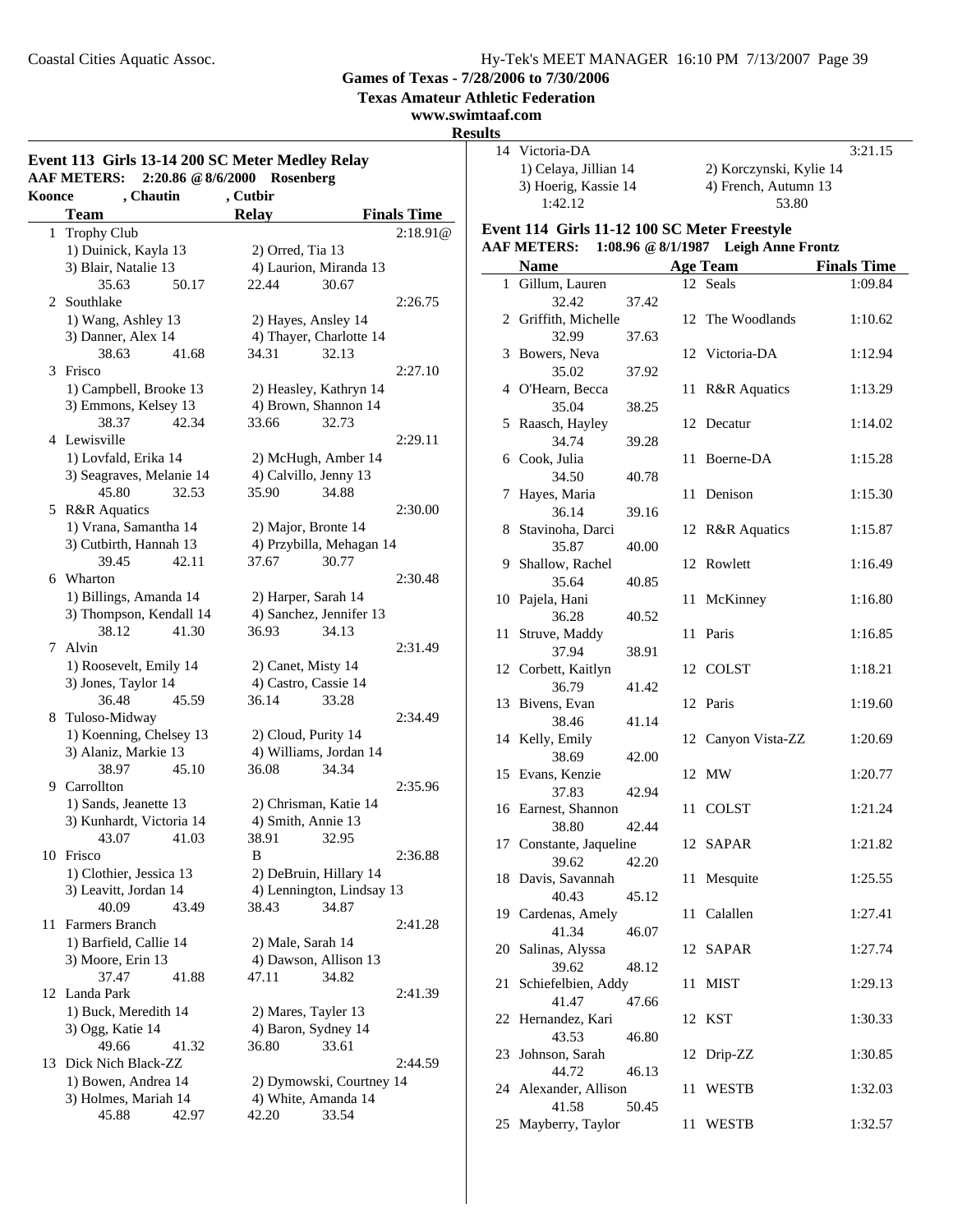**Texas Amateur Athletic Federation**

**www.swimtaaf.com**

### **Results**

| <b>Age Team</b><br><b>Name</b><br><b>Finals Time</b><br>12 Wave<br>26 Russell, Dana<br>1:35.85<br>43.17<br>52.68<br>Event 115 Girls 13-14 100 SC Meter Freestyle<br>1:04.56 @ 8/1/1989<br><b>Leigh Anne Frontz</b><br><b>AAF METERS:</b><br><b>Name</b><br><b>Age Team</b><br><b>Finals Time</b><br>1 Griffith, Kara<br>14 Bay City<br>1:05.28<br>31.87<br>33.41<br>2 Bard, Meredith<br>14 El Campo<br>1:05.43<br>30.83<br>34.60<br>Reyes, Clarissa<br>14 Tuloso-Midway<br>3<br>1:06.36<br>32.20<br>34.16<br>4 Maxwell, Jenny<br>14 Grapevine<br>1:07.18<br>32.25<br>34.93<br>5 Carrier, Kimi<br>14 Victoria-DA<br>1:08.56<br>32.93<br>35.63<br>6 Emmons, Kelsey<br>13 Frisco<br>1:09.18<br>32.92<br>36.26<br>7 Maceross, Justine<br>14 MIST<br>1:09.32<br>32.56<br>36.76<br>14 Lewisville<br>8 McHugh, Amber<br>1:10.13<br>34.25<br>35.88<br>9 Nava, Blythe<br>13 Eagle Lake<br>1:11.83<br>33.94<br>37.89<br>10 VandeVanter, Erin<br>13 COLST<br>1:11.99<br>33.82<br>38.17<br>Helser, Jillian<br>14 Drip-ZZ<br>1:12.93<br>11<br>34.09<br>38.84<br>*12 Dominguez, Erikka<br>14 McKinney<br>1:13.92<br>36.01<br>37.91<br>*12 Schieflebein, Joanna<br>14 MIST<br>1:13.92<br>36.03<br>37.89<br>14 Pitts, Liana<br>13 Bryan-DA<br>1:14.29<br>34.35<br>39.94<br>15 Anderson, Paige<br>13 Southlake<br>1:14.35<br>34.47<br>39.88<br>16 Gonzalez, Ariadna<br>13 Victoria-DA<br>1:14.74<br>36.13<br>38.61<br>13 Paris<br>1:16.95<br>17 Stankus, Anne<br>37.55<br>39.40<br>14 Plano<br>18 Sears, Maureen<br>1:17.21<br>36.27<br>40.94<br>14 Dick Nich Black-ZZ<br>19 Holmes, Mariah<br>1:19.20<br>38.29<br>40.91<br>20 Koenning, Chelsey<br>Tuloso-Midway<br>13<br>1:19.63<br>38.65<br>40.98<br>21 Easlon, Tasia<br>13 Paris<br>1:19.70<br>38.49<br>41.21<br>22 Piedra, Jessica<br>14 SAPAR<br>1:19.74<br>37.82<br>41.92<br>23 Dawson, Allison<br>13 Farmers Branch<br>1:20.85<br>38.23<br>42.62<br>14 SAPAR<br>24 De Leon, Frances<br>1:39.09<br>43.69<br>55.40 | (Event 114 Girls 11-12 100 SC Meter Freestyle) |  |  |  |  |  |
|---------------------------------------------------------------------------------------------------------------------------------------------------------------------------------------------------------------------------------------------------------------------------------------------------------------------------------------------------------------------------------------------------------------------------------------------------------------------------------------------------------------------------------------------------------------------------------------------------------------------------------------------------------------------------------------------------------------------------------------------------------------------------------------------------------------------------------------------------------------------------------------------------------------------------------------------------------------------------------------------------------------------------------------------------------------------------------------------------------------------------------------------------------------------------------------------------------------------------------------------------------------------------------------------------------------------------------------------------------------------------------------------------------------------------------------------------------------------------------------------------------------------------------------------------------------------------------------------------------------------------------------------------------------------------------------------------------------------------------------------------------------------------------------------------------------------------------------------------------------------------------------------------------------------------------------------------------|------------------------------------------------|--|--|--|--|--|
|                                                                                                                                                                                                                                                                                                                                                                                                                                                                                                                                                                                                                                                                                                                                                                                                                                                                                                                                                                                                                                                                                                                                                                                                                                                                                                                                                                                                                                                                                                                                                                                                                                                                                                                                                                                                                                                                                                                                                         |                                                |  |  |  |  |  |
|                                                                                                                                                                                                                                                                                                                                                                                                                                                                                                                                                                                                                                                                                                                                                                                                                                                                                                                                                                                                                                                                                                                                                                                                                                                                                                                                                                                                                                                                                                                                                                                                                                                                                                                                                                                                                                                                                                                                                         |                                                |  |  |  |  |  |
|                                                                                                                                                                                                                                                                                                                                                                                                                                                                                                                                                                                                                                                                                                                                                                                                                                                                                                                                                                                                                                                                                                                                                                                                                                                                                                                                                                                                                                                                                                                                                                                                                                                                                                                                                                                                                                                                                                                                                         |                                                |  |  |  |  |  |
|                                                                                                                                                                                                                                                                                                                                                                                                                                                                                                                                                                                                                                                                                                                                                                                                                                                                                                                                                                                                                                                                                                                                                                                                                                                                                                                                                                                                                                                                                                                                                                                                                                                                                                                                                                                                                                                                                                                                                         |                                                |  |  |  |  |  |
|                                                                                                                                                                                                                                                                                                                                                                                                                                                                                                                                                                                                                                                                                                                                                                                                                                                                                                                                                                                                                                                                                                                                                                                                                                                                                                                                                                                                                                                                                                                                                                                                                                                                                                                                                                                                                                                                                                                                                         |                                                |  |  |  |  |  |
|                                                                                                                                                                                                                                                                                                                                                                                                                                                                                                                                                                                                                                                                                                                                                                                                                                                                                                                                                                                                                                                                                                                                                                                                                                                                                                                                                                                                                                                                                                                                                                                                                                                                                                                                                                                                                                                                                                                                                         |                                                |  |  |  |  |  |
|                                                                                                                                                                                                                                                                                                                                                                                                                                                                                                                                                                                                                                                                                                                                                                                                                                                                                                                                                                                                                                                                                                                                                                                                                                                                                                                                                                                                                                                                                                                                                                                                                                                                                                                                                                                                                                                                                                                                                         |                                                |  |  |  |  |  |
|                                                                                                                                                                                                                                                                                                                                                                                                                                                                                                                                                                                                                                                                                                                                                                                                                                                                                                                                                                                                                                                                                                                                                                                                                                                                                                                                                                                                                                                                                                                                                                                                                                                                                                                                                                                                                                                                                                                                                         |                                                |  |  |  |  |  |
|                                                                                                                                                                                                                                                                                                                                                                                                                                                                                                                                                                                                                                                                                                                                                                                                                                                                                                                                                                                                                                                                                                                                                                                                                                                                                                                                                                                                                                                                                                                                                                                                                                                                                                                                                                                                                                                                                                                                                         |                                                |  |  |  |  |  |
|                                                                                                                                                                                                                                                                                                                                                                                                                                                                                                                                                                                                                                                                                                                                                                                                                                                                                                                                                                                                                                                                                                                                                                                                                                                                                                                                                                                                                                                                                                                                                                                                                                                                                                                                                                                                                                                                                                                                                         |                                                |  |  |  |  |  |
|                                                                                                                                                                                                                                                                                                                                                                                                                                                                                                                                                                                                                                                                                                                                                                                                                                                                                                                                                                                                                                                                                                                                                                                                                                                                                                                                                                                                                                                                                                                                                                                                                                                                                                                                                                                                                                                                                                                                                         |                                                |  |  |  |  |  |
|                                                                                                                                                                                                                                                                                                                                                                                                                                                                                                                                                                                                                                                                                                                                                                                                                                                                                                                                                                                                                                                                                                                                                                                                                                                                                                                                                                                                                                                                                                                                                                                                                                                                                                                                                                                                                                                                                                                                                         |                                                |  |  |  |  |  |
|                                                                                                                                                                                                                                                                                                                                                                                                                                                                                                                                                                                                                                                                                                                                                                                                                                                                                                                                                                                                                                                                                                                                                                                                                                                                                                                                                                                                                                                                                                                                                                                                                                                                                                                                                                                                                                                                                                                                                         |                                                |  |  |  |  |  |
|                                                                                                                                                                                                                                                                                                                                                                                                                                                                                                                                                                                                                                                                                                                                                                                                                                                                                                                                                                                                                                                                                                                                                                                                                                                                                                                                                                                                                                                                                                                                                                                                                                                                                                                                                                                                                                                                                                                                                         |                                                |  |  |  |  |  |
|                                                                                                                                                                                                                                                                                                                                                                                                                                                                                                                                                                                                                                                                                                                                                                                                                                                                                                                                                                                                                                                                                                                                                                                                                                                                                                                                                                                                                                                                                                                                                                                                                                                                                                                                                                                                                                                                                                                                                         |                                                |  |  |  |  |  |
|                                                                                                                                                                                                                                                                                                                                                                                                                                                                                                                                                                                                                                                                                                                                                                                                                                                                                                                                                                                                                                                                                                                                                                                                                                                                                                                                                                                                                                                                                                                                                                                                                                                                                                                                                                                                                                                                                                                                                         |                                                |  |  |  |  |  |
|                                                                                                                                                                                                                                                                                                                                                                                                                                                                                                                                                                                                                                                                                                                                                                                                                                                                                                                                                                                                                                                                                                                                                                                                                                                                                                                                                                                                                                                                                                                                                                                                                                                                                                                                                                                                                                                                                                                                                         |                                                |  |  |  |  |  |
|                                                                                                                                                                                                                                                                                                                                                                                                                                                                                                                                                                                                                                                                                                                                                                                                                                                                                                                                                                                                                                                                                                                                                                                                                                                                                                                                                                                                                                                                                                                                                                                                                                                                                                                                                                                                                                                                                                                                                         |                                                |  |  |  |  |  |
|                                                                                                                                                                                                                                                                                                                                                                                                                                                                                                                                                                                                                                                                                                                                                                                                                                                                                                                                                                                                                                                                                                                                                                                                                                                                                                                                                                                                                                                                                                                                                                                                                                                                                                                                                                                                                                                                                                                                                         |                                                |  |  |  |  |  |
|                                                                                                                                                                                                                                                                                                                                                                                                                                                                                                                                                                                                                                                                                                                                                                                                                                                                                                                                                                                                                                                                                                                                                                                                                                                                                                                                                                                                                                                                                                                                                                                                                                                                                                                                                                                                                                                                                                                                                         |                                                |  |  |  |  |  |
|                                                                                                                                                                                                                                                                                                                                                                                                                                                                                                                                                                                                                                                                                                                                                                                                                                                                                                                                                                                                                                                                                                                                                                                                                                                                                                                                                                                                                                                                                                                                                                                                                                                                                                                                                                                                                                                                                                                                                         |                                                |  |  |  |  |  |
|                                                                                                                                                                                                                                                                                                                                                                                                                                                                                                                                                                                                                                                                                                                                                                                                                                                                                                                                                                                                                                                                                                                                                                                                                                                                                                                                                                                                                                                                                                                                                                                                                                                                                                                                                                                                                                                                                                                                                         |                                                |  |  |  |  |  |
|                                                                                                                                                                                                                                                                                                                                                                                                                                                                                                                                                                                                                                                                                                                                                                                                                                                                                                                                                                                                                                                                                                                                                                                                                                                                                                                                                                                                                                                                                                                                                                                                                                                                                                                                                                                                                                                                                                                                                         |                                                |  |  |  |  |  |
|                                                                                                                                                                                                                                                                                                                                                                                                                                                                                                                                                                                                                                                                                                                                                                                                                                                                                                                                                                                                                                                                                                                                                                                                                                                                                                                                                                                                                                                                                                                                                                                                                                                                                                                                                                                                                                                                                                                                                         |                                                |  |  |  |  |  |
|                                                                                                                                                                                                                                                                                                                                                                                                                                                                                                                                                                                                                                                                                                                                                                                                                                                                                                                                                                                                                                                                                                                                                                                                                                                                                                                                                                                                                                                                                                                                                                                                                                                                                                                                                                                                                                                                                                                                                         |                                                |  |  |  |  |  |
|                                                                                                                                                                                                                                                                                                                                                                                                                                                                                                                                                                                                                                                                                                                                                                                                                                                                                                                                                                                                                                                                                                                                                                                                                                                                                                                                                                                                                                                                                                                                                                                                                                                                                                                                                                                                                                                                                                                                                         |                                                |  |  |  |  |  |
|                                                                                                                                                                                                                                                                                                                                                                                                                                                                                                                                                                                                                                                                                                                                                                                                                                                                                                                                                                                                                                                                                                                                                                                                                                                                                                                                                                                                                                                                                                                                                                                                                                                                                                                                                                                                                                                                                                                                                         |                                                |  |  |  |  |  |
|                                                                                                                                                                                                                                                                                                                                                                                                                                                                                                                                                                                                                                                                                                                                                                                                                                                                                                                                                                                                                                                                                                                                                                                                                                                                                                                                                                                                                                                                                                                                                                                                                                                                                                                                                                                                                                                                                                                                                         |                                                |  |  |  |  |  |
|                                                                                                                                                                                                                                                                                                                                                                                                                                                                                                                                                                                                                                                                                                                                                                                                                                                                                                                                                                                                                                                                                                                                                                                                                                                                                                                                                                                                                                                                                                                                                                                                                                                                                                                                                                                                                                                                                                                                                         |                                                |  |  |  |  |  |
|                                                                                                                                                                                                                                                                                                                                                                                                                                                                                                                                                                                                                                                                                                                                                                                                                                                                                                                                                                                                                                                                                                                                                                                                                                                                                                                                                                                                                                                                                                                                                                                                                                                                                                                                                                                                                                                                                                                                                         |                                                |  |  |  |  |  |
|                                                                                                                                                                                                                                                                                                                                                                                                                                                                                                                                                                                                                                                                                                                                                                                                                                                                                                                                                                                                                                                                                                                                                                                                                                                                                                                                                                                                                                                                                                                                                                                                                                                                                                                                                                                                                                                                                                                                                         |                                                |  |  |  |  |  |
|                                                                                                                                                                                                                                                                                                                                                                                                                                                                                                                                                                                                                                                                                                                                                                                                                                                                                                                                                                                                                                                                                                                                                                                                                                                                                                                                                                                                                                                                                                                                                                                                                                                                                                                                                                                                                                                                                                                                                         |                                                |  |  |  |  |  |
|                                                                                                                                                                                                                                                                                                                                                                                                                                                                                                                                                                                                                                                                                                                                                                                                                                                                                                                                                                                                                                                                                                                                                                                                                                                                                                                                                                                                                                                                                                                                                                                                                                                                                                                                                                                                                                                                                                                                                         |                                                |  |  |  |  |  |
|                                                                                                                                                                                                                                                                                                                                                                                                                                                                                                                                                                                                                                                                                                                                                                                                                                                                                                                                                                                                                                                                                                                                                                                                                                                                                                                                                                                                                                                                                                                                                                                                                                                                                                                                                                                                                                                                                                                                                         |                                                |  |  |  |  |  |
|                                                                                                                                                                                                                                                                                                                                                                                                                                                                                                                                                                                                                                                                                                                                                                                                                                                                                                                                                                                                                                                                                                                                                                                                                                                                                                                                                                                                                                                                                                                                                                                                                                                                                                                                                                                                                                                                                                                                                         |                                                |  |  |  |  |  |
|                                                                                                                                                                                                                                                                                                                                                                                                                                                                                                                                                                                                                                                                                                                                                                                                                                                                                                                                                                                                                                                                                                                                                                                                                                                                                                                                                                                                                                                                                                                                                                                                                                                                                                                                                                                                                                                                                                                                                         |                                                |  |  |  |  |  |
|                                                                                                                                                                                                                                                                                                                                                                                                                                                                                                                                                                                                                                                                                                                                                                                                                                                                                                                                                                                                                                                                                                                                                                                                                                                                                                                                                                                                                                                                                                                                                                                                                                                                                                                                                                                                                                                                                                                                                         |                                                |  |  |  |  |  |
|                                                                                                                                                                                                                                                                                                                                                                                                                                                                                                                                                                                                                                                                                                                                                                                                                                                                                                                                                                                                                                                                                                                                                                                                                                                                                                                                                                                                                                                                                                                                                                                                                                                                                                                                                                                                                                                                                                                                                         |                                                |  |  |  |  |  |
|                                                                                                                                                                                                                                                                                                                                                                                                                                                                                                                                                                                                                                                                                                                                                                                                                                                                                                                                                                                                                                                                                                                                                                                                                                                                                                                                                                                                                                                                                                                                                                                                                                                                                                                                                                                                                                                                                                                                                         |                                                |  |  |  |  |  |
|                                                                                                                                                                                                                                                                                                                                                                                                                                                                                                                                                                                                                                                                                                                                                                                                                                                                                                                                                                                                                                                                                                                                                                                                                                                                                                                                                                                                                                                                                                                                                                                                                                                                                                                                                                                                                                                                                                                                                         |                                                |  |  |  |  |  |
|                                                                                                                                                                                                                                                                                                                                                                                                                                                                                                                                                                                                                                                                                                                                                                                                                                                                                                                                                                                                                                                                                                                                                                                                                                                                                                                                                                                                                                                                                                                                                                                                                                                                                                                                                                                                                                                                                                                                                         |                                                |  |  |  |  |  |
|                                                                                                                                                                                                                                                                                                                                                                                                                                                                                                                                                                                                                                                                                                                                                                                                                                                                                                                                                                                                                                                                                                                                                                                                                                                                                                                                                                                                                                                                                                                                                                                                                                                                                                                                                                                                                                                                                                                                                         |                                                |  |  |  |  |  |
|                                                                                                                                                                                                                                                                                                                                                                                                                                                                                                                                                                                                                                                                                                                                                                                                                                                                                                                                                                                                                                                                                                                                                                                                                                                                                                                                                                                                                                                                                                                                                                                                                                                                                                                                                                                                                                                                                                                                                         |                                                |  |  |  |  |  |
|                                                                                                                                                                                                                                                                                                                                                                                                                                                                                                                                                                                                                                                                                                                                                                                                                                                                                                                                                                                                                                                                                                                                                                                                                                                                                                                                                                                                                                                                                                                                                                                                                                                                                                                                                                                                                                                                                                                                                         |                                                |  |  |  |  |  |
|                                                                                                                                                                                                                                                                                                                                                                                                                                                                                                                                                                                                                                                                                                                                                                                                                                                                                                                                                                                                                                                                                                                                                                                                                                                                                                                                                                                                                                                                                                                                                                                                                                                                                                                                                                                                                                                                                                                                                         |                                                |  |  |  |  |  |
|                                                                                                                                                                                                                                                                                                                                                                                                                                                                                                                                                                                                                                                                                                                                                                                                                                                                                                                                                                                                                                                                                                                                                                                                                                                                                                                                                                                                                                                                                                                                                                                                                                                                                                                                                                                                                                                                                                                                                         |                                                |  |  |  |  |  |
|                                                                                                                                                                                                                                                                                                                                                                                                                                                                                                                                                                                                                                                                                                                                                                                                                                                                                                                                                                                                                                                                                                                                                                                                                                                                                                                                                                                                                                                                                                                                                                                                                                                                                                                                                                                                                                                                                                                                                         |                                                |  |  |  |  |  |
|                                                                                                                                                                                                                                                                                                                                                                                                                                                                                                                                                                                                                                                                                                                                                                                                                                                                                                                                                                                                                                                                                                                                                                                                                                                                                                                                                                                                                                                                                                                                                                                                                                                                                                                                                                                                                                                                                                                                                         |                                                |  |  |  |  |  |
|                                                                                                                                                                                                                                                                                                                                                                                                                                                                                                                                                                                                                                                                                                                                                                                                                                                                                                                                                                                                                                                                                                                                                                                                                                                                                                                                                                                                                                                                                                                                                                                                                                                                                                                                                                                                                                                                                                                                                         |                                                |  |  |  |  |  |
|                                                                                                                                                                                                                                                                                                                                                                                                                                                                                                                                                                                                                                                                                                                                                                                                                                                                                                                                                                                                                                                                                                                                                                                                                                                                                                                                                                                                                                                                                                                                                                                                                                                                                                                                                                                                                                                                                                                                                         |                                                |  |  |  |  |  |
|                                                                                                                                                                                                                                                                                                                                                                                                                                                                                                                                                                                                                                                                                                                                                                                                                                                                                                                                                                                                                                                                                                                                                                                                                                                                                                                                                                                                                                                                                                                                                                                                                                                                                                                                                                                                                                                                                                                                                         |                                                |  |  |  |  |  |

### **Event 116 Girls 11-12 50 SC Meter Backstroke AAF METERS: 34.34 @8/1/1988 Ashley Bigbie**

| <b>Name</b> |                        |    | <b>Age Team</b>   | <b>Finals Time</b> |
|-------------|------------------------|----|-------------------|--------------------|
| 1           | Orsak, Whitney         |    | 12 Edna-DA        | 36.53              |
| 2           | Gillum, Lauren         | 12 | Seals             | 37.26              |
| 3           | McBroom, Kayla         | 11 | <b>Texas City</b> | 37.58              |
| 4           | Simmons, Dione         | 12 | <b>COLST</b>      | 37.84              |
| 5           | Montanari, Madison     | 11 | Golden Triangle   | 38.87              |
| 6           | Griffith, Michelle     | 12 | The Woodlands     | 39.06              |
| 7           | Raasch, Hayley         | 12 | Decatur           | 39.25              |
| 8           | Ditzenberger, Haley    | 12 | Farmers Branch    | 39.68              |
| 9           | Schneider, Heidi       | 11 | Grapevine         | 39.83              |
| 10          | Pajela, Hani           | 11 | McKinney          | 40.31              |
| 11          | Remson, Kerry          | 12 | Frisco            | 40.87              |
| 12          | Hussey, Elle           | 12 | Paris             | 40.99              |
| 13          | Hunt, Kelsey           | 11 | Frisco            | 41.51              |
| 14          | Cook, Julia            | 11 | Boerne-DA         | 41.56              |
| 15          | Johnson, Sarah         | 12 | Drip-ZZ           | 42.65              |
| 16          | Corbett, Kaitlyn       | 12 | <b>COLST</b>      | 42.93              |
| 17          | Gaajardo, Roxie        | 11 | <b>MIST</b>       | 44.24              |
| 18          | O'Hair, Emilee         | 12 | Wave              | 44.54              |
| 19          | Tintera, Josephine     | 12 | Cudas             | 45.18              |
| 20          | Pendergrass, Amanda    | 11 | El Pas0           | 46.59              |
| 21          | Munoz, Ariana          | 11 | <b>ALICE</b>      | 47.27              |
| 22          | Garcia, Destiny        | 11 | <b>SAPAR</b>      | 48.67              |
|             | 23 Ramirez, Mikaela    | 12 | <b>WESTB</b>      | 48.90              |
| 24          | Mercado, Francesca     | 11 | <b>SAPAR</b>      | 50.98              |
|             | --- Alexander, Allison | 11 | <b>WESTB</b>      | DO                 |

#### **Event 117 Girls 13-14 50 SC Meter Backstroke**<br>AAF METERS: 33.27 @ 8/1/1984 Tracy Germs **A**  $33.27$  @  $8/1/1984$  **Tracy German**

| AAF MEILKS:<br>$33.21 \oplus 0/1/1904$ Let in the Letter Letter S |                      |    |                    |                    |
|-------------------------------------------------------------------|----------------------|----|--------------------|--------------------|
|                                                                   | <b>Name</b>          |    | Age Team           | <b>Finals Time</b> |
| 1                                                                 | Ausdenmoore, Rachael |    | 14 Southlake       | 33.90              |
| 2                                                                 | Martin, Kelley       | 13 | McKinney           | 34.64              |
| 3                                                                 | Duinick, Kayla       | 13 | <b>Trophy Club</b> | 35.16              |
| 4                                                                 | Maxwell, Jenny       | 14 | Grapevine          | 35.50              |
| 5                                                                 | Roosevelt, Emily     | 14 | Alvin              | 36.34              |
| 6                                                                 | Pace, Stephanie      | 14 | Livingston         | 37.42              |
| 7                                                                 | Barfield, Callie     | 14 | Farmers Branch     | 37.98              |
| 8                                                                 | Lauer, Hailey        | 14 | Victoria-DA        | 38.22              |
| 9                                                                 | Brown, Shannon       | 14 | Frisco             | 38.76              |
| 10                                                                | Smith, Sarah         | 13 | Canyon Vista-ZZ    | 39.17              |
| 11                                                                | Dunnigan, Jessica    | 14 | Golden Triangle    | 39.20              |
| 12                                                                | Koenning, Chelsey    |    | 13 Tuloso-Midway   | 40.20              |
| 13                                                                | Helser, Jillian      | 14 | Drip-ZZ            | 40.29              |
| 14                                                                | Mata, Sophie         | 14 | Wave               | 41.73              |
| 15                                                                | Stankus, Anne        | 13 | Paris              | 41.77              |
|                                                                   | 16 Cuellar, Anaeu    | 14 | Cimarron           | 44.52              |
| 17                                                                | Salazar, Bertha      | 13 | McAllen            | 46.29              |
|                                                                   | Baron, Sydney        |    | 14 Landa Park      | DQ                 |

### **Event 118 Girls 11-12 50 SC Meter Breaststroke AAF METERS: 39.42 @8/1/1988 Ashley Bigbie**

| <b>Name</b>         | Age Team         | <b>Finals Time</b> |
|---------------------|------------------|--------------------|
| 1 Ericksen, Kirsten | 12 Tuloso-Midway | 36.63@             |
| 2 Guthrie, Gabby    | 12 Seabrook      | 40.16              |
| 3 Ecuer, Gabriella  | 12. Alvin        | 40.96              |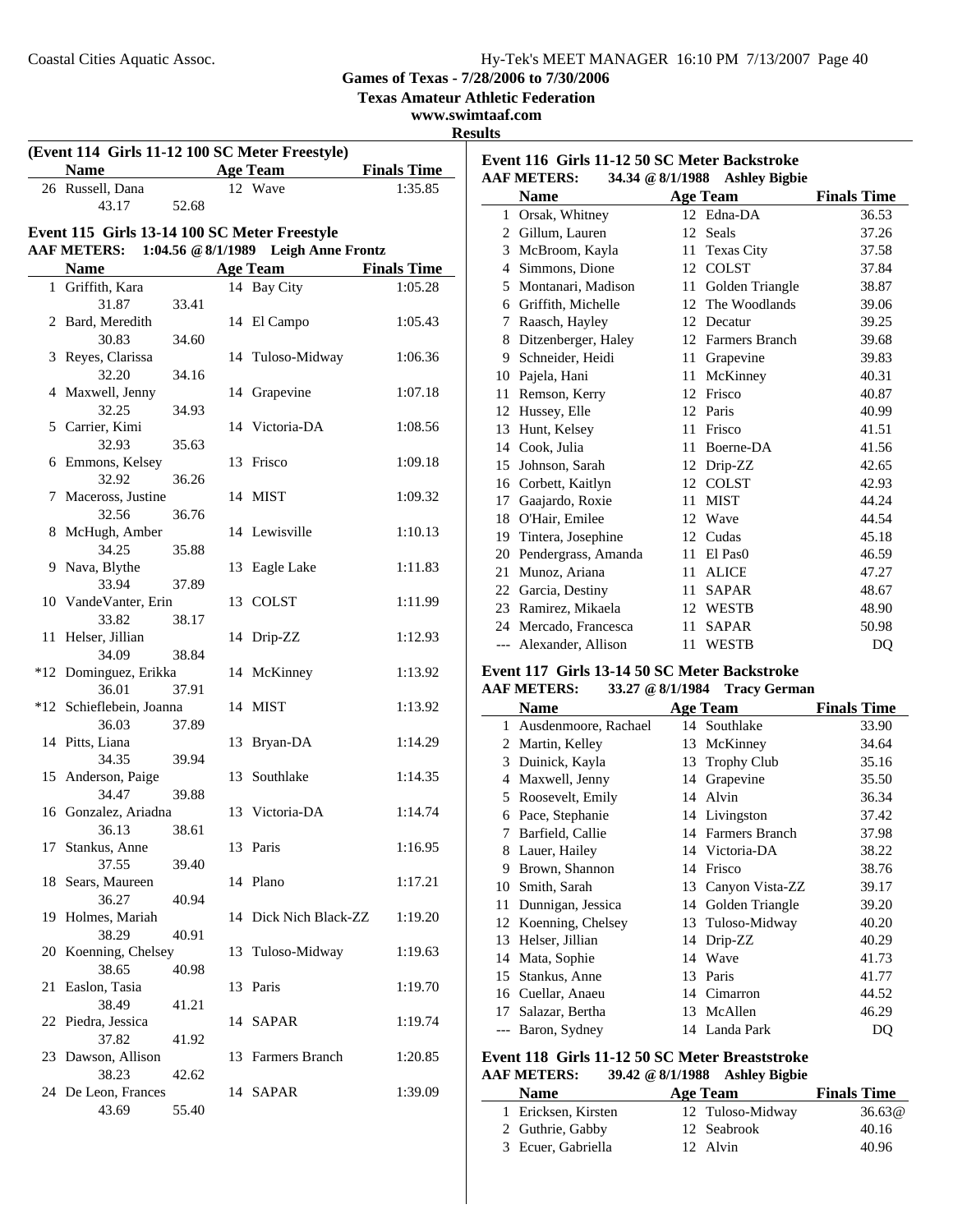**Games of Texas - 7/28/2006 to 7/30/2006**

**Texas Amateur Athletic Federation**

**www.swimtaaf.com**

 $\overline{a}$ 

|    | (Event 118 Girls 11-12 50 SC Meter Breaststroke) |                 |                    |       |  |  |
|----|--------------------------------------------------|-----------------|--------------------|-------|--|--|
|    | <b>Name</b>                                      | <b>Age Team</b> | <b>Finals Time</b> |       |  |  |
| 4  | Skinner, Haley                                   | 11              | Bay City           | 41.01 |  |  |
| 5  | Ostrom, Brooke                                   | 12              | Ingleside-DA       | 42.23 |  |  |
| 6  | Krohn, Rachel                                    | 12              | Huntsville-DA      | 42.33 |  |  |
| 7  | Shorman, Kristin                                 | 12              | Coppell            | 43.22 |  |  |
| 8  | Blakely, Anna                                    | 12              | Boerne-DA          | 43.55 |  |  |
| 9  | Mott, Catherine                                  | 12              | Plano              | 43.69 |  |  |
| 10 | Nguyen, Alex                                     | 12              | Grapevine          | 43.97 |  |  |
| 11 | Pettett, Emily                                   | 12              | Rockwall           | 44.63 |  |  |
| 12 | Lee, Jocelyn                                     | 12              | Plano              | 44.69 |  |  |
| 13 | Garcia, Jade                                     | 11              | <b>MIST</b>        | 45.01 |  |  |
| 14 | Tintera, Josephine                               | 12              | Cudas              | 45.14 |  |  |
| 15 | Bivens, Evan                                     | 12              | Paris              | 46.04 |  |  |
| 16 | Erwin, Kaylea                                    | 12              | <b>ALICE</b>       | 46.97 |  |  |
| 17 | Adams, Kali                                      | 12              | Dick Nick Red-ZZ   | 47.04 |  |  |
| 18 | Hussey, Elle                                     | 12              | Paris              | 47.49 |  |  |
| 19 | Kelly, Emily                                     | 12              | Canyon Vista-ZZ    | 49.51 |  |  |
| 20 | Albrecht, Haily                                  | 12              | Navasota-DA        | 50.36 |  |  |
| 21 | Garcia, Destiny                                  | 11              | <b>SAPAR</b>       | 51.41 |  |  |
| 22 | Salazar, Stephanie                               | 11              | <b>SAPAR</b>       | 52.22 |  |  |

### **Event 119 Girls 13-14 50 SC Meter Breaststroke AAF METERS: 38.11 @8/1/1989 Ashley Bigbie**

|              | <b>Name</b>        |    | <b>Age Team</b>         | <b>Finals Time</b> |
|--------------|--------------------|----|-------------------------|--------------------|
| $\mathbf{1}$ | McHugh, Amber      |    | 14 Lewisville           | 38.59              |
| 2            | Orred, Tia         | 13 | <b>Trophy Club</b>      | 38.80              |
| 3            | Przybilla, Mehagan | 14 | <b>R&amp;R</b> Aquatics | 39.91              |
| 4            | Ogg, Katie         | 14 | Landa Park              | 40.28              |
| 5            | Headrick, Emily    | 13 | Deer Park               | 40.98              |
| 6            | Brown, Brittany    | 14 | <b>ALICE</b>            | 42.04              |
| 7            | Hayes, Ansley      | 14 | Southlake               | 42.31              |
| 8            | Chrisman, Katie    |    | 14 Carrollton           | 42.33              |
| 9            | Male, Sarah        | 14 | <b>Farmers Branch</b>   | 42.40              |
| 10           | Heasley, Kathryn   | 14 | Frisco                  | 42.55              |
| 11           | Harper, Sarah      |    | 14 Wharton              | 42.94              |
| 12           | Becak, Shelby      | 14 | Huntsville-DA           | 43.01              |
| 13           | Dennis, Christen   |    | 14 Carrollton           | 43.10              |
| 14           | Journeay, Sara     | 13 | Balc-ZZ                 | 43.89              |
| 15           | Gooch, Kaitlyn     | 14 | UNATT-ZZ                | 44.00              |
| 16           | Garza, Elizabeth   | 13 | Victoria-DA             | 44.95              |
| 17           | Cloud, Purity      | 14 | Tuloso-Midway           | 45.42              |
| 18           | Isbell, Romi       | 13 | <b>COLST</b>            | 45.59              |
| 19           | Johnson, Jena      | 13 | Cudas                   | 48.27              |
| 20           | Easlon, Tasia      | 13 | Paris                   | 49.30              |
| 21           | Piedra, Jessica    | 14 | <b>SAPAR</b>            | 49.93              |
| 22           | Farias, Clarissa   | 14 | <b>MIST</b>             | 51.01              |
|              |                    |    |                         |                    |

#### **Event 120 Girls 11-12 50 SC Meter Butterfly AAF METERS: 33.06 @8/1/1988 Breanna McMichael**

| .<br>ртсаниа втевнешен |                     |  |                   |                    |
|------------------------|---------------------|--|-------------------|--------------------|
|                        | <b>Name</b>         |  | <b>Age Team</b>   | <b>Finals Time</b> |
|                        | 1 Ericksen, Kirsten |  | 12 Tuloso-Midway  | 32.24@             |
|                        | 2 Kacal, Kaleigh    |  | 12 Wharton        | 32.75@             |
|                        | 3 Orsak, Whitney    |  | 12 Edna-DA        | 35.14              |
|                        | 4 Minks, Taylor     |  | 12 West of Brazos | 35.51              |
|                        | 5 Colon, Alexis     |  | 12 Southlake      | 35.92              |
|                        | 6 Simmons, Dione    |  | 12 COLST          | 37.22              |
|                        |                     |  |                   |                    |

| <b>Results</b> |                         |    |                     |       |
|----------------|-------------------------|----|---------------------|-------|
|                | 7 Ditzenberger, Haley   |    | 12 Farmers Branch   | 37.58 |
| 8.             | Krohn, Rachel           |    | 12 Huntsville-DA    | 37.91 |
| 9.             | Pajela, Hani            |    | 11 McKinney         | 38.01 |
| $*10$          | Bryan, Gentry           |    | 12 Landa Park       | 38.56 |
|                | *10 Korst, Caroline     |    | 11 Frisco           | 38.56 |
|                | 12 Babcock, Jordan      |    | 12 The Woodlands    | 39.70 |
|                | 13 Lee, Jocelyn         |    | 12 Plano            | 40.20 |
|                | 14 Meinz, Sarah         |    | 11 Southlake        | 40.61 |
| 15             | Burks, Amelia           |    | 12 Trophy Club      | 40.84 |
|                | 16 Struve, Maddy        | 11 | Paris               | 41.62 |
| 17             | Harper, Sara            |    | 12 Tuloso-Midway    | 42.40 |
|                | 18 Tijerina, Corissa    |    | 12 ALICE            | 42.70 |
| 19             | Garcia, Katherine       | 11 | <b>SAPAR</b>        | 45.20 |
|                | 20 Constante, Jaqueline |    | 12 SAPAR            | 46.41 |
|                | 21 Perkins, Lauren      |    | 12 Dick Nick Red-ZZ | 47.63 |
|                | 22 Perez, Roxanne       |    | 12 ALICE            | 48.31 |
|                | 23 Pendergrass, Amanda  |    | 11 El Pas0          | 48.42 |
|                | 24 Astor, Emily         | 11 | Stacy-ZZ            | 52.53 |
|                |                         |    |                     |       |

# **Event 121 Girls 13-14 50 SC Meter Butterfly AAF METERS:** 32.07 @ 8/1/1989 Leigh Ann

# **AAF METERS: 32.07 @8/1/1989 Leigh Anne Frontz**

|       | Name                 |    | <b>Age Team</b>         | <b>Finals Time</b> |
|-------|----------------------|----|-------------------------|--------------------|
| 1     | Ausdenmoore, Rachael |    | 14 Southlake            | 32.32              |
|       | 2 Zamora, Courtney   | 13 | <b>R&amp;R</b> Aquatics | 33.17              |
| 3     | Otto, Kristin        | 14 | McKinney                | 33.67              |
| 4     | Griffith, Kara       | 14 | <b>Bay City</b>         | 33.73              |
| 5     | Danner, Alex         | 14 | Southlake               | 34.17              |
| 6     | Lemmons, Hayley      | 13 | Boerne-DA               | 34.19              |
| 7     | Blair, Natalie       | 13 | <b>Trophy Club</b>      | 34.28              |
| 8     | O'Briant, Hailey     | 13 | El Campo                | 34.65              |
| 9     | Emmons, Kelsey       | 13 | Frisco                  | 35.06              |
| 10    | Wallace, Samantha    | 13 | Canyon Vista-ZZ         | 35.17              |
| 11    | Castaneda, Caitlin   | 13 | Tuloso-Midway           | 36.03              |
| 12    | Smith, Sarah         | 13 | Canyon Vista-ZZ         | 37.24              |
| 13    | VandeVanter, Erin    | 13 | <b>COLST</b>            | 37.90              |
| 14    | Gonzalez, Ariadna    | 13 | Victoria-DA             | 37.97              |
| $*15$ | Maceross, Rachel     | 13 | <b>MIST</b>             | 38.44              |
| $*15$ | Saxton, Savannah     | 13 | Mesquite                | 38.44              |
| 17    | Mata, Sophie         | 14 | Wave                    | 38.68              |
| 18    | Dominguez, Erikka    | 14 | McKinney                | 39.10              |
| 19    | Mick, Monica         | 13 | Brenha                  | 39.97              |

#### **Event 122 Girls 11-12 50 SC Meter Freestyle AAF METERS: 30.50 @8/1/1989 Danielle Svehla**

|    | .<br>рашене этепа       |    |                  |                    |  |  |
|----|-------------------------|----|------------------|--------------------|--|--|
|    | <b>Age Team</b><br>Name |    |                  | <b>Finals Time</b> |  |  |
|    | 1 Guthrie, Gabby        |    | 12 Seabrook      | 31.25              |  |  |
|    | 2 Skinner, Haley        | 11 | <b>Bay City</b>  | 31.59              |  |  |
|    | 3 Burns, Faith          |    | 12 Victoria-DA   | 31.93              |  |  |
|    | 4 Gillum, Lauren        |    | 12 Seals         | 31.97              |  |  |
|    | 5 Krohn, Rachel         |    | 12 Huntsville-DA | 32.40              |  |  |
|    | 6 Schneider, Heidi      |    | 11 Grapevine     | 32.52              |  |  |
|    | 7 Orsak, Whitney        |    | 12 Edna-DA       | 32.66              |  |  |
| 8. | Chang, Iris             |    | 12 Southlake     | 34.32              |  |  |
|    | 9 O'Hearn, Becca        |    | 11 R&R Aquatics  | 34.36              |  |  |
|    | 10 McAfee, Nicole       |    | 12 Frisco        | 34.51              |  |  |
|    | 11 Alvarez, Amanda      |    | 12 Cudas         | 34.87              |  |  |
|    | 12 Homoky, Morgan       |    | 12 Frisco        | 34.94              |  |  |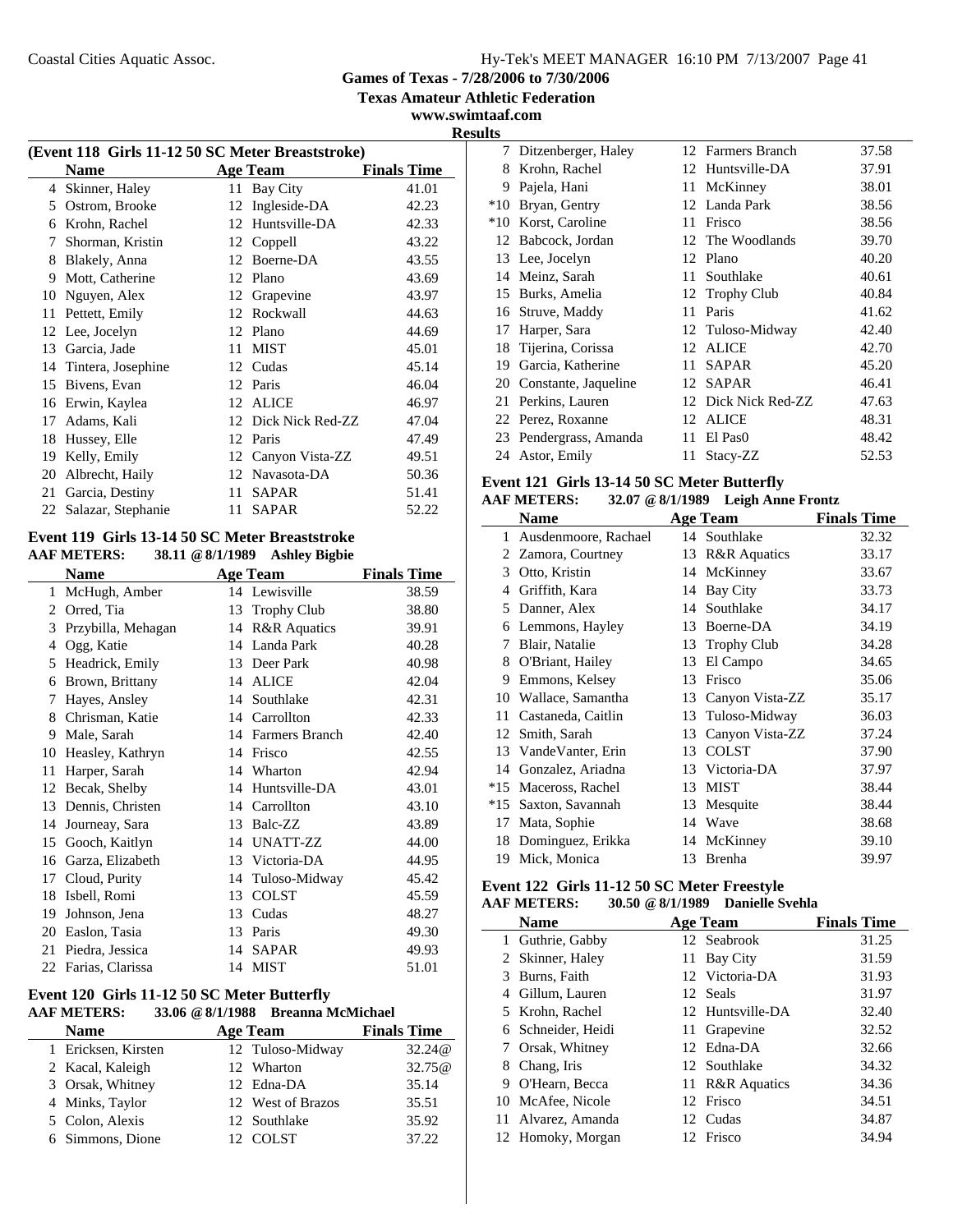**Games of Texas - 7/28/2006 to 7/30/2006**

**Texas Amateur Athletic Federation**

**www.swimtaaf.com**

| (Event 122 Girls 11-12 50 SC Meter Freestyle) |                 |                    |
|-----------------------------------------------|-----------------|--------------------|
| <b>Name</b>                                   | <b>Age Team</b> | <b>Finals Time</b> |
| 13 Ridley, Hannah                             | 11 Carrollton   | 35.50              |
| 14 Bivens, Evan                               | 12 Paris        | 35.87              |
| 15 O'Hair, Emilee                             | 12 Wave         | 37.22              |

| 15 O'Hair, Emilee      | 12 Wave             | 37.22 |
|------------------------|---------------------|-------|
| 16 Perkins, Lauren     | 12 Dick Nick Red-ZZ | 37.37 |
| 17 Campbell, Juliet    | 12 Mur-ZZ           | 37.99 |
| 18 Gaines, Kelsey      | 12 COLST            | 38.84 |
| 19 Pendergrass, Amanda | 11 El Pas0          | 38.86 |
| 20 Paiz, Ari           | ALICE<br>11.        | 39.26 |
| 21 Perez, Bryana       | 12 ALICE            | 39.75 |
| 22 Mercado, Francesca  | SAPAR<br>11.        | 39.81 |
| 23 Garza, Monique      | 12 SAPAR            | 41.42 |
| 24 Robertson, Nykeya   | <b>WESTB</b><br>11  | 50.87 |
| 25 Zhan, Jenny         | <b>WESTB</b><br>12. | 53.38 |

### **Event 123 Girls 13-14 50 SC Meter Freestyle**

### **AAF METERS: 29.06 @8/1/1987 Joyce Rayburn**

|    | <b>Name</b>          |    | <b>Age Team</b>    | <b>Finals Time</b> |
|----|----------------------|----|--------------------|--------------------|
| 1  | Bard, Meredith       |    | 14 El Campo        | 30.07              |
|    | 2 Carrier, Kimi      | 14 | Victoria-DA        | 30.16              |
| 3  | Griffith, Kara       | 14 | <b>Bay City</b>    | 30.23              |
| 4  | Jones, Taylor        | 14 | Alvin              | 30.33              |
| 5  | Maxwell, Jenny       | 14 | Grapevine          | 30.59              |
| 6  | Reyes, Clarissa      | 14 | Tuloso-Midway      | 30.67              |
| 7  | McConnell, Morgan    | 14 | <b>MW</b>          | 31.04              |
| 8  | Laurion, Miranda     | 13 | <b>Trophy Club</b> | 31.06              |
| 9  | Maceross, Justine    | 14 | <b>MIST</b>        | 31.22              |
| 10 | Becak, Shelby        | 14 | Huntsville-DA      | 31.62              |
| 11 | Otto, Kristin        | 14 | McKinney           | 31.63              |
| 12 | Barfield, Callie     | 14 | Farmers Branch     | 31.82              |
| 13 | Lee, Anna            | 13 | Plano              | 32.78              |
| 14 | Journeay, Sara       | 13 | Balc-ZZ            | 33.45              |
|    | 15 VandeVanter, Erin | 13 | <b>COLST</b>       | 33.84              |
| 16 | Easlon, Tasia        | 13 | Paris              | 34.23              |
| 17 | Lemmons, Hayley      | 13 | Boerne-DA          | 34.32              |
| 18 | Sears, Maureen       | 14 | Plano              | 34.37              |
| 19 | Gooch, Kaitlyn       | 14 | UNATT-ZZ           | 34.70              |
| 20 | Moreno, Celeste      | 13 | <b>MIST</b>        | 35.08              |
| 21 | Mata, Sophie         | 14 | Wave               | 36.47              |
| 22 | Piedra, Jessica      | 14 | SAPAR              | 36.53              |
| 23 | De Leon, Frances     |    | 14 SAPAR           | 44.65              |

#### **Event 124 Girls 11-12 100 SC Meter IM AAF METERS: 1:17.58 @8/1/1988 Ashley Bigbie**

|   | <b>Name</b>       |       | <b>Age Team</b>  | <b>Finals Time</b> |
|---|-------------------|-------|------------------|--------------------|
| 1 | Ericksen, Kirsten |       | 12 Tuloso-Midway | 1:15.74@           |
|   | 36.46             | 39.28 |                  |                    |
|   | 2 Guthrie, Gabby  |       | 12 Seabrook      | 1:20.21            |
|   | 38.09             | 42.12 |                  |                    |
|   | 3 Noser, Kaitlin  |       | 12 R&R Aquatics  | 1:22.50            |
|   | 36.99             | 45.51 |                  |                    |
| 4 | Colon, Alexis     |       | 12 Southlake     | 1:22.68            |
|   | 39.33             | 43.35 |                  |                    |
|   | 5 Raasch, Hayley  |       | Decatur          | 1:25.80            |
|   | 38.84             | 46.96 |                  |                    |

|   | <b>Results</b> |                                      |                    |         |
|---|----------------|--------------------------------------|--------------------|---------|
|   |                | 6 Griffith, Michelle                 | 12 The Woodlands   | 1:25.84 |
|   |                | 38.73<br>47.11                       |                    |         |
| - |                | 7 Burns, Faith                       | 12 Victoria-DA     | 1:26.02 |
|   |                | 39.70<br>46.32                       |                    |         |
|   |                | 8 Ditzenberger, Haley                | 12 Farmers Branch  | 1:26.08 |
|   |                | 39.43<br>46.65                       |                    |         |
|   |                | 9 Remson, Kerry                      | 12 Frisco          | 1:27.14 |
|   |                | 39.59<br>47.55                       |                    |         |
|   |                | 10 Schneider, Heidi                  | 11 Grapevine       | 1:27.54 |
|   |                | 39.34<br>48.20                       |                    |         |
|   |                | 11 Blakely, Anna                     | 12 Boerne-DA       | 1:28.37 |
|   |                | 40.84<br>47.53                       |                    |         |
|   |                | 12 Mott, Catherine                   | 12 Plano           | 1:28.67 |
|   |                | 41.44<br>47.23                       |                    |         |
|   |                | 13 Struve, Maddy                     | 11<br>Paris        | 1:30.63 |
|   |                | 43.52<br>47.11                       |                    |         |
|   |                | 14 Hayes, Maria                      | 11<br>Denison      | 1:30.70 |
|   |                | 43.48<br>47.22<br>15 Alvarez, Amanda | 12 Cudas           | 1:32.21 |
|   |                | 41.90<br>50.31                       |                    |         |
|   |                | 16 Kelly, Emily                      | 12 Canyon Vista-ZZ | 1:36.10 |
|   |                | 46.22<br>49.88                       |                    |         |
|   |                | 17 Constante, Jaqueline              | 12 SAPAR           | 1:37.76 |
|   |                | 46.47<br>51.29                       |                    |         |
|   |                | 18 Hussey, Elle                      | 12 Paris           | 1:38.04 |
|   |                | 47.18<br>50.86                       |                    |         |
|   |                | 19 Garcia, Jade                      | MIST<br>11         | 1:38.64 |
|   |                | 49.10<br>49.54                       |                    |         |
|   |                | 20 Tijerina, Corissa                 | 12 ALICE           | 1:39.96 |
|   |                | 47.58<br>52.38                       |                    |         |
|   |                | 21 Martinez, Susana                  | 12 SAPAR           | 1:41.10 |
|   |                | 44.70<br>56.40                       |                    |         |
|   |                | 22 Gaines, Kelsey                    | 12 COLST           | 1:42.62 |
|   |                | 23 Astor, Willow                     | Stacy-ZZ<br>11     | 1:45.00 |
|   |                | 56.21<br>48.79                       |                    |         |
|   |                | 24 Ramirez, Mikaela                  | 12 WESTB           | 1:49.84 |
|   |                | 47.87<br>1:01.97                     |                    |         |
|   |                | 25 Mayberry, Taylor                  | 11<br>WESTB        | 1:52.83 |
|   |                | 1:03.22<br>49.61                     |                    |         |

### **Event 125 Girls 13-14 100 SC Meter IM**

### **AAF METERS: 1:13.58 @8/1/1987 Joyce Rayburn**

| <b>Name</b>            |       | <b>Age Team</b> | <b>Finals Time</b> |
|------------------------|-------|-----------------|--------------------|
| 1 Ausdenmoore, Rachael |       | 14 Southlake    | 1:14.20            |
| 33.50                  | 40.70 |                 |                    |
| 2 Zamora, Courtney     |       | 13 R&R Aquatics | 1:16.75            |
| 35.05                  | 41.70 |                 |                    |
| 3 Billings, Amanda     |       | 14 Wharton      | 1:18.99            |
| 36.05                  | 42.94 |                 |                    |
| 4 Ogg, Katie           |       | 14 Landa Park   | 1:19.48            |
| 37.60                  | 41.88 |                 |                    |
| 5 Otto, Kristin        |       | 14 McKinney     | 1:21.20            |
| 38.42                  | 42.78 |                 |                    |
| 6 Duesterheft, Ruth    |       | 14 MW           | 1:21.78            |
| 36.05                  | 45.73 |                 |                    |
| Carrier, Kimi          |       | 14 Victoria-DA  | 1:22.11            |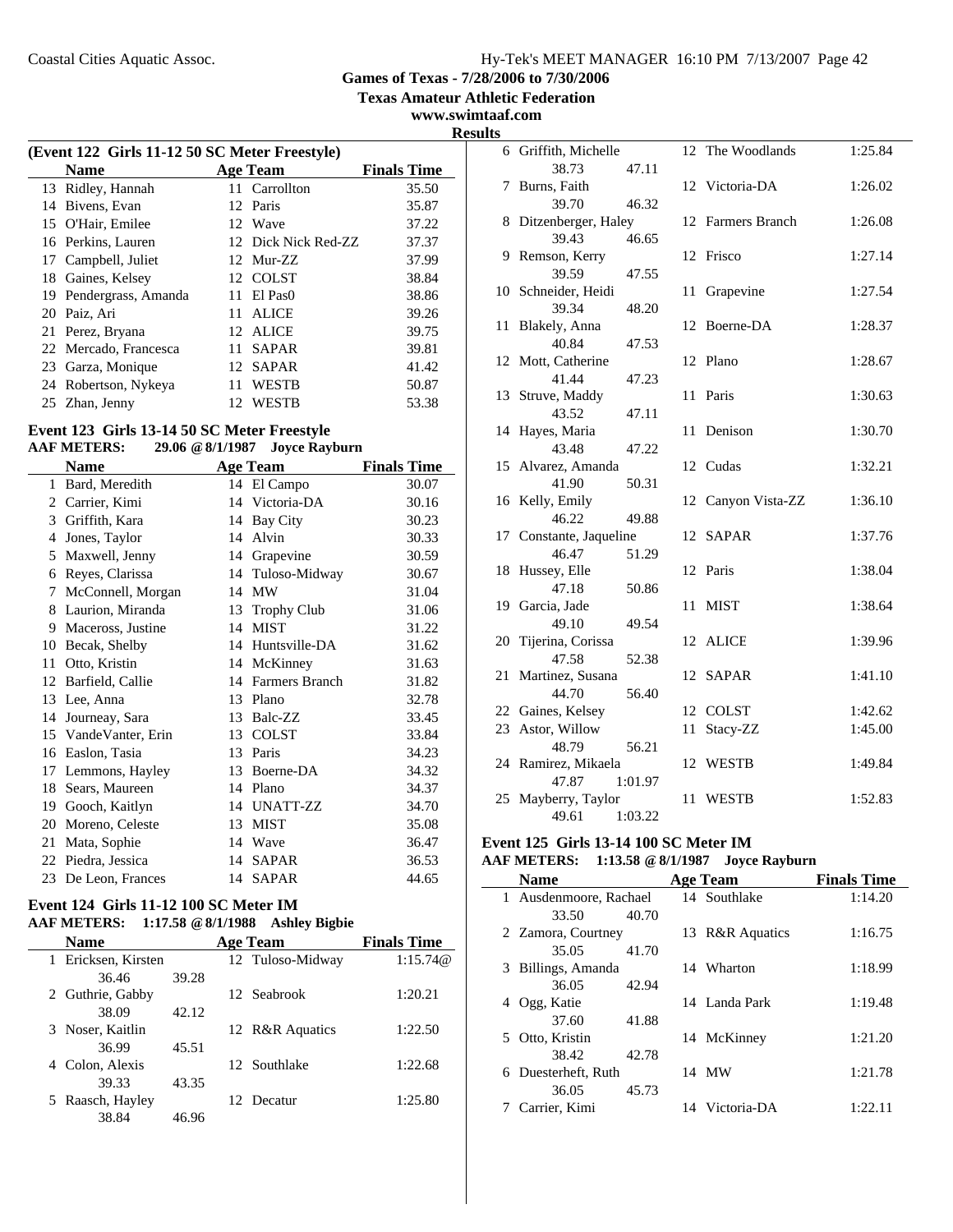**Texas Amateur Athletic Federation**

**www.swimtaaf.com**

**Results**

| (Event 125 Girls 13-14 100 SC Meter IM) |                 |                    |                  |         |
|-----------------------------------------|-----------------|--------------------|------------------|---------|
| <b>Name</b>                             | <b>Age Team</b> | <b>Finals Time</b> |                  |         |
| 8 Martin, Kelley                        |                 |                    | 13 McKinney      | 1:22.88 |
| 37.54                                   | 45.34           |                    |                  |         |
| 9 Castaneda, Caitlin                    |                 |                    | 13 Tuloso-Midway | 1:23.86 |
| 37.44                                   | 46.42           |                    |                  |         |
| 10 Lee, Anna                            |                 |                    | 13 Plano         | 1:24.09 |
| 11 Chandler, Courtney                   |                 |                    | 14 Mur-ZZ        | 1:25.06 |
| 37.49                                   | 47.57           |                    |                  |         |
| 12 Wang, Ashley                         |                 |                    | 13 Southlake     | 1:25.22 |
| 38.55                                   | 46.67           |                    |                  |         |
| 13 Pace, Stephanie                      |                 |                    | 14 Livingston    | 1:25.56 |
| 38.51                                   | 47.05           |                    |                  |         |
| 14 Alaniz, Markie                       |                 |                    | 13 Tuloso-Midway | 1:25.97 |
| 41.03                                   | 44.94           |                    |                  |         |
| 15 Pitts, Liana                         |                 |                    | 13 Bryan-DA      | 1:27.89 |
| 38.73                                   | 49.16           |                    |                  |         |
| 16 Helser, Jillian                      |                 |                    | 14 Drip-ZZ       | 1:29.37 |
| 39.18                                   | 50.19           |                    |                  |         |
| 17 Maceross, Rachel                     |                 |                    | 13 MIST          | 1:31.18 |
| 41.45                                   | 49.73           |                    |                  |         |
| 18 Brown, Brittany                      |                 |                    | 14 ALICE         | 1:31.21 |
| 41.35                                   | 49.86           |                    |                  |         |

### **Event 126 Girls 13-14 200 SC Meter Freestyle**

|   | <b>AAF METERS:</b>     |       |                 |                |       | 2:27.62 @ 7/1/1997 Brionna Mason/Allen Coast |
|---|------------------------|-------|-----------------|----------------|-------|----------------------------------------------|
|   | <b>Name</b>            |       | <b>Age Team</b> |                |       | <b>Finals Time</b>                           |
|   | 1 Bard, Meredith       |       |                 | 14 El Campo    |       | 2:25.16@                                     |
|   | 32.44                  | 36.69 |                 | 38.31          | 37.72 |                                              |
|   | 2 Schieflebein, Joanna |       | 14 MIST         |                |       | 2:38.17                                      |
|   | 36.98                  | 40.42 |                 | 41.93          | 38.84 |                                              |
|   | 3 Miritello, Ellen     |       |                 | 14 Southlake   |       | 2:38.23                                      |
|   | 36.74                  | 40.11 |                 | 41.23          | 40.15 |                                              |
|   | 4 Martinez, Julie      |       |                 | 13 Freeport    |       | 2:42.72                                      |
|   | 35.78                  | 40.11 |                 | 43.45          | 43.38 |                                              |
|   | 5 Lansford, Lauren     |       | 14 Alvin        |                |       | 2:43.29                                      |
|   | 35.58                  | 40.46 |                 | 43.68          | 43.57 |                                              |
|   | 6 Gonzalez, Ariadna    |       |                 | 13 Victoria-DA |       | 2:43.38                                      |
|   | 37.81                  | 41.40 |                 | 42.69          | 41.48 |                                              |
|   | 7 Smith, Annie         |       |                 | 13 Carrollton  |       | 2:44.62                                      |
|   | 36.36                  | 41.51 |                 | 43.91          | 42.84 |                                              |
| 8 | Frady, Codie           |       |                 | 13 Trophy Club |       | 2:46.43                                      |
|   |                        |       |                 | 44.30          | 40.92 |                                              |
|   | 9 Anderson, Paige      |       |                 | 13 Southlake   |       | 2:46.82                                      |
|   | 36.99                  | 42.13 |                 | 44.07          | 43.63 |                                              |
|   | 10 Stankus, Anne       |       | 13 Paris        |                |       | 2:48.52                                      |
|   | 38.57                  | 44.59 |                 | 43.73          | 41.63 |                                              |
|   | 11 Campbell, Emma      |       |                 | 13 COLST       |       | 2:49.88                                      |
|   | 36.67                  | 44.35 |                 | 46.21          | 42.65 |                                              |
|   | 12 Lightfoot, Lauren   |       |                 | 13 Victoria-DA |       | 2:50.36                                      |
|   | 38.13                  | 45.05 |                 | 45.20          | 41.98 |                                              |
|   | 13 Grimes, Heather     |       |                 | 13 Mesquite    |       | 2:53.10                                      |
|   | 39.91                  | 44.52 |                 | 46.39          | 42.28 |                                              |
|   | 14 Belanger, Amy       |       |                 | 14 Drip-ZZ     |       | 2:56.41                                      |
|   | 39.42                  | 45.12 |                 | 46.55          | 45.32 |                                              |
|   | 15 Davis, Brittany     |       |                 | 13 Mesquite    |       | 2:56.69                                      |
|   | 40.18                  | 45.17 |                 | 47.88          | 43.46 |                                              |
|   |                        |       |                 |                |       |                                              |

| 16 Holmes, Mariah   |         | 14 Dick Nich Black-ZZ |         | 2:56.76 |
|---------------------|---------|-----------------------|---------|---------|
| 40.44               | 2:16.32 |                       |         |         |
| 17 Farias, Clarissa |         | 14 MIST               |         | 2:56.99 |
| 40.76               | 46.20   | 46.96                 | 43.07   |         |
| 18 Crumbley, Elli   |         | 13 Commerce           |         | 3:03.43 |
| 42.65               | 50.70   | 47.92                 | 42.16   |         |
| 19 Reyna, Edgina    |         | 13 SAPAR              |         | 4:23.51 |
| 55.12               | 1:07.65 | 1:11.95               | 1:08.79 |         |

# **Event 127 Girls 11-12 200 SC Meter Freestyle Relay**

|    | <b>AAF METERS:</b>       | 2:10.74 @ 7/1/1994 |              | <b>Bay City</b>      |                          |                    |
|----|--------------------------|--------------------|--------------|----------------------|--------------------------|--------------------|
|    | <b>Team</b>              |                    | <b>Relay</b> |                      |                          | <b>Finals Time</b> |
| 1  | Wharton                  |                    |              |                      |                          | 2:15.17            |
|    | 1) Harper, Hannah 11     |                    |              | 2) Cline, Madison 11 |                          |                    |
|    | 3) Roades, Lizzie 12     |                    |              | 4) Kacal, Kaleigh 12 |                          |                    |
|    | 33.28                    | 35.37              | 34.65        |                      | 31.87                    |                    |
|    | 2 R&R Aquatics           |                    |              |                      |                          | 2:16.57            |
|    | 1) O'Hearn, Becca 11     |                    |              |                      | 2) Marroquin, Ericka 12  |                    |
|    | 3) Noser, Kaitlin 12     |                    |              |                      | 4) Stavinoha, Darci 12   |                    |
|    | 34.20                    | 36.19              | 33.40        |                      | 32.78                    |                    |
| 3  | Victoria-DA              |                    |              |                      |                          | 2:18.37            |
|    | 1) Bowers, Neva 12       |                    |              | 2) Lin, Deborah 12   |                          |                    |
|    | 3) Goetz, Tara 11        |                    |              | 4) Burns, Faith 12   |                          |                    |
|    | 34.50                    | 33.63              | 36.44        |                      | 33.80                    |                    |
|    | 4 Bay City               |                    |              |                      |                          | 2:19.12            |
|    | 1) Green, Paige 12       |                    |              |                      | 2) Gorman, Bethany 11    |                    |
|    | 3) Attaway, Meagan 11    |                    |              | 4) Skinner, Haley 11 |                          |                    |
|    | 34.48                    | 38.31              | 1:06.33      |                      |                          |                    |
| 5  | Landa Park               |                    |              |                      |                          | 2:21.92            |
|    | 1) Bryan, Gentry 12      |                    |              |                      | 2) Garrison, Jenna 11    |                    |
|    | 3) Garrott, Miranda 12   |                    |              |                      | 4) Poole, Corseina 11    |                    |
|    | 35.81                    | 36.34              | 34.12        |                      | 35.65                    |                    |
|    | 6 Frisco                 |                    |              |                      |                          | 2:24.27            |
|    | 1) Homoky, Morgan 12     |                    |              |                      | 2) McAfee, Nicole 12     |                    |
|    | 3) Little, Shelby 12     |                    |              |                      | 4) Anders, Amanda 11     |                    |
|    | 35.27                    | 35.05              | 37.76        |                      | 36.19                    |                    |
|    | 7 Lewisville             |                    |              |                      |                          | 2:25.15            |
|    | 1) Roberts, Erin 12      |                    |              | 2) Bingheim, Cait 12 |                          |                    |
|    | 3) Whittaker, Allison 11 |                    |              |                      | 4) McHugh, Ashley 12     |                    |
|    | 36.06                    | 37.77              | 1:11.32      |                      |                          |                    |
| 8  | <b>Trophy Club</b>       |                    |              |                      |                          | 2:26.15            |
|    | 1) Duinick, Lauren 11    |                    |              |                      | 2) Reckmeyer, Suzanne 11 |                    |
|    | 3) Long, Cayden 11       |                    |              |                      | 4) Chapman, Maggie 12    |                    |
|    | 41.89                    | 31.14              | 41.78        |                      | 31.34                    |                    |
|    | 9 COLST                  |                    |              |                      |                          | 2:26.19            |
|    | 1) Corbett, Kaitlyn 12   |                    |              | 2) Gaines, Kelsey 12 |                          |                    |
|    | 3) Earnest, Shannon 11   |                    |              |                      | 4) Simmons, Dione 12     |                    |
|    | 36.85                    | 41.51              | 35.48        |                      | 32.35                    |                    |
|    | 10 Frisco                |                    | B            |                      |                          | 2:30.73            |
|    | 1) McCarthy, Taylor 12   |                    |              | 2) Clement, Kerra 12 |                          |                    |
|    | 3) Hunt, Kelsey 11       |                    |              | 4) Mathis, Haley 11  |                          |                    |
|    | 37.95                    | 37.12              | 38.62        |                      | 37.04                    |                    |
| 11 | Carrollton               |                    |              |                      |                          | 2:32.02            |
|    | 1) Bergman, Gerri 12     |                    |              | 2) Harris, Bryony 11 |                          |                    |
|    | 3) Ziaie, Nahal 11       |                    |              |                      | 4) Yahwak, Gabby 12      |                    |
|    | 37.05                    | 37.58              | 38.49        |                      | 38.90                    |                    |